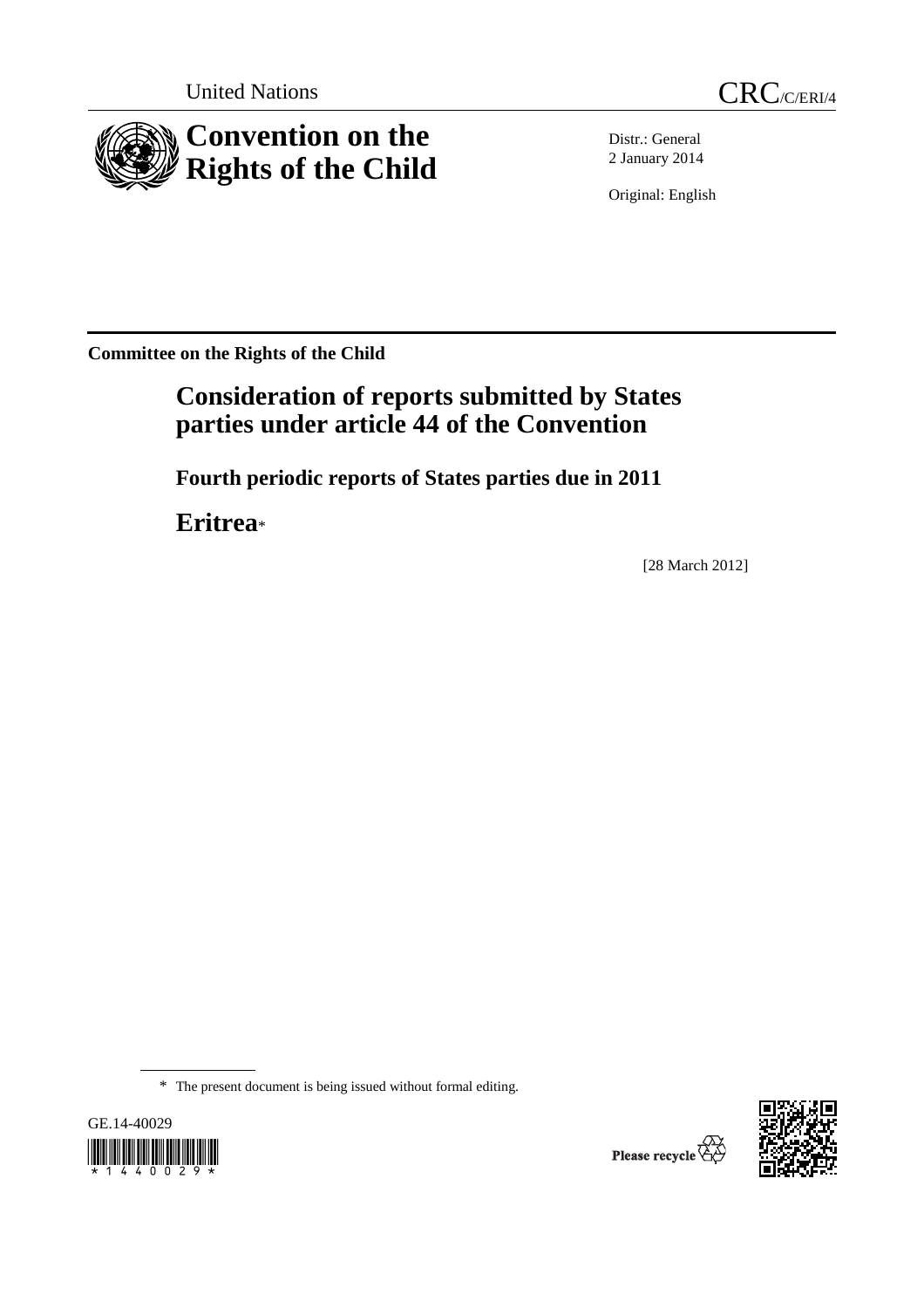# Contents

|     |                                                                                                                                                     | Paragraphs  | Page |
|-----|-----------------------------------------------------------------------------------------------------------------------------------------------------|-------------|------|
|     |                                                                                                                                                     |             | 5    |
|     |                                                                                                                                                     |             | 10   |
|     |                                                                                                                                                     | $1 - 43$    | 11   |
| I.  |                                                                                                                                                     | 44–63       | 18   |
|     | А.                                                                                                                                                  | $44 - 59$   | 18   |
|     | В.                                                                                                                                                  | $60 - 63$   | 20   |
| П.  | General measures of implementation (arts. 4, 42 and 44, para. 6,                                                                                    | $64 - 104$  | 21   |
|     | Measures taken to harmonize Eritrean legislation and practices with<br>А.                                                                           | 64–68       | 21   |
|     | Β.                                                                                                                                                  | $69 - 73$   | 22   |
|     | Coordination, national plan of action, monitoring, resources for<br>$C_{\cdot}$<br>children, and data collection and cooperation with civil society | 74–95       | 23   |
|     | Advocacy and awareness-raising in respect of the principles<br>D.                                                                                   | $96 - 102$  | 27   |
|     | Е.                                                                                                                                                  | $103 - 104$ | 28   |
| Ш.  |                                                                                                                                                     | $105 - 128$ | 28   |
|     | А.                                                                                                                                                  | $105 - 108$ | 28   |
|     | В.                                                                                                                                                  | $109 - 125$ | 29   |
|     | C.                                                                                                                                                  | $126 - 128$ | 32   |
| IV. |                                                                                                                                                     | 129–146     | 33   |
|     | А.                                                                                                                                                  | 129-132     | 33   |
|     | В.                                                                                                                                                  | 133-138     | 33   |
|     | C.                                                                                                                                                  | 139–142     | 34   |
|     | Right not to be subjected to torture or cruel, inhuman or degrading<br>D.                                                                           | 143–146     | 34   |
| V.  |                                                                                                                                                     | $147 - 188$ | 35   |
|     | A.                                                                                                                                                  | $147 - 151$ | 35   |
|     | В.                                                                                                                                                  | $152 - 154$ | 36   |
|     | C.                                                                                                                                                  | $155 - 156$ | 36   |
|     | D.                                                                                                                                                  | $157 - 161$ | 37   |
|     | Е.                                                                                                                                                  | $162 - 163$ | 38   |
|     | F.                                                                                                                                                  | $164 - 166$ | 39   |
|     | G.                                                                                                                                                  | 167         | 39   |
|     | Η.                                                                                                                                                  | $168 - 171$ | 40   |
|     | Ι.                                                                                                                                                  | $172 - 173$ | 41   |
|     | J.                                                                                                                                                  | 174–179     | 41   |
|     | Κ.                                                                                                                                                  | 180-188     | 42   |
| VI. |                                                                                                                                                     | 189-281     | 45   |
|     | А.                                                                                                                                                  | 189-191     | 45   |
|     | Β.                                                                                                                                                  | 192-214     | 45   |
|     |                                                                                                                                                     |             |      |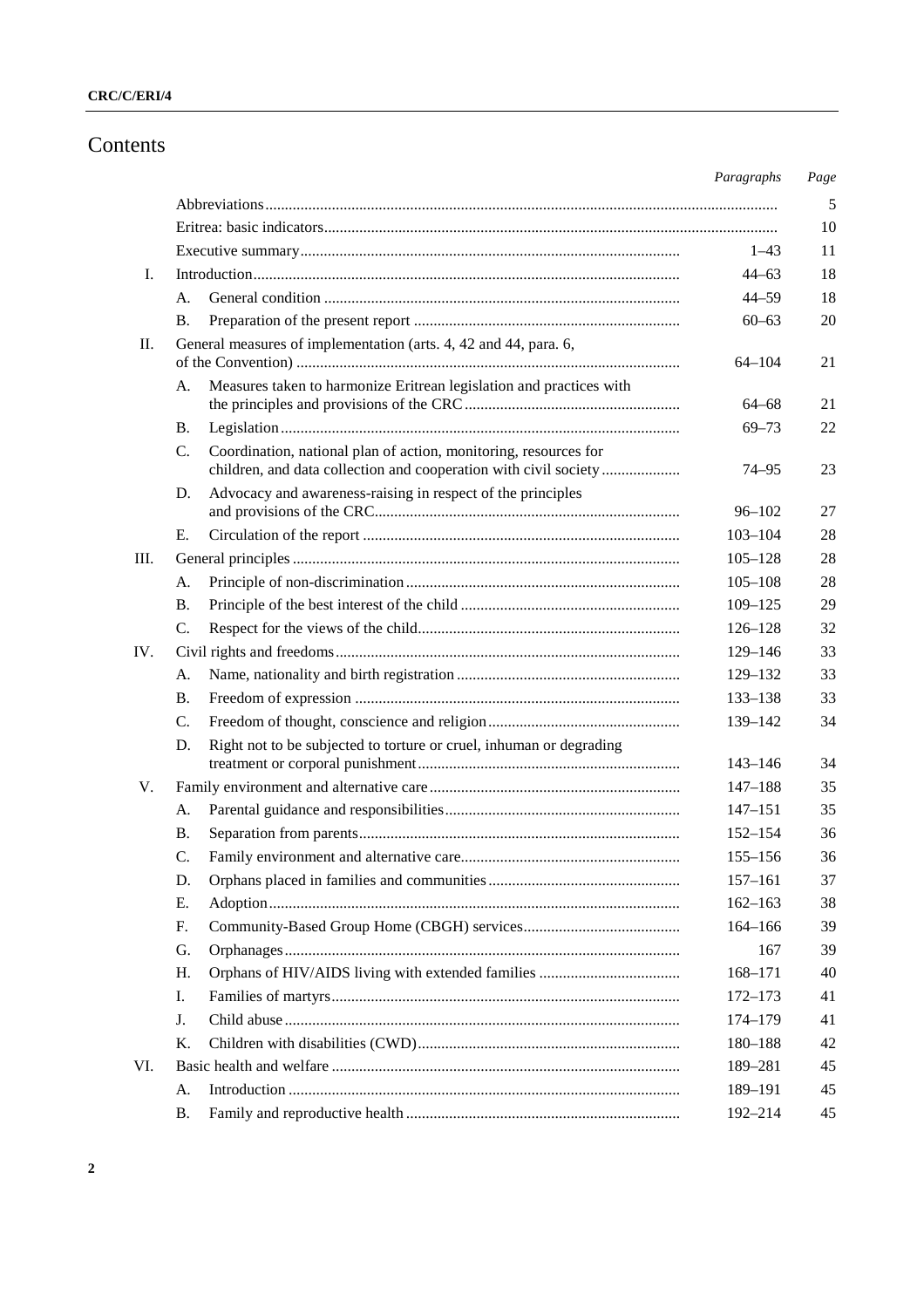|                | C.                                                                                 | 215-228     | 49 |
|----------------|------------------------------------------------------------------------------------|-------------|----|
|                | D.                                                                                 | 229-241     | 53 |
|                | Ε.                                                                                 | 242-249     | 54 |
|                | F.                                                                                 | $250 - 260$ | 56 |
|                | G.                                                                                 | $261 - 278$ | 58 |
|                | H.                                                                                 | 279-281     | 62 |
| VII.           |                                                                                    | 282-357     | 63 |
|                | А.                                                                                 | 282-323     | 63 |
|                | <b>B.</b>                                                                          | 324-331     | 73 |
|                | C.                                                                                 | 332-335     | 75 |
|                | D.                                                                                 | 336-340     | 77 |
|                | $E_{\cdot}$                                                                        | 341-342     | 78 |
|                | Curriculum reform, material development and dissemination<br>F.                    | 343-348     | 79 |
|                | G.                                                                                 | 349-351     | 80 |
|                | H.                                                                                 | 352-354     | 80 |
|                | I.                                                                                 | 355-357     | 81 |
| VIII.          |                                                                                    | 358-390     | 81 |
|                | А.                                                                                 | 358-362     | 81 |
|                | <b>B.</b>                                                                          | $363 - 365$ | 83 |
|                | C.                                                                                 | 366–368     | 83 |
|                | D.                                                                                 | 369-375     | 84 |
|                | E.                                                                                 | 376–380     | 85 |
|                | F.                                                                                 | 381-384     | 86 |
|                | G.                                                                                 | 385-390     | 87 |
| IX.            |                                                                                    | 391-401     | 88 |
| Χ.             |                                                                                    | 402-409     | 90 |
| Annex          |                                                                                    |             |    |
|                | Report on the two Optional Protocols on the involvement of children in armed       |             |    |
|                | conflict; and on the sale of children, child prostitution and child pornography    |             |    |
|                |                                                                                    |             | 92 |
| List of tables |                                                                                    |             |    |
| 1.             |                                                                                    |             | 37 |
| 2.             |                                                                                    |             | 38 |
| 3.             |                                                                                    |             | 39 |
| 4.             |                                                                                    |             | 40 |
| 5.             |                                                                                    |             | 40 |
| 6.             |                                                                                    |             | 41 |
| 7.             |                                                                                    |             | 44 |
| 8.             |                                                                                    |             | 44 |
| 9.             |                                                                                    |             | 46 |
| 10.            | Number of children less than 2 years of age, immunized with DPT 3 and measles      |             | 50 |
| 11.            | Number of women of reproductive age who received tetanus toxoid vaccine during SOS |             | 50 |
| 12.            |                                                                                    |             | 51 |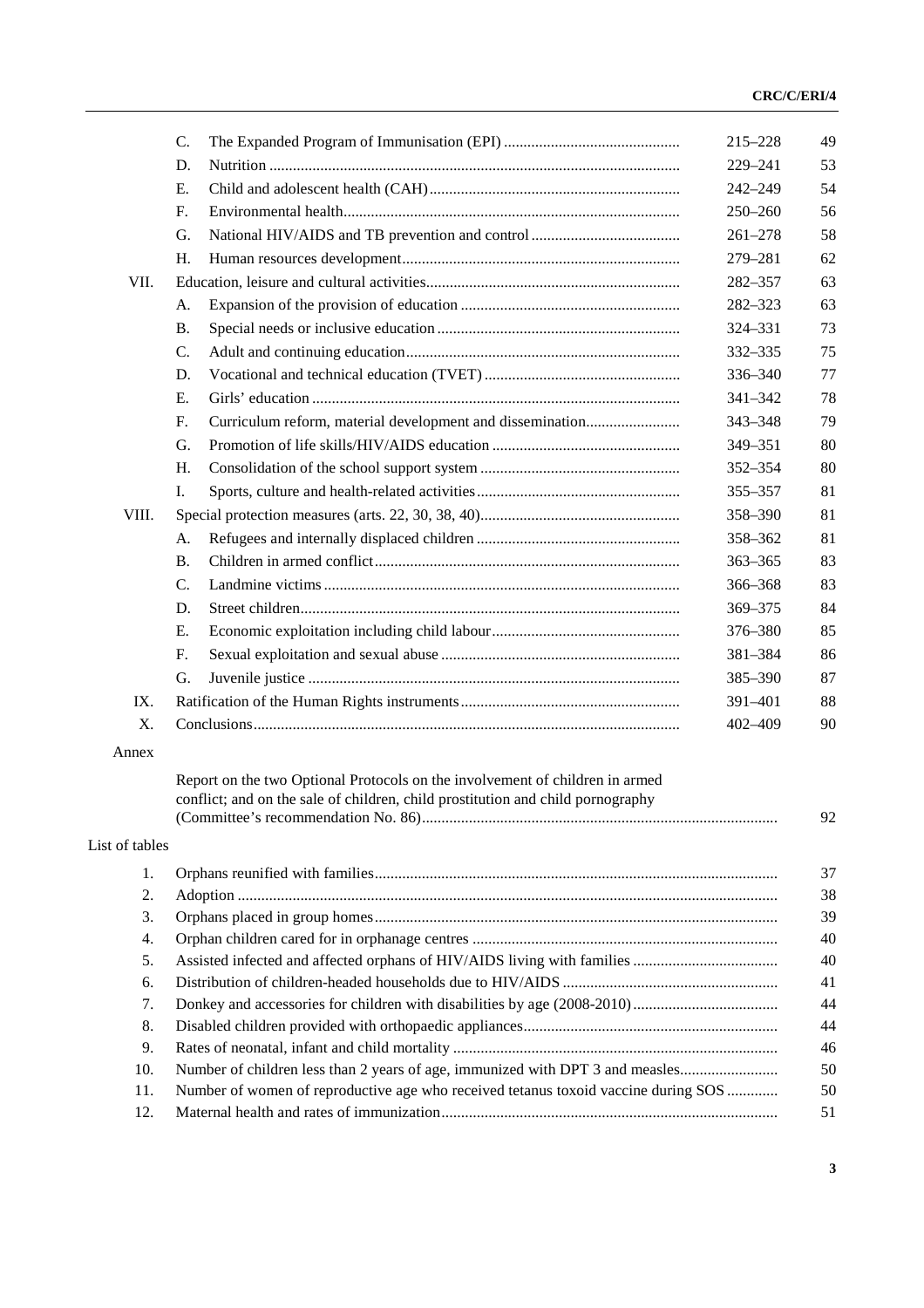| 13. |                                                                                 | 51 |
|-----|---------------------------------------------------------------------------------|----|
| 14. | Percentage vaccinated for children aged 12-23 months by region: 2010 EPHS       | 51 |
| 15. |                                                                                 | 52 |
| 16. |                                                                                 | 57 |
| 17. |                                                                                 | 59 |
| 18. |                                                                                 | 59 |
| 19. |                                                                                 | 59 |
| 20. |                                                                                 | 60 |
| 21. |                                                                                 | 61 |
| 22. |                                                                                 | 61 |
| 23. |                                                                                 | 62 |
| 24. |                                                                                 | 65 |
| 25. |                                                                                 | 65 |
| 26. |                                                                                 | 66 |
| 27. |                                                                                 | 66 |
| 28. |                                                                                 | 67 |
| 29. |                                                                                 | 67 |
| 30. |                                                                                 | 67 |
| 31. |                                                                                 | 68 |
| 32. |                                                                                 | 68 |
| 33. |                                                                                 | 69 |
| 34. |                                                                                 | 69 |
| 35. |                                                                                 | 69 |
| 36. |                                                                                 | 70 |
| 37. |                                                                                 | 70 |
| 38. |                                                                                 | 71 |
| 39. |                                                                                 | 71 |
| 40. |                                                                                 | 72 |
| 41. |                                                                                 | 72 |
| 42. |                                                                                 | 72 |
| 43. |                                                                                 | 73 |
| 44. |                                                                                 | 73 |
| 45. |                                                                                 | 74 |
| 46. |                                                                                 | 74 |
| 47. |                                                                                 | 75 |
| 48. |                                                                                 | 76 |
| 49. |                                                                                 | 76 |
| 50. |                                                                                 | 77 |
| 51. | Certificate level enrolment at technical and vocational schools by sex and year | 78 |
| 52. |                                                                                 | 78 |
| 53. |                                                                                 | 79 |
| 54. |                                                                                 | 82 |
| 55. |                                                                                 | 84 |
| 56. |                                                                                 | 87 |
|     |                                                                                 |    |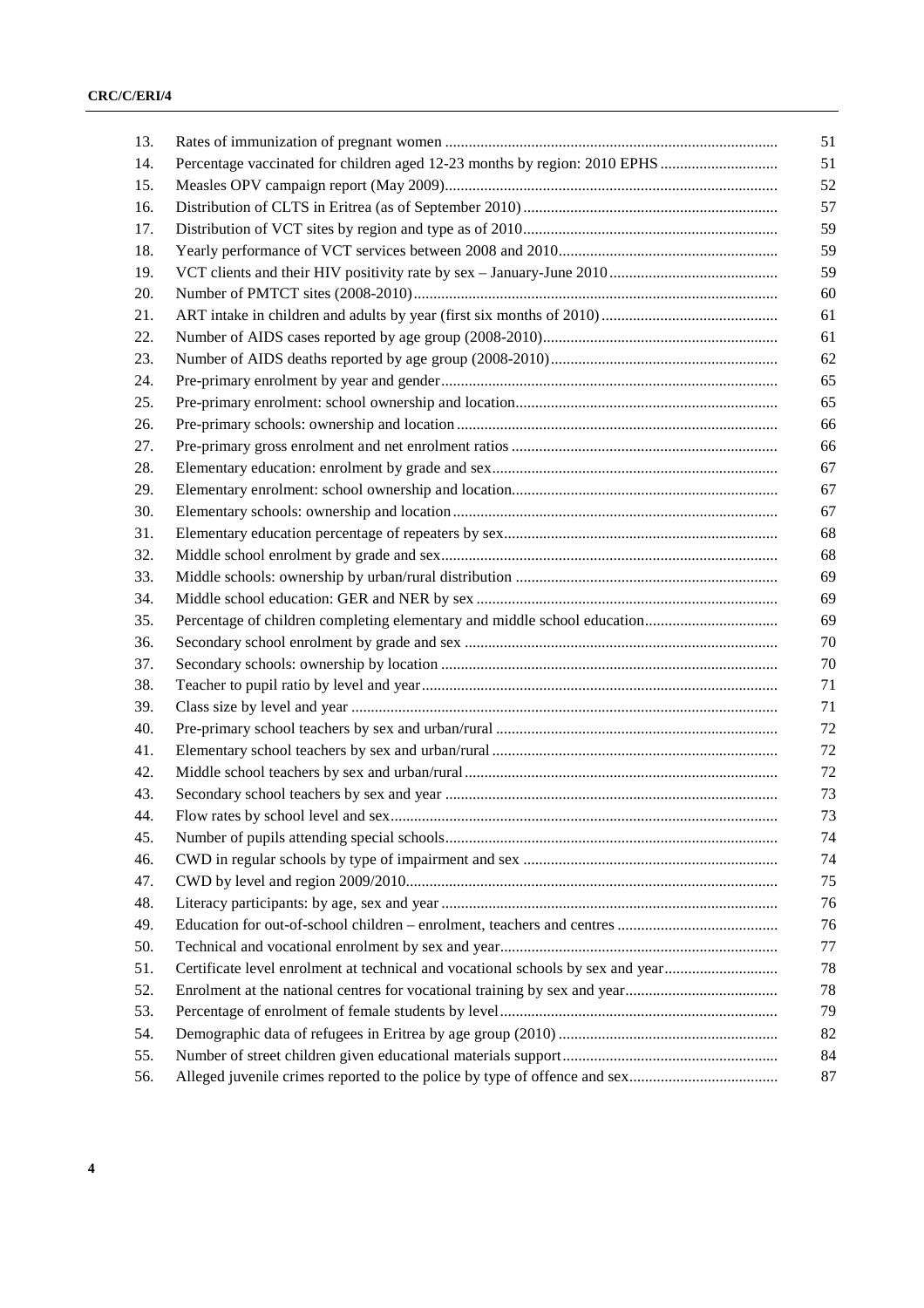# **Abbreviations**

| <b>ACRWC</b> | African Charter on the Rights and Welfare of Children          |
|--------------|----------------------------------------------------------------|
| AFP          | <b>Acute Flaccid Paralysis</b>                                 |
| ANC          | <b>Antenatal Care</b>                                          |
| ARI          | <b>Acute Respiratory Infection</b>                             |
| ATEI         | <b>Asmara Teachers Education Institute</b>                     |
| ART          | <b>Antiretroviral Therapy</b>                                  |
| <b>BCC</b>   | <b>Behaviour Change Communication</b>                          |
| <b>BCG</b>   | <b>Bacillous Calnette Guerin</b>                               |
| <b>BMS</b>   | <b>Breast Milk Substitutes</b>                                 |
| <b>BoD</b>   | <b>Burden of Diseases</b>                                      |
| <b>CAH</b>   | Child and Adolescent Health                                    |
| CBGH         | <b>Community Based Group Homes</b>                             |
| <b>CBRP</b>  | Community Based Rehabilitation/Reunification Programme         |
| <b>CBRV</b>  | <b>Community Based Rehabilitation Volunteers</b>               |
| <b>CBTF</b>  | <b>Community Based Therapeutic Feeding</b>                     |
| CC           | Cold Chain                                                     |
| <b>CCWL</b>  | Children in Conflict With the Law                              |
| <b>CEDAW</b> | Convention for the Elimination of Discrimination against Women |
| <b>CEE</b>   | <b>Complementary Elementary Education</b>                      |
| <b>CHD</b>   | <b>Coronary Heart Disease</b>                                  |
| <b>CLTS</b>  | <b>Community Led Total Sanitation</b>                          |
| <b>CPD</b>   | <b>Continuing Professional Development</b>                     |
| <b>CRC</b>   | Convention on the Rights of the Child                          |
| <b>CSEC</b>  | Commercially Sexually Exploited Children                       |
| <b>CSS</b>   | Child Survival Strategy                                        |
| <b>CSTR</b>  | Combined Second and Third Report                               |
| <b>CVT</b>   | Centre for Vocational Training                                 |
| <b>CWD</b>   | Children with Disability                                       |
| CWBC         | Child Well-Being Committee                                     |
| <b>CBRV</b>  | <b>Community-Based Rehabilitation Volunteers</b>               |
| <b>DCW</b>   | Division of Child Welfare                                      |
| DPCE         | Draft Penal Code of Eritrea                                    |
| <b>DPT</b>   | Diphtheria                                                     |
| <b>ECCE</b>  | Early Childcare and Education                                  |
| <b>ECD</b>   | Early Childhood Development                                    |
| <b>EFA</b>   | <b>Education</b> for All                                       |
| EmNOC        | <b>Emergency Neonatal and Obstetric Care</b>                   |
| <b>EPHS</b>  | Eritrea Population and Health Survey                           |
| EPI          | <b>Expanded Programme of Immunization</b>                      |
| ERP          | <b>Education Reform Programme</b>                              |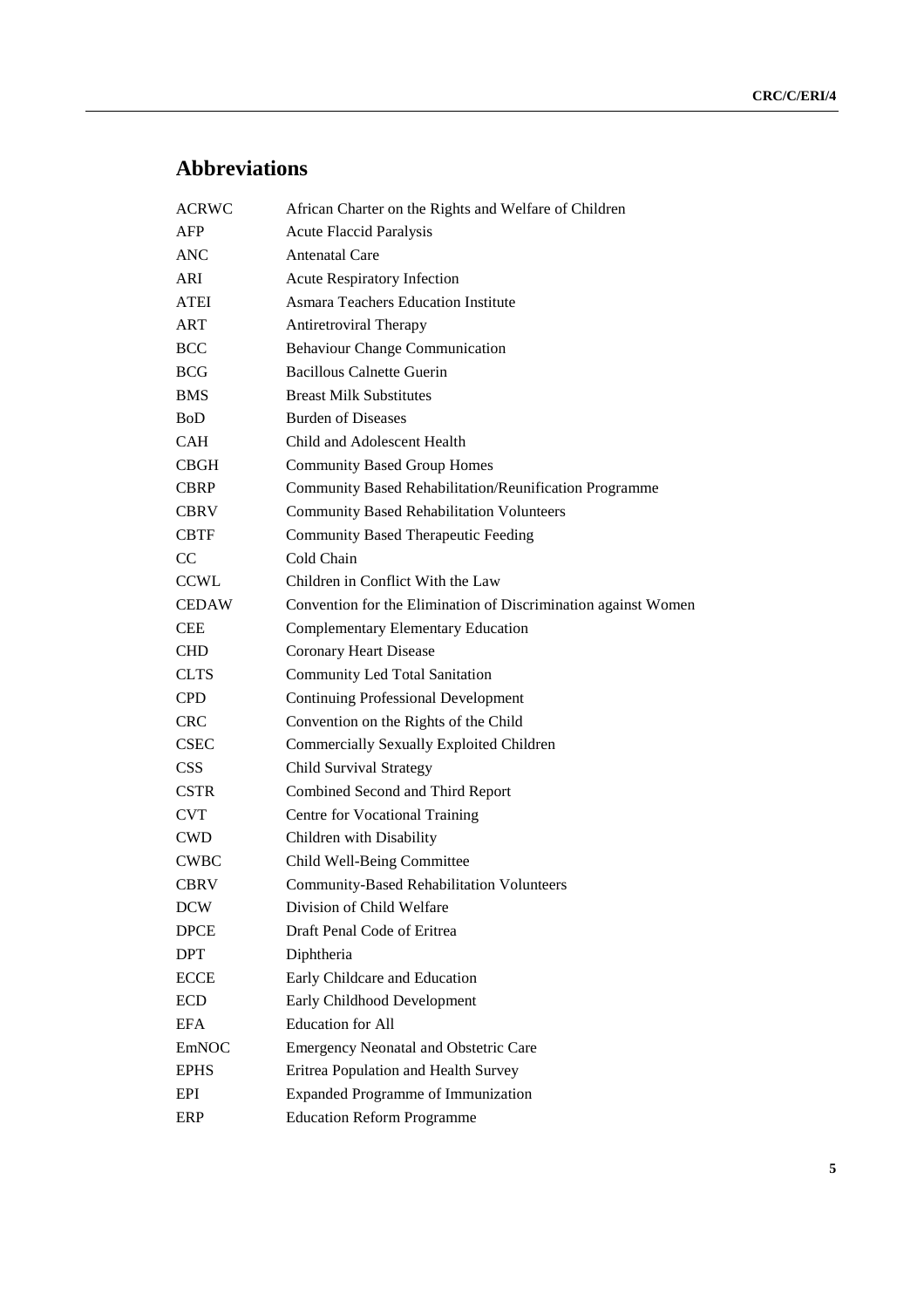| <b>ESDP</b>   | <b>Education Sector Development Programme</b>                       |
|---------------|---------------------------------------------------------------------|
| <b>ESMG</b>   | Eritrean Social Marketing Group                                     |
| <b>FBOs</b>   | Faith-Based Organization                                            |
| <b>FBTF</b>   | Facility-Based Therapeutic Feeding                                  |
| <b>FCHC</b>   | Family and Community Health Care                                    |
| FGM/C         | Female Genital Mutilation/Cutting                                   |
| <b>GAVI</b>   | Global Alliance for Vaccines and Immunization                       |
| <b>GDP</b>    | <b>Gross Domestic Product</b>                                       |
| GER           | <b>Gross Enrolment Ratio</b>                                        |
| GF            | Global Fund                                                         |
| <b>GIS</b>    | Geographic Information System                                       |
| <b>GNP</b>    | <b>Gross National Product</b>                                       |
| GoSE          | Government of the State of Eritrea                                  |
| <b>HAMSET</b> | HIV/AIDS, Malaria, Sexually Transmitted Infections and Tuberculosis |
| <b>HBC</b>    | Home-Based Care                                                     |
| <b>HTS</b>    | Hagaz Technical School                                              |
| ICRC          | International Committee of the Red Cross                            |
| <b>ICT</b>    | <b>Information Communication Technology</b>                         |
| <b>IDD</b>    | <b>Iodine Deficiency Disorder</b>                                   |
| <b>IEC</b>    | <b>Information Education Communication</b>                          |
| <b>IECD</b>   | <b>Integrated Early Childhood Development</b>                       |
| IE            | Inclusive Education                                                 |
| <b>IDSR</b>   | <b>Integrated Disease Surveillance Report</b>                       |
| <b>ILO</b>    | International Labour Organization                                   |
| <b>IMAM</b>   | Integrated Management of Acute Malnutrition                         |
| <b>IMR</b>    | <b>Infant Mortality Rate</b>                                        |
| <b>IPD</b>    | <b>In-Patient Department</b>                                        |
| <b>LSS</b>    | Life Saving Skills                                                  |
| <b>MDGs</b>   | Millennium Development Goals                                        |
| <b>MIS</b>    | <b>Management Information System</b>                                |
| <b>MMR</b>    | <b>Maternal Mortality Rate</b>                                      |
| <b>MNCH</b>   | Maternal Neonatal Child Health                                      |
| <b>MNT</b>    | <b>Maternal Neonatal Treatment</b>                                  |
| MoE           | Ministry of Education                                               |
| <b>MoFA</b>   | Ministry of Foreign Affairs                                         |
| <b>MoFMR</b>  | Ministry of Fishery and Marine Resources                            |
| MoH           | Ministry of Health                                                  |
| MoI           | Ministry of Information                                             |
| MoJ           | Ministry of Justice                                                 |
| MoLHW         | Ministry of Labour and Human Welfare                                |
| <b>MoND</b>   | Ministry of National Development                                    |
| <b>MSB</b>    | Martyrs' Survivors Benefit                                          |
| MTR           | Mid-Term Review                                                     |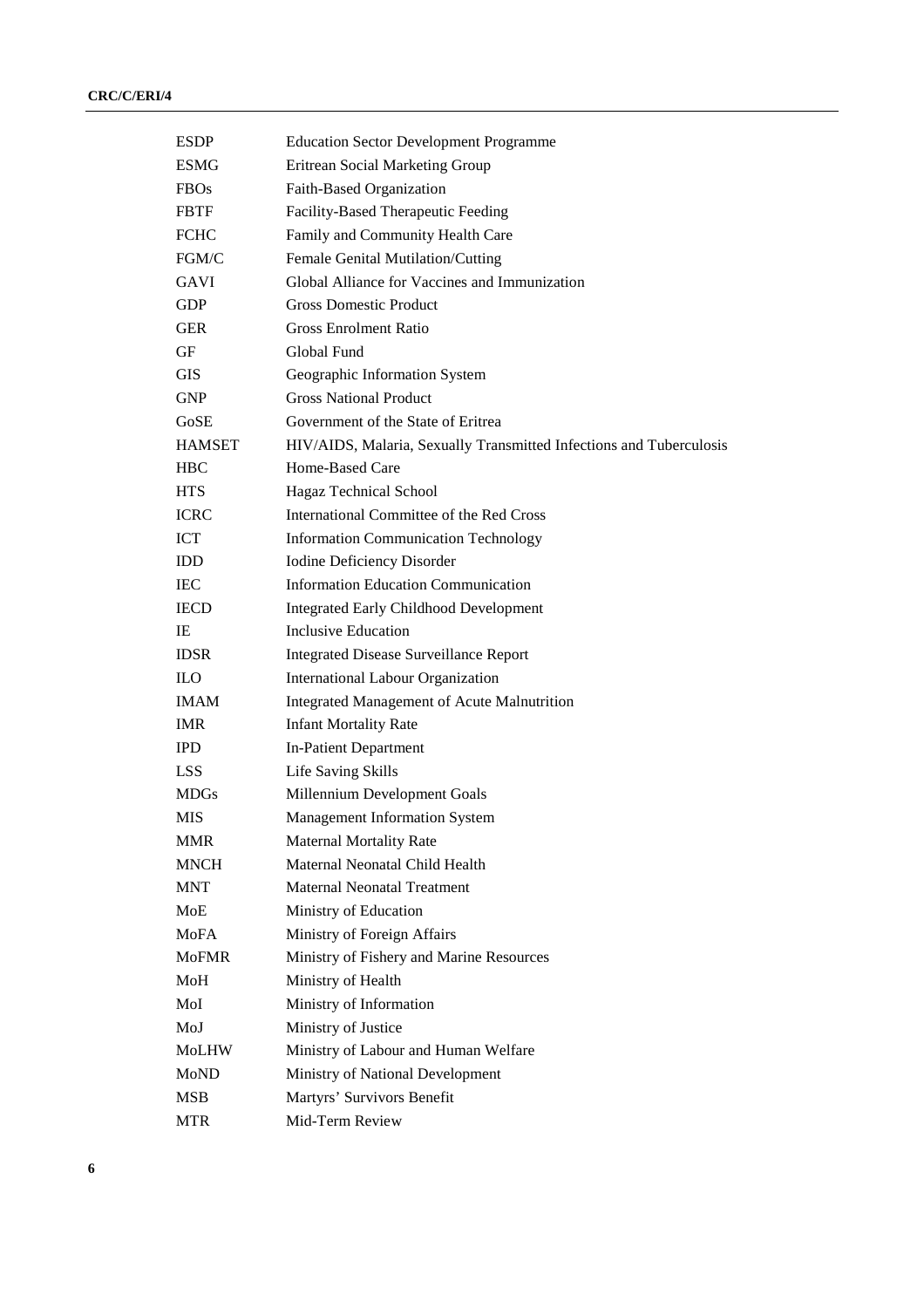| <b>MUAC</b>   | Mid Upper Arm Circumference                   |
|---------------|-----------------------------------------------|
| <b>MWH</b>    | <b>Maternity Waiting Homes</b>                |
| <b>NATCoD</b> | National Tuberculosis Control Division        |
| <b>NBTC</b>   | National Blood Transfusion Centre             |
| <b>NCH</b>    | National Child Health                         |
| NCSS          | National Child Survival Strategy              |
| <b>NER</b>    | Net Enrolment Ratio                           |
| NGO           | Non-Governmental Organization                 |
| NGP           | <b>National Gender Policy</b>                 |
| NHSS.         | <b>National Health Sector Strategy</b>        |
| <b>NNSS</b>   | National Nutrition Sentinel Surveillance      |
| <b>NNT</b>    | <b>Neonatal Tetanus</b>                       |
| <b>NPA</b>    | National Plan of Action                       |
| <b>NRS</b>    | Northern Red Sea/Semenawi Keih Bahri          |
| <b>NSO</b>    | <b>National Statistics Office</b>             |
| <b>NUEW</b>   | National Union of Eritrean Women              |
| <b>NUEYS</b>  | National Union of Eritrean Youth and Students |
| <b>ODF</b>    | <b>Open Defecation Free</b>                   |
| ODL           | <b>Open Distance Learning</b>                 |
| OPL           | Open Pit Latrine                              |
| <b>OPD</b>    | Out Patient Department                        |
| <b>OPV</b>    | Oral Polio Vaccine                            |
| ORP           | Orphan Reunification Programme                |
| <b>ORS</b>    | Oral Dehydration Solution                     |
| <b>OVCs</b>   | Orphan and Vulnerable Children                |
| <b>PLWHA</b>  | People Living with HIV/AIDS                   |
| <b>PMTCT</b>  | Prevention of Mother to Child Transmission    |
| <b>PNC</b>    | Post-Natal Care                               |
| <b>PPC</b>    | Post-Partum Care                              |
| <b>PHC</b>    | Primary Health Care                           |
| QMS           | <b>Quality Management System</b>              |
| <b>RBM</b>    | Roll Back Malaria                             |
| <b>RCCS</b>   | <b>Rural Community Care Centres</b>           |
| <b>RDT</b>    | Rapid Diagnostic Treatment                    |
| RH.           | Reproductive Health                           |
| <b>SBA</b>    | <b>Skilled Birth Attendant</b>                |
| <b>SFPC</b>   | <b>Supplementary Feeding Programme Centre</b> |
| SOS           | <b>Sustainable Outreach Services</b>          |
| <b>SMCP</b>   | Savings and Microcredit Programme             |
| <b>SRS</b>    | Southern Red Sea/Debubawi Keih Bahri          |
| <b>STI</b>    | <b>Sexually Transmitted Infections</b>        |
| TB            | Tuberculosis                                  |
| <b>TCPC</b>   | <b>Transitional Criminal Procedure Code</b>   |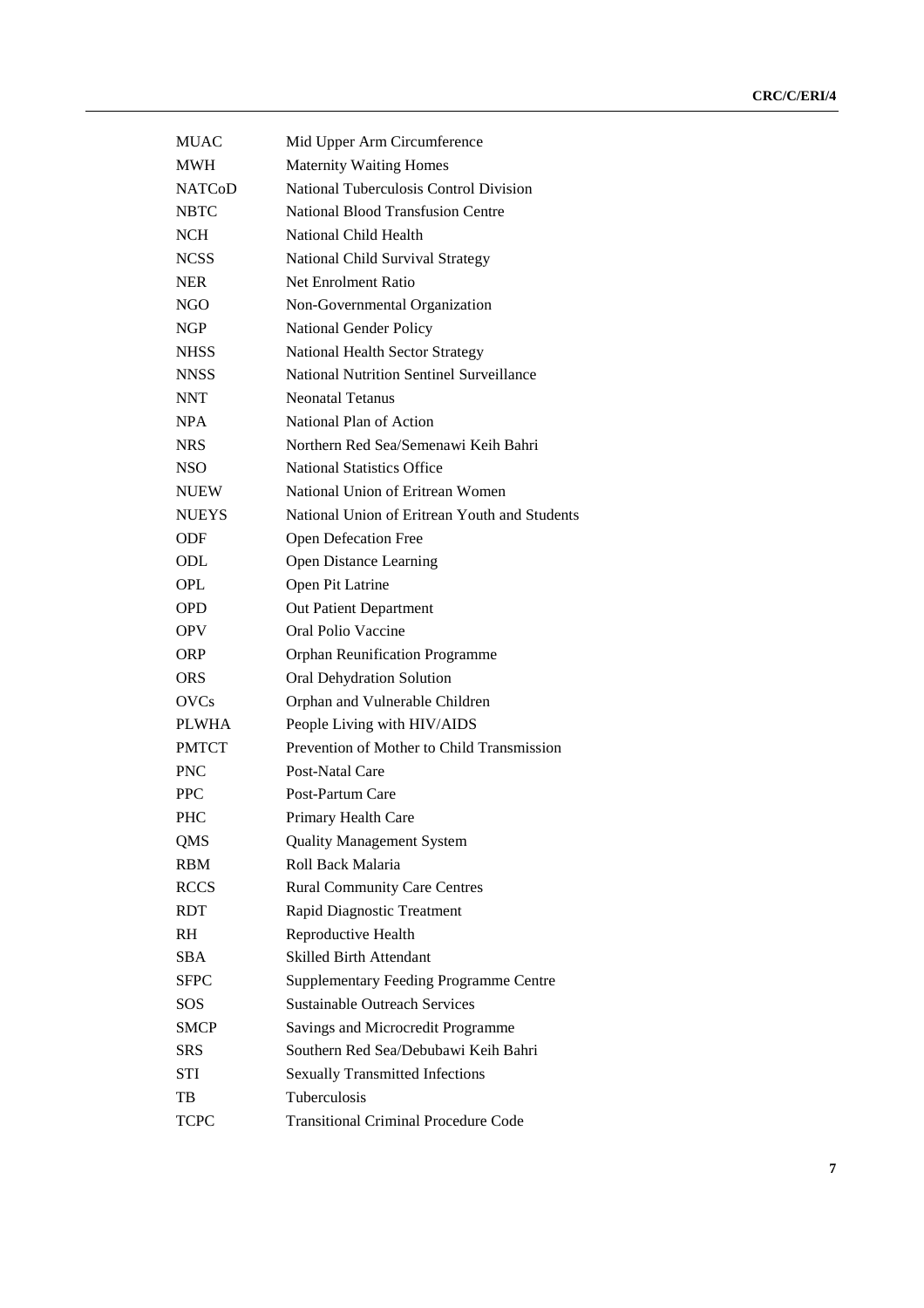| <b>ToT</b>   | <b>Training of Trainers</b>                                     |
|--------------|-----------------------------------------------------------------|
| TBA          | <b>Traditional Birth Attendant</b>                              |
| <b>TCCE</b>  | Transitional Civil Code of Eritrea                              |
| <b>TPCE</b>  | <b>Transitional Penal Code Eritrea</b>                          |
| TT.          | Tetanus Toxoid                                                  |
| <b>TVET</b>  | <b>Technical Vocational Education Training</b>                  |
| <b>UDHR</b>  | Universal Declaration of Human Rights                           |
| <b>OHCHR</b> | Office of the United Nations High Commissioner for Human Rights |
| <b>UPR</b>   | Universal Periodic Report                                       |
| <b>VCT</b>   | Voluntary Counselling and Testing                               |
| VMA          | Vaccine Management Assessment                                   |
| VST          | <b>Vocational Skills Training</b>                               |
| <b>WSEAP</b> | Water Supply Emergency Action Plan                              |
| <b>WHO</b>   | World Health Organization                                       |
| WG           | Working Group                                                   |
| <b>WSC</b>   | World Summit for Children                                       |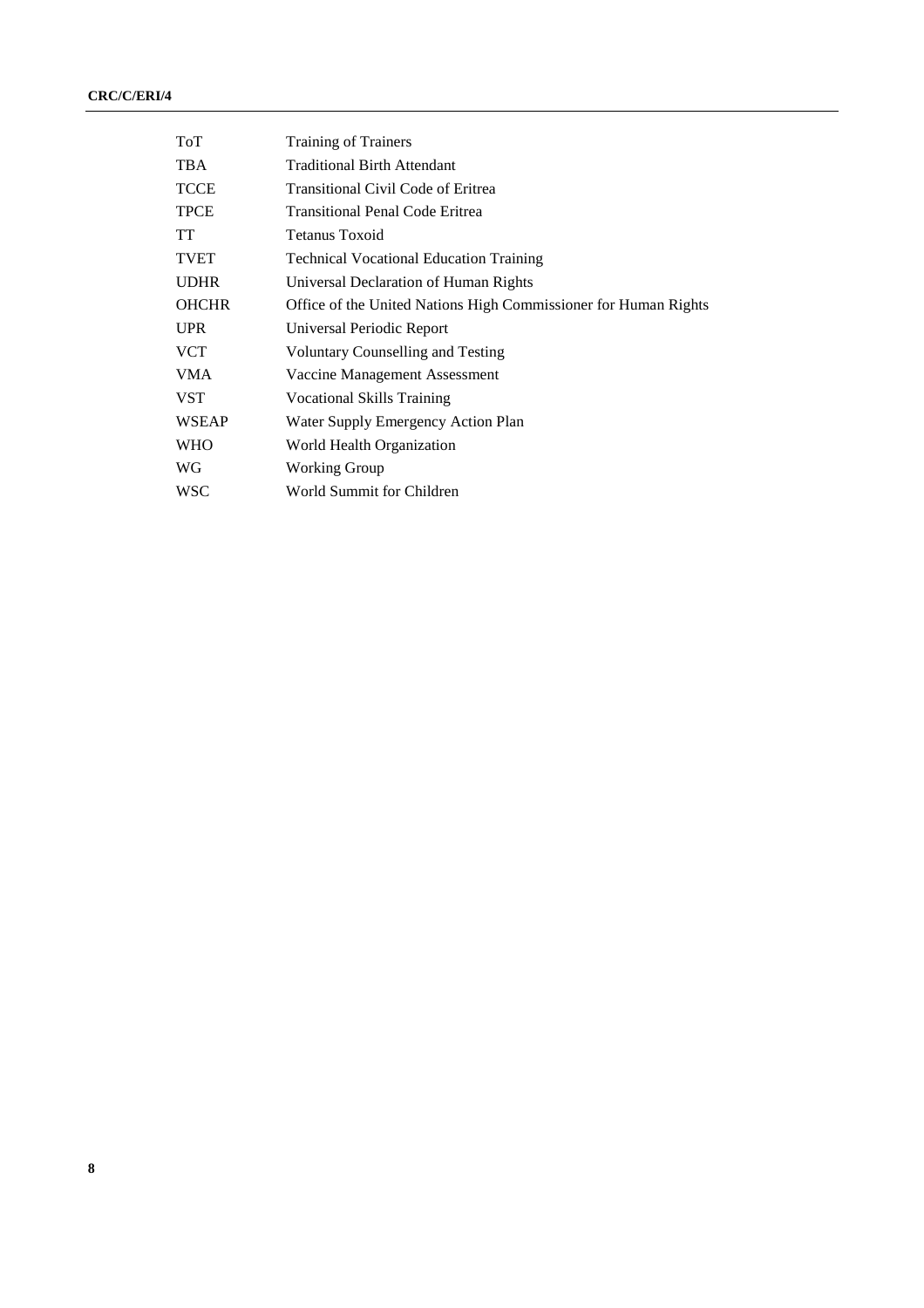# **Map of Eritrea**

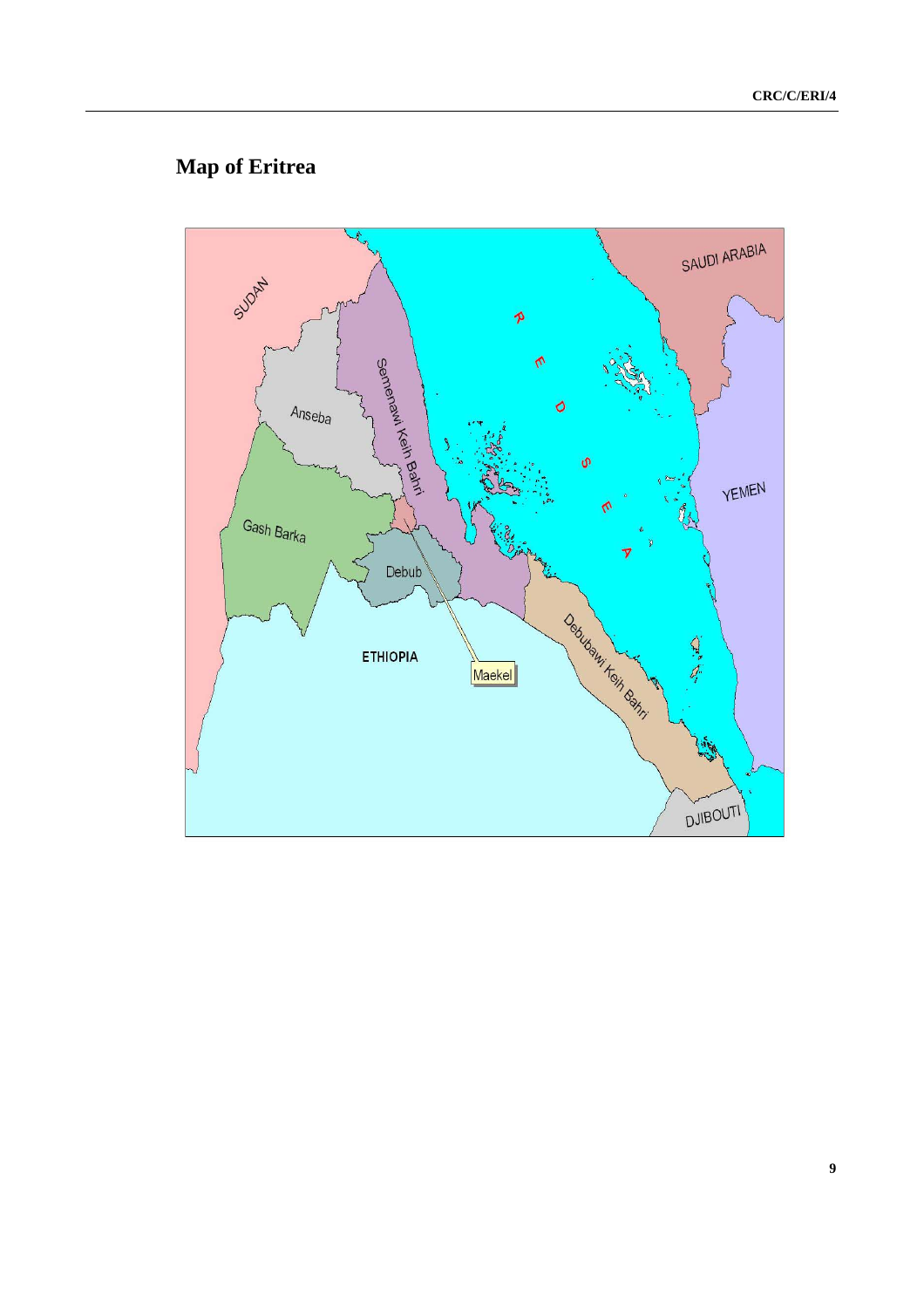# **Eritrea: basic indicators**

# **I. General**

Land area in  $km^2 = 125,700$ 

# **II. Social indicators**

Literacy rate: population aged 15 and over  $= 67.4\%$  (2010) Pre-primary school attendance  $= 21.0\%$  (2010) Elementary school enrolment  $= 66.5\%$  (2010) Middle school enrolment  $= 48.5\%$  (2010) Secondary school enrolment  $= 23.4\%$  (2010) Mortality among infants per  $1,000$  live births  $= 42 (2010)$ Mortality among children under 5 years per 1,000 live births  $= 63$  (2010) Maternal mortality rate per  $100,000 = 486 (2010)$ Women's antenatal care from health professionals  $= 88.5\%$  (2010) Births assisted by health professionals  $= 34.1\%$  (2010) Births delivered in health facilities  $= 33.7\%$  (2010) Unassisted urban births  $= 27.1\%$  (2010) Unassisted rural births  $= 83.1\%$  (2010) Vaccination against measles, year for children under  $5 = 91.4\%$  (2010) Vaccination against poliomyelitis (Polio3): children under  $5 = 90.5\%$  (2010) Vaccination against BCG: children under  $5 = 94.8\%$  (2010) Vaccination against DPT (DPT3), for children under  $5 = 92.8\%$  (2010) Number of children under 18 years of age = 1,474,904 (2010) Population percentage of children under 18 years of Age = 15.7 (2010) Number of inhabitants per physician = 1:21,511 (WHO – 2010)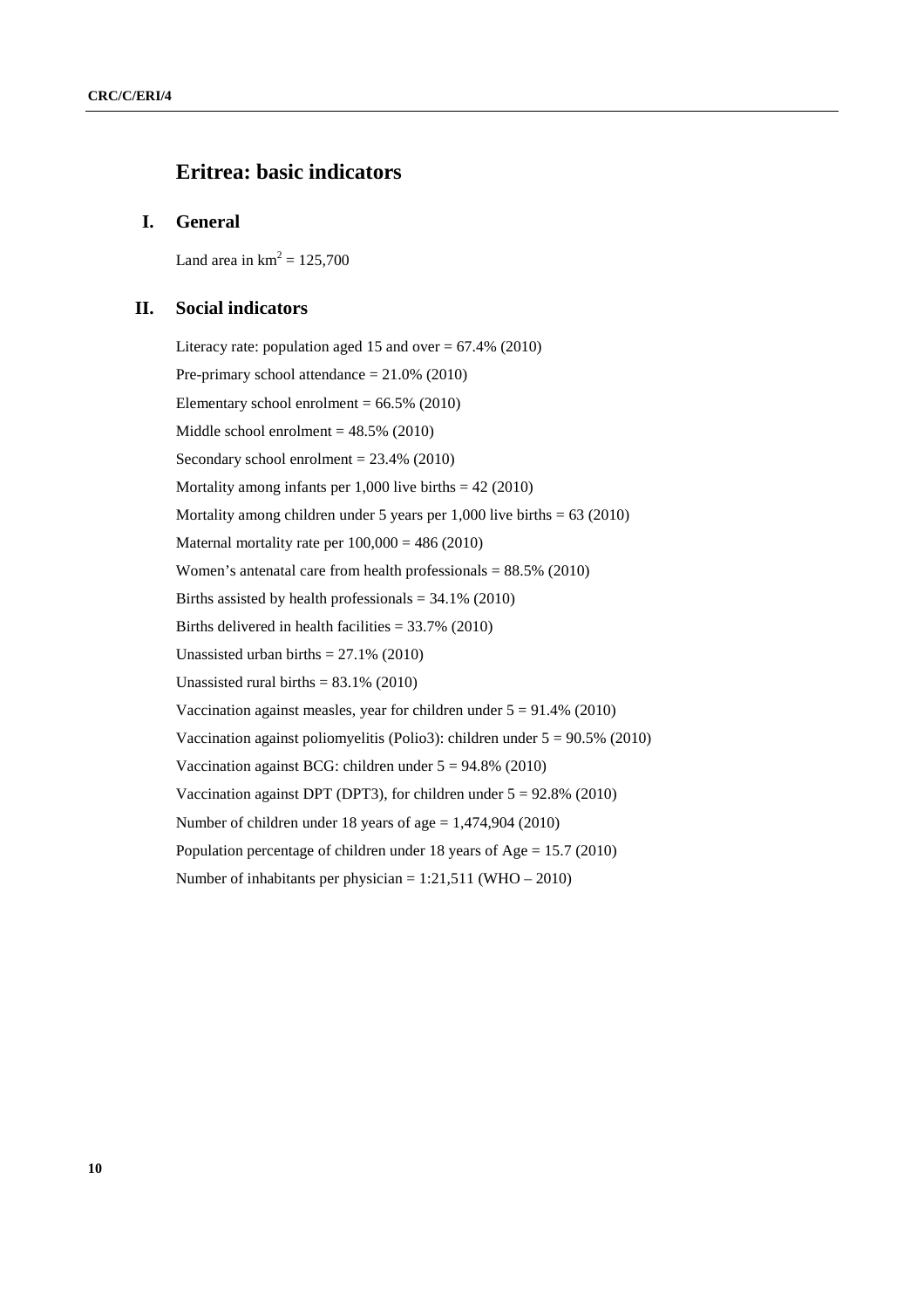# **Executive summary**

1. This document is the Fourth Comprehensive Country Report on the implementation of the Convention of the Rights of the Child. The report updates Eritrea's second and third combined reports, and wherever applicable contains cross references to those concerns and recommendations of the Convention on the Rights of the Child Committee (CRC) in relation to Eritrea's previous report. When read in conjunction with the first and the combined second and third reports (CSTR), it demonstrates Eritrea's commitment to improvement in the implementation of the Convention. More specifically, the report presents policy initiatives, child-friendly legislation enacted, programmes that have been implemented, as well as the special protection measures undertaken targeting children under difficult social and economic circumstances.

2. Eritrea envisions the development of a prosperous nation in which every citizen enjoys a high standard of living and where social justice prevails. This goal is intended to be achieved through the hard work and dedication of its people. The ultimate development objective of the Government of the State of Eritrea (GoSE) is to attain rapid, sustainable and widely shared economic growth on an environmentally sound footing. This is to be realized by reinvigorating economic growth, creating income-earning opportunities for the poor, enhancing access to and utilization of essential services for human development, promoting political, economic and social participation of the population, and putting in place the enabling environment.

3. Attaining food security, on a sustainable basis, is a national priority and the basis for sustainable development and poverty reduction. The goal of food security is to ensure that all Eritreans have sufficient quantity of acceptable quality food at affordable prices at any time within the country. The strategy for the attainment of national food security includes enhancing the domestic food production capacity and increasing the national capacity to import an adequate quantity of food supply. Although the intent of the GoSE is to reduce dependency on food assistance, its efforts also aim at enhancing the effective use of food assistance to fill the supply gap in the event of emergencies. Agricultural production is to be increased by improving productivity through expansion and modernization of rain-fed cultivation in fertile areas with adequate rainfall. Furthermore, production of high value cash crops and livestock is to be enhanced by increasing areas under irrigation as well as by development of peri-urban dairy industry.

4. Eritrea's development strategy also gives primacy to investment in human resources, technology and basic infrastructure. In general, all the policy initiatives and development efforts are expected to reduce the poverty level, and geared towards ensuring and safeguarding the rights and well-being of children through development. In this regard, the CRC is considered one of the legal instruments for addressing the needs of children particularly in the areas of childcare and protection, and health and education. Its provisions which encompass legal, economic, social and cultural spheres require profound changes on how children are perceived and on how to approach and establish policies that determine the living conditions of children. The GoSE is also cognizant that the CRC requires the allocation of considerable resources over an extended period of time.

5. This fourth CRC report recounts the progress that Eritrea has made in the areas of the rights of children, youth and women, the justice system, food security, social protection, education and health. Numerous advocacy seminars and workshops to the public at large have been carried out through audio, visual and print media.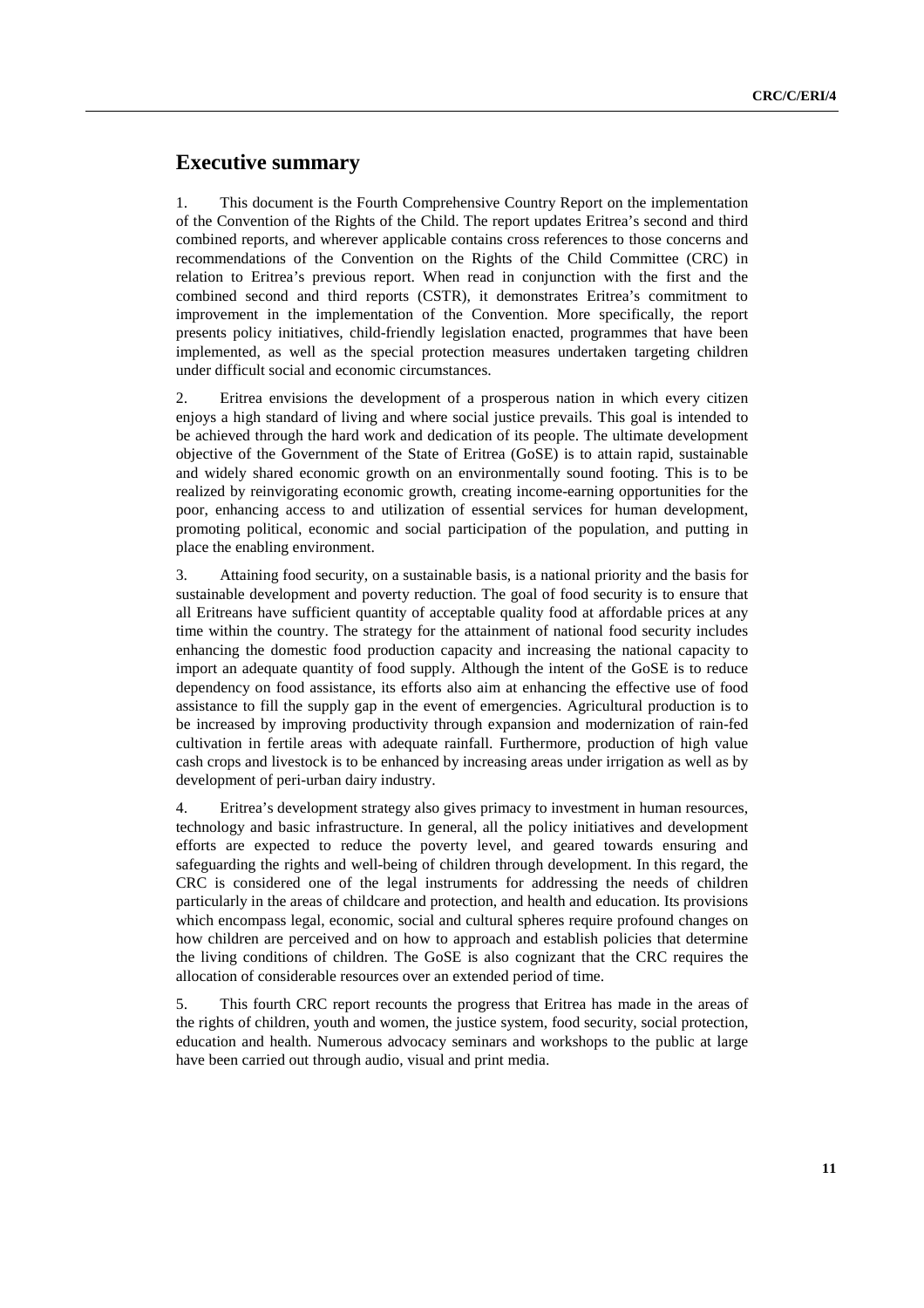6. To effectively expedite the implementation of the CRC, the GoSE established a national interministerial committee composed of the ministries of Labour and Human Welfare (MoLHW), Justice (MoJ), Education (MoE) and Health (MoH) mandated to oversee and monitor the implementation of all areas of the CRC in a coordinated manner. A technical committee drawn from the above ministries, regional administrations and civil society organizations, and child well-being committees, have also been established at national and regional levels to look after the technical aspects of the CRC across the sectors in an integrated manner. As part of the coordinating, implementation and monitoring modality, the GoSE has also expanded social welfare services at subregional levels, and the Government believes that this is one of the main achievements of the period under review.

7. All these measures indicate the importance, among others, Eritrea attaches to the need to adhere to international norms and standards and thereby improve the livelihood of its children. Nonetheless, post-conflict war recovery programmes have been impaired by uncertainties associated with Ethiopia's failure to be bound by and implement the final and binding Eritrea-Ethiopia Boundary Commission decision and the Algiers Agreement.

8. The right to life and the CRC non-discrimination principle are obligatory and well incorporated in all the main codes of the country. To ensure that these provisions are respected and implemented, the MoJ and the MoLHW monitor the principles enshrined in the CRC and in the transitional codes. The MoLHW in collaboration with the MoJ and MoI has been conducting media-based countrywide long-term sensitization programmes to change societal norms and behaviour that discriminate against children in general and disabled and vulnerable groups in particular.

9. Acting in the best interests of the child is a key principle underpinning legislation and practices concerning children in Eritrea, including the developments outlined in this fourth report. The concept has always been locally expressed as *tsetsibuqu n'qol'u* which means "all the good things for children", confirming that traditional practice of Eritrean society protects and considers, first and foremost, what is best for children. Furthermore, this cardinal principle has been vouched in article 2 of the Transitional Civil Code of Eritrea (TCCE).

10. The policy of the GoSE regarding the survival and development of children focuses on removing social and economic distinction and, hence, strives to guarantee children their inalienable rights to a healthy and happy life. Once born, all children are entitled to an identity and citizenship. This inalienable right of the child is legally protected even prior to birth by the safeguards laid down in the relevant codes related to marriage, motherhood and the family. Families, schools, communities, and State institutions have a duty to follow up the overall development of children through the provision of food, shelter, education and health care. Eritrean children are given vaccinations against several communicable diseases. Extensive work is being done on sex education, reproductive health and nutrition to promote healthy lifestyles.

11. The institutions of the GoSE implement policies concerning the comprehensive protection of children which reflect the values and norms of the society, and as required, the MoLHW participates in non-judicial proceedings to ensure the best outcome for the children concerned. This includes overseeing and maintaining the correct legal treatment of children, and accordingly, representing and defending those who lack legal counsel. The Proclamation to Abolish Female Genital Circumcision followed by an intensive advocacy and sensitization campaigns is a vivid testimony of the commitment of the people and Government to ensure the best interest of the child.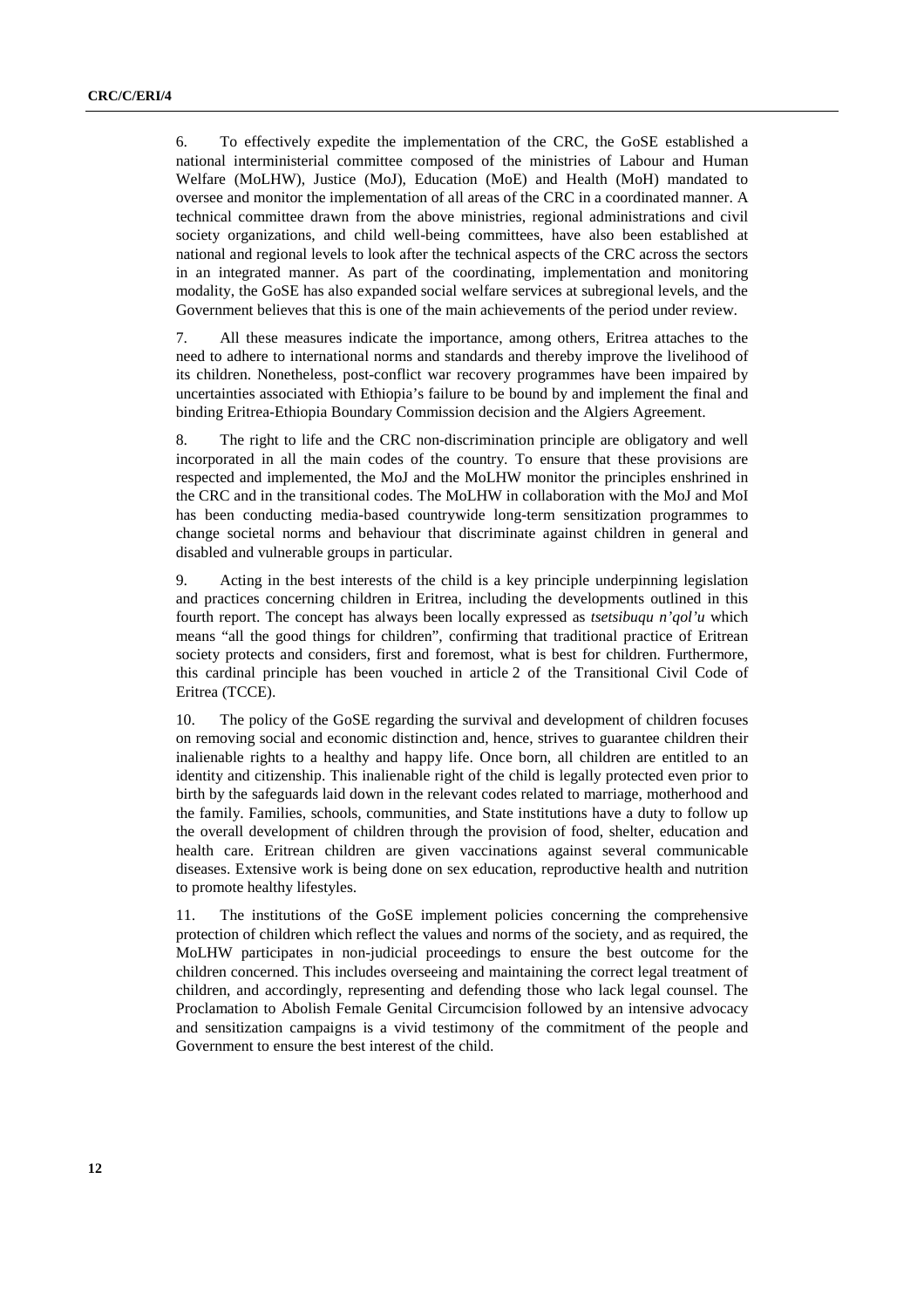12. During the reporting period, for example, the NUEW and the NUEYS have been working towards ensuring gender equality in elementary and middle level education through increased participation to enhance the academic performance of female students. As a result, more than 80% of those girls that participated in the project passed the Grade Eight National Examinations, dropout rate was reduced by about 70%, and communities increased their awareness of the importance of girls' education. The report from the NUEYS reveals that 3,360 girl students from 84 classes in 6 region schools benefited from this project.

13. The NUEYS has also been organizing youth and adolescent members around clubs based on their choices. Such clubs play a crucial role in training, advocating, sensitizing, and providing information to members and their target peers and to communities at large so as to create a platform for dialogue, debate, and discussion among youth and between youth and the community. Children have been encouraged, through the provision of mass media airtime, to freely air their views thus enabling them to seek, receive and impart information of interest.

14. During the period under review, the GoSE through the MoLHW has continued its policy of community-based approach in the institutionalization of orphaned children by: (a) organizing their integration with extended families, and reunifying them with their blood relatives by providing decent social support programmes; and (b) facilitating their adoption and foster care by host families or placing them in community-based group homes or hosting orphans in orphanage centres for those who could not be accommodated in other ways.

15. Based on the rights of personalities guaranteed by articles 8-31 of the TCCE, and as enshrined in the Universal Declaration of Human Rights (UDHR) and the CRC, the Government has been advancing the progressive realization of the rights of children and women, and has been promoting and implementing social protection measures. The benefits derived from the social and economic support programmes (including income-generating schemes, cash grants and other benefits) have not only had a direct effect on promoting the best interest of the child, but also on the welfare of orphans and vulnerable children (OVCs) as well. More specifically, such measures have, among others: (a) enabled host family members to enhance their food security and nutritional status; (b) improved school attendance rate, academic performance, and guidance and counselling services for OVCs; and, last but not least; (c) enabled the needs and problems of street and other high-risk children and adolescents to be addressed within their own community.

16. The MoLHW, as one of the responsible agencies for supporting HIV/AIDS affected families, has been implementing major programmes for the rehabilitation of 4,515 HIV/AIDS infected and affected families to strengthen their coping capacities, strengthen the care and support to be provided by families and communities and to provide assistance to extended families who care for children of parents who died of AIDS and for childheaded households on a sustainable basis.

17. During the reporting period, the GoSE has been providing Nfa 500 per month to martyrs' families and their children. This national Martyrs' Survival Scheme has enabled orphan children to improve their livelihood in general and attend schooling in particular.

18. The MoLHW implemented sensitization programmes to the population about opportunities for adoption, provided social support services for adoptive families and conducted follow-up studies to assess the efficacy of the programme. The number of orphans that were reunified with adoptive parents through the course of 2008-2010 was 30; about 53% of these were in the age group 1-4, 23% below one year and the rest in the age group of 5-14 years.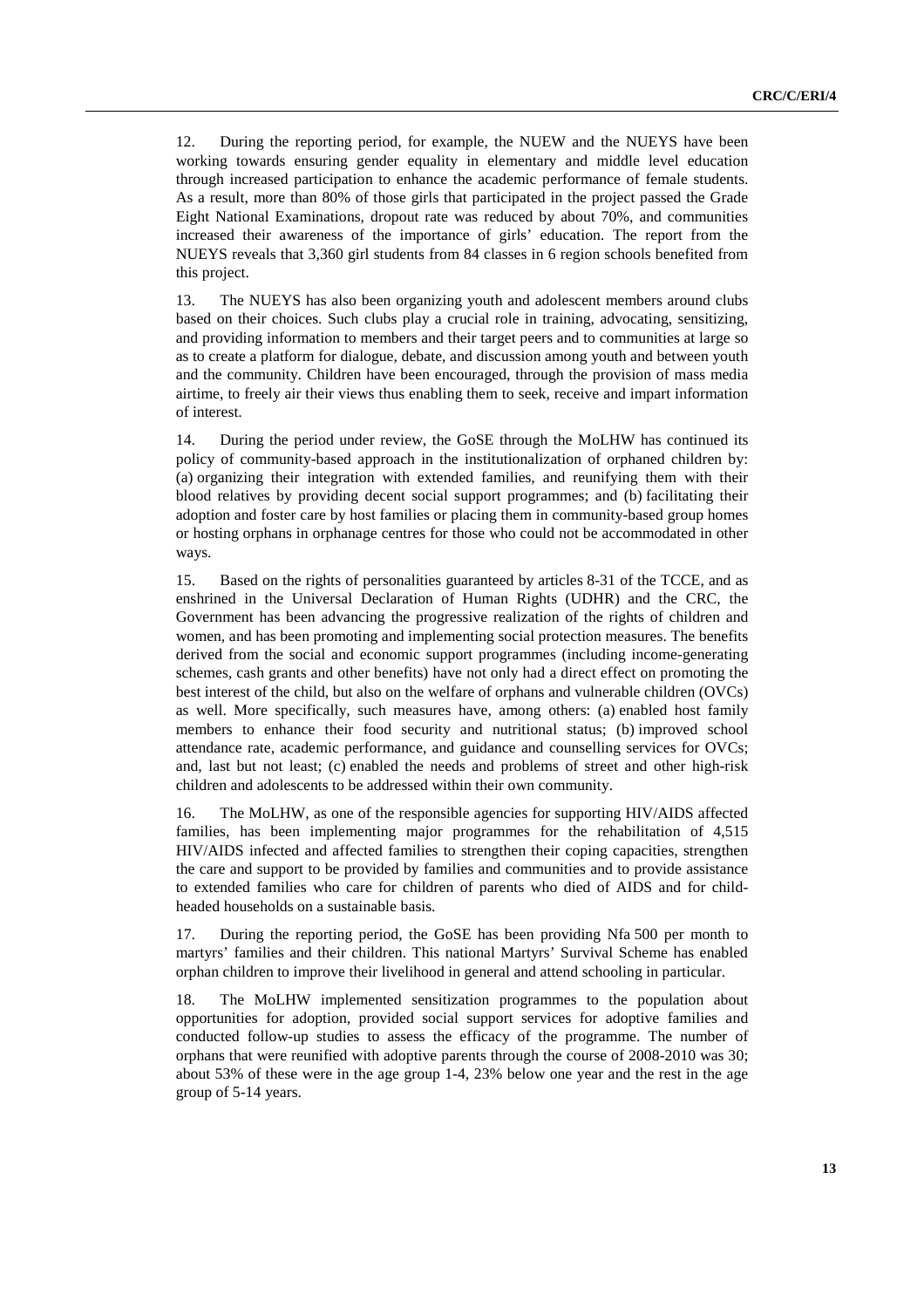19. The GoSE opts to place orphans in orphanages only as a last resort and as such has been striving to continuously de-institutionalize orphanages. Reunification is adopted as the most optimal strategy and, as such, during the reporting period, the MoLHW placed 7,362 orphan children between the ages of 4 and 18 years in 2,905 extended families. Because of the economic support given to the disadvantaged families taking care of orphans, the host families' livelihood situation has improved in terms of food security status and with regard to the health condition and school performance of the orphans themselves. Moreover, reunifying orphan children with blood relatives was found to be not only cost-effective but also an efficient way of healing the psychological trauma of orphans.

20. The MoLHW has been expanding the Community-Based Rehabilitation Programme in 51 subregions to promote and advocate the sharing of equal opportunities and to respect the rights of PWDs in general and that of CWDs in particular. In all cases, the goal was to: (a) improve their livelihoods; (b) promote education for CWDs by providing school material, orthopaedic appliances and means of transport; and (c) mainstreaming the CWDs at secondary schools and colleges. The role of the Child Well-Being Committee (CWBC) in such and similar efforts was pivotal.

21. In the street children rehabilitation programme, 13,524 children were provided with educational support programme, and this has contributed in the reduction of dropout rates, improvement in the academic performance and enhanced self-esteem of the supported students. The MoLHW reunification programme for street children primarily focused on the placement of street children with their parents or blood relatives and on strengthening the economic resources of the disadvantaged host families through income generation schemes. Some 820 of such families were given income-generating assets. Moreover, vocational training was also given to 1,502 street children, which enabled the children to acquire employable skills. With the active participation of the Community-Based Rehabilitation Volunteers (CBRVs), social workers of the MoLHW, community leaders and local administrators, sensitization and awareness creation exercises were carried out for communities on the problems of street children and the harmful consequences of anti-social behaviour. This is in addition to the relentless efforts that were made by the NUEW and the NUEYS in rendering guidance and counselling services, including individual counselling meant to improve the personal and social functioning of the child, and group counselling to discuss, solve and synthesize common problems of street children.

22. Generally speaking, child labour practices in Eritrea are prevented both legally and administratively through judicial and labour inspection. The information obtained from the public prosecutors office indicates that neither cases of child labour practices in all of its forms nor violation of it has, so far, been filed in Eritrean courts. This shows that the efforts of the Government in controlling child labour practices were and still are effective.

23. The MoLHW is working hard to address the problem of commercially sexually exploited children (CSEC) by rehabilitating them in home-based care and conducting wide prevention activities including creating forums for peer group discussions. In addition, the Ministry has been providing support to households that host CSEC and to those at risk with counselling services and alternative long-term income-generating economic assets.

24. The GoSE has also taken major steps to improve the protection of children in conflict with the law (CCWL). It has established a probation service, which attempts to provide counselling for CCLWL in their community to help them integrate into their immediate sociocultural milieu – neighbourhoods and schools. In this regard, the GoSE has: (a) established court chambers separate from those of adult cases of children in conflict with the law in a closed session; (b) organized after-care services to CCWL who complete probation and correctional services; and (c) improved the existing custody and detention centres where children are kept while awaiting trial. Nonetheless, it ought to be mentioned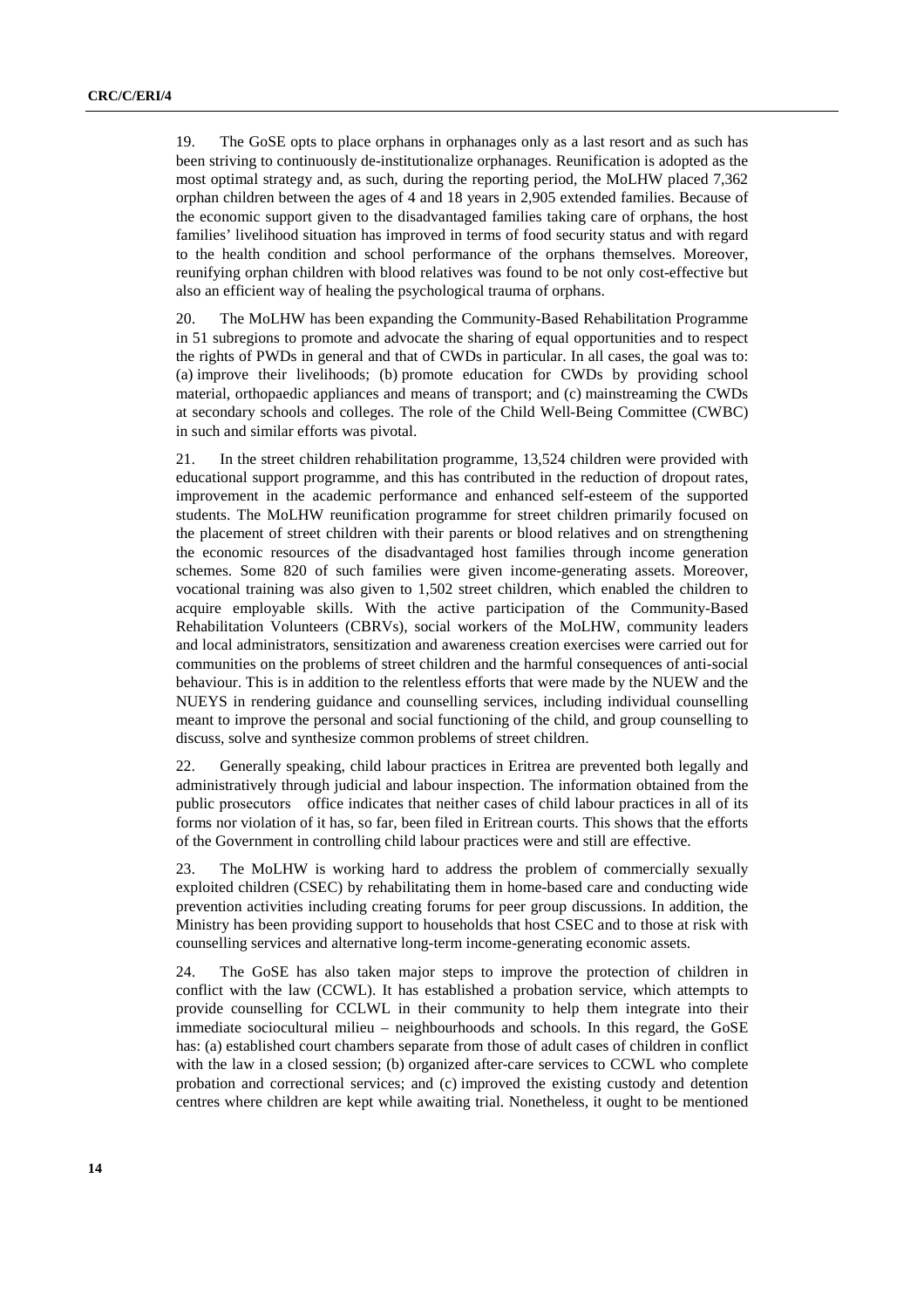that there is still a challenge to establish a National Rehabilitation Centre for CCWL because of lack of resources.

25. The GoSE, in collaboration with different partners, has between 2008 and 2010, achieved quite a lot in the areas of health infrastructure, human resource development, availability of medicine, medical equipment and other supplies. In the country as a whole, there are 321 health facilities of which 28 are hospitals, 56 community hospitals, 7 motherchild health clinics, 186 health stations and 44 institutional clinics. Each region has one referral regional hospital and a national referral hospital located in the capital city – Asmara. These efforts have, among other things, significantly narrowed the disparities between urban and rural areas in the provision of health services, and as result access to health facilities are made available within an average distance of 10 kilometres from any village community in Eritrea.

26. The Reproductive Health (RH) programme continues to intensify its activities in an effort to strengthen maternal and child health services and improve the quality of care for women and children in Eritrea and has made remarkable improvements over the past five years despite continuing challenges.

27. The overall activities carried out at health facilities included equitable distribution, between rural and urban areas, of health facilities, health professionals and other resources, as well as newly established training institutions for medical doctors, nurses, nurse midwives, pharmacists, laboratory technicians, associate nurses, anaesthetists, public health practitioners and other paramedic specialists. Most of these programmes focused on pregnancy, delivery and post-delivery care, neonates and children under 5. Recent survey studies show that the availability of essential drugs in health facilities has reached up to 95%. As a result, the overall development of quality health-care services at all levels has significantly improved, and morbidity and mortality ratios of mothers and children have, in general, markedly declined.

28. Therapeutic feeding centres were able to reach 64% of malnourished children and as a result, the fatality rate declined from 4.5% in 2008 to 3.7% in 2010. Currently, there are 57 Facility-Based Therapeutic Feeding (FBTF) and 164 Community-Based Therapeutic Feeding (CBTF) programmes in the country. In 2010, 9,649 severely malnourished children were admitted to FBTF with a recovery rate of 87% and a death rate of 6.7% while the activities of the CBTF services had a recovery rate of 70% and a death rate of less than 1%. All these efforts show a positive impact of the intervention. Other significant measures that the GoSE introduced include salt iodization and food fortification programmes for women and children. Nevertheless, there are nutritional and micronutrient deficiencies among children ranging from about 7% to about 11%, which is within the WHO threshold of 10%.

29. According to the 2010 Eritrea Population and Health Survey (EPHS) the maternal and child health mortality ratio (MMR) in Eritrea has declined from 1,400/100,000 live births in 1990 to 486/100,000 live births in 2010. Under-5 mortality ratios have also shown consistent decline from 136/1,000 LB in 1995 to 63/1,000 LB in 2010. These mortality ratios are still unacceptably high and the MoH, in collaboration with its local and international partners, is doing its best to reduce the maternal morbidity and the high perinatal and neonatal mortality ratios.

30. Eritrea has been successful in mobilizing resources and carrying out many activities to combat HIV/AIDS, sexually transmitted infections (STI) and tuberculosis (TB). Multisectoral programmes to combat the spread, early detection, silence, denial, stigma and discrimination associated with HIV/AIDS/STI and TB have been carried out during the period under review. As a result, the prevalence of HIV and syphilis in 2008 was 1.33% and 1.12% respectively. In 2009, data derived from voluntary testing centres (VCT) and prevention of mother to child transmission (PMTCT) clients and blood donors continually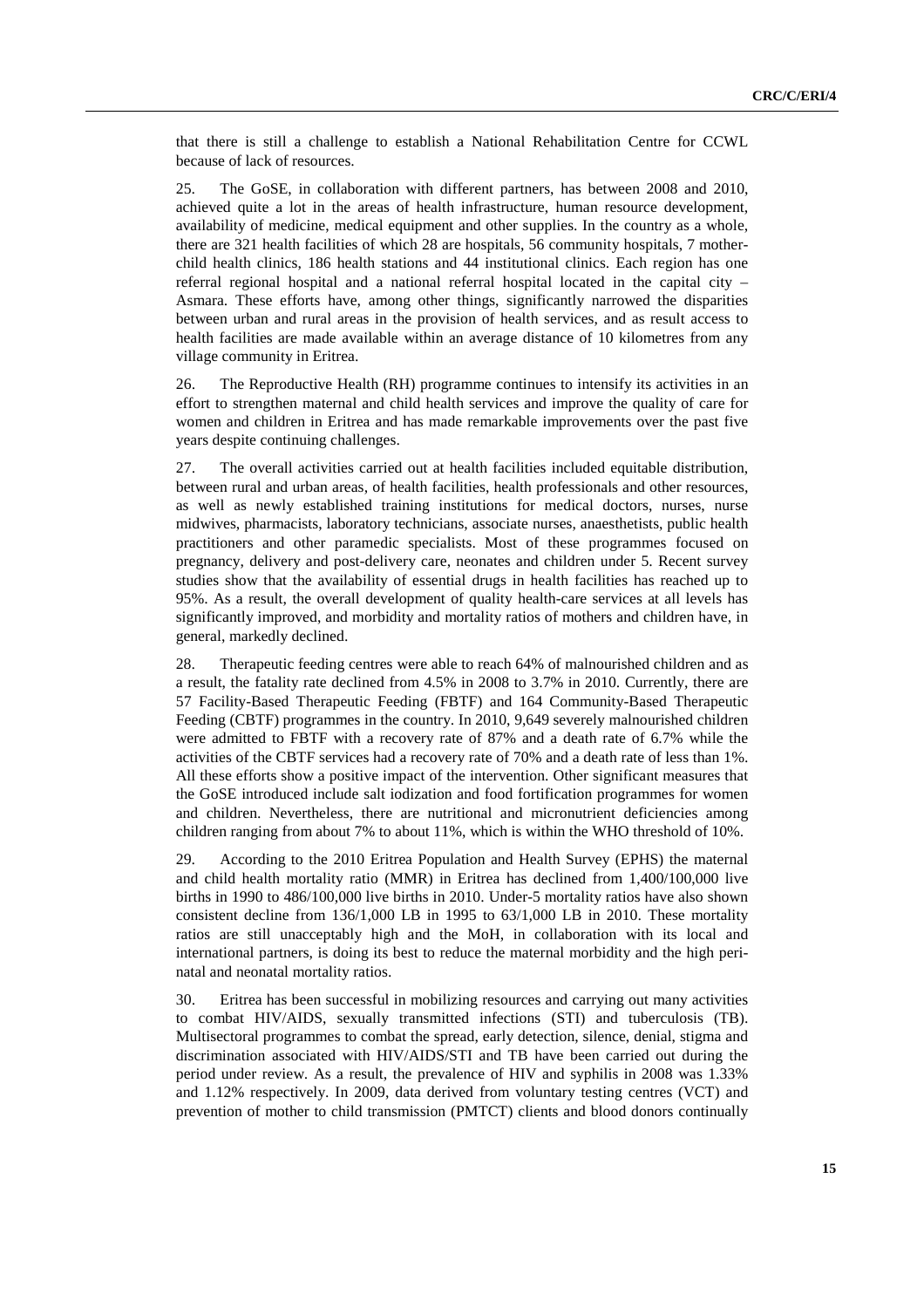showed reduction in HIV and syphilis positivity rates. Knowledge about HIV/AIDS and condom distribution is indeed very high, and people living with HIV/AIDS (PLWHA) who take antiretroval therapy (ART) every year averaged 1,000.

31. Childhood immunization, which had coverage of 73.8% during the last reporting period had by 2010 risen to 87.4% in urban, semi-urban and rural areas. Polio is virtually eradicated from Eritrea and the country is now within the range of polio-free certification. Moreover, Eritrea became the first country in the East African region to eradicate maternal and neonatal tetanus. Measles is no longer a public health concern as very few cases were reported during the period under review.

32. The GoSE promulgated a national proclamation against the practice of FGM/C, which both prohibits the practice and supports its victims. Nonetheless, the enforcement of the legislation is far from complete because of strongly rooted cultural and religious beliefs. The MoH, in close collaboration with the NUEW, developed health promotional materials and sensitization manuals, including the production of a documentary video that was important in the campaign to change the behaviour and attitude of communities towards FGM/C.

33. The GoSE considers children's education as a right and all children, including disadvantaged ones, are entitled to equal access to educational opportunities irrespective of ethnic background, language, religion, sex or disability. The provision of free basic education, which is compulsory for all school-age children, is considered a top government priority. During the reporting period, enrolment in urban pre-primary schools increased by almost 13% (13% for girls) and by 8% (7.4% for girls) in rural areas. The number of schools at elementary and middle level increased by 9.8 and 20%, respectively and enrolment at the middle level increased by 5% (11% for females) and at the secondary level by 27%. Overall, the GoSE has been working very hard to ensure both equitable distribution and quality education at all levels. Improvements have been made on the national curriculum and a number of policy guidelines and strategies have also been developed. Textbooks for all school levels have been published; and continuous professional development and capacity-building through Open Distance Learning (ODL) have been implemented for senior education managers as well as teachers.

34. Through an extensive policy of universal free education or "Education for All" from pre-primary to higher education, the GoSE ensures that every child, irrespective of family economic background, gets the opportunity to enrol in education. At present, the conjunction of study, work, theory and practice enshrined in the national education system, and more importantly, the new approach called "Interactive Learning and Teaching" are regarded as crucial to the all-round development of children.

35. To ensure the provision of educational services to vulnerable groups (especially disabled children and girls), the GoSE has been taking the following measures during the period under review: (a) various awareness-raising activities and training have been undertaken by and given to over 3,000 teachers, directors and supervisors to enable them to address and respond to the diverse learning needs of children with disabilities and vulnerable groups; (b) grades 1-5 textbooks were adopted to suit the educational needs of blind and deaf children; (c) piloting of nomadic education was carried out as an ongoing process; (d) communication strategies were developed and translated into the mother tongue languages to facilitate the schooling of the girl learners and other vulnerable groups; (e) 25 resource rooms have been constructed in various regions of the country to improve access and quality of education for children with disabilities; (f) training of 20 teachers in IE have been implemented to expand and strengthen the IE scheme; (g) the Asmara Teacher Education Institute (ATEI) has been providing courses on IE to teacher trainees; (h) support has been provided to the Eritrean Association for the Deaf and to parents of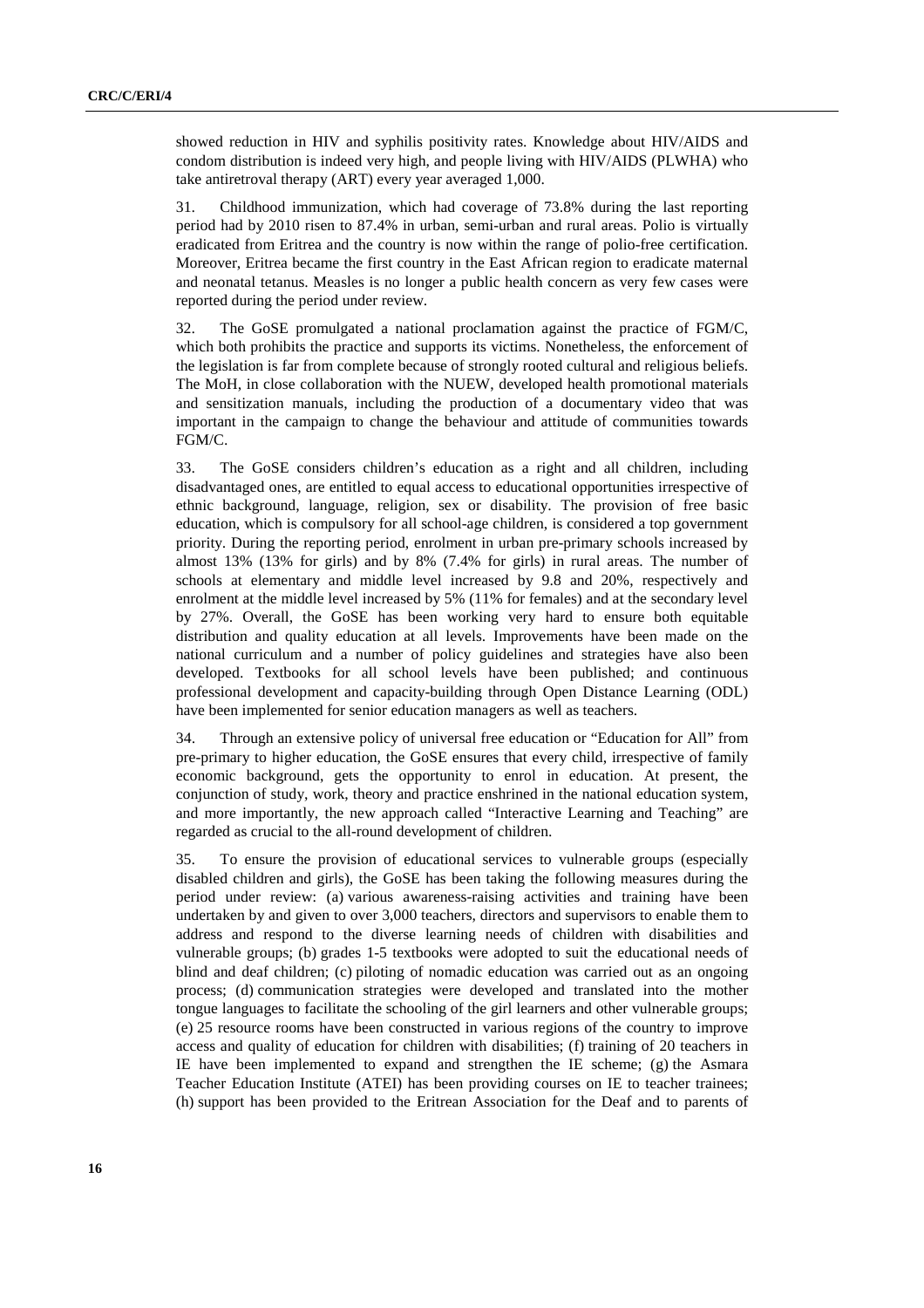children with autism and Down's syndrome to enhance their children's learning opportunities.

36. This national report demonstrates the GoSE commitment to the CRC Optional Protocols on the involvement of children in armed conflict and on the sale of children, child prostitution and child pornography. Following the signature of the two Optional Protocols, the Government prepared an NPA to tackle the commercial sexual exploitation of children (CSEC) through preventive and rehabilitation programmes. Eritrea has also ratified the International Convention Against Doping in Sport, acceded to the Convention for the Safeguarding of the Intangible Cultural Heritage, and ratified the Statute of the International Renewable Energy Agency. All in all, between the period 1993 to 2010, Eritrea has promulgated 163 proclamations and 118 legal notices or regulations. These include, among others, issues that deal with human rights as well as with children's and women's rights and duties. Moreover, Eritrea has been drafting national codes which are in the final stage of editing and translation into local languages. In the last three years, the MoJ organized numerous workshops and training sessions to judges, prosecutors and other court officials on the newly drafted codes and trained and graduated 300 students at certificate level.

37. During the period under review, the GoSE had been actively engaged with the Office of the United Nations High Commissioner for Human Rights (OHCHR) and the special procedures of the Human Rights Council. Eritrea's Universal Periodic Review (UPR), which reflected the country's achievements in the areas of human rights, was presented to OHCHR in November 2009. Prior to this a national committee that was entrusted with the tasks of preparing the national report had been established. In four years' time, Eritrea will be required to report back to OHCHR in which the improved performance and record of the country in terms of human rights will be fully reviewed. Furthermore, the GoSE firmly believes that promoting, establishing and protecting the freedom, liberty and the dignity of the human person is a process achieved only through the march of time. No nation has been automatically created as a bastion of human rights. Ensuring human rights in all its forms entail a process, struggle and paying a price. On that score, Eritrea believes it is on the right path and that its record can stack up with that of most nations.

38. The people and the GoSE are still committed to the promotion and protection of human rights and are in a spirit of dialogue and on the basis of mutual respect at any time ready to engage constructively with the international community concerning the subject of human rights. This is based on the country's strong conviction that the advancement in human rights critically hinges upon peace and security, albeit Ethiopia's continued belligerence and illegal occupation of Eritrea's sovereign territory which is an impediment to peace and security and, therefore, to the country's efforts to advance the promotion of human rights programmes and activities.

39. The first country report on the two Optional Protocols on the involvement of children in armed conflict and on the sale of children, child prostitution and child pornography has been attached as an annex to this fourth CRC report. It is to be remembered that the GoSE signed these two protocols on 16 February 2005. In short, the GoSE has been working hard to implement the provisions as stipulated in the Optional Protocols through legislative, executive and social actions. The Government also recognizes that the fight for the prevention and eventual eradication of all forms of child abuse as provided for in the Optional Protocols requires a holistic and a multisectoral approach.

40. In accordance with what is stipulated in the two Optional Protocols, the GoSE has been, during the reporting period, strengthening implementing capacities, disseminating laws, taking administrative measures, endorsing social policies and programmes to prevent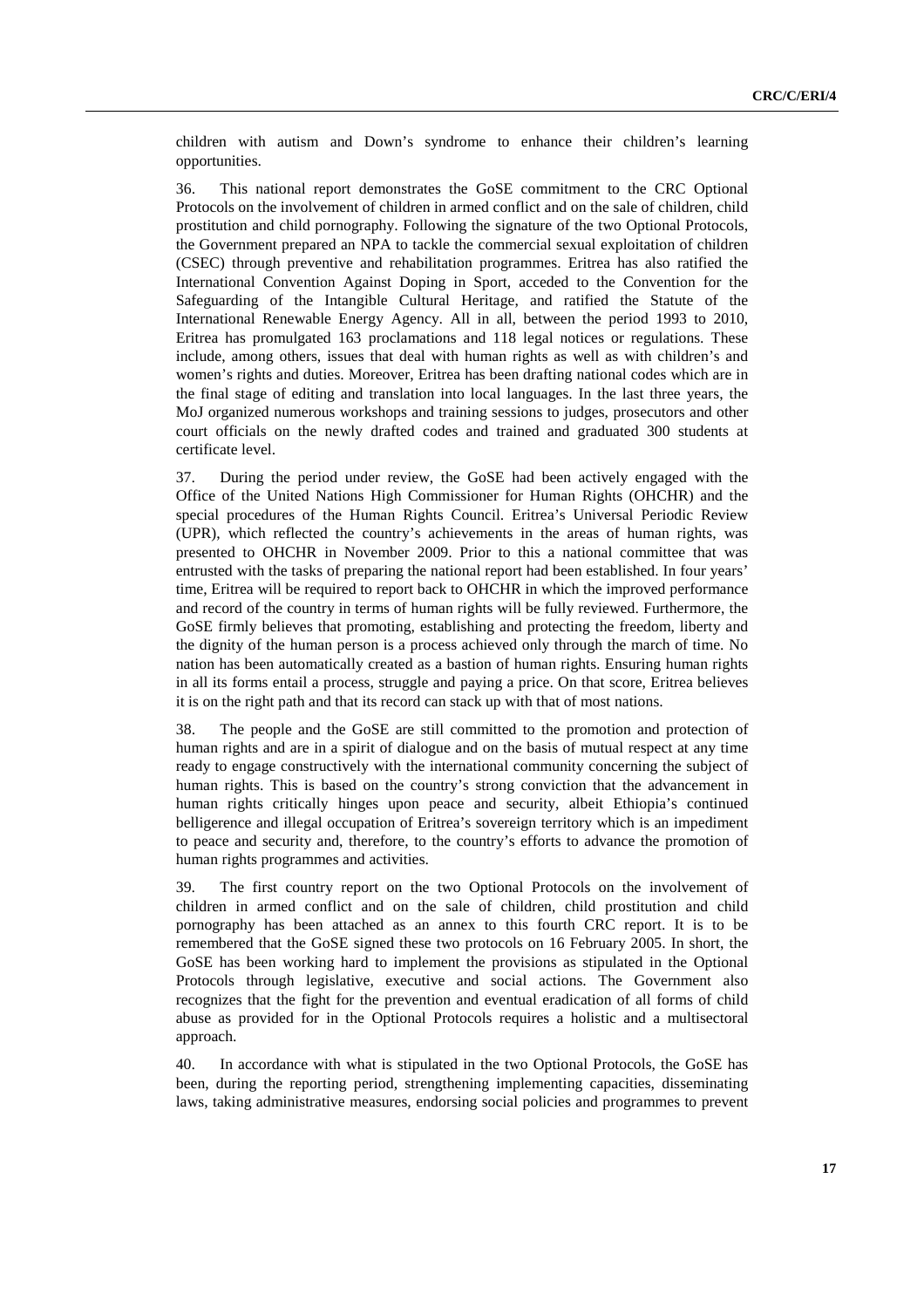the offences referred to in the Protocols giving particular attention to protect children who are especially vulnerable to such practices.

41. The protection of minors against military services is a norm and a political culture that the Government has been monitoring and observing. During the armed struggle for independence or during the recent border conflict initiated by external forces, Eritrea has never resorted to the recruitment of child soldiers. This has been a persistent policy and practice of Eritrea. For example, the GoSE has put in place effective legal and practical measures to prevent underage recruitment of children in the Eritrean Defence Forces and has a clearly defined legal instrument which prohibits recruitment of any person below the age of 18 years.

42. The report also highlights the holistic and multisectoral approaches followed by the MoLHW and other stakeholders in addressing the root causes, such as poverty and underdevelopment that contribute to the vulnerability of children. The various rehabilitative and integrative programmes and activities, including public awareness campaigns and the harmful effects of the offences referred to in the Optional Protocols, especially among children and their parents have been highlighted.

43. Finally, the GoSE expresses its commitment to the implementation of the provisions of the CRC and hence promotes the holistic development of the Eritrean child as far as resources at its disposal allow it. In this regard, the Government would like to acknowledge the support provided by UNICEF, WHO, UNFPA, UNDP and others for joining hands in this joint endeavour.

# **I. Introduction**

### **A. General condition**

44. Eritrea signed and ratified the Convention on the Rights of the Child (CRC) in August 1994. In Eritrea the ratification of an international treaty is taken seriously and pursued rigorously, and as such, ample time is taken to analyse its provisions and carry out consultations with concerned institutions regarding legal promulgations, existing policies and programmes to ensure that the international obligations are compatible with Eritrea's efforts to further the CRC. Pursuant to this commitment, the legislation and practices of the Government of the State of Eritrea (GoSE), by and large, conform to the letter of this international convention, and have, to a large extent, put in place the proper and necessary conditions to guarantee and protect the rights of children and adolescents in every sphere of society.

45. In this context, Eritrea ratified the CRC Optional Protocols on the sale of children, child prostitution and child pornography, and on the involvement of children in armed conflict and illegal human trafficking.

46. At the time of ratification of the CRC, GoSE indicated that the social policies that guarantee children's rights in Eritrea have a broader scope of application. The high priority given to this section of society is based on the principle that "Our Children are Our Future". The full exercise of these civic rights is sustained by a multisectoral, multidisciplinary and inter-coordinated system involving governmental and non-governmental organizations and the population at large, including children and adolescents.

47. Eritrea presented its first report and the CSTR in 2003 and 2007, respectively. This made it necessary for the Eritrean delegation to provide updates on the information they had submitted during consideration of the documents. The present document is objective and realistic. It attempts to describe more fully the main measures adopted by the country to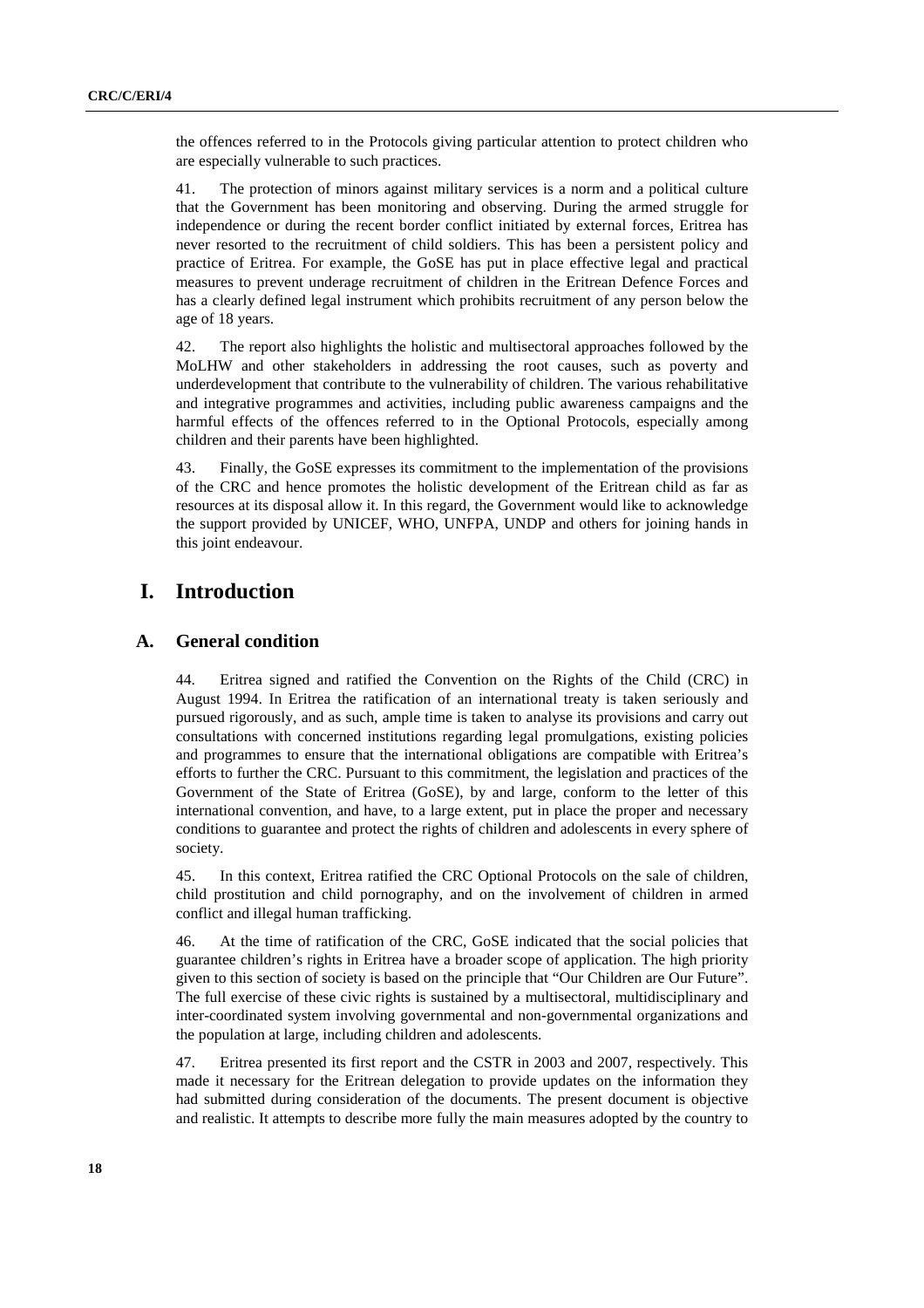implement the rights recognized in the CRC, the many undoubted achievements in the country's efforts to and on behalf of children and the circumstantial difficulties faced in the implementation of the principles of the Conventions.

48. Eritrea did participate in the discussions about the first report and CSTR, bearing in mind that even the fullest and most detailed document would not always be enough to paint, in a few pages of statistical tables, a full picture about children's rights and the accompanying unique experiences in any particular country.

49. During the consideration of the two last national reports, the Committee on the Rights of the Child recognized the historic improvements made in the provision of child protection services, advancement of the well-being of children in fields such as health and education, and forwarded a variety of recommendations for applying the Convention at national and regional levels.

50. Regarding the economic and food security conditions of households, the GoSE continues to sponsor the Savings and Microcredit Programme (SMCP), as an autonomous Government-funded body placed under the Ministry of National Development (MoND). The objective is to provide credit to disadvantaged populations, including women, who lack access to the formal financial institutions. It also aims at assisting individuals and groups in increasing their income-generating ability and consequently ensuring food security. The programme uses the village banking model and offers individual and group-guaranteed loans. For the three years under review, there were 470,547 clients and 584 village banks throughout the country. The target clients considered as poor or very poor include women and women-led households that are voluntarily organized into groups of three to seven persons. In 2008, there were 40,955 clients and the figure increased to 55,066 in 2010 (over 40% women heads of households). The amount of loan disbursement was Nfa 151.3 million, Nfa 175.4 million and Nfa 252.2 million for 2008, 2009 and 2010, respectively; and default rate was only 12.3% in 2010. Indeed, the struggle against poverty is also a struggle for children's welfare. The findings of the impact assessment conducted indicate that 87% of those that accessed group loans and 90.5% of the individual borrowers maintained that there is positive change in their mode of livelihood. They were able to send their children to school, better feed and dress them and take advantage of easy access to health facilities, etc.

51. In addition, the MoLHW and the National Union of Eritrean Women (NUEW) have been making concerted effort in microfinance and credit-loan disbursement programmes, and currently they operate in all six regions and 58 subregions. Through the microcredit programme implemented by the NUEW a total of 8,805 group borrowers (46.4% women), benefited from the revolving loans that spread over 231 village banks over the course of the last three years. Another 1,794 active clients of whom 32.8% were women also benefited from an individual loan programme. An overall evaluation conducted in 2009 by the MoLHW indicates an improvement in the livelihood of clients as a result of their involvement in microcredit programme.

52. However, it is impossible to assess the condition of children and adolescents in Eritrea without taking into account the external challenges, interferences and threats that are, in one way or another, hindering the full application of the CRC. This situation has inflicted enormous material hardships and created obstacles to the development of, among others, health and education services in Eritrea, especially for children. Against this background and in the face of these most varied difficulties, the GoSE continued to create and strengthen mechanisms for the protection of the rights of children and adolescents.

53. The present document covers the period between 2008 and 2010. These three years are, therefore, to be taken as the time frame for analysis to reach an objective assessment of the process involved and the efforts made to fulfil the obligations required of the GoSE by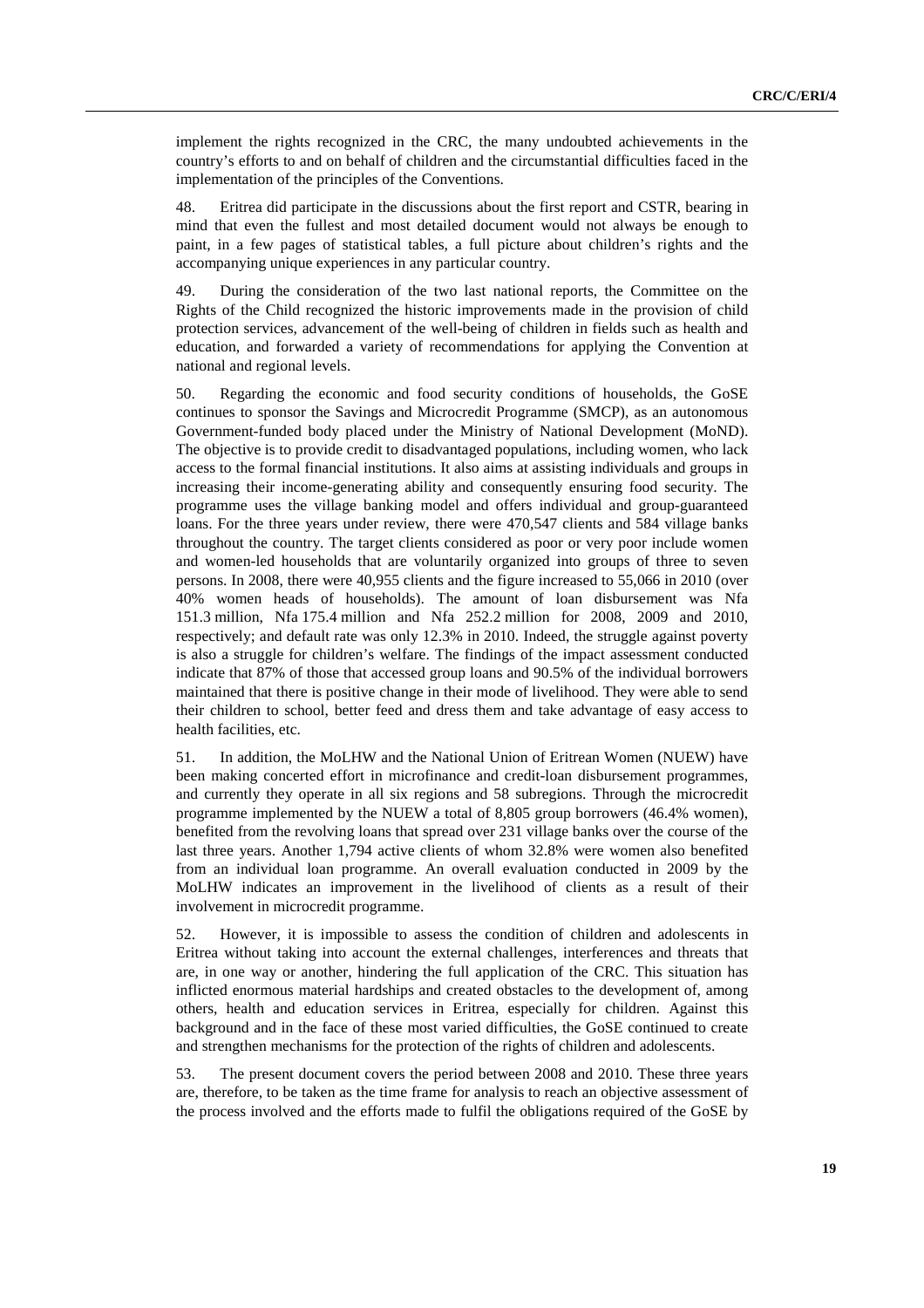the CRC. This document is, thus, Eritrea's fourth report to the Committee on the Rights of the Child. It is prepared in line with the Committee's general guidelines concerning the form and contents of periodic reports that State parties submit under article 44, paragraph 1 (b), of the CRC (CRC/C/58). Accordingly, the present report updates Eritrea's CSTR and highlights the significant changes that occurred in lawmaking and practice between 2008 and 2010, including those that address the concerns and recommendations of the CRC Committee in relation to Eritrea's last report. Where applicable, this report also contains cross references to relevant parts of Eritrea's first report and the CSTR.

54. The document is supplemented by a wealth of statistical information and reflects the great progress made in data collection as well as in promoting the well-being of children and adolescents. These achievements were made possible as a result of the strong determination of the GoSE and the commitment and participation of international development partners and local stakeholders in the country.

55. Furthermore, the document marks important developments that took place in policies and programmes between 2008 and 2010, and addresses the concerns and recommendations of the Committee in relation to Eritrea's CSTR. Interventions that do not exhibit progress since the last combined CSTR appear in this fourth report as gaps.

56. The formulation of policies, programmes and the implementation of projects and subprojects concerning the protection and care, health and education and psychosocial aspects of children are all under the jurisdiction of central and regional governments. During the preparation of this document, extensive discussions and consultations were carried out with sector ministries and civil society organizations as well as with international development partners (mainly UNICEF), that implement programmes and projects.

57. During the period under review, civil societies and non-governmental organizations have played pivotal roles in promoting and implementing the rights of the child through advocacy, provision of services and fund-raising.

58. Overall, the document is a concise report that has attached statements relevant to every initiative or intervention related to the CRC. It is expected that this will make the readership of the Committee less cumbersome. Moreover, the GoSE is ready to provide further information that may be required by the Committee during the consideration of this document.

59. Finally, the preparation of this report illustrates the ever-increasing level of coordination, collaboration and consensus that exists between all government line ministries and civil society organizations concerned and involved in the implementation of the CRC.

### **B. Preparation of the present report**

60. During the preparation of this fourth CRC report for Eritrea, the National Inter-Ministerial Coordinating Committee chaired by the Minister of the MoLHW made divisions of tasks and formed a core group composed mainly of the members of the Technical Committee and representatives of the Police Commission and the Prison Administration, as well as civil society institutions – the NUEW and NUEYS. The Ministry of National Development (MoND) was also consulted on areas of its mandate. All the above prepared their reports in accordance with the general guideline for the preparation of the CRC.

61. The core group conducted continuous discussions and dialogue on several aspects of the CRC in general and the protection of the rights of the child in Eritrea in particular.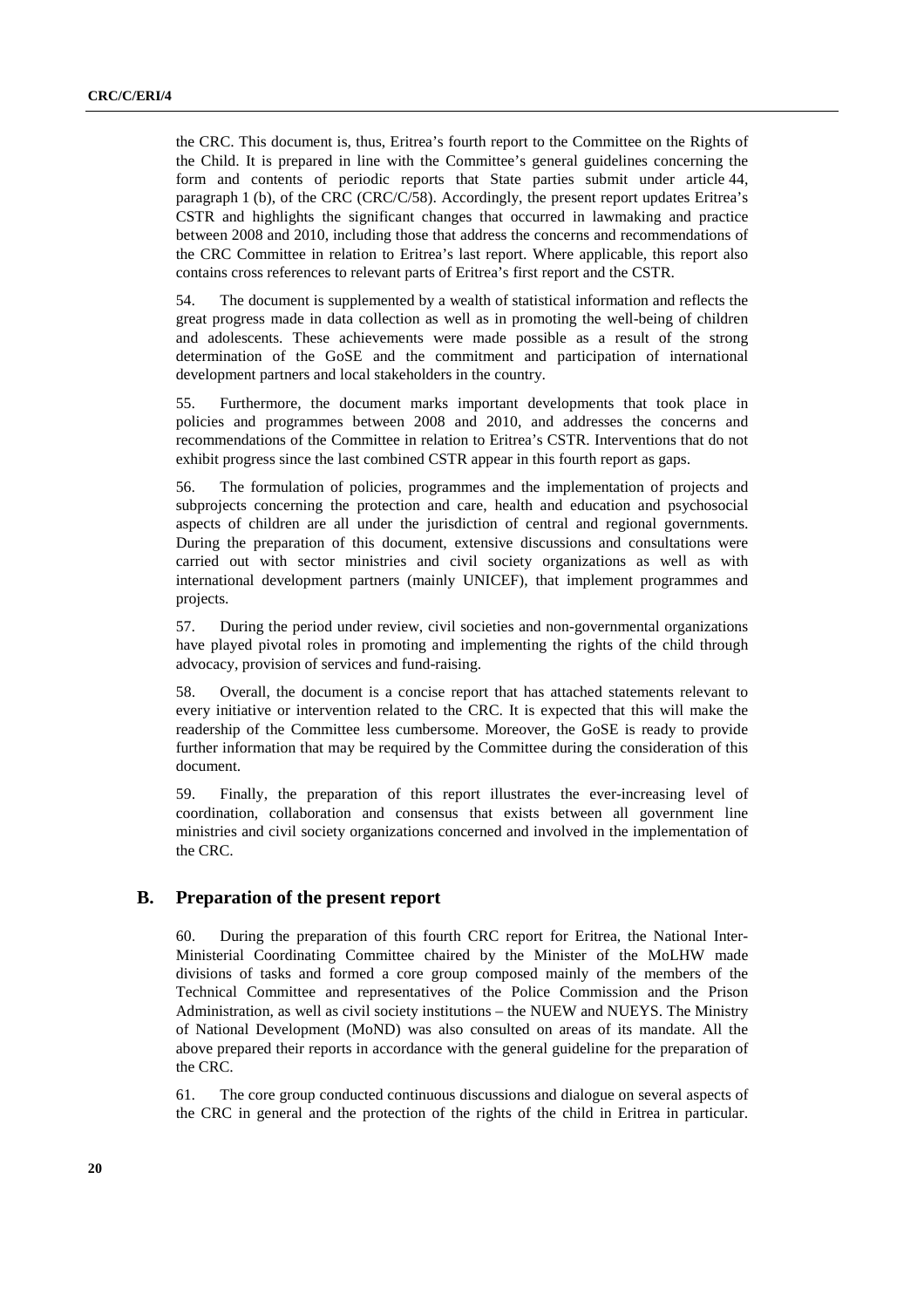Information from evaluation reports and sector documents also constituted a major for preparing this report. Persons from all walks of life, government institutions, civil societies and United Nations special agencies took part in the task. Every ministry and civil society organization carrying out activities related to children were invited to assess the activities of the last three years, to identify the constraints encountered and to highlight the lessons learned, with the aim of bridging the gaps identified in the second and third national reports.

62. Furthermore, between June and September 2011, the MoLHW, over the course of several meetings, prepared a comprehensive draft document and submitted it to the members of the National Coordinating Committee and other local CRC stakeholders including concerned line ministries and civil society organizations. The MoLHW incorporated the comments of these stakeholders and prepared a final draft national report stating Eritrea's position regarding the recommendations.

63. The GoSE believes that Eritrea's decision to participate in the CRC process is the right decision. The process enabled the country to tell its own story in the area of the rights of the child. More importantly, the GoSE views the CRC process of the present national report as an opportunity for addressing, in an earnest and coordinated manner, some CRC issues that were raised in the last two combined reports.

# **II. General measures of implementation (arts. 4, 42 and 44, para. 6, of the Convention)**

 (The GoSE refers to pages 13-15, paragraphs 9-22, and Committee's recommendation No. 27 of the CSTR.)

# **A. Measures taken to harmonize Eritrean legislation and practices with the principles and provisions of the CRC**

64. The GoSE reaffirms respect for the principles proclaimed in the Charter of the United Nations and in other international treaties to which Eritrea is a party. This unequivocally requires that Eritrean legislation be consistent with the conventions, treaties and other international instruments to which Eritrea is a party.

65. Article 14(2) of the Constitution of Eritrea clearly stipulates that no person may be discriminated against on account of race, ethnic origin, language, colour, gender, religion, disability, age, view or social or economic status and any other improper factors.

66. Articles 22 and 32(1) of the Constitution of Eritrea establish that children and adolescents are given particular protection by the State and society. Families, schools, State agencies and social and mass organizations have a duty to pay special attention to the full development of children and adolescents. The principles enshrined in the Constitution of Eritrea constitute the main basis for supplementary legislation protecting the interests of Eritrean children and adolescents; and they are backed by the explicit political will of the GoSE.

67. Article 14(2) of the Constitution of Eritrea states that no child or adolescent shall be deprived of education, food or shelter and of the opportunity to participate in sport. The Constitution of Eritrea also establishes the automatic right of children and adolescents born in Eritrea to be Eritrean citizens and details the different situations that may arise with a view to ensuring that no child is deprived of this right even if born to Eritrean parents outside Eritrea.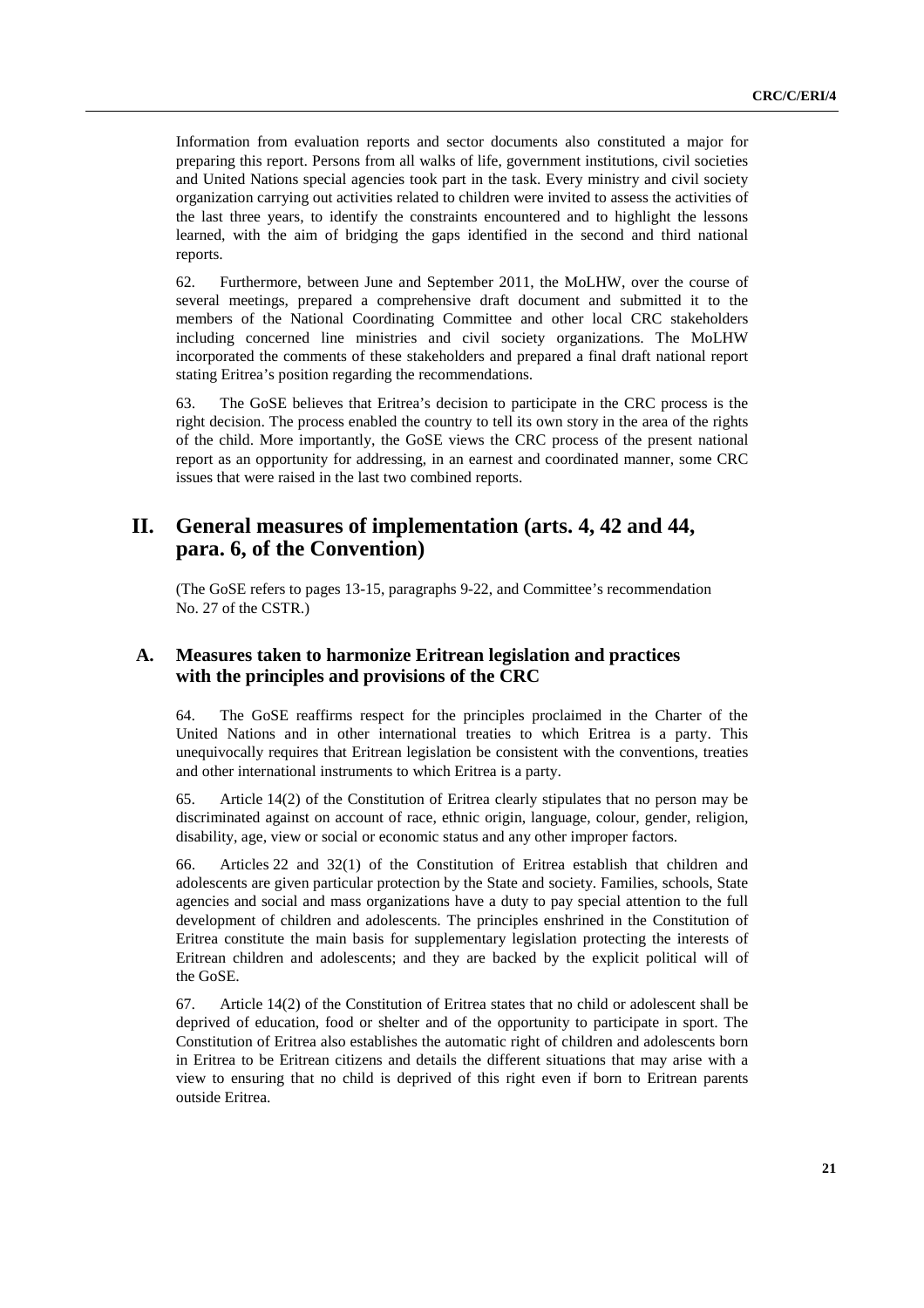68. The rights of children and adolescents in Eritrea are not confined only to what is stated in the law. Instead the fundamental human right to a decent life transcends the letter of the law to form part of the very essence of the humane character of the Eritrean struggle for independence, which envisages the construction of a multicultural and multilingual society free from discrimination and exclusion and accommodating diversity within unity. The MoJ, MoLHW and the MoI sponsored TV and radio programmes to discuss these and other child rights issues. Additionally, child to child media programmes have been introduced to enable children to air their views on issues that affect them.

# **B. Legislation**

69. Eritrea has codified laws, which are authoritative, comprehensive and systematic collections of legal principles and general and specific clauses. In line with recommendation No. 9 of the Committee, the GoSE through the Ministry of Justice (MoJ) has, during the reporting period, reviewed the transitional legislation and ascertained that, to a large extent, it reflects the principles and provisions of the CRC. Furthermore, the substantive contents of the drafted laws are in harmony with all the conventions (including the CRC), that Eritrea has signed and ratified. The MoJ also conducted studies on the customary laws of different ethnic groups in an effort to identify gaps in the legislation that may not be compatible with the principles and provisions of the CRC, and is at its own pace taking measures, given that full implementation of the CRC requires time and resources. The MoJ has also formed a team to prepare legal materials and articles for civic education programmes on different media outlets beginning in 2010.

70. The MoJ has, in collaboration with the MoLHW and other government bodies, been active in organizing training programmes for judges, prosecutors, legal advisers, police, social workers and probation officers. For example, in the second quarter of 2010, the Ministry gave legal training to lower court judges, prosecutors and other court officials on the newly prepared draft codes. As already mentioned, these new draft laws have introduced a lot of provisions that protect the rights of the child. Training on CCWL on international juvenile justice was also given to prison officers. During the period under review, seven partners visited Sudan to share experiences on OVCs and child justice interventions. Training was also conducted on the following: (a) children's international legal standards to the Women's Desk Prison Officers; (b) justice reform to the MoLHW and MoJ key personnel; and (c) concepts and principles of Child Friendly Schools', life skills, avoidance of corporal punishments, nomadic education, inclusive and environmental education.

71. The GoSE is making efforts to equitably address the education needs of the unreached and hard-to-reach disadvantaged groups, including girls, and children of nomadic and minority ethnic groups. To address these issues, the Ministry of Education (MoE) has been preparing, in the past three years, several policy documents to create equal access to education for all children.

72. During the reporting period, the MoLHW was fully engaged in the preparation of the following policy documents and guidelines: (a) drafting two comprehensive policies – one concerning children in general and the other on persons with disability including, of course, disabled children; (b) a guideline for the implementation of child adoption which was disseminated to all stakeholders; and (c) a manual on the reintegration of orphans, which was disseminated to serve as a guideline for implementation and as a way of defining the roles of grassroots committees, families and other stakeholders.

73. In 2009, Eritrea participated in the regional meeting on justice for children held in Lilongwe, Malawi. The participants were from the MoLHW, the Attorney General's Office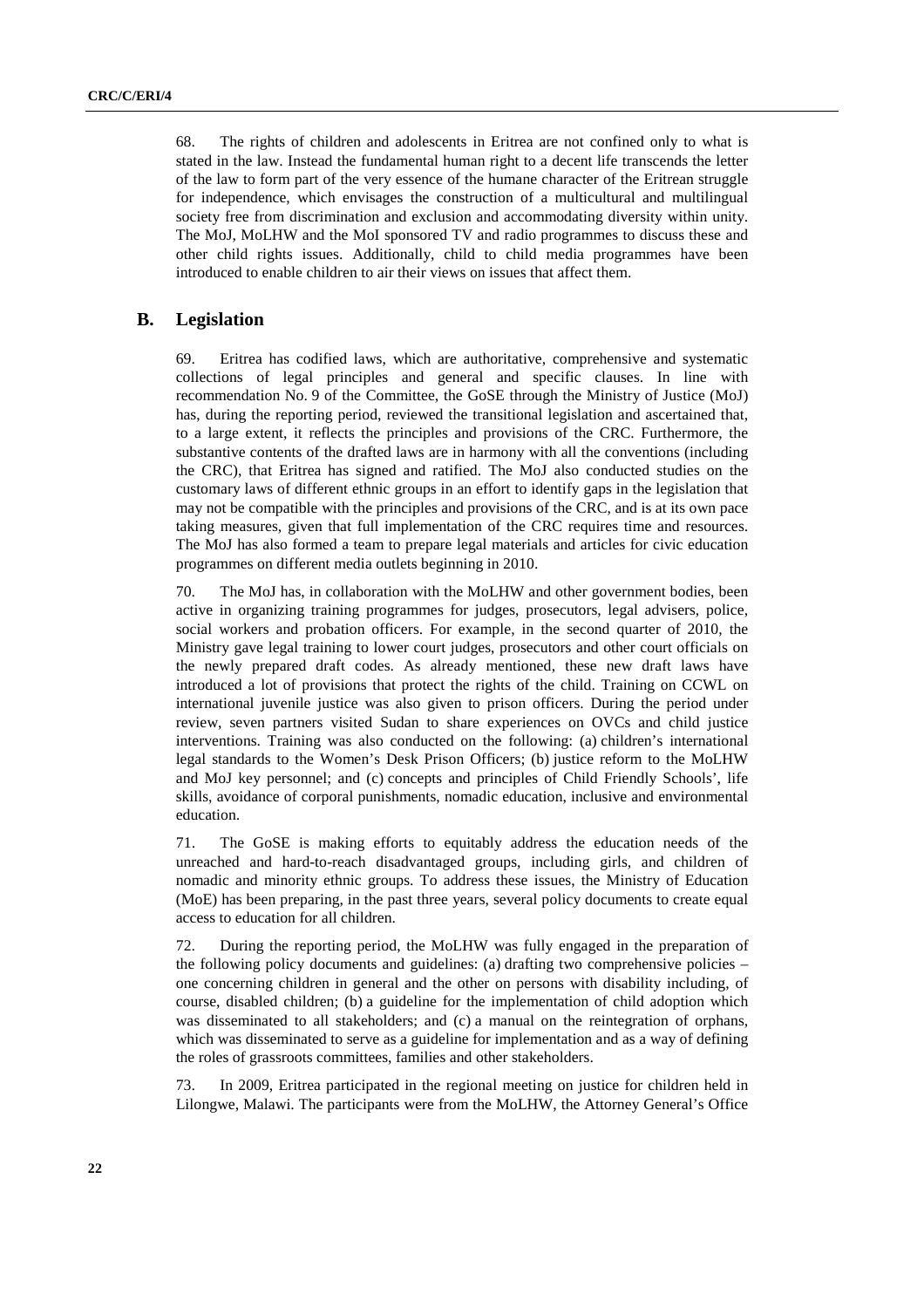and the Eritrean Prison Rehabilitation Services. They presented Eritrea's Map on the Child Justice System as well as country Action Plan on justice for children 2010-2011.

# **C. Coordination, National Plan of Action, monitoring, resources for children, and data collection and cooperation with civil society**

#### **Coordination**

74. The issue of the implementation of the CRC is multisectoral and multifaceted. Consequently, the coordination of these various sectors is no doubt an essential element for the full implementation of CRC. With this understanding, the National CRC Coordinating Committee under the chairmanship of the MoLHW submitted the initial and combined second and third country reports in 2002 and 2007, respectively. Terms of Reference (ToR) for the coordination of the national, regional and technical committees have been prepared and disseminated as job descriptions of the different levels of actors. Moreover, and as per the recommendations of the CRC Committee, the Terms of Reference for the National Coordinating Committee were revised in 2008 to clarify the mandate and responsibilities of the various national and regional actors participating in the implementation of the CRC. Hence, an appropriate mechanism has been created for the effective and efficient coordination of activities to be pursued at the various levels of implementation, monitoring, evaluation and reporting at the national, regional and subregional levels. To this end, the National Coordinating Committee on the CRC has been working hard to enhance the implementation of the CRC as well as to expedite the production of this fourth country report.

75. The Inter-Ministerial Committee is composed of the Minister of MoLHW who acts as a chairperson and senior representatives from the MoE, MoH and MoJ. Its functions encompass, among others, to: (a) harmonize policies/measures pertaining to the rights of children; (b) engage in the promotion and protection of children's human rights under the CRC; (c) ensure that appropriate responses are provided to the concerns raised and recommendations passed by the CRC Committee; (d) coordinate and monitor the implementation of activities related to children in all sectors; (e) coordinate the preparation of a Comprehensive National Plan of Action for Children and facilitate the overcoming of emerging challenges and shortcomings encountered by each sector; (f) follow-up progress reports and developments, and revise and refine the final report on the implementation of the CRC; (g) strengthen mechanism for availing updated and reliable data and information in each sector; (h) work closely with all government institutions and the private sector including civil societies to promote and monitor the activities of the CRC; and (i) conduct meetings every three months to review progress of work and chart out future plans of action.

76. A technical committee composed of professionals nominated by members of the National CRC Coordinating Committee, the Eritrean Police, National Union of Eritrean Youth and Students (NUEYS) and National Union of Eritrean Women (NUEW), most of whom had job assignments related to the implementation of the CRC, was established at the national level. The Technical Committee works closely with the Ministries of National Development (MoND), Information (MoI), and the National Statistics Office (NSO).

77. The Technical Committee which is accountable to the National CRC Coordinating Committee, functions under the chairpersonship of the representative of the MoLHW and is entrusted with the following tasks: (a) collection and compilation of all relevant data or information pertinent to the implementation of the CRC; (b) preparation of periodic national reports for review and approval by the National CRC Coordinating Committee;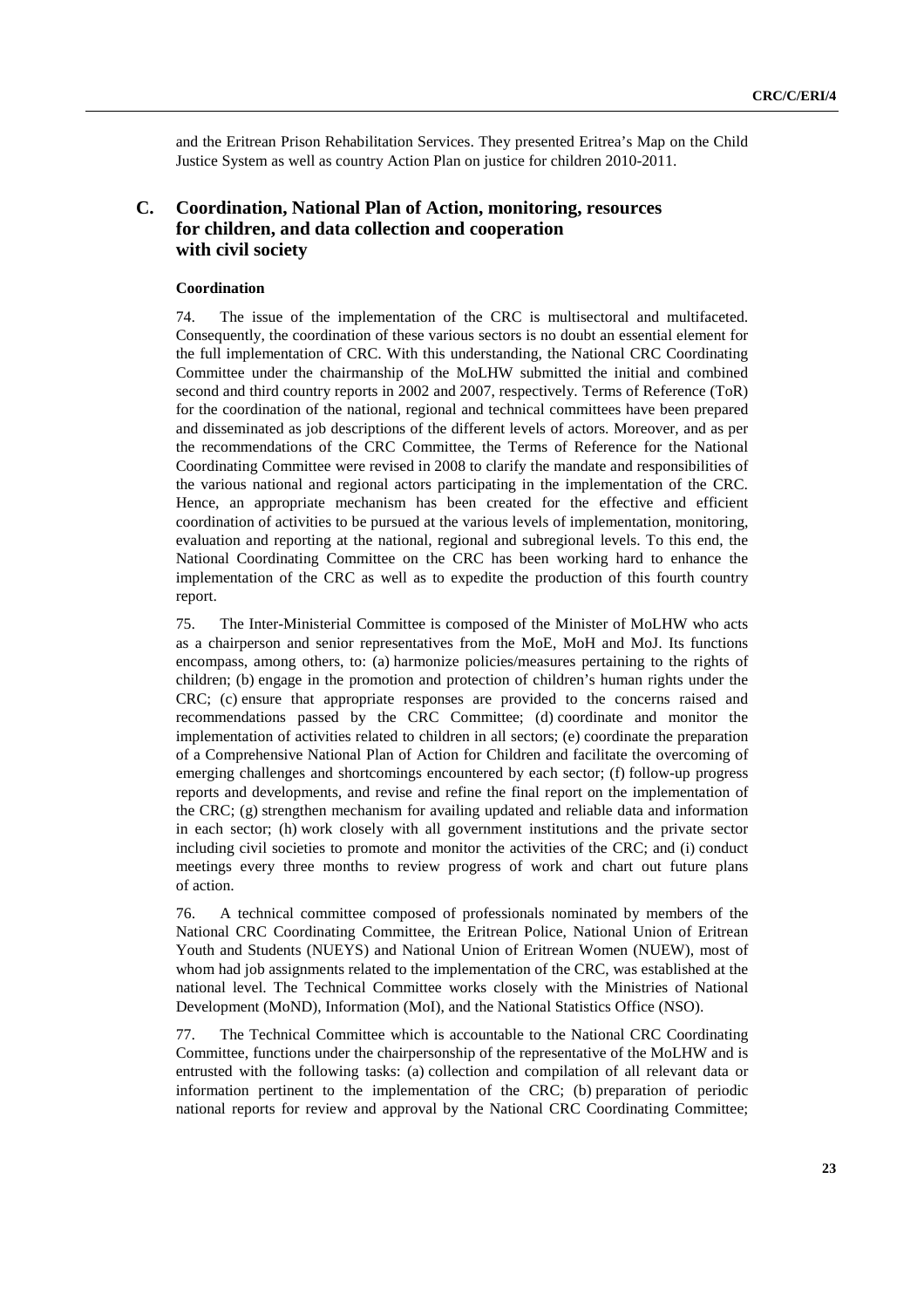(c) monitoring the progress of the implementation of the CRC by liaising with the zonal and sectoral actors on behalf of and based on directives of the National CRC Coordinating Committee; (d) reporting to the National CRC Coordinating Committee on progress of implementation of the CRC and recommend possible courses of action for correction; (e) follow up the preparation of a Comprehensive NPA based on the directives/guidance of the National CRC Coordinating Committee; (f) advise the National CRC Coordinating Committee on the human and financial requirements for the implementation of the CRC; and (g) conduct regular meetings at intervals of three months to review progress of work and chart out future plans of action.

78. Region administrations are the actual implementers of the provisions of the CRC. Each of the six administrative regions has a regional committee that monitors actual work progress, including implementation of the CRC, documentation, awareness-raising campaigns etc., at the region level. The regional committee reports to the region administrator who in turn reports to the chairperson of the National CRC Coordination Committee.

79. The regional committee for the coordination of the implementation of the CRC comprises: the region administrator or his/her representative (preferably the Director General of Social Services), the head of region branches of the MoLHW, MoE, MoH, MoJ, the heads of region branches of the Eritrean Police, NUEYS, NUEW, National Sports Commission and region representatives of the MoI. The regional committee is responsible for ensuring that: (a) the rights of the child are actively pursued at the region, subregion and *kebabi* or village levels; (b) the relevant documentation is in place; (c) the subproject activities are implemented according to plans and directives; (d) reports are prepared on time; (e) information on the provisions of the CRC is disseminated through seminars, workshops and other means of campaigning and awareness-raising modalities; and (f) other additional duties as may be required by the National CRC Coordinating Committee are performed.

80. In response to recommendation No. 21, the CRC was translated into six local languages and disseminated through television, newspapers, radio and seminars and workshops were convened to create and promote awareness of the content of the CRC. Members of the national, regional and technical committees, government institutions, United Nations agencies – UNICEF, UNDP, WHO, UNFPA and others – civil societies, CBRV, and Children's Well-being Committees (CWC) that were established to conduct awareness and sensitization campaigns were all given copies of the combined second and third CRC country reports.

81. The concerns and recommendations of the CRC Committee were also printed and disseminated, and the distribution of these documents was conducted by the National Technical Committee on the CRC. Moreover, cultural troupes performed dramas, theatres, and musical shows. As part of the advocacy and awareness creation campaigns, discussions were also held through visual, audio and print media with themes such as the role of the family, the best interest of the child, and narration of stories by elders.

82. The twentieth anniversary of the ratification of the CRC was celebrated throughout the country and children, government officials, United Nations agencies and civil society organizations participated. They assessed Eritrea's efforts to implement the CRC and forwarded their opinions on how the challenges could be overcome. Every year, on 8 December, rallies and campaigns are carried out or celebrations remind the general public of the need to make unrestrained efforts in the implementation of the CRC.

83. The MoLHW, as the a national coordinator of the implementation of the CRC, is currently drafting a Comprehensive National Policy for Children in Eritrea and a comprehensive policy on persons with disability, including of course, children with the full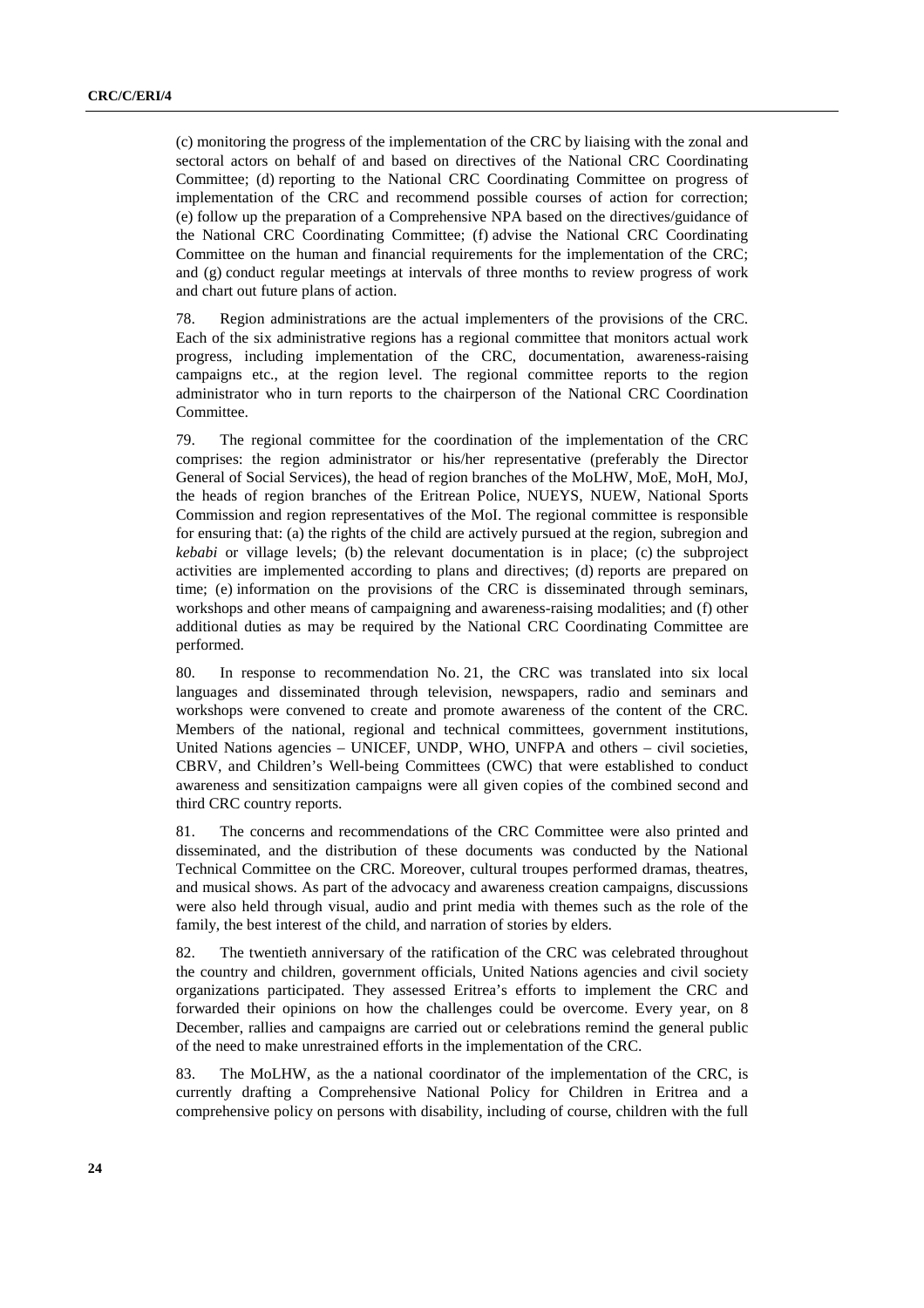participation of the concerned government institutions at all levels, including central, zonal and grassroots level. Civil societies, families and communities will also participate in the preparation of the policy. The main objective of these policies is to address the broad aspects of childcare and protection, the needs of vulnerable children and to facilitate and synchronize the intervention of the various stakeholders concerned with or involved in the areas of child welfare and development.

84. The National Plan of Action (NPA) for children is incorporated with the strategic plans of every ministry. The State party would like to stress that in these strategic plans, projects and activities concerning children, to be implemented during the plan period, are boldly indicated. The MoND ascertains that this is so. The National Coordinating Committee facilitates the expedient implementation of the planned projects and activities at the national and regional levels. At the grassroot (village communities) level, the CWBC follows and monitors implementation as well as supplements communities' participation during implementation of subprojects.

#### **Independent monitoring**

85. During the period under review, the MoLHW has been conducting awareness campaigns about the CRC and monitoring the situation of children in communities. Complaints of children were heard in communities, community courts, parent teacher associations and in meetings of social workers of the MoLHW stationed in all administrative regions. The Child Well-Being Committees (CWBC) established at the region, subregion and village/community levels follow up and monitor the implementation activities concerning children. They advise parents and families on proper handling of children especially of disabled and of disadvantaged ones. In the event of maltreatment of children by parents or other persons, they make sure that the problem is addressed by the MoLHW and/or other local authorities. The CWBC prepares and submits reports every two months.

86. In a more direct response to recommendation No. 15 of the Working Group, however, the GoSE believes that the programming environment for the establishment of an independent national human rights institution in full compliance with the Paris Principles is not yet ready for two reasons: first, Eritrea is not a signatory of the so-called Paris Principles; and secondly, mapping out or monitoring the implementation of the Convention is the prerogative of the GoSE.

#### **Resources for children**

87. Currently, the rights of the child have become the centre of gravity that steer all spheres of national development initiatives. The GoSE believes that the future outcome of the country's development endeavours relies heavily on the size of investment made on children today. In this regard, significant achievements have been made in the areas of health, education and child protection within the bounds of available resources, but there still is the need to improve and build the physical and social infrastructure necessary for the sustenance of these achievements.

88. Schools have been rebuilt in most rural areas and urban centres where all children are entitled to have equal educational opportunities. As a result, most children now have better access to education which in turn has ensured sustained growth in the enrolment of children in schools every year. The quantity and quality of health services have made rapid expansion securing the provision of greater outreach and better quality child and maternal health amenities.

89. In the area of child protection, the MoLHW continues to set up safety nets for orphans and vulnerable children, street children, disabled children and children in conflict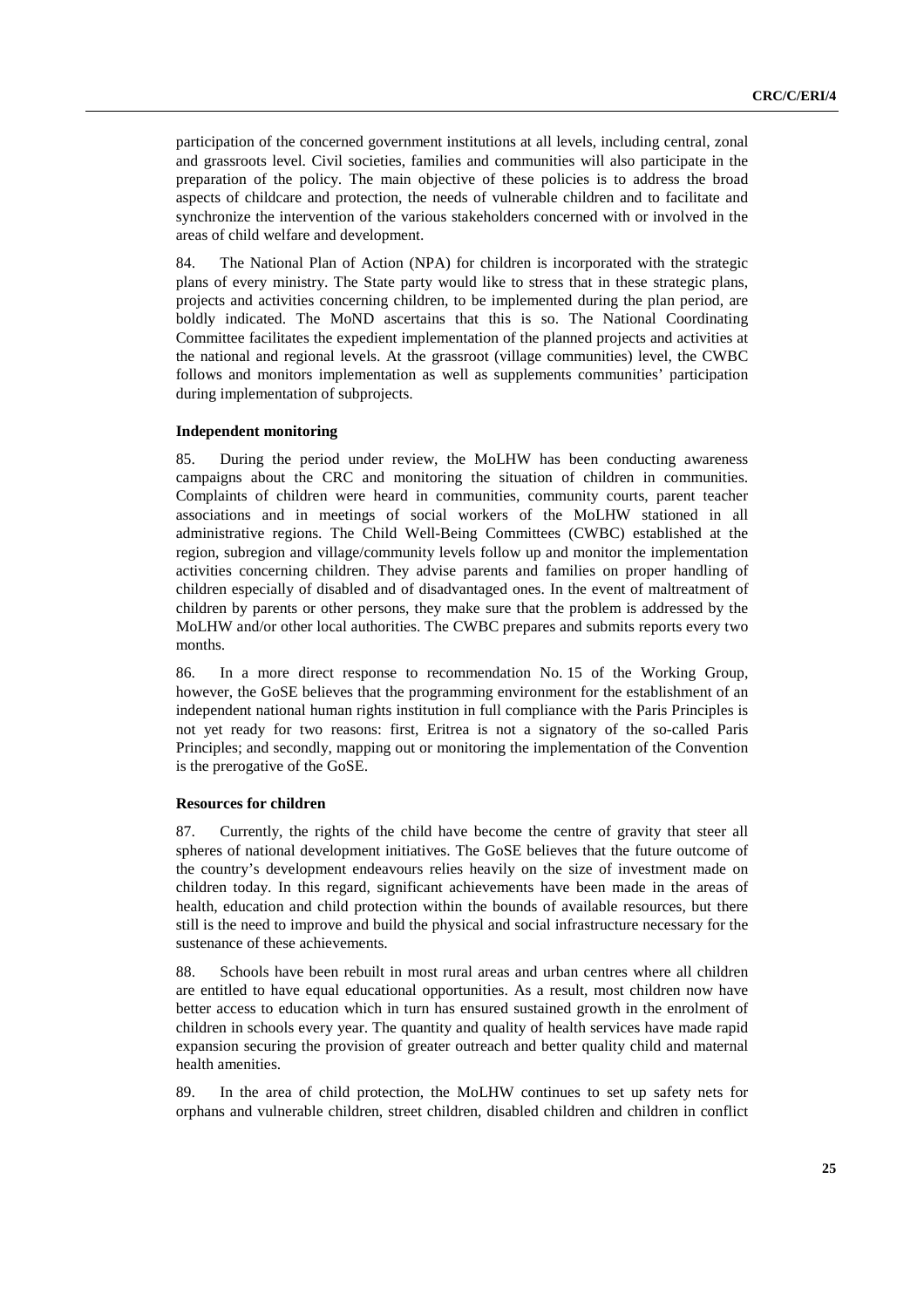with the law by enhancing the role played by the family and the community during their reintegration. Nationwide sensitization campaigns have been under way to popularize the content of the CRC to the general public, including children.

90. In direct reference to recommendation No. 17 of the Committee, the GoSE would like to ascertain that it is, despite meagre resources at its disposal, prioritizing the wellbeing of children by availing public and community resources for the provision of socioeconomic benefits to households and hence children. Such provisions, among many, include: (a) school materials and cash payment to children in both rural and urban areas; (b) ensuring household level food security; (c) access to safe potable water; and (d) development of infrastructure such as roads, electricity, etc. In these endeavours priority is given to vulnerable and disadvantaged children including minority groups, children with disabilities, children affected by and/or infected with HIV/AIDS.

#### **Data collection**

91. During the period under review, the GoSE developed a comprehensive system of MIS in sector ministries and civil societies to collect data, including that of vulnerable and disadvantaged children. Sector ministries and civil society institutions are making strenuous efforts to build and strengthen their respective MIS, which extends down to subregion levels. Data and information thus collected and aggregated is used, among others, for informed decision and policy formulation, which is expected to go a long way in the effective implementation and monitoring of the Governments' development programmes<br>and, of course, the CRC.<br>92. The information that is reflected in this fourth report is mainly based on the and, of course, the CRC.

92. The information that is reflected in this fourth report is mainly based on the information gathered from the sectors that have developed their management information system (MIS). Disaggregated data and statistics concerning child welfare were made available from the National Statistics Office (NSO), MoND, MoH, MoE and MoLHW. More specifically, the report made extensive use of data and information related to performance of the health service, analysis of the education sector and Children in Conflict With the Law (CCWL). The Government believes that such information would be most useful for programme interventions of all children in general and the most disadvantaged children in society in particular. These original materials were reviewed and processed to enable the data better describe the conditions of the child in Eritrea. Additional disaggregated statistical data regarding activities carried out by the NUEW and NUEYS in *the best interest of the child* exist, including: (a) Health, Sanitation and Hygiene Education for Girls; (b) Gender Education; (c) sensitization on FGM/C; (d) Indicted Families Practising FGM/C; (e) access to microcredit for vulnerable and disadvantaged women; (f) various skill training programmes for disadvantaged and street children; and (g) sensitization activities of women on legal matters.

#### **Cooperation with civil society**

93. Civil society organizations, mainly the NUEW, NUEYS and the National Confederation of Eritrean Workers (NCEW) are actively involved in the implementation of child-related activities, in particular in advocacy and promotional activities on behalf of children. Other local organizations are also involved in subproject interventions especially concerning vulnerable and disadvantaged children. The GoSE welcomes assistance from development partners so long as it does not jeopardize the country's efforts towards self-<br>reliance.<br>94. The GoSE is well aware of the complementary role played by local NGOs and civil reliance.

94. The GoSE is well aware of the complementary role played by local NGOs and civil societies in promoting, respecting and fulfilling the rights of children through raising funds, advocacy and providing targeted community development assistance. During the period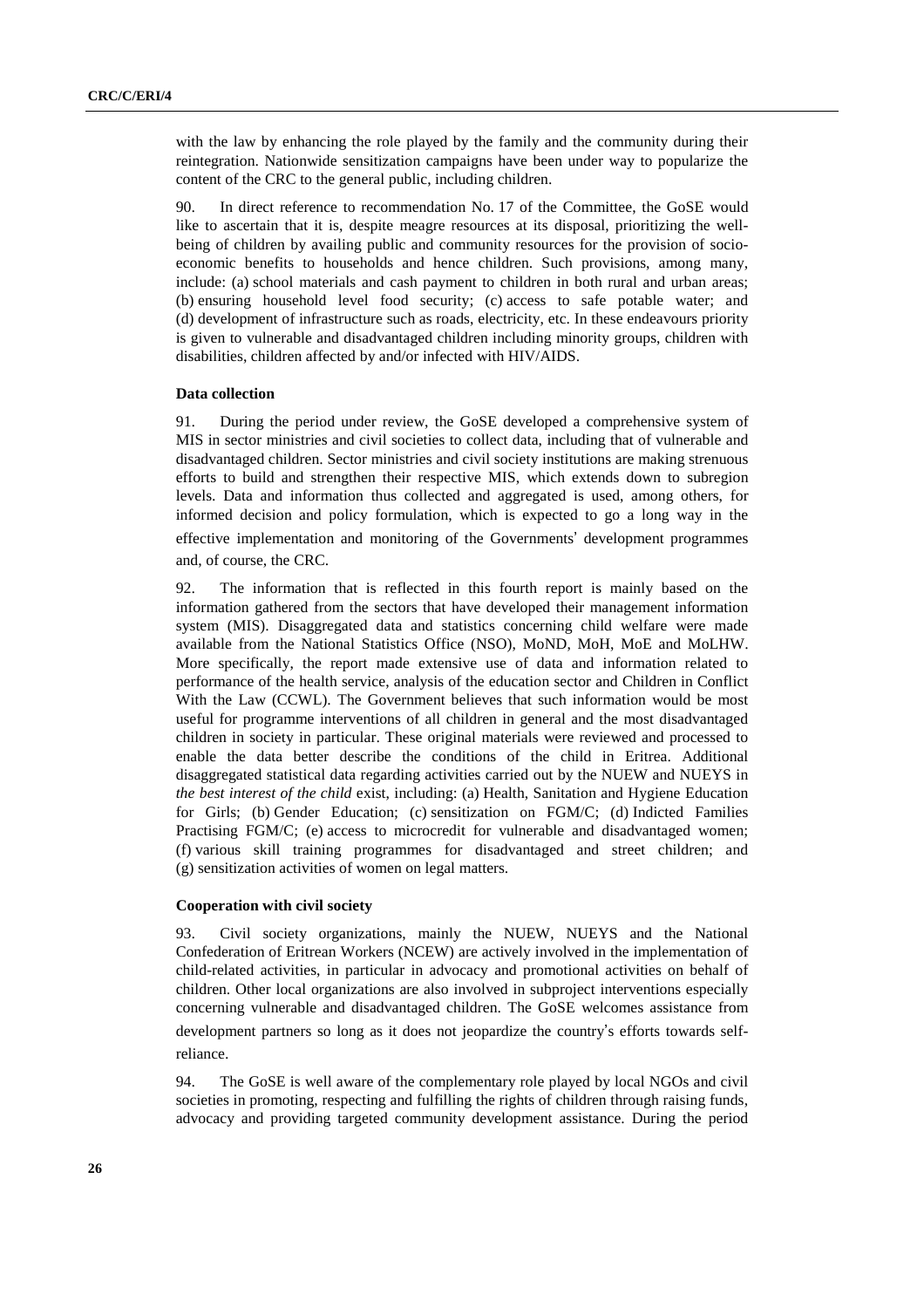under review, some children and women benefited from local civil societies and local NGOs through increased funding of social development activities such as education, health, water supply and sanitation, child protection and other social infrastructural services.

95. The GoSE has strong and closer cooperation with international development partners (mainly UNDP, UNICEF, WHO, UNFPA, etc.), to foster the implementation of

the CRC. The Government believes that development partners' contribution should aim at ' contribution should aim at strengthening frameworks for economic growth and supporting Government interventions to enable the poor to increase their productivity and reduce vulnerability of children. At present the Government implements the provisions of the CRC in collaboration with a number of Eritrean child-focused development agencies, such as UNICEF, UNDP, WHO and UNFPA.

# **D. Advocacy and awareness-raising in respect of the principles and provisions of the CRC**

96. During the reporting period the MoLHW, MoH, MoJ and the MoI undertook measures to ensure a strong focus on awareness-raising activities regarding the principles of the CRC. Through a series of campaigns, these ministries and the civil societies (NUEW, NUEYS and the NCEW) registered remarkable impacts in making the principles and provisions of the CRC widely known within the different sectors of society.

97. Between 2008 and 2010 regional and subregional CRC seminars were convened for about 15,000 community members including influential persons and religious leaders. Furthermore, some 3,500 elementary and middle school teachers were given a series of seminars. Among others, the seminars highlighted the principles of the CRC, prevention of violence on children and protection of children from corporal punishment and HIV/AIDS. Moreover, experts from MoLHW, MoH, MoE and MoJ, NUEW and NUEYS conducted panel discussions through the mass media to make the principles and provisions of the convention widely known.

98. The MoLHW organized training courses for community elders and leaders on the prevention of violence on children. The training focused on issues related to forms of violence against children, effects of violence, prevention of maltreatment and abuse as well as helping victims of violence. The significance of the CRC from the point of view of this theme was also discussed during these training sessions.

99. Seminars on the rights of the child are given every year on 8 December – the International Children's Day. On this day, children explicitly expressed their views 's Day. On this day, children explicitly expressed their views<br>ons of the CRC and advocated for awareness creation through<br>al organizations in relation to the principles and provisions of the regarding the provisions of the CRC and advocated for awareness creation through concerned governmental organizations in relation to the principles and provisions of the CRC. The children also developed ideas of how to step up dissemination of knowledge pertaining to the rights of the child. They, for example, suggested that schools organize events for children on the anniversary of the CRC and that the content of television programmes covering such events target and focus on the rights of the child.

100. During the reporting period, the media has been a strong advocate for the rights of children and was pivotal in the promotion of awareness and understanding of the CRC. A number of initiatives were undertaken to make the principles and provisions of the CRC widely known among adults and children. For example, radio and television programmes have regularly highlighted children's rights as main issues. *Haddas Eritrea*, a Tigrinya

's rights as main issues. *Haddas Eritrea*, a Tigrinya daily, carried special section print media interventions on children's rights three days a week. Newsletters and brochures of the MoLHW discouraged harmful traditional societal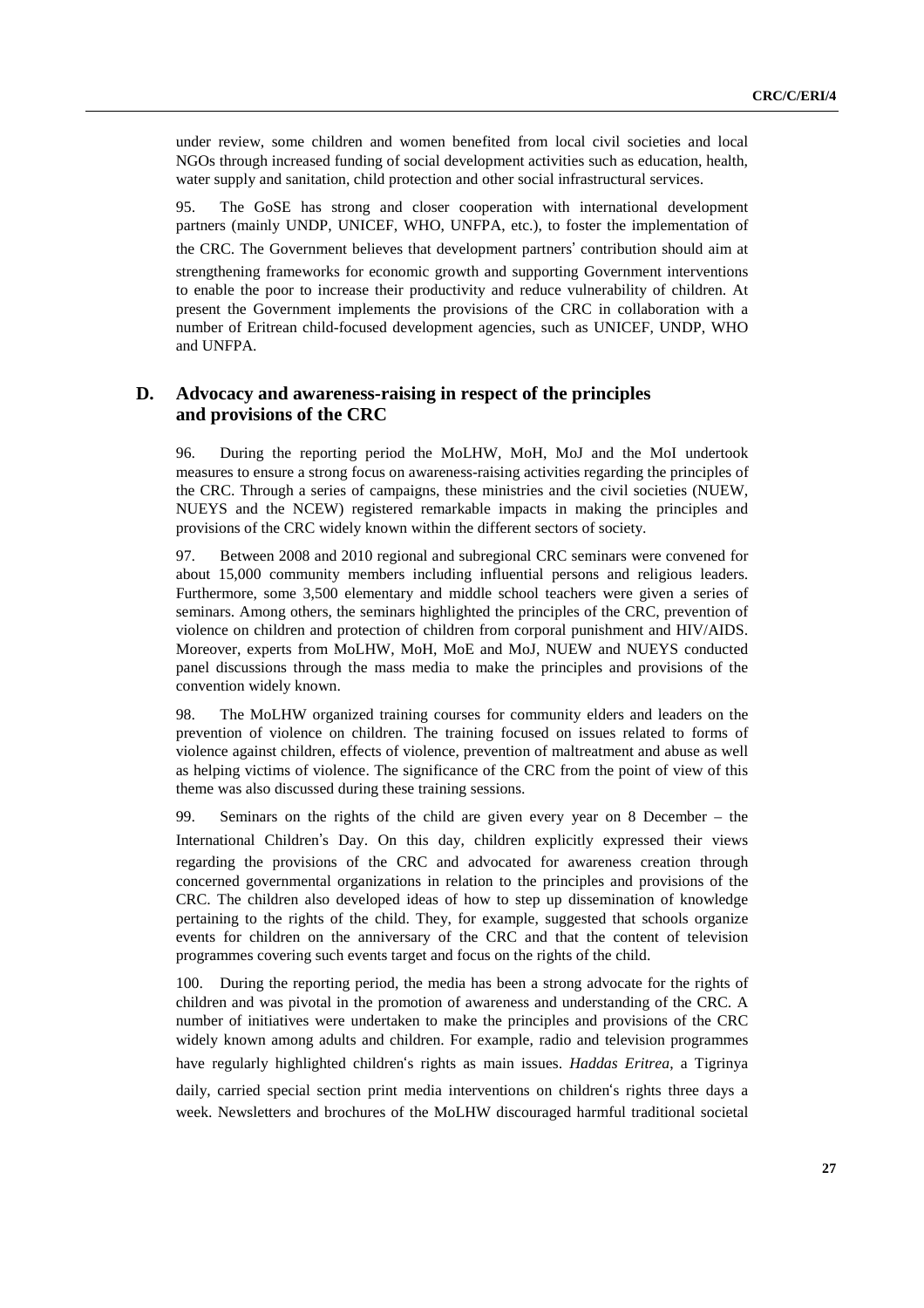proverbs such as "let children survive by their own fate", and instead transmitted messages that highlight the benefits and importance of investing on children through statements like:

"earlier years intervention determines children's future personality", "parental influence is 's future personality'', "parental influence is<br>Eritrean society possesses affluent culture in<br>undamental right to life and to receive care vital for nurturing and socializing children", "Eritrean society possesses affluent culture in childcare and upbringing", "children have a fundamental right to life and to receive care and protection", "children should not be deprived of love and affection", "children have the inalienable right to get proper medical care and grow up being educated".

101. The local media deals extensively with the subject of children's rights. The

s rights. The<br>e country. It is<br>a social values ChildrenChildren's television programme *WARI* reaches major cities and towns of the country. It is intended primarily for education, recreation and guidance with emphasis on social values such as friendship, honesty, tolerance, a intended primarily for education, recreation and guidance with emphasis on social values Eritreans. It also includes issues associated with the rights of the child. What makes it interesting is that children participate in it as presenters, actors, producers and reporters.

102. The MoLHW regional offices responsible for publicizing children's rights provide  $\alpha$ : s rights provide<br>  $\alpha$ : deployment of<br>
sy inform people public information and education concerning these issues. Through the deployment of social workers (Community-Based Rehabilitation Volunteers (CBRV), they inform people in the different regions who wish to gain insight into the sphere of application of children's rights.<br>Circulation of

### **E. Circulation of the report**

103. The Government refers to paragraph 63 of the CRC Committee's recommendation 's recommendation<br>stributed copies of<br>civil societies and on the dissemination of the CRC documents. The MoLHW has distributed copies of Eritrea's CSTR to all governmental institutions, regional administrations, civil societies and 's CSTR to all governmental institutions, regional administrations, civil societies and libraries. Copies of the reports were also made available to international and local and interested members of the public. In all, aro public libraries. Copies of the reports were also made available to international and local NGOs and interested members of the public. In all, around 1,200 copies of the report were printed and disseminated.

104. In addition, the Committee's concluding observations were distributed to members 's concluding observations were distributed to members<br>al institutions, civil societies and to the six regional of CRC committees, governmental institutions, civil societies and to the six regional administrations.

# **III. General principles**

(The GoSE refers to pages 18-26, paragraphs 35-77 of the CSTR.)

### **A. Principle of non-discrimination**

105. Upholding its principles and commitments to the equal rights of its citizens before the law as enshrined in article 4 of the TPCE and article 8(2) of the TCCE, and other legislation, Eritrea adheres to the principles of non-discrimination as stipulated in the CRC. More particularly, Eritrea is a signatory to the Convention on the Elimination of All Forms of Discrimination against Women and Girl Children (CEDAW) and has been expediting its implementation during the reporting period. Application of the non-discrimination principle is mandatory under the Constitution of Eritrea. All families bringing up children benefit from all constitutional rights, freedoms and guarantees.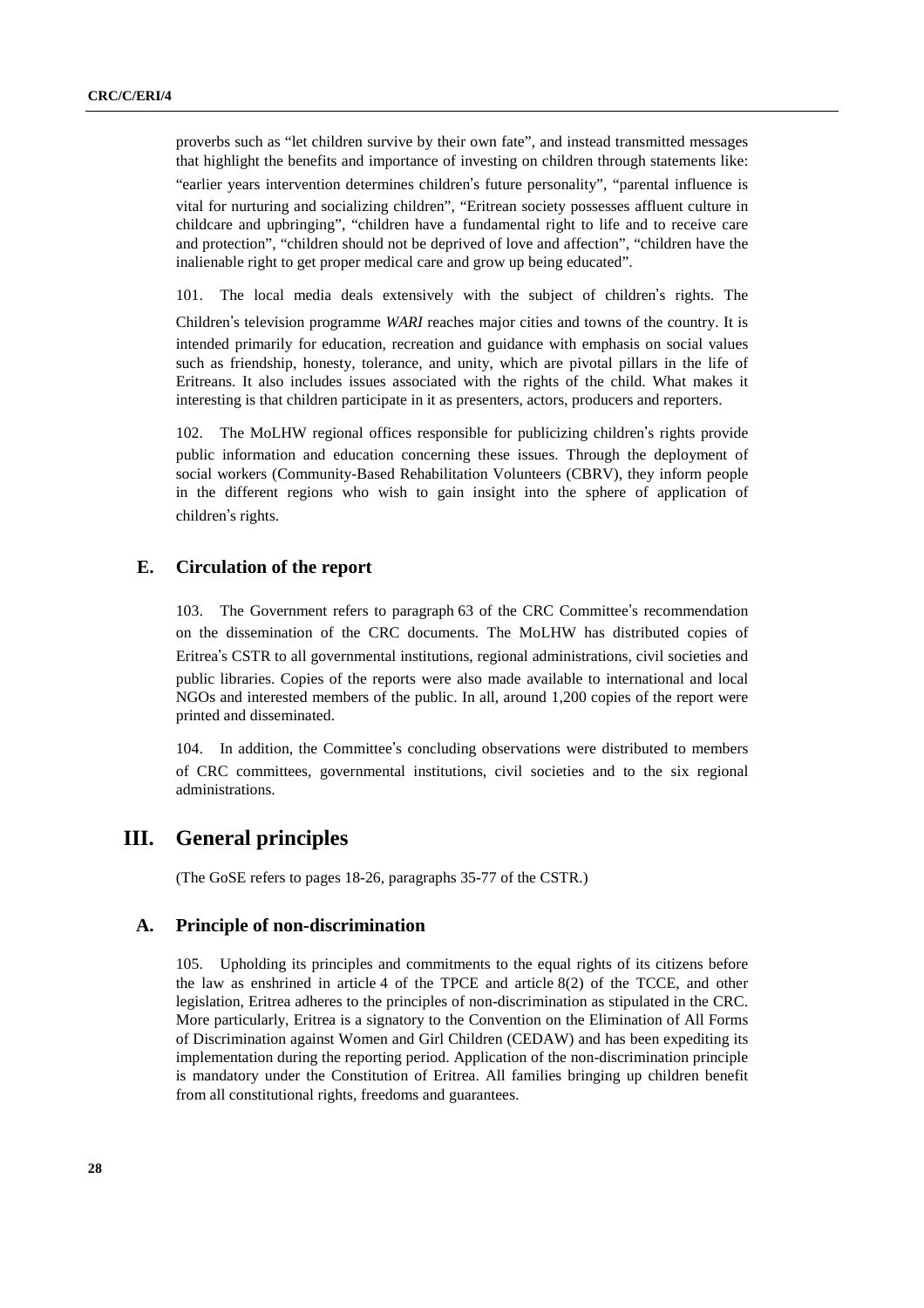106. To make sure that these provisions are respected and implemented, the MoJ monitors the principles enshrined in the CRC and in the Transitional Codes. The MoLHW in collaboration with the MoJ has been conducting media-based countrywide long-term sensitization programmes to eradicate negative societal norms and behaviour that discriminates against vulnerable groups.

107. Different programmes and legal measures reaffirmed the determination of the GoSE to ensure that all children have without distinction of race, ethnicity, and religion equal access to State resources, and recognize the family as a fundamental building block of society. The GoSE encourages community values that are respectful of this smallest unit of society, for example, that parents should do everything in their power to meet their children's needs, for sustenance, housing and clothing and their educational, recreational and developmental requirements without distinction of any kind.

108. The provision of free universal education at pre-primary, elementary, middle and secondary school as well as higher education levels and availability of an almost free or highly Government-subsidized health system particularly benefited sections of Eritrean society such as children of minorities, children with disabilities and other vulnerable groups that had been discriminated against. In this respect, the 2010 EPHS revealed that the ratio of school attendance of orphans to school attendance of non-orphans aged 10-14 years was 95%. This implies that orphans are getting equal access to participation in education as those who are non-orphans. Further elaborations of the achievements recorded in the area of the provision of basic services can be referred to in the relevant sections of this report.

### **B. Principle of the best interest of the child**

 (The GoSE refers to paragraphs 38-43 and Committee's recommendation Nos. 29, 30, 31, 39, 41, 47 and 49 (a), (b) of the CSTR.)

109. The concept of the best interest of the child has always been locally expressed as *tsetsibuqu n'qol'u* which means "all the good things for children", confirming that the '*qol'u* which means "all the good things for children", confirming that the ractice of Eritrean society protects and considers first and foremost what is best traditional practice of Eritrean society protects and considers first and foremost what is best for children.

110. Article 807 of the TCCE provides that parents and relatives by consanguinity or affinity are bound to supply children and adults with basic amenities. Article 2 of the TCCE also stipulates that a child merely conceived shall be considered born whenever his/her interests so demand. Furthermore, article 681(1) of the TCCE states that during divorce the custody and maintenance of the children born in wedlock shall be regulated solely with due regard to the interests of such children. Moreover, article 681(2) provides that unless there are serious reasons for deciding otherwise, the children shall be entrusted to their mother up to the age of 5 years. For a contract made with a minor to be valid it must have the consent of the concerned custodian. Accordingly, a contract made with a minor is invalid unless it is in the *best interest of the child*.

111. High value is placed on the welfare of children in all Eritrean communities. Given that children are an asset to society, extended family members take responsibility for the care of children in circumstances where parents are unable to do so. The involvement of extended family members provides a strong network of resources that protect the best interests of the child. Furthermore, the laws of Eritrea guarantee the rights of the child to be heard in judicial proceedings affecting the child. According to article 804(2) of the TCCE, courts should, for example, hear the adopted child himself, if he is over 10 years of age, before making their decisions on the contract of adoption. This provision enables the court to assess whether such contract of adoption is beneficial or not to the well-being of the concerned child. With respect to children who have not attained 10 years of age, the court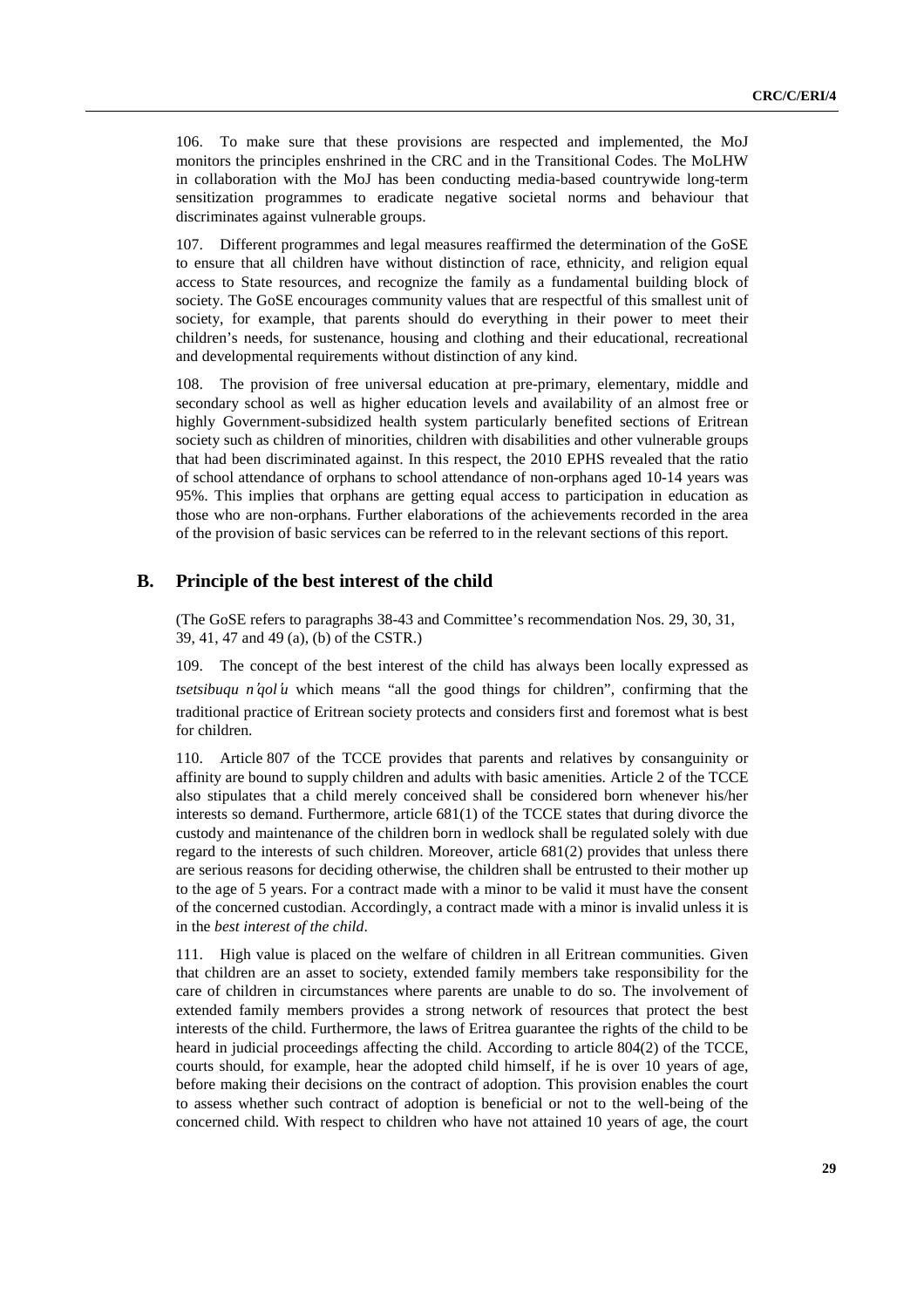shall ascertain and give consideration to the child's wishes and opinion regarding adoption. The MoJ has been evaluating the adoption law enshrined in the TCCE and has decided to make some amendments in the light of the best interests of the child and international norms. As a result, the Government has already prepared a draft civil code of Eritrea that amends some provisions of the previous law of adoption. This draft law is now in the final stage of editing and translation.

112. Acting in the best interests of the child is a key principle underpinning legislation and practices concerning children in Eritrea, including the developments outlined in this fourth report. More importantly, the principles of the best interest of the child are reflected in the laws of persons, family, contract and others, to, for example, safeguard the right to succeed, establish proof of paternity of a child, guarantee the right to life if born alive, and to determine guardianship in default of parents. The MoLHW translated the CRC into all local Eritrean languages and ensured that all the members of the judiciary are aware of the provisions of the Convention and other laws dealing with child rights. There is a promising trend regarding children's participation in consultative forums concerning relevant child issues. Separate child chambers are functioning to deal with judicial and administrative proceedings affecting children.

113. The institutions of the GoSE implement policies concerning the comprehensive protection of children which reflect the values and norms of the society, and as required, the MoLHW participates in non-judicial proceedings to ensure the best outcome for the children concerned. This includes overseeing and maintaining the correct legal treatment of children, and accordingly, representing and defending those who lack legal counsel.

114. The MoLHW through its social workers assigned in the subregions and the CWB established in the six regions and 27 subregions inspects the situation of children at the subregional administration levels to ensure compliance with statutory requirements relating to their treatment. The Ministry also reviews documentation related to the condition of children and collects information from teachers, social workers, psychologists, educators, jurists, law enforcement officers and the children themselves to ensure education, reorientation and correction.

115. Children's issues are formally discussed in meetings, seminars, communities, meetings in schools with CBRVs stationed in 51 subregional administrations through the guidance of the MoLHW. The PTAs, NUEW and NUEYS and child well-being committees at regional and subregional administrations, not only discuss CRC implementation activity but also monitor its setbacks in particular as related to torture and improper traditional treatment of children. All these activities, among others, go a long way in ensuring the best interest of the child and to render the culprit accountable.

116. The Eritrean legal system has various ways of protecting the privacy of victims of different crimes. It has many provisions that ensure the privacy of child victims and conducts proceedings in a manner that is child sensitive. When criminal proceedings affect children's lives their views are studied in different ways through exploratory discussions or conversation with specialists appointed by the court or police probation officers, depending on the circumstances of the case. According to the TPCE, a child offender who attains 12 years of age could be subjected to probation service or community service. Article 175 of the TCPC states that where any evidence or comments are to be given or made which are undesirable for the young person to hear, he/she shall be removed from the chambers while such evidence or comments are being given or made, and article 176(1) of the same Code states that where a young person is brought before the court, all the proceedings shall be held in chambers (in camera) and shall be conducted in an informal manner. These legal provisions, among others, go a long way in guaranteeing the proper treatment and safeguarding the best interest of the child.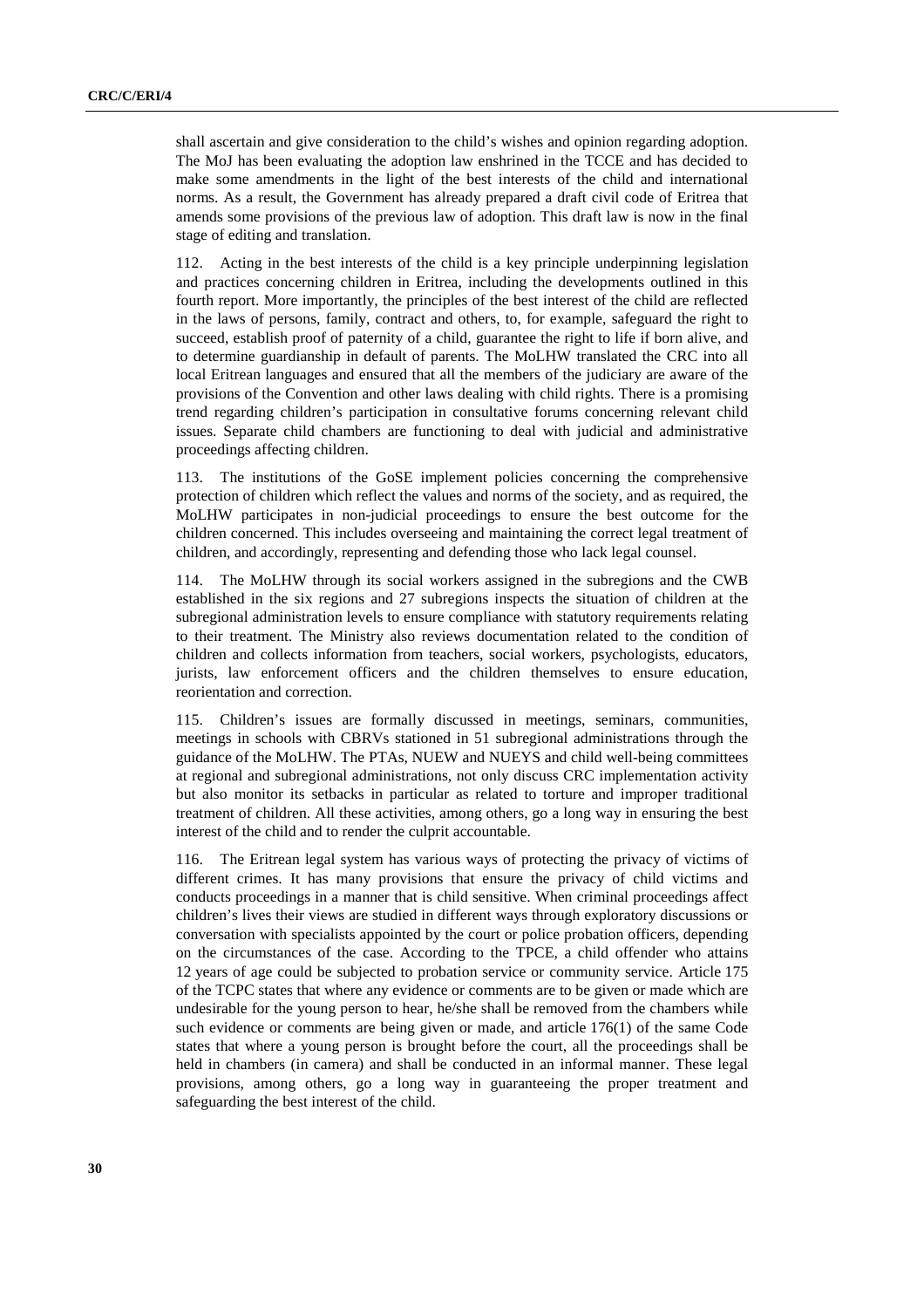117. To promote the best interest of the child, the NUEW in 2008 established gender advocacy groups in 74 schools, and training was given to 245 members, and to 73 TBAs in four regions. Similarly, training in gender education funded by the Norwegian Church Aid was provided to 186 students (49.4% girls), while incentives in kind such as radios were offered to 146 good girl students who had achieved well in grades 1-3 in several regions.

118. Mothers are the best guarantors for the promotion of the best interest of the child. In 2010, 29 donkeys each with rubber-made water containers (Jerba) were distributed to females in the Anseba region and refresher training was given to 28, 40 and 20 TBAs in the Anseba, Gash Barka and Maekel regions respectively. In Anseba region, subregions Keren and Hagaz, a project for strengthening the managerial and financial capacity of women was funded by a civil society partner in which 385 women beneficiaries received 1,748 goats costing about Nfa 1.9 million. Some 675 women beneficiaries in the Debub region also received around Nfa 879,500.00 for similar purposes. During the same reporting year, 30 female trainees from the Maekel region attended a six-month course on weaving.

119. Within the parameters of the best interest of the child, the MoLHW, the MoE, the NUEW and the NUEYS have been giving Vocational Skills Training (VST) to disadvantaged and vulnerable youth. While such training in different kinds of skills helped in the alleviation of poverty of the trainees, it is also believed to have contributed to the Government's efforts of capital formation.

120. In congruence with the relevant provision of the TCPC, the School Organization Guidelines of the MoE (1997) also clearly indicate that any form of corporal punishment is not allowed in schools. To this end, a training manual, "Avoiding corporal punishment in Eritrean schools", was prepared in 2010 to raise the awareness of teachers and other school staff members on the intentions of the manual. This training has reportedly started to bring about significant behavioural changes.

121. The NUEYS have been providing microcredits to the families of vulnerable youth so that they become role models to bring about social changes, promote their interest and benefit and increase their economic productivity through participation in income-generating activities. During the reporting period, the first pilot project was implemented in the Berik and Serejeqa subregions of the Maekel region, and the beneficiaries were 11 male and 8 female vulnerable youth engaged in different economic activities. Similarly, the NUEYS enabled 30 male and 32 female pastoralists in the Gash-Barka region through access to microcredits to alleviate poverty and underdevelopment.

122. Between 2008 and 2010, the NUEYS also worked and complemented towards ensuring gender equality in education through increased participation in education and enhancing the academic performance of female students at the elementary and middle levels. As a result, more than 80% of the weak girl students that participated in the project passed the national examinations, dropout was reduced by about 70%, and communities increased their awareness of the importance of girls' education. NUEYS reports reveal that 3,360 girl students from 84 classes in 6 region schools benefited from this project.

123. The NUEYS has also been organizing youth and adolescent members around clubs based on their best interests. Such clubs play a crucial role in training, advocating, sensitizing, and providing information to members and their target peers and to communities at large so as to create a platform for dialogue, debate, and discussion among youth and between youth and the community. In 2010, there were music and drama, reading and literature, creativity, debate and general knowledge, reading, mini-media, health, environment and sport clubs. The main activities of these clubs included: (a) conducting awareness campaigns on HIV/AIDS and STI epidemics and reproductive health (RH) problems like abortion among youth; (b) sensitizing on gender equality in education and leadership; (c) campaigning on harmful traditional practices such as FGM/C,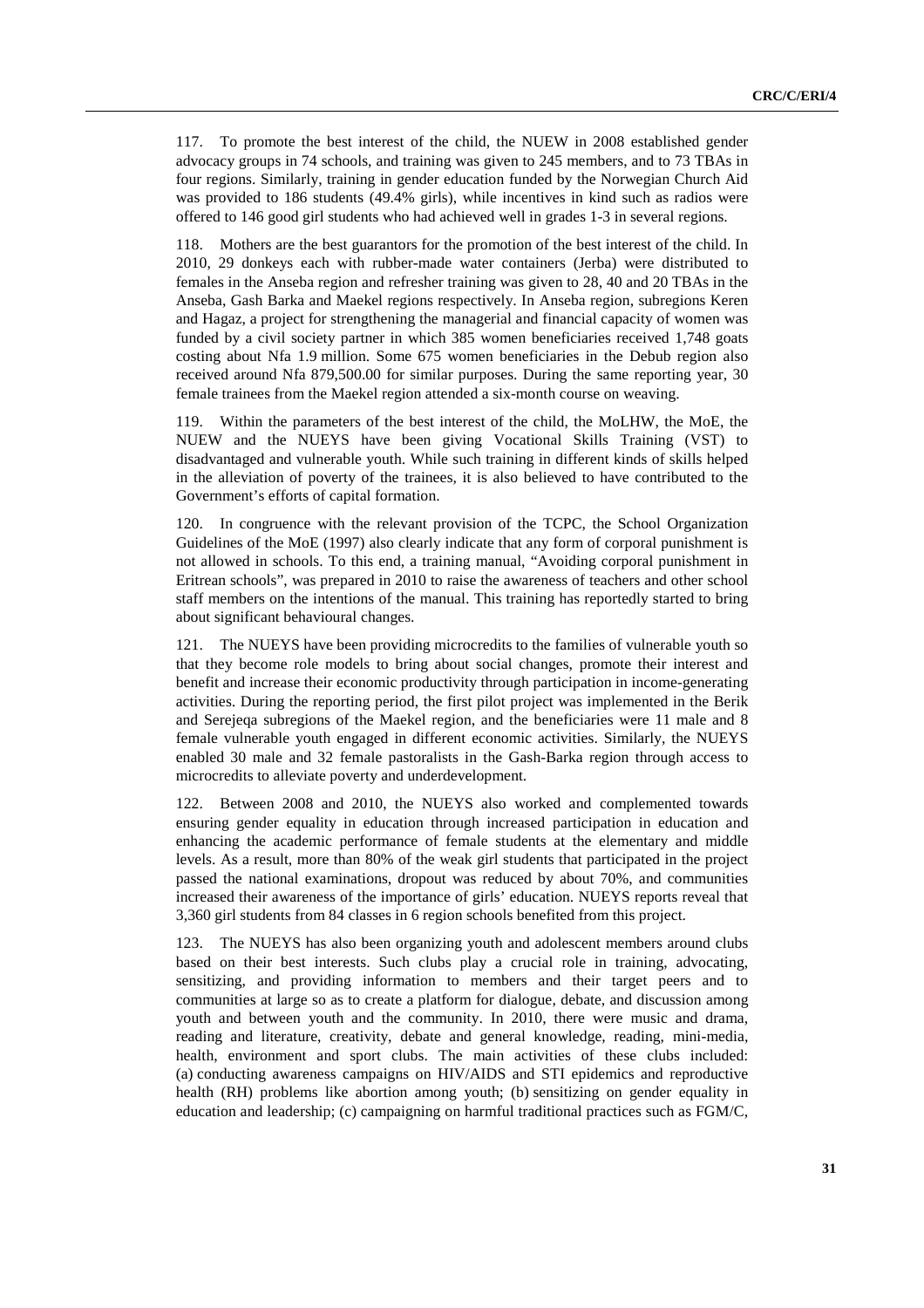early marriage, teenage pregnancy and domestic violence that negatively affect the life of many female youth; (d) enabling youth to identify their talents by creating a competitive environment for writing poems, short stories and music, debating on topical issues, engaging in discovery, innovation and invention; and (e) enhancing awareness of the youth on environmental change and its preservation.

124. Youth clubs undoubtedly served the best interest of the child. In the three reporting years of 2008 to 2010, the NUEYS had 1,303, 1,259 and 1,292 functional clubs, respectively, throughout the six regions of the country. The decline in their number was due to merger and consolidation. The number of members varied from year to year and females represented some 45% of the total members. These clubs are reported to have performed more than 3,864 activities.

125. In the best interest of children and adolescents, the NUEYS has a number of TV programmes prepared by its own media personnel aiming at enhancing the knowledge of youth regarding HIV/AIDS, STIs, work ethics, time management, crime prevention, generation gap, early marriage, teenage pregnancy, abortion, domestic violence, peer pressure, education, gender, youth and love, anti-FGM/C, employment and community awareness on children and youth's rights and best interests. These issues were discussed weekly on TV by a group of young people with the support of a facilitator and panellist experts in varied fields. For example, between 2008 and 2010, a total of 101 programmes were broadcast. The children's TV show called *Wari* commenced in 2009 with the aim of weekly entertaining and educating children and broadcast a total of 89 programmes.

# **C. Respect for the views of the child**

 (The GoSE refers to pages 8-9, paragraphs 52-55, and recommendation No. 31 of the Committee of the CSTR.)

126. Article 14 of the TCCE recognizes and guarantees the right of everyone to express his/her opinion freely. All citizens have the right to freely express their views and opinions in the press, radio, television, cinema and other mass media. Customary laws and traditions also respect the viewpoints of children on familial and communal affairs.

127. Eritrean children who come from different ethnic groups have opportunities to air their views and opinions in situations where these are heard and respected. In the forum that the NUEYS provides, children and adolescents discuss the shortcomings of the educational process and school life and the function of their own organization. Nonetheless, the strategy is to ensure that children and youth take their own initiatives to satisfy or fulfil their interests, needs and expectations.

In the MoH's strategic development plan for adolescent health, it is indicated that children's views be given due consideration in the communities, families and the schools and that children have the right to be heard. Similarly, the MoLHW, in collaboration with the MoE, encourages the active participation of children in "subject area clubs", "Computer Clubs", "Young Creators/Scientists Programmes" and "Young Artists Programmes", and participation in sports and indoor games. Government and private Internet providers are available, but browsing pornographic websites and other illicit and unconstructive Internet surfing are forbidden and strictly regulated.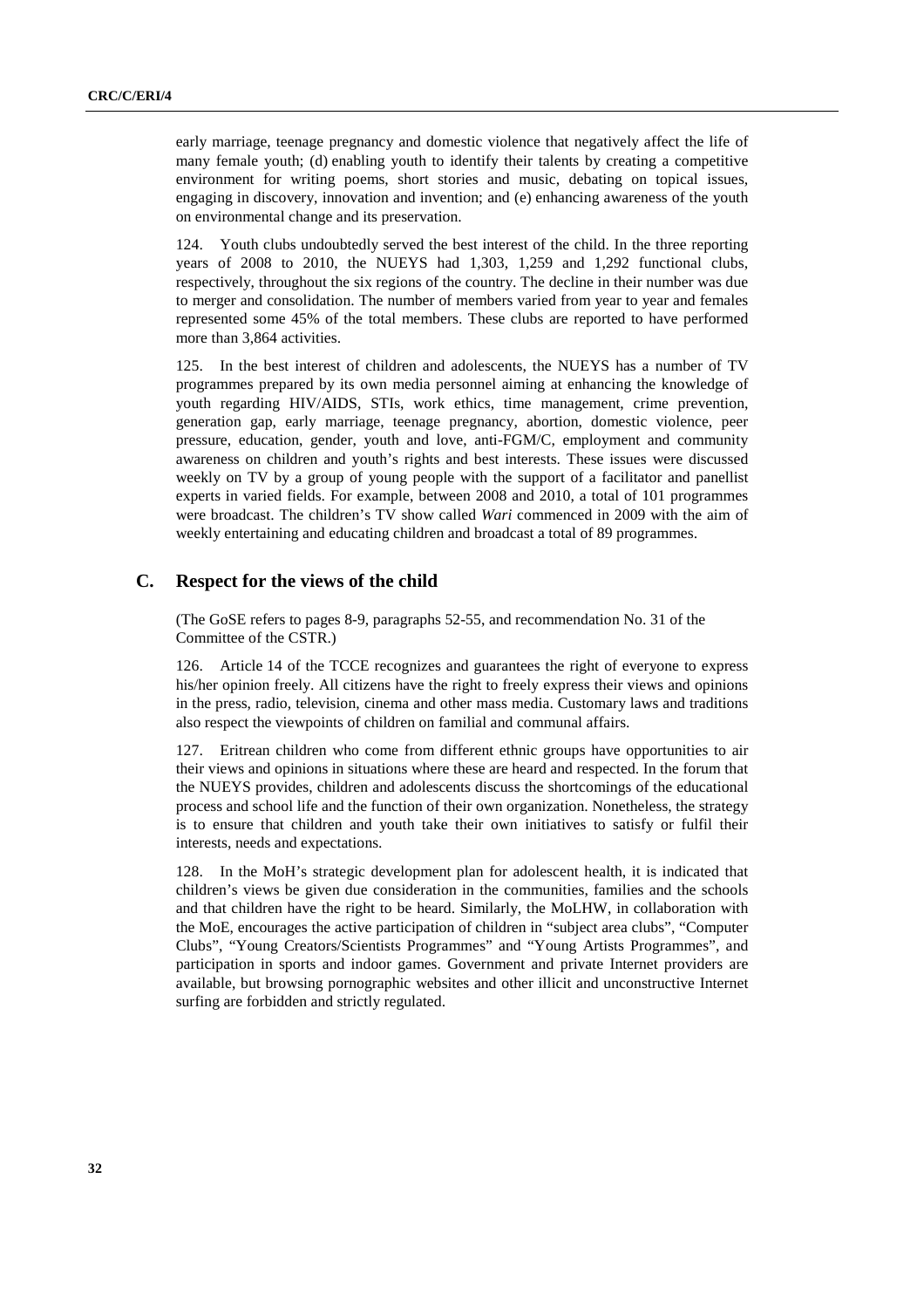# **IV. Civil rights and freedoms**

 (The GoSE refers to pages 9-12, paragraphs 56-79, and recommendation No. 33 of the CSTR.)

## **A. Name, nationality and birth registration**

129. Legal protection for children under Eritrean law and statutes is closely linked to the principles governing the social contract as regards relationships within the family, the community and the State which guarantee children personality rights such as names and nationality.

130. Birth of a child is recorded on the basis of a joint or single parental declaration in religious institutions, health facilities or regional administration offices. Children's filiations can only be proved by providing certification of the registration of their birth issued either by the religious or regional administration offices. There is no separate code or regulation that acknowledges the registration of children born out of wedlock. Instead, it is conducted through the same formalities that work for children born within wedlock. No mention is, therefore, made about parents' marital status in children's registration certificates referring to children's parentage.

131. Citizenship is governed by Proclamation No. 22/1992, which states that Eritrean citizenship is acquired by birth or naturalization. Such citizens, including children, have fundamental rights, freedoms and duties under the law of Eritrea.

132. In Eritrea, child registration is carried out by both the Christian and Muslim religious institutions within two months of the date of birth of the child. Eritrea is using the regional administrative networks to implement this important task up to the village level. Moreover, birth registration is under way at health facilities, whereas maternal, perinatal and neonatal deaths are notified from health facilities and communities. Asmara, the capital city, has always had a central municipal child registration system. Nonetheless, as of 2009, according to the regional household databases of the five regions, 60% of the under-5 children were registered and 1 million standard birth certificates were issued.

# **B. Freedom of expression**

133. The right to freedom of speech/expression and press/publication is defined in accordance with the principle laid down in article 14 of the TCCE and Press Proclamation No. 90/1996, which guarantee freedom of expression irrespective of ethnic background, sex or age. Freedom of expression is also provided for in the TCCE under the chapter dealing with personality and the rights inherent to personality.

134. Children under 18 express freedom of speech and press through the main media channels of radio, TV and newspapers. In addition, the MoI, with the cooperation of the MoLHW and the NUEYS, sponsors several activities that enable children to enjoy full freedom of speech and opinion. At the household level, children in some Eritrean societies, more so than in others, exercise these rights more freely.

135. The "Interactive Teaching and Learning" pedagogical approach allows children to collectively and freely express their views and analyse academic problems and educational outcomes and channel their concerns and suggestions for resolving them.

136. Adolescents of voting age have the right to fully participate in elections but full exercise of free thought and expression may be restricted by the need to defend the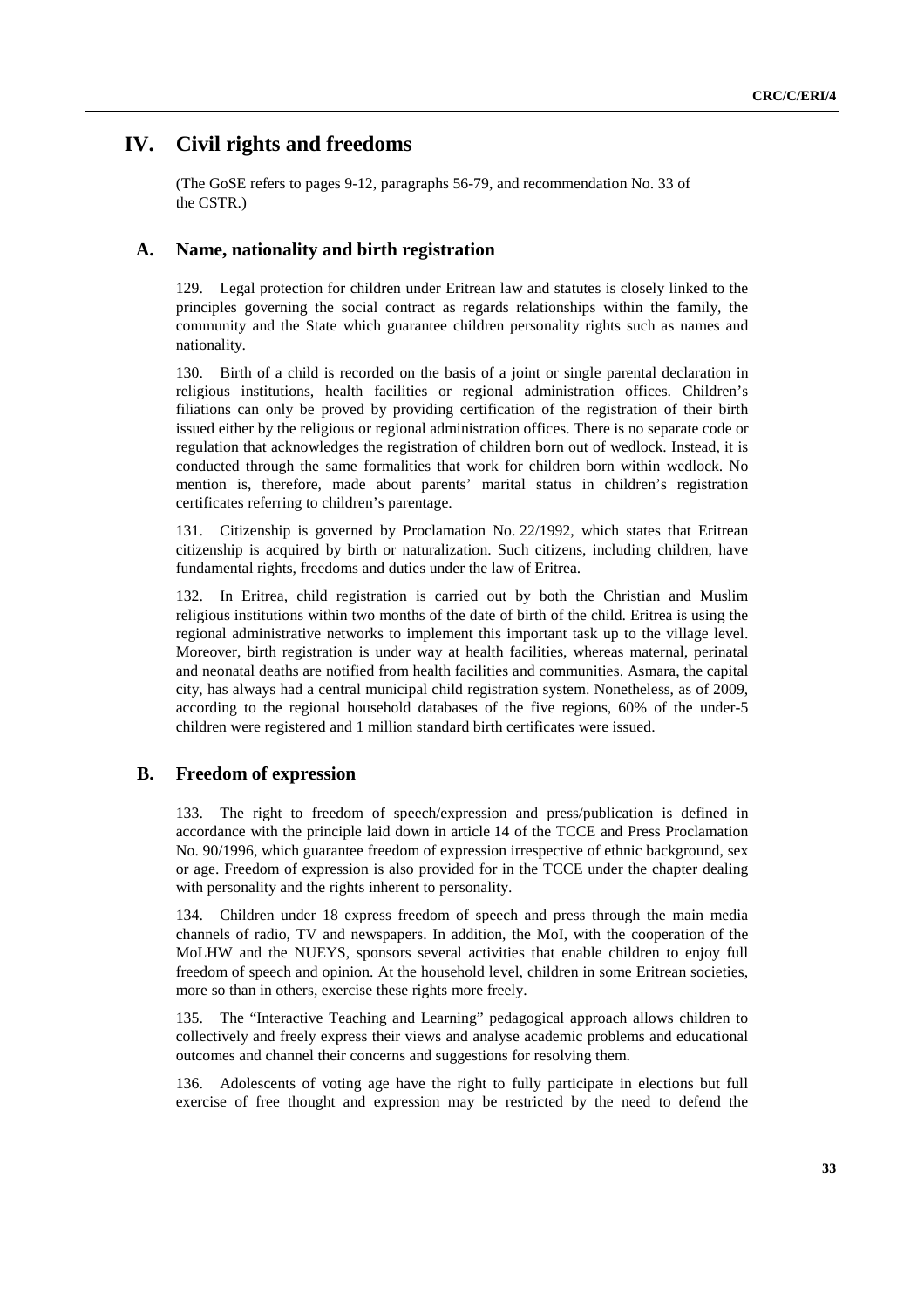sovereign interest of the country or other restrictions spelled out by law, such as public order, morality, etc.

137. During the period under review, the GoSE has been making unrestricted efforts to spread public libraries to all the major towns of Eritrea. However, limited facilities and insufficiency of books remain a challenge. The serious shortage of materials and financial resources required to receive and impart information also poses a serious problem.

138. The TCCE, article 14(1a), and article 4(1a) of the Press Proclamation No. 90/1996 guarantee freedom of speech and expression, including freedom of the press and other media and a right of access to information. To guarantee such rights, the GoSE has allocated newspaper columns and enough air time to children's programmes. In addition, there is access to the Internet and children are free to access any information they want from different websites for educational purposes.

### **C. Freedom of thought, conscience and religion**

(The GoSE refers to recommendation Nos. 35 and 37.)

139. Article 15 of the TCCE establishes that the State respects and guarantees freedom of worship. It articulates the separation of religious denominations from State matters which means that the State is secular, and reaffirms that different creeds enjoy the same consideration. The State, therefore, guarantees freedom of conscience and respects every citizen's freedom, including that of children and the youth, to profess, subject to the law, any religion of his/her choice.

140. In Eritrea, religious institutions freely appoint or dismiss ordained officials, freely hold or attend a large number of local, national and international religious events, regularly receive international representatives and religious literature, and many have their own periodical publications. Several religious denominations in Eritrea even own movable and immovable properties. During the period under review, new churches and chapels, and mosques were built or repaired.

141. Parents are free to provide their children with religious and moral education that accords with their convictions. This may take the form of religious teachings within the family or in religious schools. In addition, customary laws of many Eritrean ethnic groups explicitly state that religion is a personal affair.

142. No individual is allowed to use religion for political purposes or impose his/her belief on others (art. 15 of the TCCE). Activities that endanger national safety, security and supreme national interests, instigate refusal to participate in national service and incite or stir up acts of political or religious disturbances calculated to put the independence and territorial sovereignty at jeopardy are illegal under the Eritrean laws (arts. 253, 486 and 771 of the TPCE). Proclamation No. 73/1995 also elaborates the rights and duties of institutions under religious organizations.

# **D. The right not to be subjected to torture or cruel, inhuman or degrading treatment or corporal punishment**

(The GoSE refers to pages 25-26, paragraphs 71-77, of the CSTR.)

143. Torture is incompatible with the principles and foundations of the general legal framework in operation in Eritrea. As a result, Eritrean laws guarantee its citizens, including children and adolescents, full freedom and dignity. Accordingly, slavery,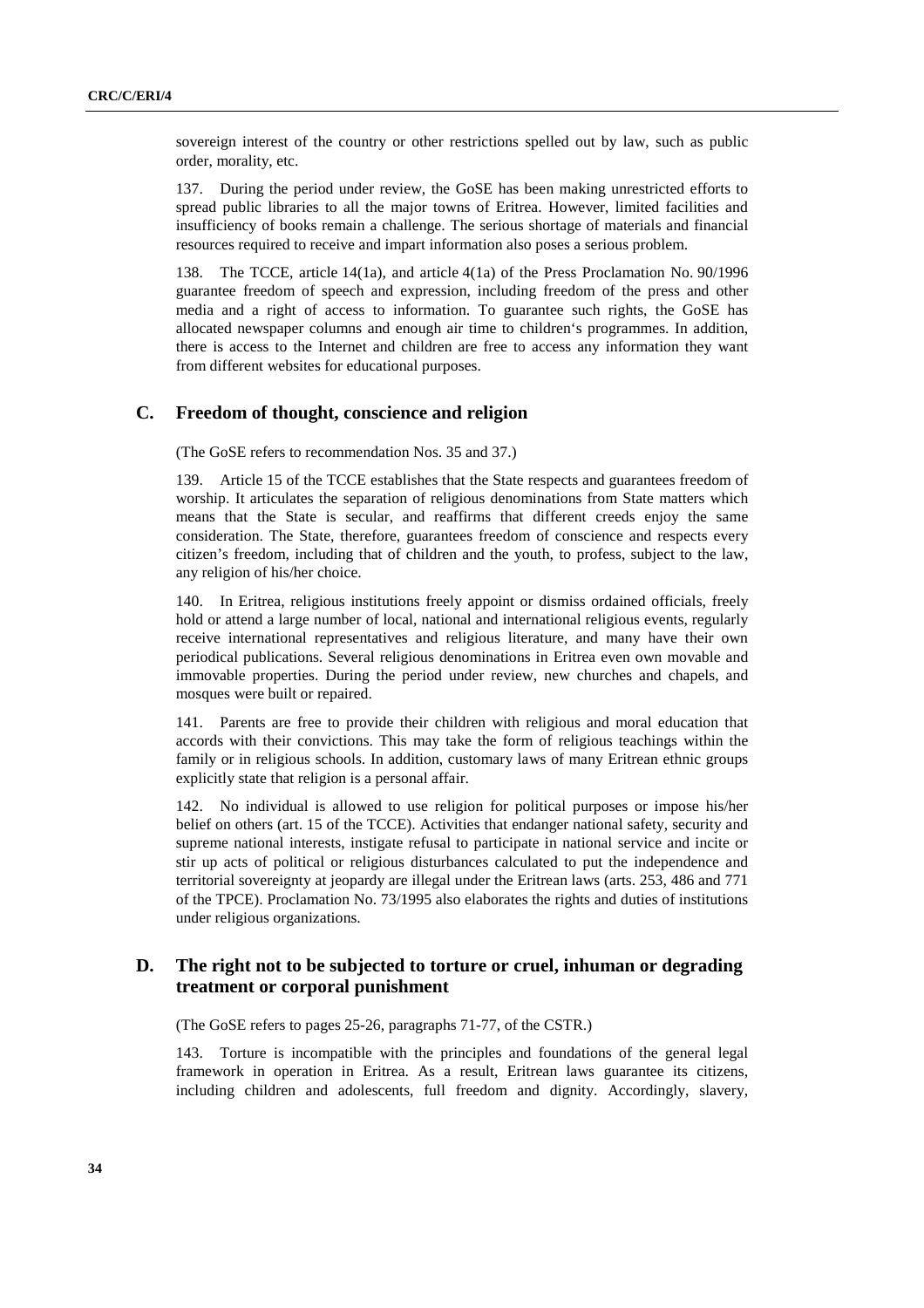servitude and forced labour are prohibited by law. Also, any act of torture or cruel inhuman or degrading treatment or punishment is forbidden (arts. 417, 548 and 565 of the TPCE).

144. The MoLHW, in collaboration with the MoJ, is responsible for overseeing the treatment of children and adolescents and ensuring its legality. In the case of any violation of the integrity of a child's person, the child protection office of the MoLHW and the Office of the Attorney General are required to represent and defend the interests of the child.

145. The TCPC provides variety of mechanisms to rehabilitate and reform juvenile offenders. Child offenders are not subject to any punishment but the court can take measures such as reprimand, placing the child offender under the care of his/her parents or guardians, or in a suitable home established for the care of children or under the care of qualified professional to provide treatment when the child is in need of medical, emotional or mental treatment. Besides the MoE's initiative on avoidance of corporal punishment, the MoLHW has been carrying sensitization sessions to avoid inflicting corporal punishment or ill-treatment of children as a traditional method of disciplining a child among some segments of the society.

146. Proclamation No. 1/1991 officially rejects corporal punishment and flogging as inhumane kinds of punishment. The TPCE also prohibits corporal punishment in families, schools and any other institutions. Therefore, all government and civilian institutions are obliged to use alternative forms of discipline like caution, rebuke, admonishment, etc., rather than using corporal punishment. Article 548(1) of the TPCE also states that any parent or guardian who beats, ill-treats, overburdens or neglects his/her child may be deprived of his/her family right. In this regard, training was provided to the national police regarding legislations and internationally applicable instruments/standards for children.

# **V. Family environment and alternative care**

 (The GoSE refers to pages 26-27, paragraphs 78-82, and Committee's recommendation No. 63 of the CSTR.)

# **A. Parental guidance and responsibilities**

147. The Government upholds its conviction that the family is, as a social institution, crucial for the overall social and physical development of the child. During the period under review, efforts were made to: (a) strengthen the family unit so as to provide better environment for the growth and development of children; (b) empower communities to coordinate and promote good childcare and appropriate socialization practices; (c) create favourable grounds for orphans to remain within their communities; and (d) strengthen the coping mechanism of caretaking families by way of income-generating schemes. In short, various activities were implemented to empower families through community-based interventions such as the Community-Based Reunification Programme (CBRP) of orphans, street children, support to martyrs' and HIV/AIDS-affected families.

148. Legal relationships within the family and the functions, rights and duties of parents are defined in the TCCE. The State and society do not just require parents to meet their genitorial responsibilities but also provide them with the opportunities and support systems in the form of, for example, free education and health to care for their children.

149. Eritrean cultural traditions and the TCCE institutionalize parental authority over children as minors with regards to the latter's rights to property, guardianship and guidance, representation and correction, and custody and alimony. In turn, children are bound by the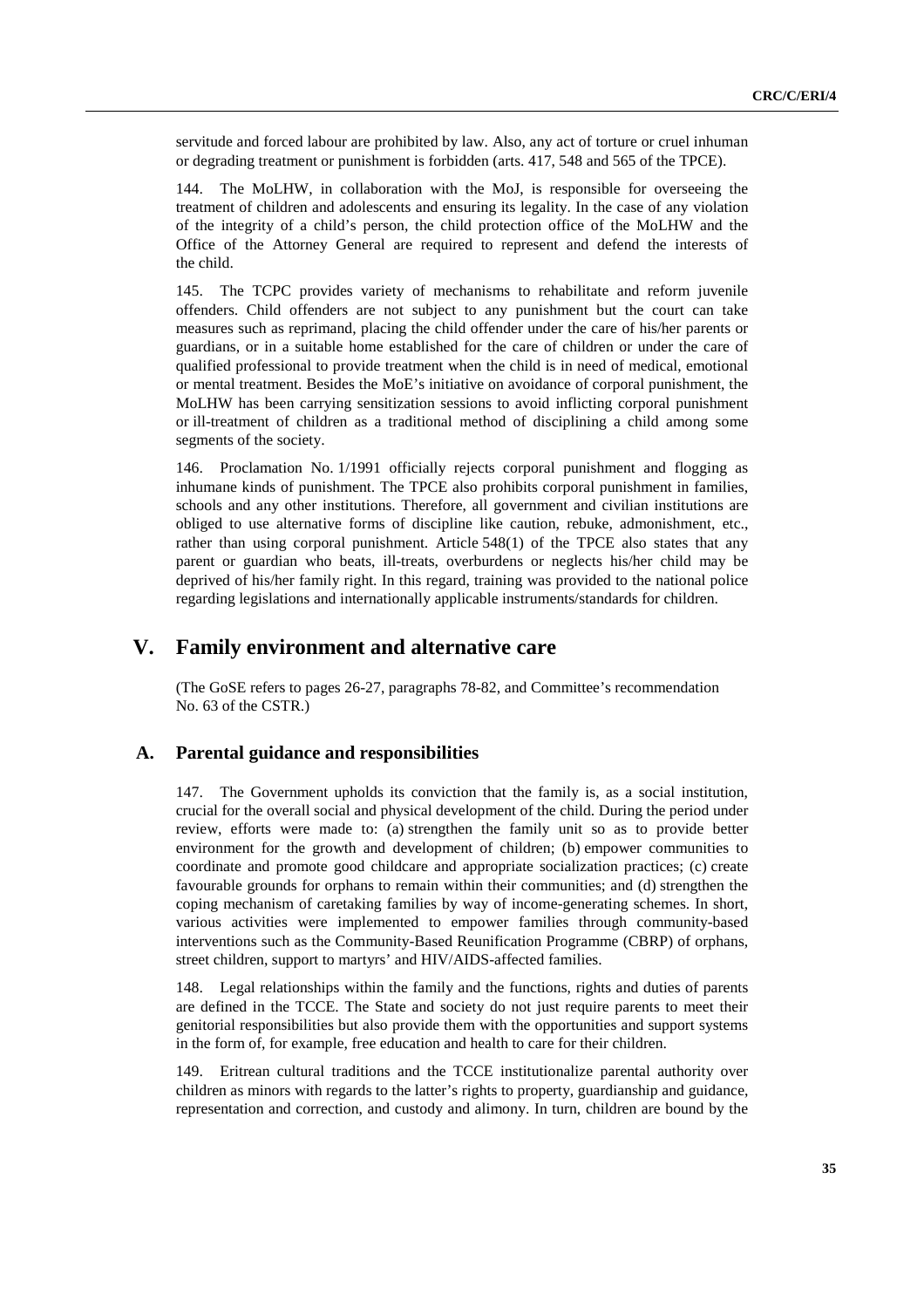Constitution of Eritrea (art. 22(3)) to respect their parents and to sustain them during their old age.

150. In Eritrea, even in the most adverse circumstances, families and communities gave utmost love and affection for the well-being of their children to develop their potential as useful citizens. The resources needed for such commitments were mobilized through public sensitization and intervention on good childcare practices, observance of the rights of the child, strengthening the family unit, encouraging community care, parental responsibility, appropriate behaviour and resource allocation for the protection and development of children.

151. To this effect, the MoLHW, in cooperation with UNICEF, has given significant emphasis to the promotion of community-based interventions on good childcare practices to strengthen the capacity of most disadvantaged families to take good care of their children, and to encourage parental responsibility to inculcate appropriate behaviour for the protection of children.

## **B. Separation from parents**

(The GoSE refers to pages 28-29 of Eritrea's CSTR for details on child placement (The GoSE refers to pages 28-29 of Eritrea's CSTR for details on child placement<br>principles.)<br>152. According to articles 681(1) and (2), 210 and 211 of the TCCE a child must be principles.)

placed under the custody of parents or close relatives. In circumstances such as divorce, insanity or any other serious child abuse case entailing separation, family arbitrators or the court may decide whether the child must be separated from one or both parents. In divorce, an under-5 year old child is placed under the custody of the mother. An application could be made by a close relative or public prosecutor to remove a child from one or both parents or legal guardian. The court may in its own way make a comprehensive investigation on the additional reasons for the removal of the child and decide for or against the removal of the child and then appoint a guardian for him/her.

153. The customary laws of Eritrea also provide for a variety of mechanisms for child placement after divorce. In general, a female child is placed under the guardianship of a mother and a male child under that of a father. In the extreme cases of child abuse or insanity of parents the extended family bears the responsibility of guardianship.

154. The MoJ is currently engaged in the construction of additional infrastructural facilities and the allocation of human resources to the communal courts to avoid crowding of cases related to child separation and to facilitate the handling of cases concerning the legal processing of issues of adoption.

### **C. Family environment and alternative care**

(The GoSE refers to the Committee's recommendations Nos. 43 and 45 of the CSTR and Eritrea's responses thereto included in this report.)<br>155. In the period under review, different types of intervention programmes we Eritrea's responses thereto included in this report.)

S responses thereto included in this report.)<br>In the period under review, different ty<br>nented from time to time to safeguard the gr 155. In the period under review, different types of intervention programmes were implemented from time to time to safeguard the growth and development of orphans and to transform the family environment for the purpose of promoting the optimum development of orphaned children. In this regard, considering the social structure of the Eritrean people and the best interest of the child, among others, the MoLHW formulated realistic policy options for disadvantaged and vulnerable children, including orphans and street children, using the community-based approach. These include: (a) re-unification; (b) adoption; (c) fostering; (d) group homes; and (e) orphanages.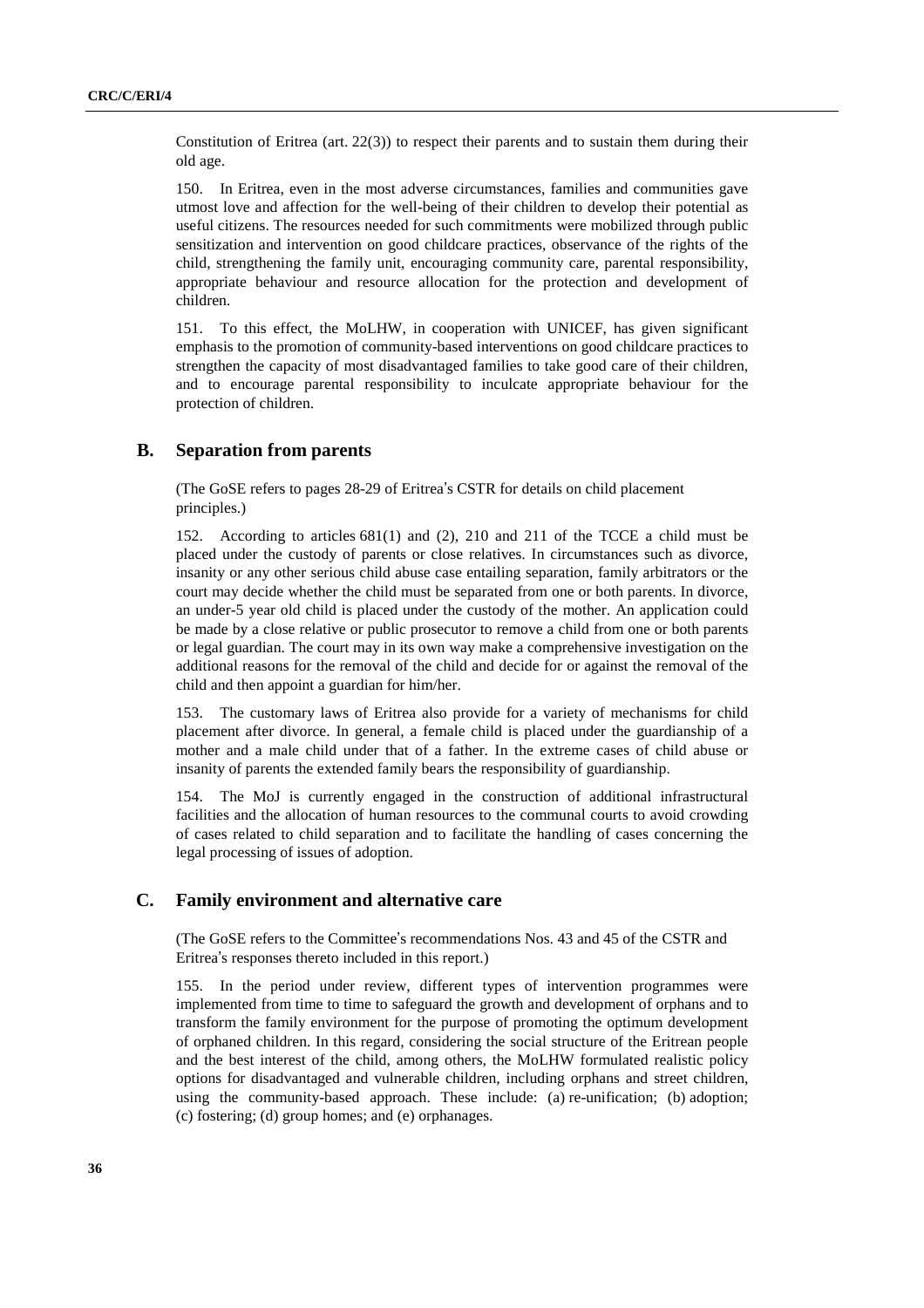156. The MoLHW has always responded to the problem of the survival of orphans by enhancing the awareness of the society for the care of orphans, reunifying orphans with their closest blood relatives and providing long-term economic support for orphan caretaking families through income-generating schemes. The general objective of the reunification programme of orphans with their closest extended families as the first and most sustainable approach is to provide them with basic needs like food, shelter, clothing, education, health care, etc., and to extend to them the required love, affection, and protection similar to those of their peers living with their own families. The MoLHW has given top priority to the reintegration of orphans with their kin or adopted or housed ingroup homes. This intervention in its own right has supported orphans hosted in group homes. The GoSE places orphans in orphanage centre only as a last resort.

# **D. Orphans placed in families and communities**

157. The MoLHW placed many orphans in extended families as a way of providing care and protection familiar to a family environment.

158. The GoSE is strongly committed to the implementation of the reunification of orphans with close relatives or extended family members to enable them get a stable life after the loss of their parents. Although the extended families have been rendering due care to the orphaned children, the Government supported these disadvantaged families through financial support for income-generating activities. This strategy is still considered as the best option for meeting the socioeconomic and psychosocial needs of orphans. Evaluation surveys carried out by the MoLHW revealed that most orphans were in good shape in their present situation, are attending classes, liked their host parents and had positive expectations for the future.

159. During the period 2008 to 2010, there were 7,362 orphans (47% females) who were reunified with 2,905 families. As indicated in Table 1, 3,766 children between the ages of 4 and 18 years were placed in extended families in 2008 through the income-generating activities implemented by the MoLHW. The reason for the decline in the number of reunified orphans from 3,766 in 2008 to 1,538 in 2009 and 2,058 in 2010 was mainly due to the limited resource available for the reunification programme. Independent evaluations carried during the reporting period strongly suggest that children placed with extended families enjoyed care and love similar to those children who live and grow with natural parents. Orphan children for whom close relatives could not be found were placed in orphanages.

Table 1

| Orphans re-unified with families |      |        |         |      |        |       |         |        |       |  |
|----------------------------------|------|--------|---------|------|--------|-------|---------|--------|-------|--|
| Age in years                     | 2008 |        |         | 2009 |        |       | 2010    |        |       |  |
|                                  | Male | Female | Total   | Male | Female | Total | Male    | Female | Total |  |
| $0 - 4$                          | 425  | 417    | 842     | 187  | 173    | 360   | 182     | 182    | 364   |  |
| $5-9$                            | 557  | 557    | 1 1 1 4 | 260  | 254    | 514   | 310     | 306    | 616   |  |
| $10-14$                          | 652  | 546    | 1 1 9 8 | 277  | 136    | 413   | 370     | 324    | 694   |  |
| $15-18$                          | 344  | 268    | 612     | 127  | 124    | 251   | 209     | 175    | 384   |  |
| <b>Total</b>                     | 1978 | 1788   | 3766    | 851  | 687    | 1538  | 1 0 7 1 | 987    | 2058  |  |

# **Orphans re-unified with families**

*Source*: MoLHW, 2010.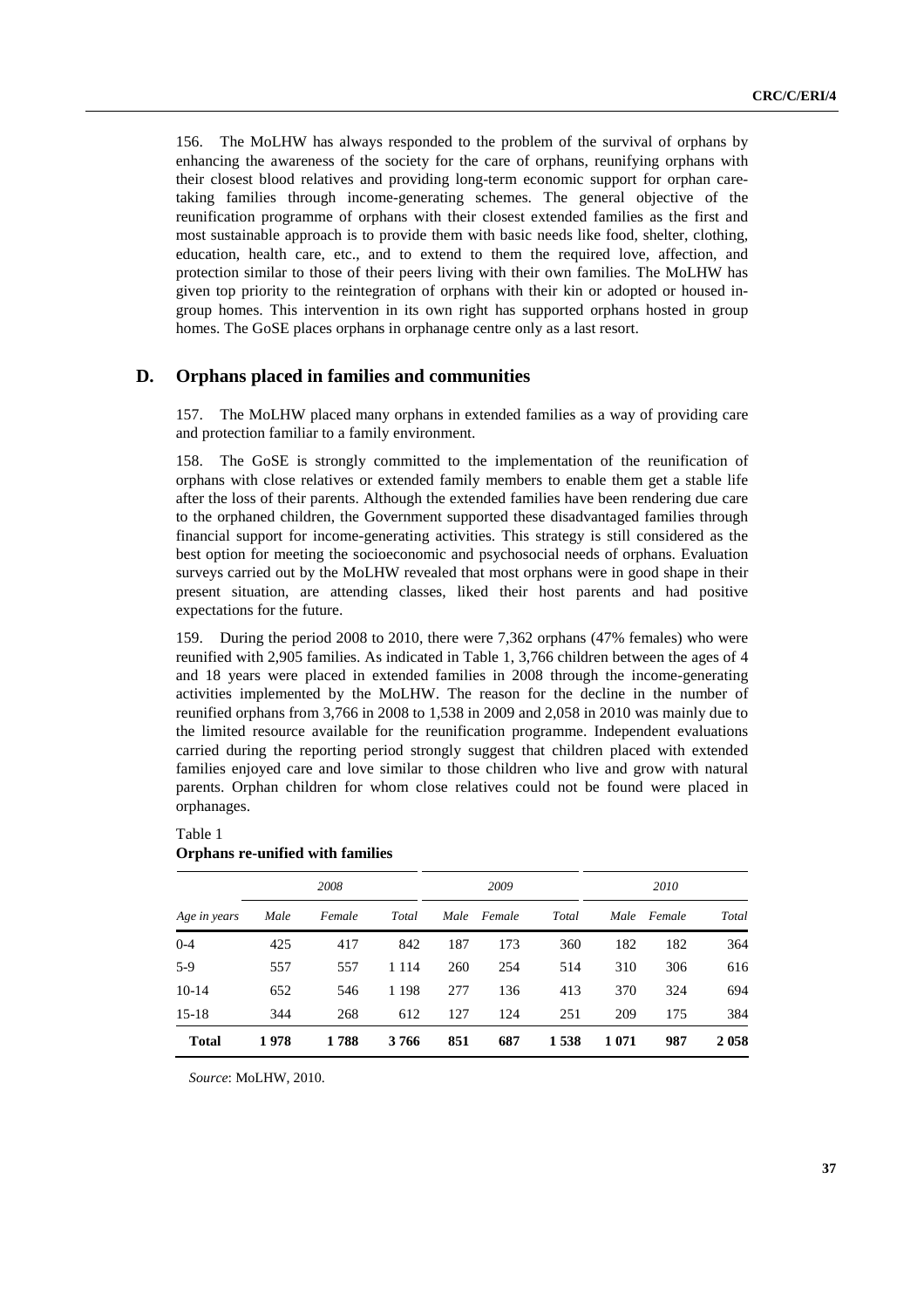160. Because of the economic support given to the disadvantaged families taking care of orphans, the host families' livelihood situation has improved in terms of food security status and with regards to the health condition and school performance of the orphans themselves. Moreover, reunifying orphan children with blood relatives was found to be not only cost-effective but also an efficient way of healing the psychological wounds of orphans.

161. Between 2008 and 2010, economic assistance to the host families has thus brought significant changes in the lifestyle of assisted families not only by raising the socioeconomic status of host families but also by directly affecting the orphan children themselves. For example, by prioritizing female-headed households for support and economic assistance, women were given the opportunity to go beyond traditional subsistence farming and engage in production and marketing of local agriculture crops.

# **E. Adoption**

(The GoSE refers to Eritrea's responses to the Committee's recommendation No. 47.)

The GoSE refers to Eritrea's responses to the Committee's recommendation No. 47.)<br>
162. Adoption is a legal procedure that establishes a new parent-child relationship or<br>
family placement in which the rights and responsibi 162. Adoption is a legal procedure that establishes a new parent-child relationship or and irrevocably transferred to one or more adoptive parent. In as much as an adoptive parent assumes all rights and responsibilities of the natural parent, the adopted child is entitled to inherit property just like the child belonging to natural parents. Adoption therefore is normally seen as a permanent living arrangement for the child conferring on him/her full membership of his/her adoptive family. In Eritrea, adoption is covered under the TCCE, articles 796-806.

163. The numbers of orphans that were reunified with adoptive parents through the course of 2008-2010 were 30. About 53% of these were in the age group 1-4, 23% below one year and the rest in the age group of 5-14 (Table 2). In 2009, a monitoring visit that aimed at assessing the living conditions of 33 orphans who had been earlier adopted by 28 foster parents that was made in Maekel region. The assessment revealed that all the children were in good health and that the health condition of children with adoptive parents was found to be better than that in orphanages mainly due to the fact that adoptive parents provided good diet and medical care. Moreover, these children played with the children in the community and went to school with them. In this regard, the MoLHW implemented sensitization programmes to the population about opportunities for adoption, provided social support services for adoptive families and conducted follow-up studies to assess the efficacy of the programme.

# Table 2 **Adoption**

| Age in years | 2008                     |                |       | 2009                     |                |       | 2010 |                          |                |
|--------------|--------------------------|----------------|-------|--------------------------|----------------|-------|------|--------------------------|----------------|
|              | Male                     | Female         | Total |                          | Male Female    | Total |      | Male Female              | Total          |
| $<$ 1 year   |                          |                |       |                          | $\overline{4}$ | 4     | 2    |                          | 3              |
| $1 - 4$      | 2                        | $\overline{4}$ | 6     | 2                        | 3              | 5     |      | 4                        | 5              |
| $5-9$        |                          |                | -     | 1                        | 3              | 4     |      |                          | $\overline{2}$ |
| $10-14$      | $\overline{\phantom{0}}$ | -              |       | $\overline{\phantom{a}}$ |                |       | -    | $\overline{\phantom{0}}$ | -              |
| <b>Total</b> | 2                        | 4              | 6     | 3                        | 11             | 14    | 4    | 6                        | 10             |

*Source*: MoLHW, 2010.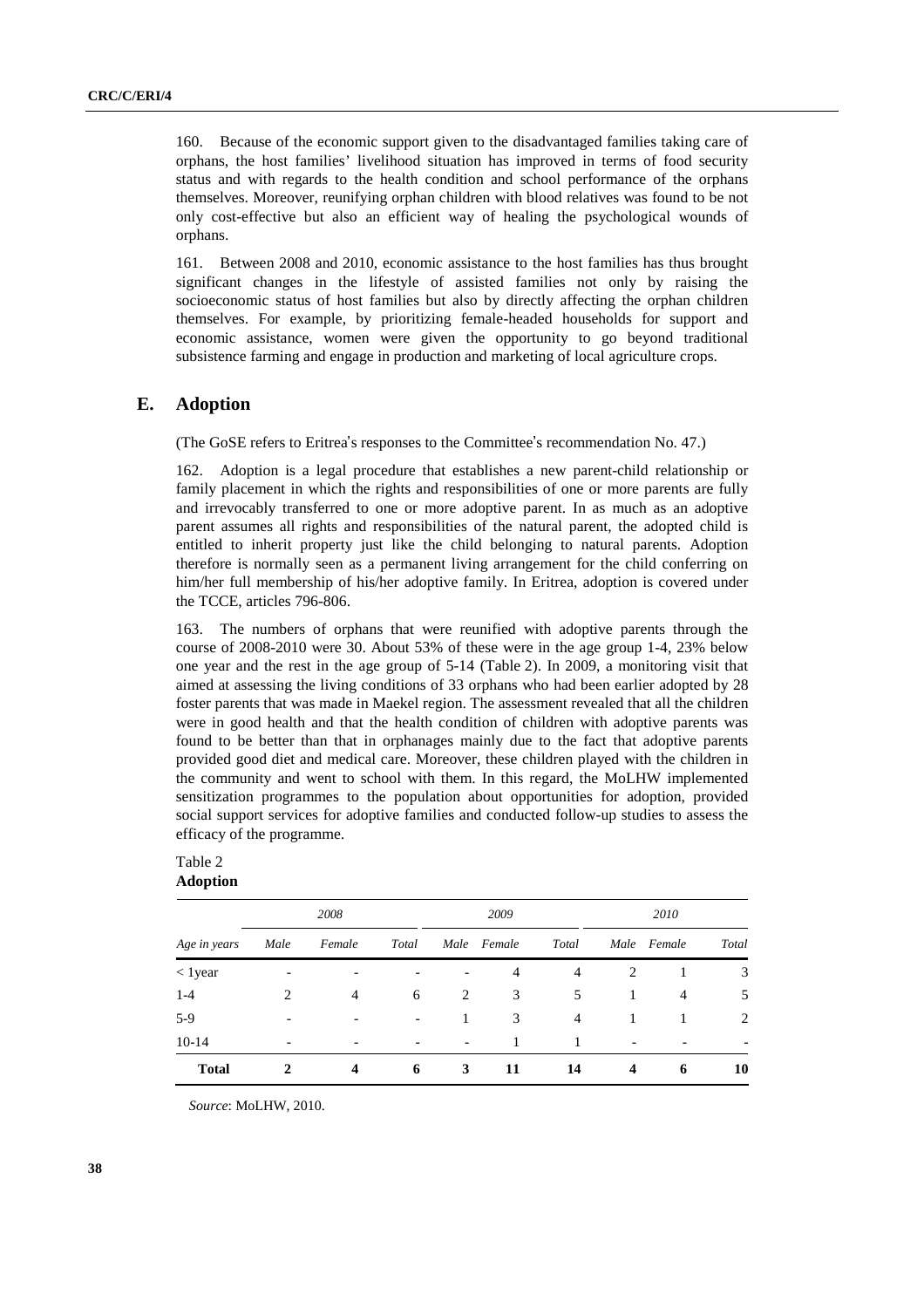# **F. Community-Based Group Home (CBGH) services**

164. Group home care provided a family-like lifestyle to orphaned children with the help of trained caregivers. This is preferred when foster or adoptive parents are not available. Each group home cared for 12 children and had a mother and an assistant. Such group home services are based within communities and have enabled orphaned children to go to local schools, play and interact with local children and feel a sense of belongingness to family and community. Selection of the children is based on factors like loss of both parents and/or cases where the whereabouts of parents is unknown. Orphans who were not placed in extended families were also made eligible for placement in group homes.

165. In the period under review, children in group-home care were placed in the regions and villages from which they originated with the intention of preserving their identity and to enable them to benefit from community resources when they grow up. The group homes were administratively attached to the regional and subregional offices of the MoLHW to facilitate the delivery of necessary social services such as education, health and socialization. The resident host communities in the towns and villages where the group homes are situated are extremely cooperative. They treat orphans as part and parcel of the host communities and provide them with the same rights as any other indigenous person, including opening access to residential land when he/she becomes an adult. Elders visited the group homes and informed the orphaned children about the ethno-history of the community, treated them as part and parcel of the village/town children, and were committed to providing them with the same rights as those given to any other indigenous person in the host community.

166. CBGH services managed by the MoLHW located in the six regional administrations have helped the orphans from both sexes to attend school, to grow in a family-like environment and learn from their peers and surroundings. In 2009, there were 22 CBGHs operating throughout the country hosting 260 orphaned children of both sexes. As indicated in Table 3, almost 40% of the orphans were in the age bracket of 5-9. Each group home catered for 12 children and had a mother and a father figure and acted like a natural family at home. While providing good care to orphans hosted in CBGH, the MoLHW will pursue to search for reunifying orphans with close relatives and as a result to downsize the number of CBGHs in the country.

|              | 2008 |        |       | 2009 |             |       | 2010 |             |       |
|--------------|------|--------|-------|------|-------------|-------|------|-------------|-------|
| Age in years | Male | Female | Total |      | Male Female | Total |      | Male Female | Total |
| $0 - 4$      | 6    | 3      | 9     | 6    | 3           | 9     | 6    | 3           | 9     |
| $5-9$        | 51   | 52     | 103   | 52   | 51          | 103   | 52   | 51          | 103   |
| $10-14$      | 55   | 52     | 107   | 53   | 48          | 101   | 53   | 48          | 101   |
| $15 - 17$    | 20   | 25     | 45    | 21   | 26          | 47    | 21   | 26          | 47    |
| <b>Total</b> | 132  | 132    | 264   | 132  | 128         | 260   | 132  | 128         | 260   |

### Table 3 **Orphans placed in group homes**

*Source*: MoLHW, 2010.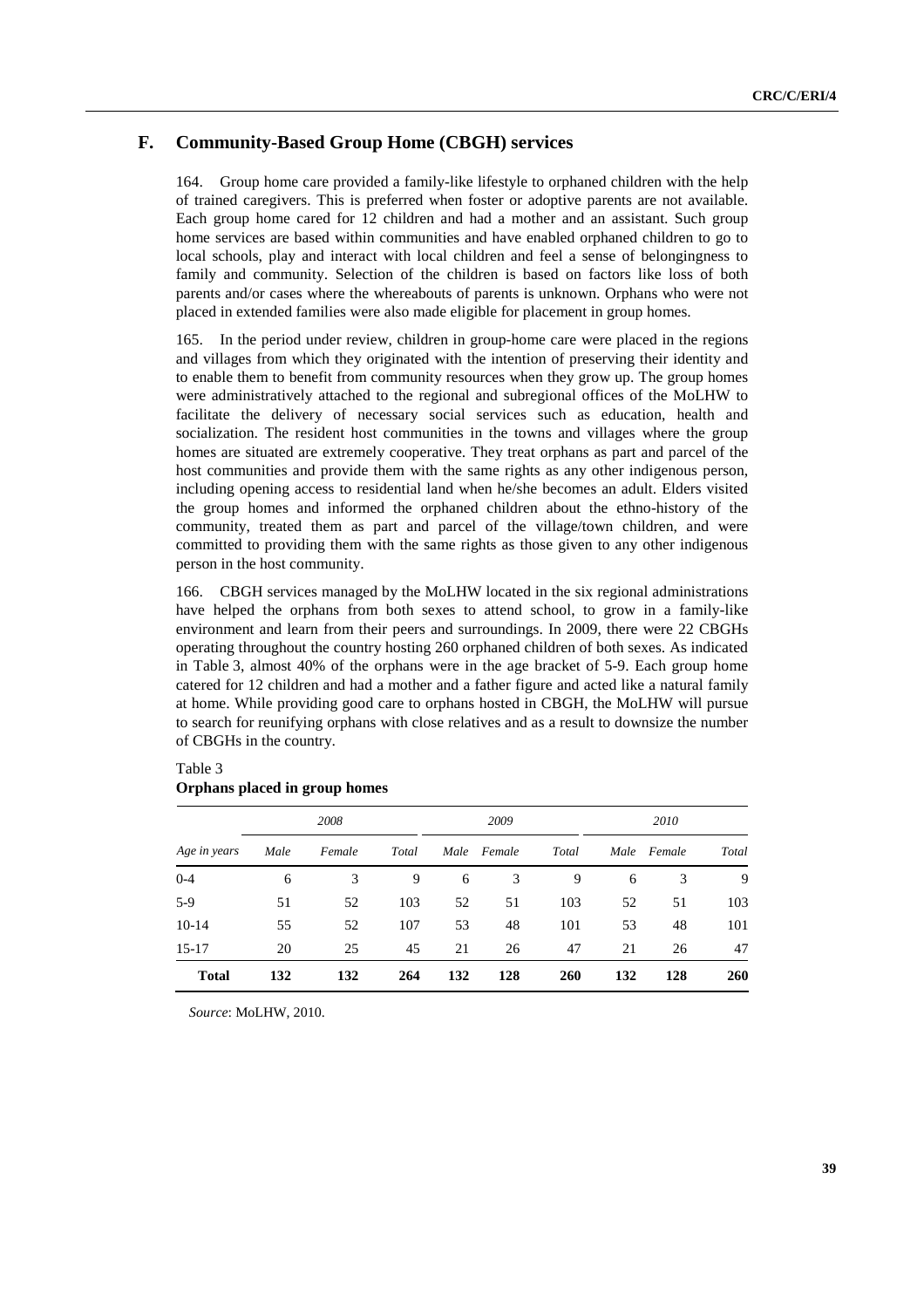# **G. Orphanages**

167. The GoSE's options being to place orphans in orphanages as a last resort, it has as a 's options being to place orphans in orphanages as a last resort, it has as a hag to continuously de-institutionalize them. Nonetheless, in the three years cumulative numbers of orphans in orphanage centres were 294, 349 a result, been striving to continuously de-institutionalize them. Nonetheless, in the three years under review, the cumulative numbers of orphans in orphanage centres were 294, 349 and 341, respectively, of which almost half were girls (Table 4).

### Table 4

**Orphan children cared for in orphanage centres** 

| Age in years | 2008 |        |       | 2009 |             |       | 2010 |             |       |
|--------------|------|--------|-------|------|-------------|-------|------|-------------|-------|
|              | Male | Female | Total |      | Male Female | Total |      | Male Female | Total |
| $0 - 4$      | 13   | 6      | 19    | 13   | 10          | 23    | 22   | 17          | 39    |
| $5-9$        | 30   | 33     | 63    | 54   | 60          | 114   | 56   | 53          | 109   |
| $10-14$      | 77   | 69     | 146   | 44   | 52          | 96    | 37   | 49          | 86    |
| $15 - 17$    | 27   | 39     | 66    | 67   | 49          | 116   | 47   | 60          | 107   |
| <b>Total</b> | 147  | 147    | 294   | 178  | 171         | 349   | 162  | 179         | 341   |

*Source*: MoLHW, 2010.

# **H. Orphans of HIV/AIDS living with extended families**

168. As shown in the Table 5 below, 3,029 or 67.1% infected and affected orphaned children of HIV/AIDS living with extended families were in the age brackets of 5-9 and 10- 14 years during the reporting period. The remaining 1,486, or 32.9%, were in the remaining age brackets. Cognizant of this fact, the MoLHW which, among others, is responsible for supporting HIV/AIDS affected families, has been implementing major programmes for the rehabilitation of 4,515 infected and affected orphans by HIV/AIDS to: (a) strengthen their coping capacities by way of income-generating activities; (b) enable such families look after their members; (c) strengthen the care and support to be provided by families and communities; and (d) provide assistance to extended families that care for children of parents who died of AIDS and for child-headed households on sustainable basis.

169. Two thousand and thirty-five children infected with HIV/AIDS and who started ART from the six regions of the country have been traced and offered a monthly financial contribution as support for family members' nutrition and children's education (Table 5). The number of assisted infected and affected orphans declined from 2,401 in 2008 to 584 in 2009 and 1,530 in 2010 because of shortage of funds to run the programme. Moreover, the MoLHW has been implementing the provision of support in the form of grant fund to families that host children infected with HIV/AIDS to start small-scale income-generating activities to solve the long-term economic problems.

| Age in years | 2008 |        |       | 2009 |             |       | 2010 |             |       |
|--------------|------|--------|-------|------|-------------|-------|------|-------------|-------|
|              | Male | Female | Total |      | Male Female | Total |      | Male Female | Total |
| $0 - 4$      | 106  | 131    | 237   | 25   | 29          | 54    | 104  | 102         | 206   |
| $5-9$        | 290  | 348    | 638   | 99   | 94          | 193   | 250  | 249         | 499   |
| $10-14$      | 508  | 384    | 892   | 130  | 104         | 234   | 309  | 264         | 573   |

Table 5 **Assisted infected and affected orphans of HIV/AIDS living with families**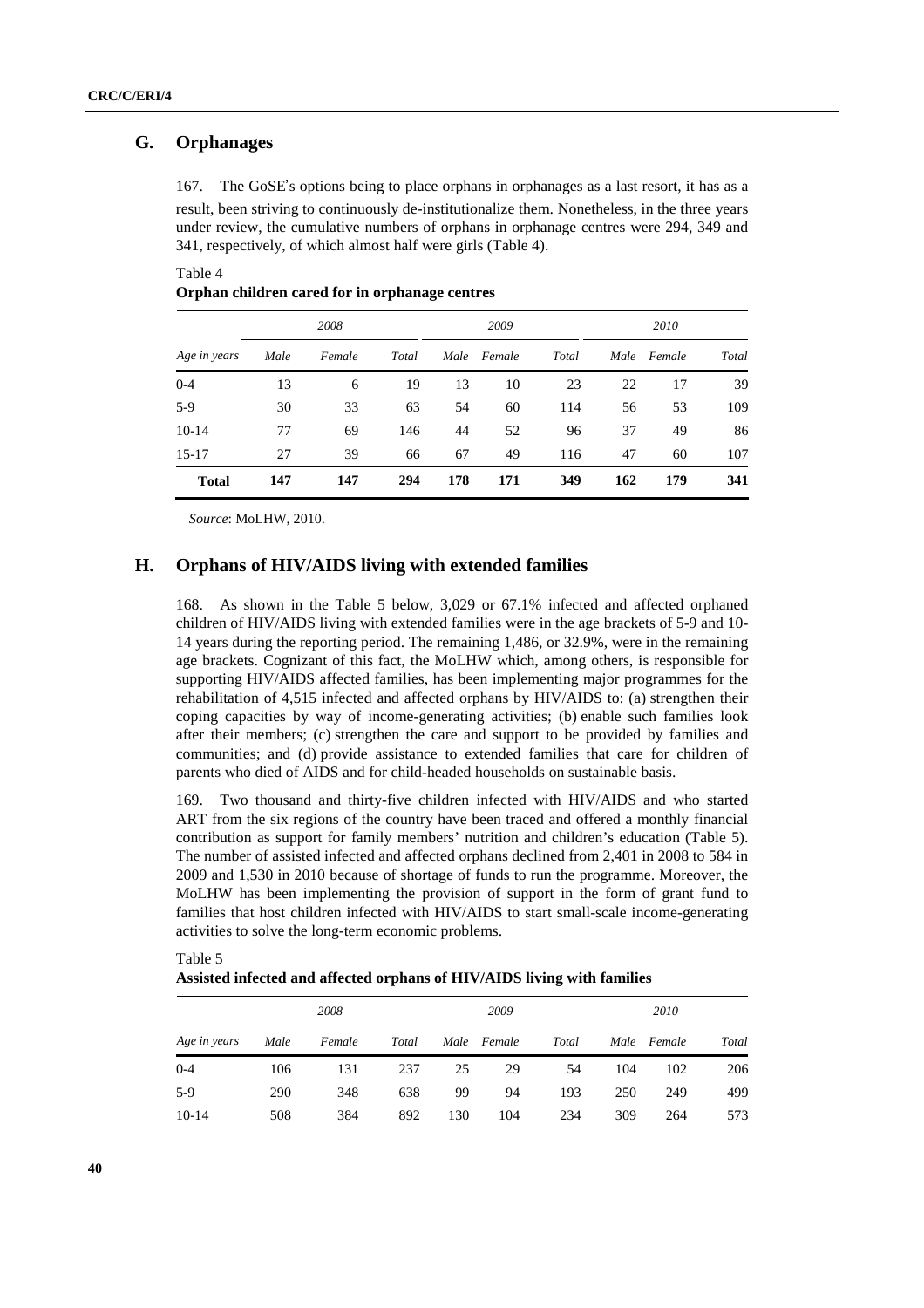| Age in years Male Female Total | 2008  |         |      | 2009 |             |       | 2010 |             |         |
|--------------------------------|-------|---------|------|------|-------------|-------|------|-------------|---------|
|                                |       |         |      |      | Male Female | Total |      | Male Female | Total   |
| $15-17$                        | 359   | 275     | 634  | 60   | 43          | 103   | 140  | 112         | 252     |
| <b>Total</b>                   | 1 263 | 1 1 3 8 | 2401 | 314  | <b>270</b>  | 584   | 803  | 727         | 1 5 3 0 |

*Source*: MoLHW, 2010.

170. In 2010, about 480 social workers, community immobilizers, peer educators, and facilitators identified from six regions were trained for 10 days to raise the level of awareness about and protection from HIV/AIDS among orphans, vulnerable children and out-of-school children. As a result, the capacity of social workers, community mobilization facilitators have improved. They sensitized 2,400 community members from six regions on HIV/AIDS prevention for five days.

171. During the reporting period, the number of children-headed households due to HIV/AIDS was documented and it was found that their number was 260 in 2008 (49% females), 83 in 2009 (59% females) and 67 in 2010 (58% females) – Table 6. The reason for the decline from year to year is attributed to the rigorous efforts made to place the orphan children with extended families. By and large, the greatest number of these children was found within the age bracket of 15-17 years.

| Table 6                                                    |  |
|------------------------------------------------------------|--|
| Distribution of children-headed households due to HIV/AIDS |  |

| Age in years | 2008 |        |       | 2009 |             |       | 2010 |             |       |
|--------------|------|--------|-------|------|-------------|-------|------|-------------|-------|
|              | Male | Female | Total |      | Male Female | Total |      | Male Female | Total |
| $10-14$      | 89   | 80     | 169   | 14   | 20          | 34    | 12   | 16          | 28    |
| $15 - 17$    | 43   | 48     | 91    | 20   | 29          | 49    | 16   | 23          | 39    |
| <b>Total</b> | 132  | 128    | 260   | 34   | 49          | 83    | 28   | 39          | 67    |

*Source*: MoLHW, 2010.

# **I. Families of martyrs**

172. To ameliorate the plight of martyrs' families and their orphaned children the GoSE through the Martyrs' Survivors Benefit has been providing Nfa 500 per martyr per month. In total, the GoSE has spent Nfa 340 million annually during the reporting period. Thirtyseven per cent of the beneficiaries were orphan children and youth. The impact of the scheme includes vivid improvement in their livelihood, which among other things, contributed to the children attending school without interruption.

173. This national programme to support survivors of family members of martyrs has enabled martyr's orphan children to improve their livelihood in general and attend schooling in particular. Moreover, this programme is supported not only by the Government but also by Eritrean citizens living inside and outside the country. The resources secured from these individuals have been in the form of money, material support as in assisting in the emotional healing of orphans.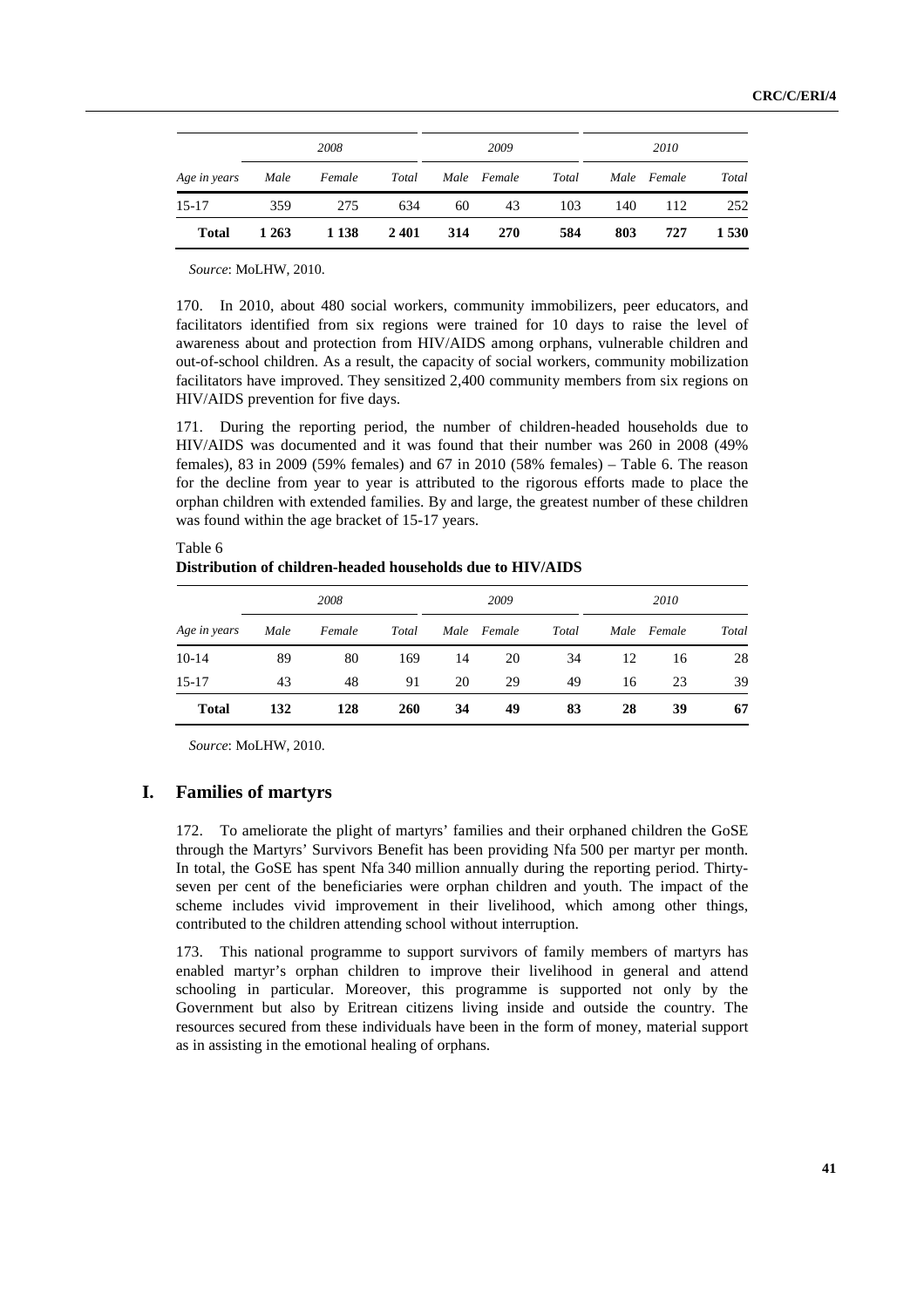# **J. Child abuse**

(The GoSE refers to recommendations Nos. 49 and 50 of the CSTR.)

The term "child abuse" covers the areas of physical, sexual, psychological and emotional harm perpetrated on a child by another person, whereas "child neglect" refers to failure by an adult(s) to provide the basic necessities of life by which the child may grow up and thrive properly. The categories of child abuse and neglect include: sexual abuse, physical abuse, and acts of neglect and abandonment of children. Both appear to be especially critical for the girl child, orphans and street and other disadvantaged children.

The TPCE has many provisions regarding child abuse and neglect. Article  $626(1)$  of this Code states that a parent or a person exercising parental authority that grossly neglects children under his/her charge and abandons them without due care and attention or exposes them to moral or physical danger is punishable with imprisonment. As per article 548 (maltreatment of minors), the court may deprive the culprit family of its family rights. The Penal Code also prescribes more severe punishment for an offence accompanied by violence than for a criminal who commits the same offence but without using violence. This same Penal Code extends its prescription on all forms of sexual and domestic violence against children.

176. In the Eritrean context the child belongs first and foremost to his parents where protection starts and at the same time the child also belongs to the community. The MoLHW has prepared a training manual for social workers and partners to address issues of violence and abuse against children. They conduct continuous awareness-creation campaigns for community elders and religious leaders and supervise the proper application of the school code of conduct to ensure that abuse is not committed by teachers. In addition, the MoLHW has developed and disseminated promotional materials which reflect the provisions of the CRC on child abuse and proper child upbringing. In all these efforts, the main stakeholders, i.e., MoLHW, MoE, Police, the Attorney General's Office and civil society organizations participate actively. According to the report secured from the Eritrean Police, the number of abused children in 2008, 2009 and 2010 was 206, 189 and 137, respectively.

177. Child victims of sexual or other forms of abuse are provided with the necessary psychological and other forms of support for their full recovery and social reintegration in order to minimize neglect, social workers and child well-being committees at grassroots level continuously conduct supervision to ensure that children are provided the necessary attention and support.

178. Under customary law alleged perpetrators of child abuse were also subjected to punishment. Consultations and meetings are conducted to take appropriate measures to correct and redress the problems encountered. If a person commits serious child abuse, he/she is subjected to social isolation and social ostracism to be followed by compensation either in material or financial form. Moreover, if a family fails to give the required care and support and there is confirmed neglect of the child, the Office of the Attorney General can demand that the child should, for certain period, be put under the guidance of either the closest family member or volunteer member of the community to give the required care and support, notwithstanding that the child in the final analysis would remain within his/her mother's or father's fold.

179. The application of a 24-hour three-digit toll-free helpline for children does not go with the current Eritrean situation. It does not square with the norms and values of a typical family in the country where families, communities and government institutions all strive for the well-being of the children.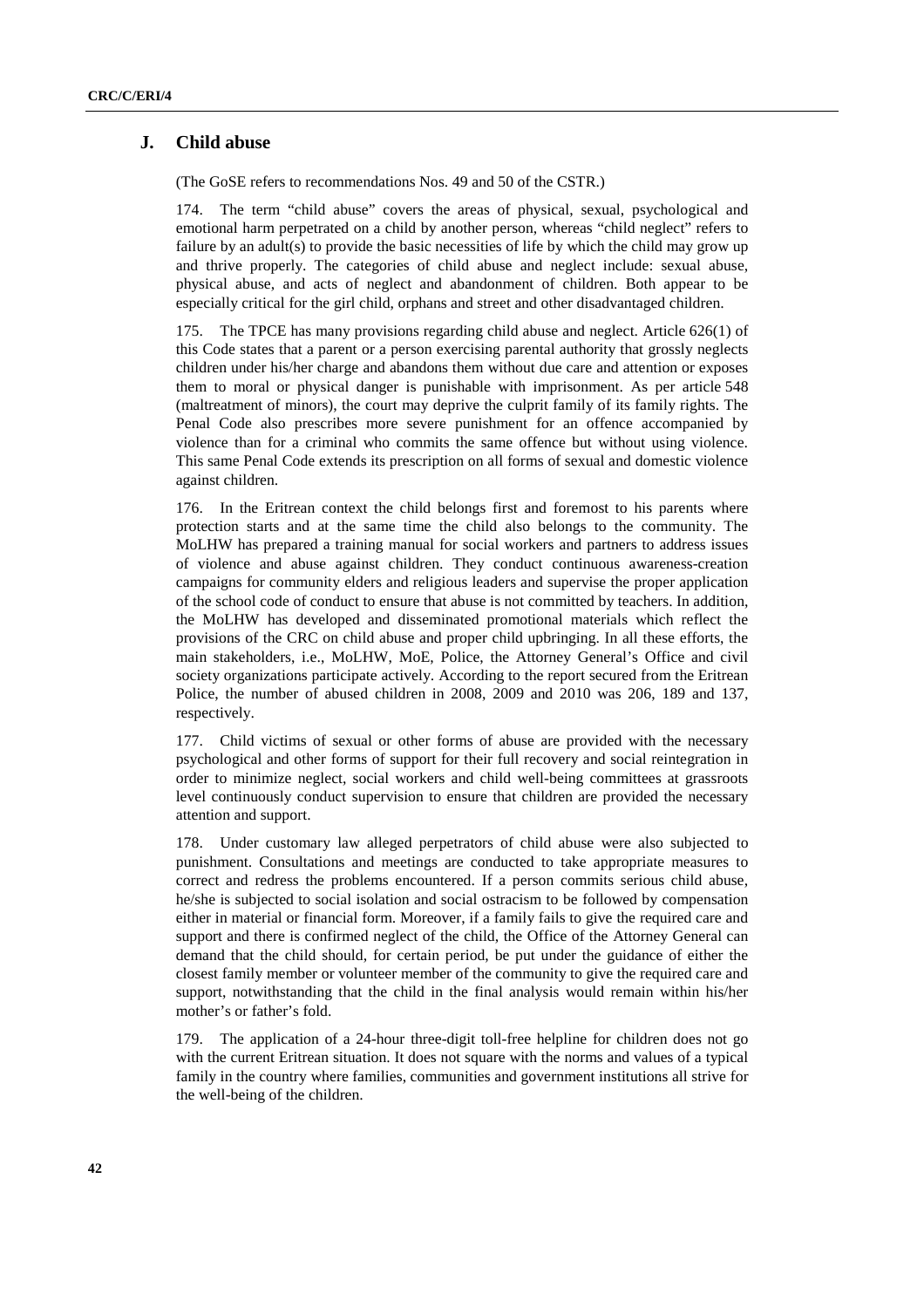# **K. Children with disabilities (CWD)**

180. During the period under review, the MoLHW strengthened and expanded the CBRP for persons with disability in 51 subregions covering over 90% of the country. CBRVs in these subregions numbered around 2,690, of which 25% were female. The overall objective of the programme was to promote and advocate for the human rights of persons with disabilities and to improve their livelihoods and those of their children. Besides enhancing community awareness, the CBRVs played a critical role in the advocacy for equal access to opportunities for disabled families. Hence, the disabled of both sexes were able to: (a) access vital resources such as land for farming and/or for residence; (b) access educational institutions (schools for disabled children and other formal and non-formal education and training for the disabled youth); (c) access to health-service facilities; (d) actively participate in communal meetings; and last but not least (e) establish families.

181. In Eritrea, there are four associations for persons with disabilities: (a) The National Patriotic Association of the Disabled Persons; (b) The Eritrean Association of the Blind; (c) The Association of the Deaf; and (d) The National Association of Autism and Down's syndrome. These associations play a complementary role in the improvement of the quality of life of the CWD; as well as in advocating for the right of CWDs and sensitize families and communities about CWD. All these initiatives have helped the families of CWDs to send them to school and also to promote love and affection.

182. The MoLHW, in cooperation with the National Association for the Deaf, has published the first Sign Language Dictionary, which was disseminated throughout the country including in schools, public libraries and bookstores and stationeries. This undertaking is expected to contribute to the education of deaf children to more clearly express themselves, enable them to communicate more easily with the general public and easily interact and play a more active role in their social milieu.

183. Other components of the CBRP include: self-care, communication and movement, behaviour stimulation, training for children with epilepsy and learning difficulties as well as referral to hospitals, physiotherapy centres, orthopaedic workshops, and special schools for the blind and the deaf. As part of the programme, HIV/AIDS information education communication leaflets on community-based approaches and sustainable and good care practices for orphans and out-of-school children were printed and disseminated to communities and target beneficiaries. These achievements were recorded in the face of formidable challenges, especially that of scarcity of resources.

184. As part of the programme to promote the welfare of children, village rehabilitation committees, composed of representatives from the village administration, the NUEW, and disabled members of the village communities, were established in 51 subregion administrations. Local supervisors were recruited to follow up and enhance awareness building, assist in land distribution, and support the community rehabilitation volunteers. Furthermore, the MoH had developed a strategy that enables health professionals to identify developmental disabilities in the early period of children's lives so that appropriate actions could be taken. The strategy was incorporated into the Integrated Management of New Born and Childhood Illness (IMNCI), which is the key strategy that manages the most common causes of diseases in children under the age of 5 years. The MoH conducted training for health workers from the primary health-care facilities who, on returning to their respective employment places, would incorporate the skills to identify any developmental disabilities and take appropriate remedial action. The MoH has also opened a wing in some of the health facilities where congenital and acquired disabilities such as coronary heart disease (CHD, clubfoot, cleft palate, motor defects of children, etc., are corrected.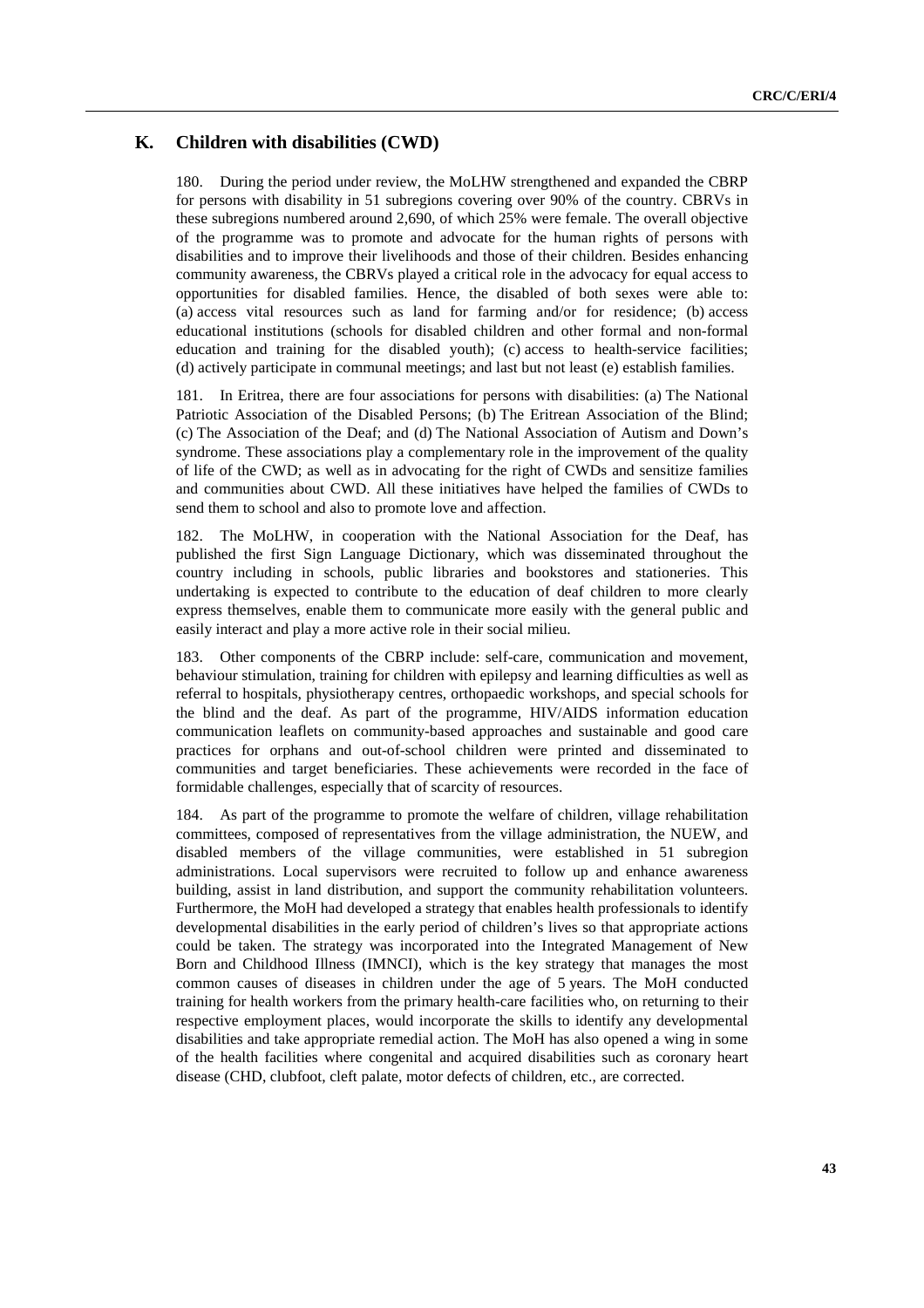#### **Access to school for children with disabilities**

185. During the reporting period, the MoLHW with financial support from UNICEF, implemented the Donkey for School Project, which involved the provision of donkeys with accessories to: (a) enable physically disabled children attend schooling; (b) support household income of the families of the disadvantaged children; and (c) ease the household burden of young girls in, for example, fetching water and wood. In short, the Donkey for School Project initiative was intended to primarily enhance the education rights of CWD from villages located in difficult terrain. Concomitantly, however, the project has also created additional income to poor households and thus helped to minimize the livelihood risks faced by vulnerable children.

186. From 2008 to 2010, 876 donkeys with accessories were provided to 876 children with disabilities in the six regions of which 62.8% were males (Table 7). Moreover, 778 (91%) of the beneficiaries were in the age bracket 10-14 and 15-18 years. According to the evaluation conducted in 2010, both disabled girls and boys and their families were able to benefit as per the intended objective of the project. More specifically, 326 (37.2% females) children with disabilities were provided with donkeys as means of transport resulting in the reduction of the drudgery of women and girls and in disabled boys and girls attending school.

| Age          | Male                     | Female | Total |
|--------------|--------------------------|--------|-------|
| $0 - 4$      | $\overline{\phantom{a}}$ |        |       |
| $5-9$        | 57                       | 40     | 97    |
| $10-14$      | 227                      | 147    | 374   |
| $15-18$      | 266                      | 138    | 404   |
| <b>Total</b> | 550                      | 326    | 876   |

#### Table 7

| Donkey and accessories for children with disabilities by age (2008-2010) |  |  |  |
|--------------------------------------------------------------------------|--|--|--|
|--------------------------------------------------------------------------|--|--|--|

*Source*: MoLHW, 2010.

### **Orthopaedic appliances for CWD**

187. The MoLHW also operated three orthopaedic workshops in the country which produced various appliances and devices including wheelchairs, crutches and body's trolling to disabled children of both sexes. As indicated in Table 8, 300 children (49% girls) were provided with orthopaedic appliances in the three years of reporting. These appliances have enabled the disabled children to participate in all opportunities including attending their education.

#### Table 8

### **Disabled children provided with orthopaedic appliances**

|              |      | Sex    |       |
|--------------|------|--------|-------|
| Year         | Male | Female | Total |
| 2008         | 40   | 36     | 76    |
| 2009         | 34   | 33     | 67    |
| 2010         | 34   | 35     | 69    |
| <b>Total</b> | 156  | 144    | 300   |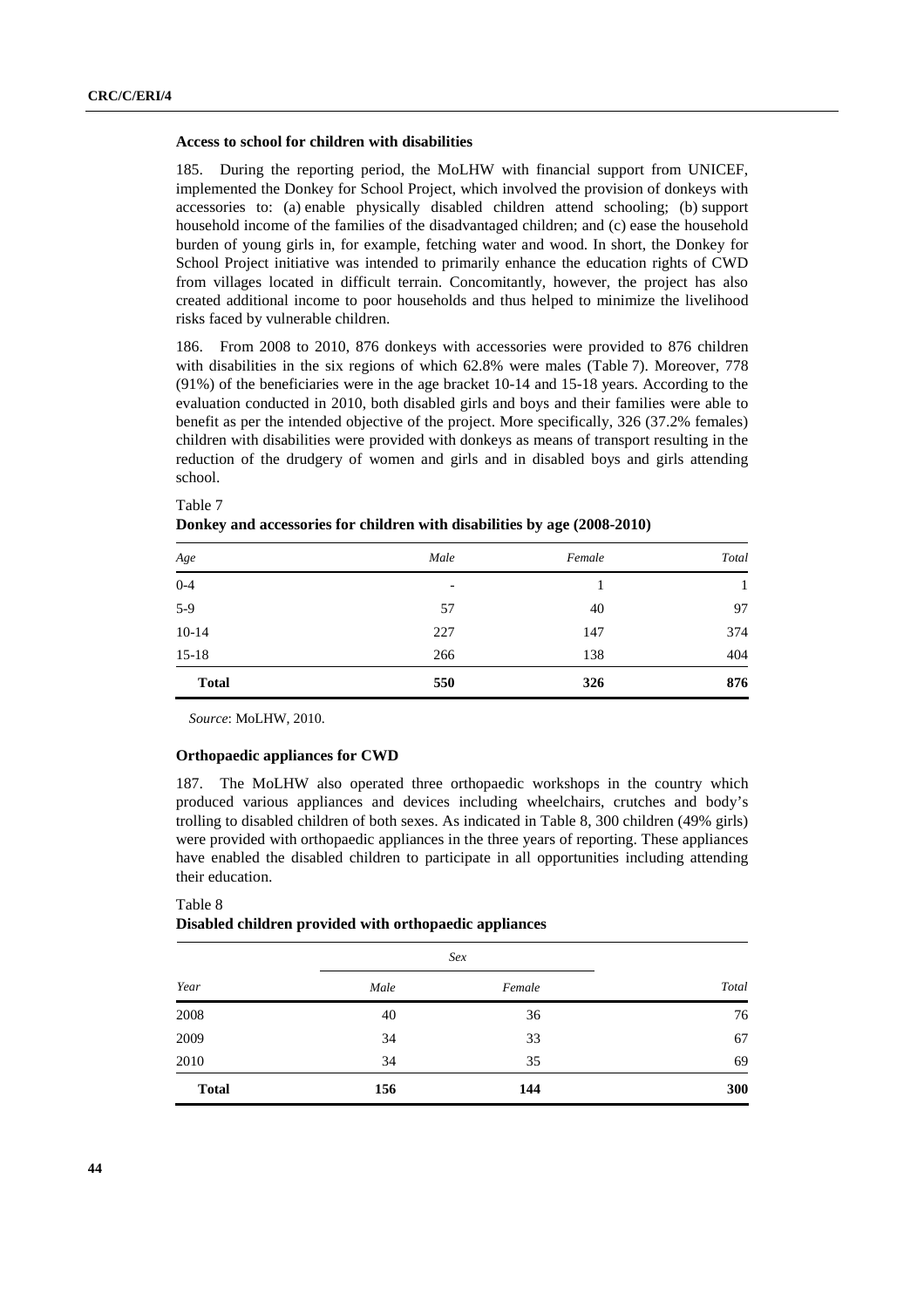*Source*: MoLHW, 2010.

188. Initiatives taken by the MoE towards addressing the problems of the disabled children include: (a) an Inclusive Education Policy by the MoE, which provides for the provision of facilities and resources for disabled children in schools; (b) efforts made by the MoE to promote education for CWDs such as the vision and hearing impaired, children affected by autism and Down's syndrome; and (c) mainstreaming persons with disability at secondary schools and colleges. Among the MoH efforts include trying to sustain polio-free status by vaccinating all children 0-50 month old.

# **VI. Basic health and welfare**

# **A. Introduction**

189. The GoSE has, between 2008 and 2010, achieved quite a lot in the areas of health infrastructure, human resource development and availability of medicine, and medical equipment and other supplies. In the country as a whole, there are 321 health facilities of which 28 are hospitals, 56 community hospitals, 7 mother-child health clinics, 186 health stations and 44 institutional clinics. There is one referral regional hospital in each region and one national referral hospital located in the capital city, Asmara. These efforts have, among others, significantly narrowed the disparities between urban and rural areas in the provision of health services, and as result access to a health facility is now available within an average distance of 10 kilometres from any village community in Eritrea.

190. During the reporting period, the GoSE has been giving top priority, among others, to maternal and child health-care programmes. The recently revised National Health Policy and National Health Sector Strategy have taken special notes on Family and Community Health Care. Despite the continuing challenges, the programme has brought about commendable improvements over the past three years, as a result of which all health facility and community-based maternal and child health services have improved quite remarkably.

191. As the result of the different measures taken, maternal and child health mortality ratio (MMR) in Eritrea has declined from 1,400/100,000 live births in 1990 to 486/100,000 live births in 2010 (2010 EDHS report). Under-5 mortality ratio has also shown consistent decline from 136/1,000 LB in 1995 to 63/1,000 LB in 2010 (EDHS). Nonetheless, these mortality ratios are still unacceptably high and the MoH, in collaboration with its local and international partners, has been doing its best to further reduce the maternal and child morbidity and mortality ratio.

# **B. Family and reproductive health**

 (The GoSE refers to pages 33-60, paragraphs 108-228, of the CSTR, and recommendations Nos. 54 and 59 of the Committee.)

192. The main objective of the expanded national reproductive health (RH) programme is to reduce maternal and neonatal morbidity and mortality ratios that are associated with pregnancy, childbirth and post-partum period. The revised National Health Policy and National Health Sector Strategy took special note of Family and Community Health Care, and therefore, the RH programme has been continuously intensifying its activities by strengthening the maternal and child health services, as well as the quality of care for women and children in the country. Despite the continuing challenges, RH services in almost all the 249 health facilities have shown much improvement.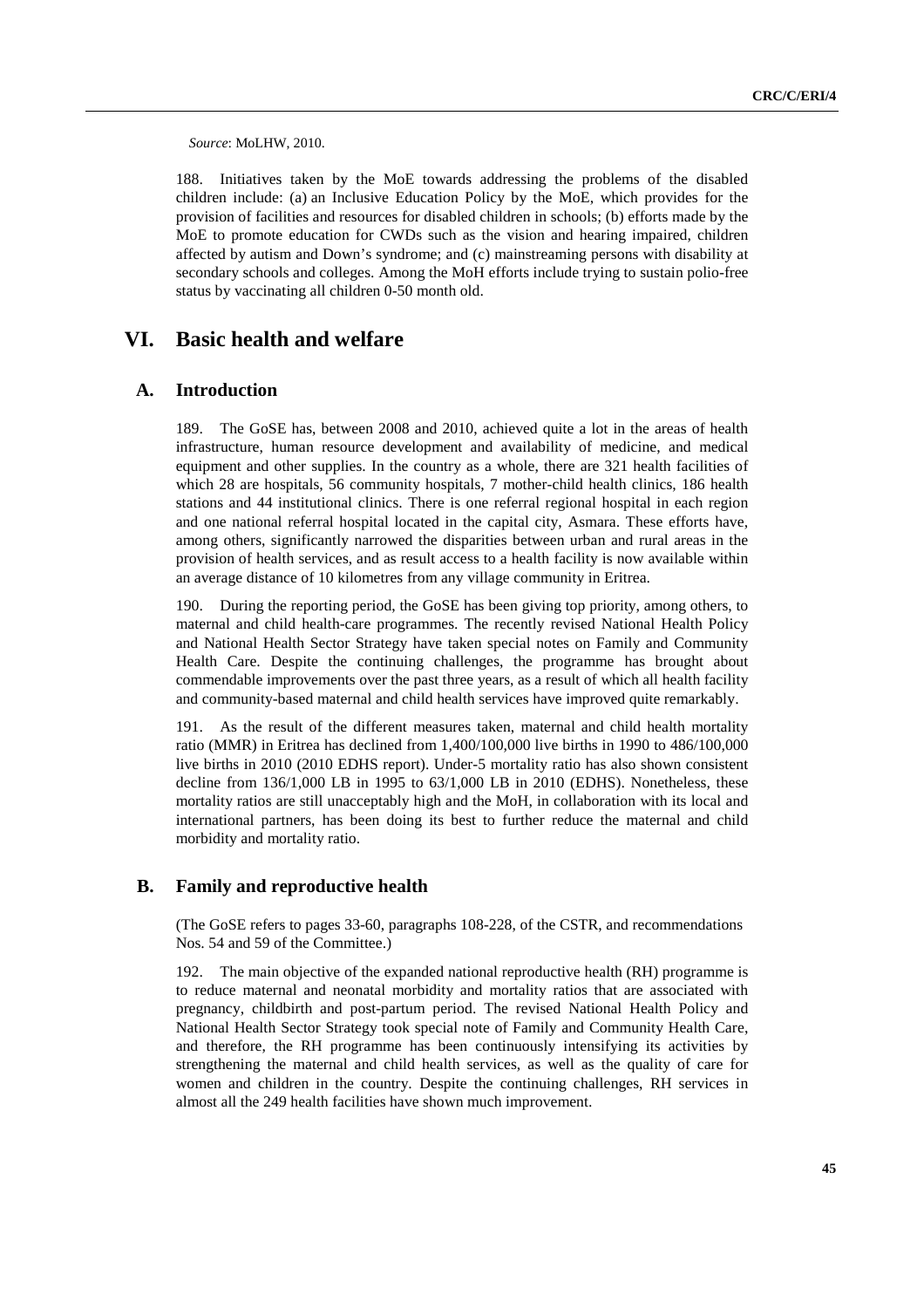193. According to the 2010 EPHS, mortality rate among infants was 42/1,000 live births (LB), under-5 mortality rate declined from 85/1,000 LB in 2007 to 63/1,000 LB in 2010, and maternal mortality rate (MMR) declined from 752/100,000 LB in 2007 to 486/100,000 LB in 2010 (Table 9). The EPHS further provides that women of child-bearing age and children make over 60% of the total population. It is also indicated that about 50% of infant mortality is due to neonatal causes. For this reason, maternal and child health are top priority agenda of the GoSE and the MoH is doing its level best to reduce the figures to more acceptable levels. Eritrea is one of the few countries in Africa, which is on track to achieve MDGs 4 and 5.

#### Table 9

#### **Rates of neonatal, infant and child mortality**

| No. of Death per 1,000 Live Births | 2008 | 2009 | 2010        |
|------------------------------------|------|------|-------------|
| Mortality rate among infants       |      |      | 42/1 000 LB |
| Under-5 Mortality Rate             |      | -    | 63/1 000 LB |
| Maternal Mortality rate            |      |      | 486/100 000 |

*Source*: MoH/EPHS, 2010.

# **Quality antenatal care**

194. In 2010, there were 249 facilities in Eritrea providing ANC services, where nearly 90% of pregnant mothers made at least one ANC visit and 50% made four visits.

195. Malaria and severe anaemia during pregnancy are two of the major contributors to maternal and newborn deaths or to foetal and maternal morbidity and mortality. The distribution of mosquito bednets and timely treatment for malaria as preventive measures are remarkable achievements in terms of saving lives of many mothers and neonates. The overall mosquito bednet coverage in the general population is close to 94%.

196. Prevention and treatment of maternal malnutrition and the provision of iron, folic acid and other micronutrients in health facilities are important components of antenatal care. The rate of iodised salt consumption had by 2010 reached up to 90%. Clients and families are urged to make the necessary preparations for delivery by skilled birth attendant in a health facility within two hours of the onset of labour including making use of Maternity Waiting Homes (MWHs) or making arrangements to stay with their relatives or friends, who live in places where Emergency Neonatal and Obstetric Care (EmNOC) facilities exist during the last 2-4 weeks of pregnancy.

### **Preparedness for delivery by skilled birth attendant (SBA) in a health facility**

197. Culturally speaking, most mothers decide to deliver at home with the assistance of unskilled birth attendants for many practical reasons. In this regard, the roles of TBAs appear to have no impact on the reduction of maternal and newborn deaths. It is estimated that only one third of complications that lead to maternal and newborn deaths are detected during the antenatal period. The remaining two thirds occur during labour and within 24 hours of delivery. Much has been done by the RH programme of the MoH and its partners to avert this traditional practice, and as a result it is believed that the proportion of mothers delivering with skilled birth attendants in a health facility will increase markedly by 2015.

198. Monitoring the progress of labour using pantographs and by checking foetal heart rates makes a vital contribution to the short and long-term health of the newborn. If foetal distress is detected, urgent delivery, including Caesarean section, is performed in most hospitals.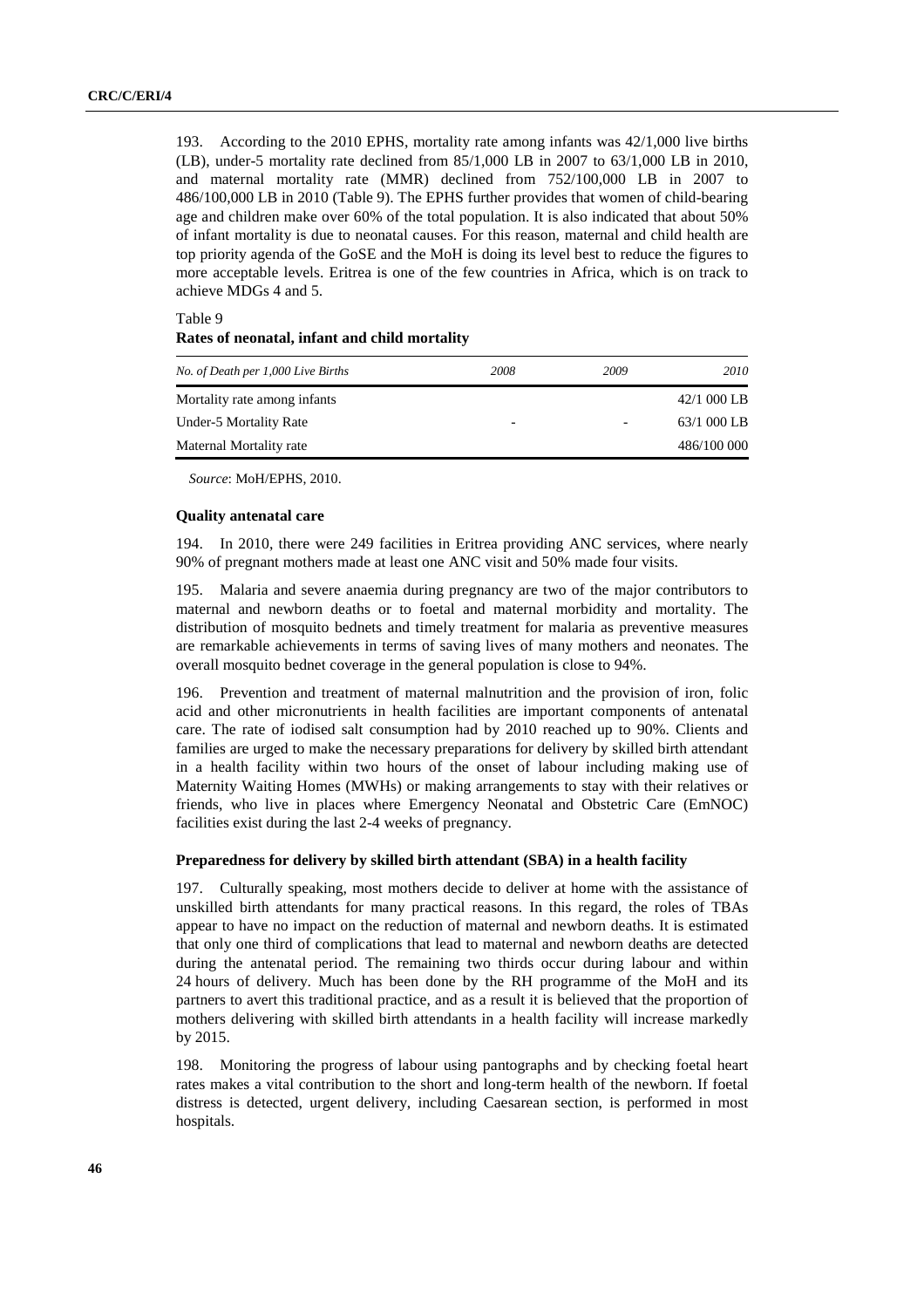#### **Quality of newborn care**

199. The RH Unit of the MoH is working closely with its partners like UNFPA and UNICEF in order to ensure the availability of resuscitation equipment and the provision of EmNOC for quality newborn care. During the reporting period, adequately equipped neonatal units were established and training was conducted for the management of newborns. A Pre-natal/Neonatal Committee to oversee the development of guidelines and indicators for newborn care was also established. All kinds of congenital abnormalities are detected at this stage and corrective measures taken at the national referral hospital.

### **Access to emergency neonatal and obstetric care**

200. The greater proportion of maternal and neonatal deaths occurred in rural and in disadvantaged communities, and this was due to: (a) lack of adequate provision of EmNOC; (b) constraints with regard to communication and transport services; and (c) failure to utilize the services of skilled birth attendants during delivery. During the last three years, much has been done in this area to avert the situation and much has been achieved.

201. To alleviate the health and other social problems of communities, the RH programme has been striving to increase the coverage of crucial health services, like, to rural vulnerable peoples. This required the upgrading of infrastructure, skills, knowledge and motivation of the health staff responsible for delivering quality of RH services.

202. The RH programme has been taking tangible steps to increase the proportion of fully functional comprehensive EmNOC facilities from 62 to 90% by 2015. This initiative is expected to decrease neonatal and maternal mortality and morbidity, and especially obstetric fistula. Extensive training programmes are going on at the national level. Nurses, midwives and medical doctors are being trained on EmNOC procedures.

### **Postpartum Care Home Visit (PPC)**

203. The introduction of PPC and its "continuum of care" in 2007 have had a great potential to make significant contributions to the reduction of maternal and newborn morbidity and mortality. Health facilities that provided PPC services have thus increased from 5% in 2004 to 29.7% in 2009.

204. In 2009, approximately 41,600 mothers and newborns were visited during the postpartum period. PPC visits resulted in the identification of 533 maternal and 147 neonatal complications such as postpartum haemorrhage, pregnancy-induced hypertension, breast abscess and sepsis, asphyxia, bleeding from the cord and sepsis. Those with complications were either treated at home or referred to higher level care.

205. During postnatal care mothers, among others, are taught about the nutritional and immunological advantages of breastfeeding to the foetus, and about the contraceptive value of breastfeeding to the mother.

### **Linkage of maternal/newborn health and HIV/AIDS programmes**

206. HIV/AIDS and RH programmes in Eritrea are linked in areas such as: (a) antenatal care, including information and education on HIV prevention, counselling and testing; (b) prevention of mother to child transmission (PMCT) through the management of women with HIV during pregnancy, delivery and postpartum period; and (c) availing of protective materials and detergents for caregivers working with people living with HIV/AIDS (PLWHA). Extensive HIV/AIDS preventive and curative measures have been carried in all health facilities and especially so in obstetrics and gynaecology departments in all health facilities.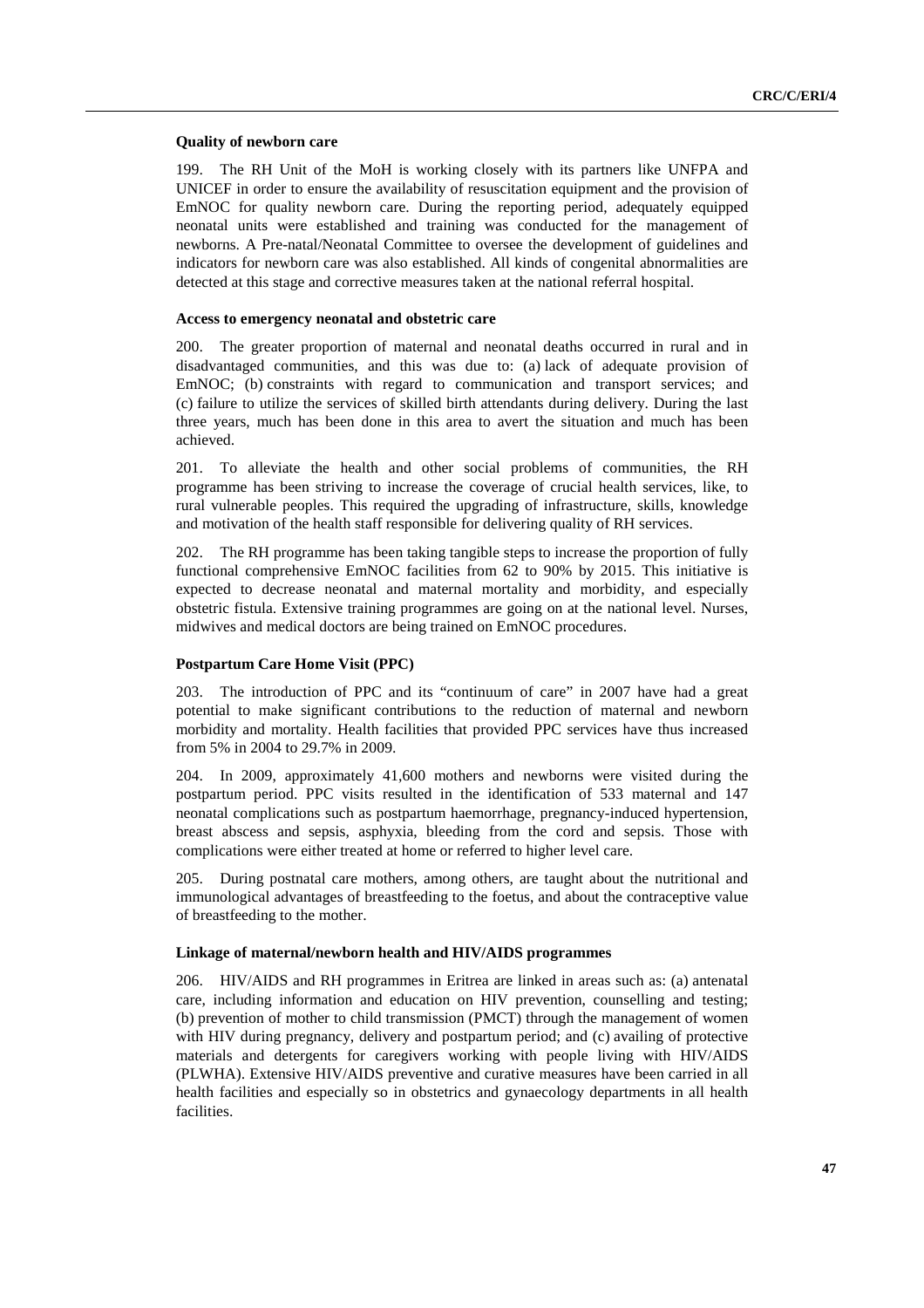#### **Access to contraceptives**

207. Use of contraceptive methods helps individuals and couples to decide when to start, how to space and when to finish having children. Contraceptives in the form of injections, oral ones and condoms were made available in almost all of the health facilities. However, the Contraceptive Prevalence Rate in Eritrea has remained as low as 8%, and to improve the situation, community-based awareness training activities have been conducted. The MoH strongly believes that planned family spacing could help to improve the health of mothers and the growth and development of children.

### **Harmful traditional practices**

(The GoSE refers to pages 17-18, paragraphs 30-34. of the CSTR.)

208. The general provision for the upper age limit of childhood is 18. Of the total population of Eritrea, the population aged 0 to 18 years is estimated to be 1.5 million, of which 51.3% are boys and 48.7% girls. Under the TCCE, any contract of marriage made between spouses below 18 years of age is null and void. Individuals younger than this are thus not allowed to marry. In exceptional circumstances and with good cause, however, children below 18 years may be authorized to marry provided the girl is no less than 14 and the boy is at least 16. Sensitization programmes have been conducted by involving community, traditional and religious leaders as well as the society at large, including children themselves, to enforce this legislation and curb the practice of early marriage and thus avoid its adverse consequences.

209. Accordingly, assessment was made on minimum marriageable age under different ethnic groups so as to develop an appropriate sensitization programme pertinent to this purpose and consistent with article 1 of the CRC. Most written customary laws determine marriageable age through consensus of community elders while the unwritten customary laws determine such ages according to physical maturity, cultural ceremonies and participation in economic activities. For example, the written legal tradition of *Habsullus Gerekhristos* sets marriageable age at 15 for female and 18 for male. Most customary laws do not, however, specifically state the minimum age for marriage and other marital relationships.

210. Proclamation No. 1/1991 of the GoSE specifies that any contract of marriage made between persons (spouses) below 18 years of age is null and void, and that the spouses and witnesses to such marriage shall be punishable under the Penal Code. The MoJ in collaboration with the MoLHW, the Police Department, the NUEW, the NUEYS and the Ministry of Information (MoI) has been conducting sensitization programmes involving community elders and traditional and religious leaders to enforce this provision and curb the harmful practice of early marriage.

211. Although Proclamation No. 158/2007 was a milestone towards banning the practice of FGM/C, the practice is still deeply rooted in the cultural and religious beliefs of some communities and thus a significant number of young girls continue to be affected. To confront this formidable challenge, the country has been intensifying its anti-FGM/C campaigns and sensitization seminars. Heavy penalty is imposed on those who perform FGM/C and their collaborators. The NUEW worked vigorously on the application of the Proclamation by giving refresher training concerning advocacy and sensitization against FGM/C to 692 students (56% girls), in 12 subregions. Sensitization and awareness campaigns were conducted among 40,831 persons (46.1% women) organized in peer groups. In region NRS alone, training in advocacy and sensitization was offered to 327 kebabi administrators (785 women). The NUEW distributed copies of the Proclamation to about 15,000 communities, which served as a tool for campaigning, mobilization and law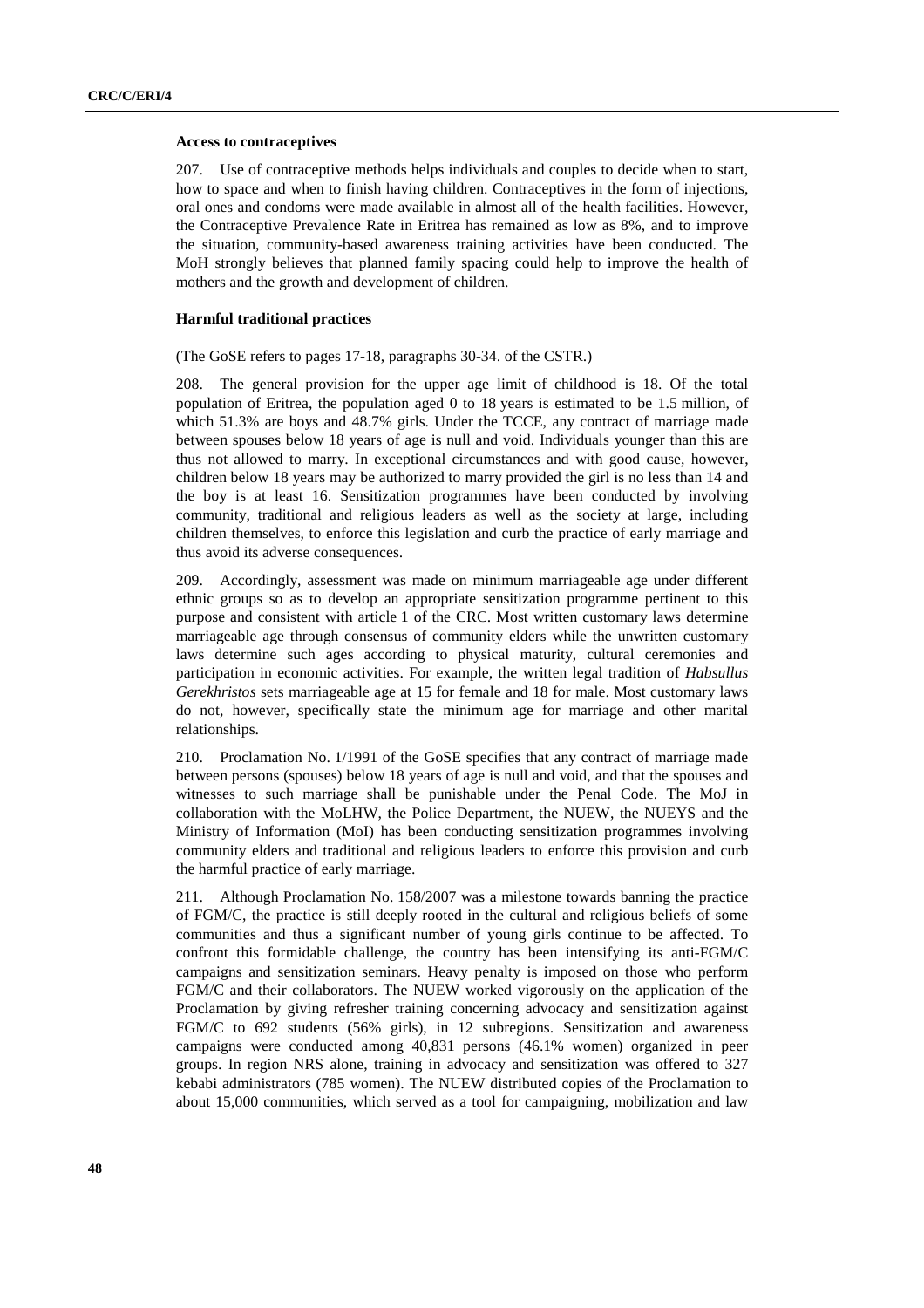enforcement. Recent pilot survey shows that the FGM/C practice has started to markedly decline in many areas of the country.

212. During the reporting period, about 54 circumcisers and parents of circumcised children were convicted and fined based on the relevant provisions of the Proclamation. Community mobilisers (including the CBRV-conducted sensitization sessions to 120 community members including traditional and religious leaders on harmful traditional practices in general and the practice of early marriage in particular). The Government believes that these campaigns will, among others, contribute in curbing the harmful traditional practice of early marriage and FGM/C. Radio, television and newspapers, as the main media outlets, conducted in disseminating first-hand information on the rights of the child and the practices of early marriage as well as on harmful traditional practices. The MoE has also included the harmful nature and its adverse effects of this practice in the school curriculum.

213. The vigorous implementation of these campaigns has resulted in the decline of the prevalence of FGM/C in girls who are under 15 years of age to 33% and the number of mothers who support FGM/C has dramatically dropped from about 50% in 1995 to 12% in 2010. Furthermore, the prevalence of FGM/C in under-5 girls dropped to 12.2%. The GoSE has also tried its level best to engage the previous FGM practitioners into alternative means of livelihood or source of income.

### **The National Blood Transfusion Centre (NBTC)**

214. In 2007, the NBTC brought into focus a greater need for quality awareness, staff sensitization and appointment of an officer to champion quality issues in the blood service delivery. To this end, the MoH in close collaboration with partners undertook three major steps: (a) the training of quality manager who would champion the Quality Management Systems (QMS); (b) the recruitment of a technical adviser to assist the QMS manager; and (c) the hiring of a consultant to guide and shape the endeavour of QMS certification. As a result of the successful accomplishment of the quality blood delivery service operation, the NBTC was awarded the prestigious International Organization for Standardization (ISO) 9001:2008 Certification. Zimbabwe (2007) and Mauritius (2010) are the only two other African countries with ISO-certified blood transfusion services. This means that Eritrea is among the first to "be acknowledged as a centre of excellence in the discipline of blood transfusion medicine throughout the WHO Afro Region". The MoH and the NBTC do well understand that the certification is the beginning of yet another process of sustained improvement in QMS.

# **C. The Expanded Programme of Immunization (EPI)**

215. The overall objective of the 2007-2011 workplan of the EPI programme was to ensure access to vaccination to achieve and sustain high immunization coverage of all antigens, to prevent susceptibility of vaccine preventable diseases; and to maintain polio, MNT, and measles-free status, which are almost eradicated in Eritrea.

216. The Reach Every District (RED) strategy has been adopted and successfully implemented in five regions of the country. As part of this strategy, Sustainable Outreach Services (SOS) were introduced and implemented in hard-to-reach areas and populations.

217. To improve the quality of SOS, successful nationwide campaigns and vitamin A supplementation for the age group 6-59 months have been implemented in selected 16 hard-to-reach subregions four times a year. The objective of the implementation of this strategy is to: (a) increase the number of static and outreach sites; (b strengthen SOS to reach the unreached areas and populations; (c) decrease dropout rates and missed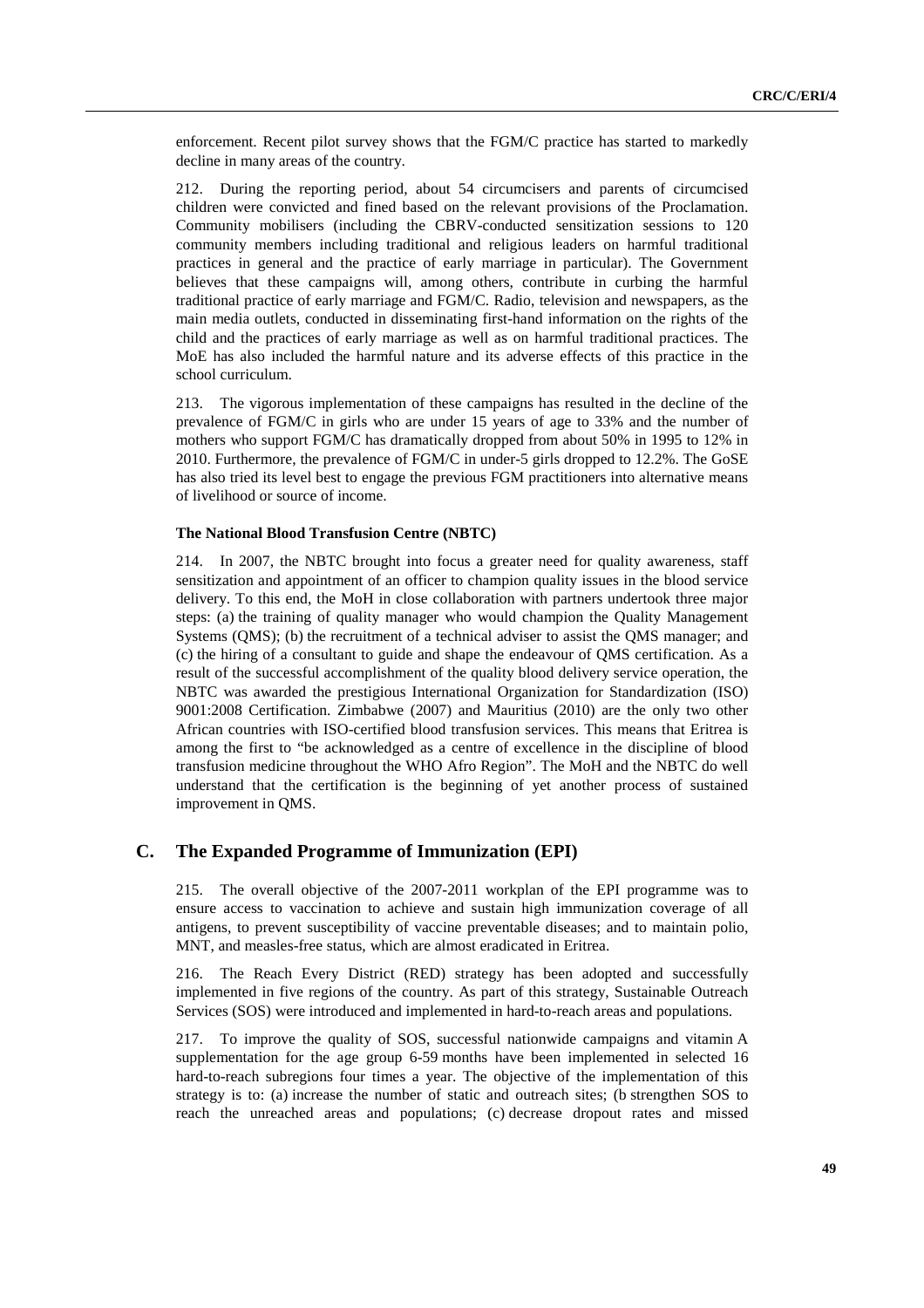opportunities in health facilities; (d) promote social mobilization; (e) strengthen EPI planning and monitoring at all levels; (f) integrate other health interventions with EPI; and (g) ensure the establishment of sufficient supervisory capacity.

218. During the reporting period, health teams in all the planned subregions provided: (a) immunization to children under 2 years of age; (b) conducted TT immunization for pregnant mothers and women of child-bearing age; (c) provided antenatal and postnatal care with iron folate supplementation; and (d) conducted health education. The health promotion activities as part of the SOS plan were conducted to address the health problems of children and women. In all selected hard-to-reach subregions, small-scale curative services were conducted while TTC eve ointment, ORS, analgesics and antipyretics were provided as treatment of minor ailments. As indicated in Table 10, in 2010 more than 32% of the target population of children have been immunized in DPT3 and 38% in measles.

|              |                        | No. of            | Target                      | DPT3             |          |                  | Measles  |  |
|--------------|------------------------|-------------------|-----------------------------|------------------|----------|------------------|----------|--|
| Region       | No. of Sub-<br>Regions | Admin.<br>Kebabis | Population<br>$(<$ 2 years) | <i>Immunised</i> | Coverage | <i>Immunised</i> | Coverage |  |
| GBarka       | 5                      | 15                | 6 3 9 7                     | 1 0 3 5          | 16.2%    | 1 4 0 4          | 21.9%    |  |
| Anseba       | 5                      | 22                | 4 0 6 9                     | 1619             | 39.8%    | 2 1 1 5          | 52.2%    |  |
| <b>NRS</b>   | 3                      | 10                | 2 0 8 7                     | 1 1 9 0          | 57.0%    | 1 3 3 9          | 64.0%    |  |
| <b>SRS</b>   | 3                      | 17                | 2891                        | 1 177            | 40.7%    | 926              | 32.0%    |  |
| <b>Total</b> | 16                     | 64                | 15 4 44                     | 5 0 21           | 32.5%    | 5 7 8 4          | 37.5%    |  |

**Number of children less than 2 years of age, immunized with DPT 3 and measles** 

*Source*: MoH, 2010.

219. In some subregion villages, PMTCT activities have been included. Such activities encouraged the integration of the SOS strategy for the benefit of pregnant mothers and newborns regarding prevention of HIV epidemics. During the period 2 review, antenatal care (ANC), postnatal care (PNC) iron folate supplementation and health education were also routinely conducted during the SOS. The national coverage of women of child-bearing age who have received tetanus toxoid vaccine has reached 25% in 2010 (Table 11).

Table 11

Table 10

**Number of women of reproductive age who received tetanus toxoid vaccine during SOS**

| Regions      | No. of<br>Sub-regions | No. of Administrative<br>Kebabis | <b>Target Population</b><br>(WCBA) | $TT2+$  | Coverage of Women<br>Child Bearing Age (%) |
|--------------|-----------------------|----------------------------------|------------------------------------|---------|--------------------------------------------|
| GBarka       | 5                     | 15                               | 15 9 93                            | 1689    | 10.6                                       |
| Anseba       | 5                     | 22                               | 10 172                             | 2 3 9 4 | 23.5                                       |
| <b>NRS</b>   | 3                     | 10                               | 5 2 1 8                            | 2676    | 51.3                                       |
| <b>SRS</b>   | 3                     | 17                               | 7 2 2 8                            | 2 8 1 0 | 38.9                                       |
| <b>Total</b> | 16                    | 64                               | 38 611                             | 9 5 6 9 | 24.9                                       |

*Source*: MoH, 2010.

220. Reliable case-based lab-supported measles surveillance exists in the country and as of 2010, reliable measles surveillance indicators have been established for more than 80% of the subregions, which confirmed a decline in confirmed measles cases to a negligible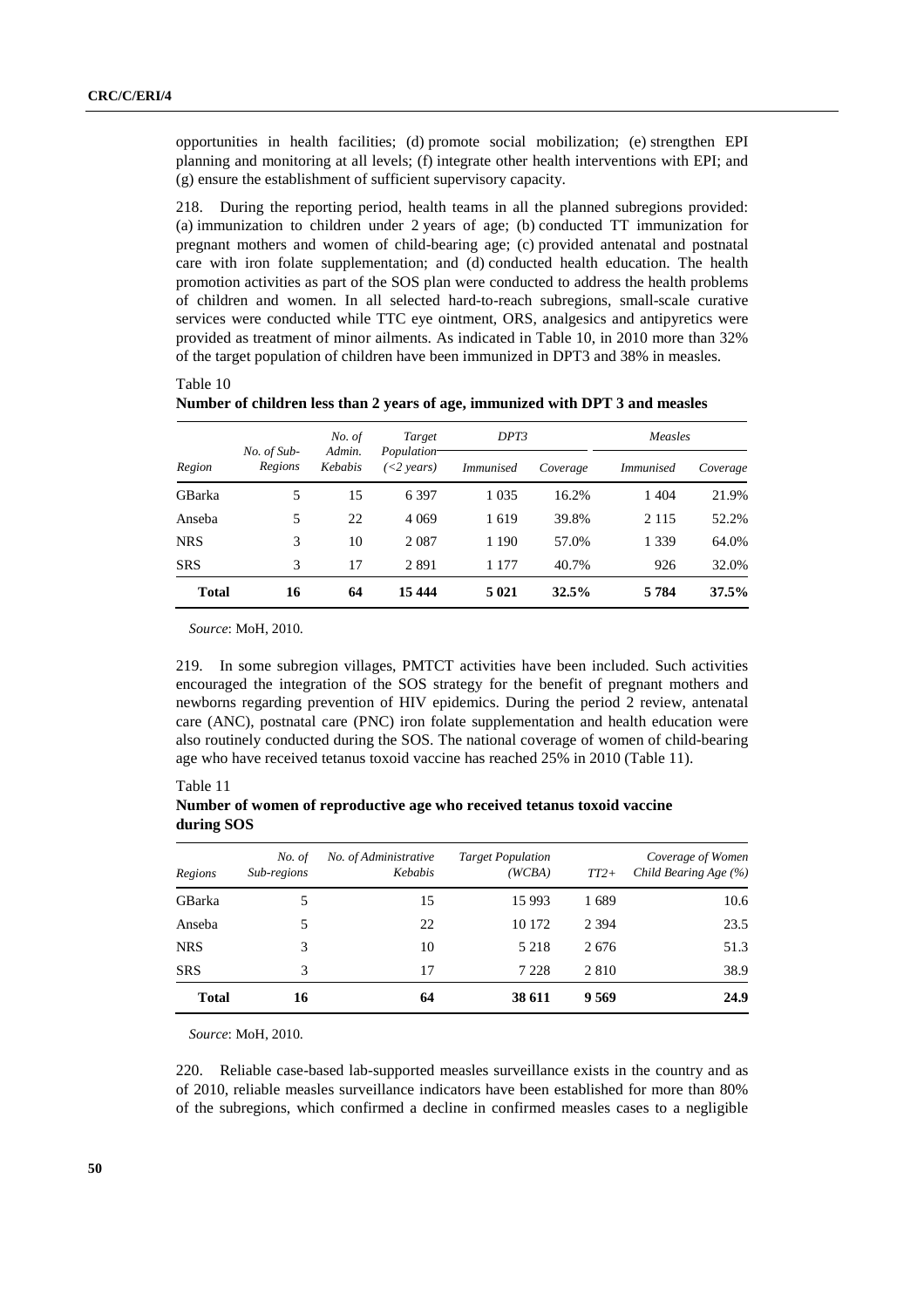level, and increased the trend of confirmed rubella cases, which is a sign of successful measles control activity.

# **Introduction of liquid formulation of pentavalent vaccine into routine immunization programme**

221. The MoH, with support from GAVI, has introduced pentavalent vaccine (DPT-HepB-Hib) liquid lyophilised formulation of two dose vial vaccine in July 2008. By the end of 2010 the EPI switched from liquid lyophilised formulation to fully liquid formulation of one dose vial pentavalent vaccine in the routine immunization programme.

222. To improve the performance of the national EPI programme, EPI modular training in the introduction of the new vaccine DPT-Hep+Hib for all health workers has been successfully conducted. It is believed that the introduction of this pentavalent vaccine markedly increased the coverage and reduced vaccine preventable diseases with 0% wastage rates at service level.

### Table 12

### **Maternal health and rates of immunization**

| Indicators                                                                        | 2008 | 2009 | 2010  |
|-----------------------------------------------------------------------------------|------|------|-------|
| Women giving birth who received antenatal care from<br>a health professional once | 70%  | 80%  | 90%   |
| Percentage of births assisted by a health professional                            | 28%  | 30%  | 34%   |
| Children 12-23 months fully vaccinated                                            |      |      | 92.8% |

*Source*: MoH, 2008-2010.

### Table 13

### **Rates of immunization of pregnant women**

| Vaccine | 2008  | 2009  | 2010 |
|---------|-------|-------|------|
| $TT2+$  | 29.4% | 25.7% | 21%  |

*Source*: MoH, 2010.

*N.B.*: Percentage of children protected at birth was always above 90%.

223. According to the 2010 EPHS the percentage of children aged 12-23 months who received all three BCG, DPT3 and measles vaccines was 83.0%. The percentage of children who did not receive any type of vaccination was 1.8%. The data was collected at any time before the survey (according to a vaccine card or the mother's report) and percentage with a vaccine card seen (Table 14).

# Table 14 **Percentage vaccinated for children aged 12-23 months by region: 2010 EPHS**

| Region     | <b>BCG</b> | DPT3 | Measles | All  | No. Vaccination | Percentage with a<br>vaccination card |
|------------|------------|------|---------|------|-----------------|---------------------------------------|
| <b>SRS</b> | 79.2       | 89.7 | 87.0    | 65.6 | 2.5             | 74.6                                  |
| Maekel     | 100.0      | 97.9 | 99.0    | 93.1 | 0.0             | 92.3                                  |
| <b>SRS</b> | 88.6       | 87.4 | 85.8    | 75.6 | 5.4             | 84.9                                  |
| Anseba     | 95.7       | 94.5 | 93.0    | 83.3 | 0.0             | 90.0                                  |
| Gash Barka | 92.8       | 87.7 | 82.9    | 76.2 | 4.2             | 80.1                                  |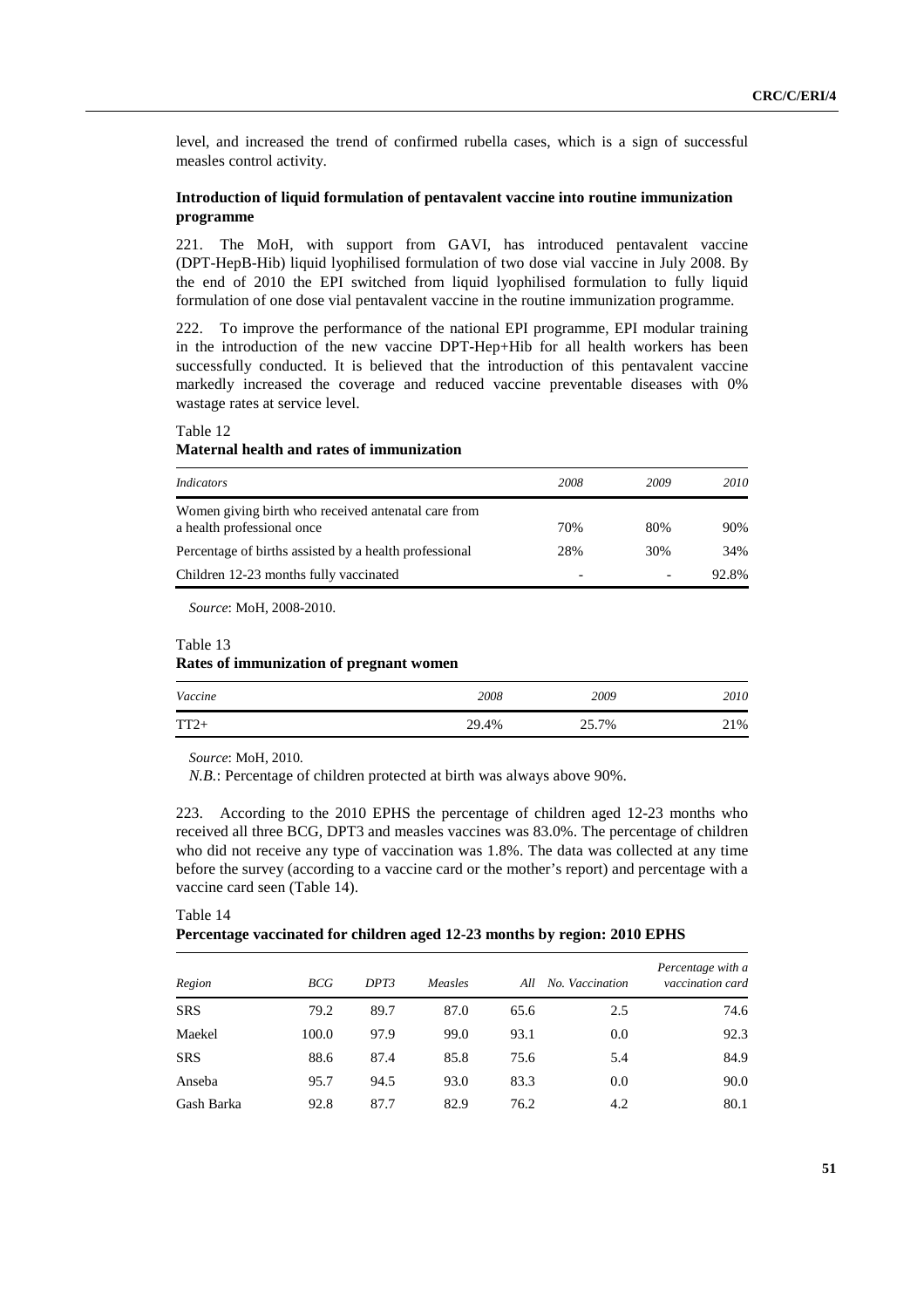| Region   | BCG  | DPT3 | Measles | All  | No. Vaccination | Percentage with a<br>vaccination card |
|----------|------|------|---------|------|-----------------|---------------------------------------|
| Debub    | 95.9 | 96.1 | 95.7    | 86.2 | 0.3             | 83.1                                  |
| National | 94.8 | 92.8 | 91.4    | 83.0 | 1.8             | 85.2                                  |

*Source*: EPHS, 2010.

224. Routine surveillance and measles outbreak response activities were joint operations of IDSR and EPI programmes. Activities to maintain polio-free and measles control status and routine joint supervisory visits were carried out biannually in all the regions with the objective of: (a) assessing the status of cold chain; (b) inspecting vaccine management at service level; (c) checking availability and usage of the reporting tools and guidelines of the programmes; and (d) giving on-the-spot feedback for health workers on identified gaps. From the regular monitoring it has been established that the overall cold chain system is properly functional and that mothers and children could be safely vaccinated in almost all health facilities.

### **Measles and polio supplemental immunization activities**

225. Even with high routine EPI coverage, susceptible individuals can prevail due to the existence of unvaccinated children in the hard-to-reach community. In Eritrea, measles primary vaccine efficacy result was 85% at 9 months of age in 2010.

226. Supplemental immunization activities are therefore necessary to reach the unvaccinated children who have never had measles disease and to provide an opportunity for a second dose for cases of primary vaccine failure which reduces the proportion of susceptible individuals in a given population, prevents measles outbreaks in the context of high routine immunization coverage, and eliminates indigenous measles transmission.

227. The objectives of the 2009 campaign was to vaccinate at least 95% of children 9- 47 months against measles; sustain the high coverage of vitamin A supplementation among children 6-59 months; screen children 6-59 months for severe and moderate state of malnutrition and refer them to the Supplementary Feeding Programme Centres, and vaccinate all children 0-59 months with OPV and sustain polio-free status and to effectively prevent any importation of Wild Polio Vaccine transmission from endemic countries.

### **Cold chain and logistics**

228. The MoH with the support of its development partners procured 55 solar powered refrigerators and 30 DULUS solar photovoltaic refrigerators in December 2009 and distributed them to the regions. The equipment, among others, enabled the MoH to ensure availability of vaccine during the reporting period, and as a result the MoH was able to continuously improve the provision of vaccination to all eligible children and mothers and attain a high rate of coverage of immunization.

# Table 15 **Measles OPV Campaign Report (May 2009)**

| Region | Projected<br><i>Pop.</i> for 2009 | Age Group<br>for Measles<br>$(9-47$ Months) | No.<br><i>Immunised</i> | Coverage<br>(%) | Age Group<br><i>OPV</i> (0-59<br>Month) | No.<br><i>Immunised</i> | Coverage<br>(%) | Vaccinators | No. of<br>Posts |
|--------|-----------------------------------|---------------------------------------------|-------------------------|-----------------|-----------------------------------------|-------------------------|-----------------|-------------|-----------------|
| Anseba | 565 079                           | 56.508                                      | 43 247                  | 76.5            | 84 762                                  | 56 977                  | 67.2            | 288         | 130             |
| Debub  | 889 020                           | 88 902                                      | 75 348                  | 84.8            | 133 353                                 | 110892                  | 83.2            | 447         | 160             |
| GBarka | 690 791                           | 69 0 79                                     | 72.588                  | 105.1           | 103 619                                 | 99 825                  | 96.3            | 348         | 145             |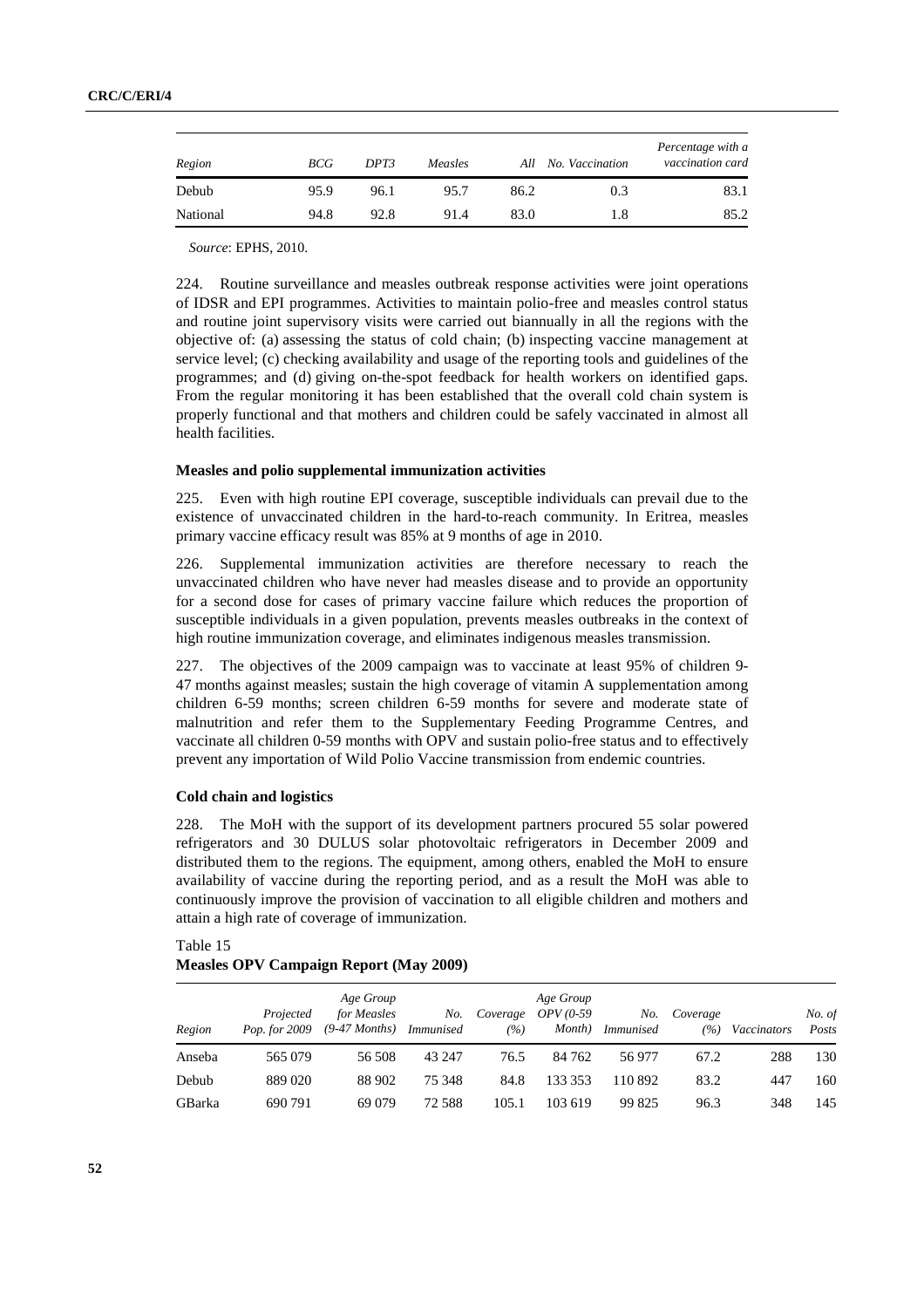| Region     | Projected<br>Pop. for 2009 | Age Group<br>for Measles<br>(9-47 Months) Immunised | No.     | Coverage<br>(%) | Age Group<br>$OPV$ (0-59<br>Month) | No.<br><i>Immunised</i> | Coverage<br>$( \% )$ | Vaccinators | No. of<br>Posts |
|------------|----------------------------|-----------------------------------------------------|---------|-----------------|------------------------------------|-------------------------|----------------------|-------------|-----------------|
| <b>SRS</b> | 84 029                     | 8403                                                | 6 8 2 4 | 81.2            | 12.604                             | 9615                    | 76.3                 | 54          | 43              |
| Maekel     | 682061                     | 68 206                                              | 50 596  | 74.2            | 102 309                            | 71 650                  | 70.0                 | 342         | 116             |
| <b>NRS</b> | 509 309                    | 50 931                                              | 32 460  | 63.7            | 76396                              | 46406                   | 60.7                 | 255         | 120             |
| Total      | 3 4 20 290                 | 342 030                                             | 281 063 | 82.2            | 513 043                            | 395 365                 | 77.1                 | 1 734       | 714             |

*Source*: MoH, 2010.

*N.B.*: Population projections are estimates that are used to calculate coverage rates as denominators.

# **D. Nutrition**

(The GoSE refers to recommendation No. 55 of the Committee of the CSTR.)

229. The nutritional status of children has always been a challenge to the MoH and as a result it has strived to overcome this challenge by designing different strategies among which are: (a) a feeding programme at community and health facility levels; (b) a micronutrient deficiency control programme; and (c) a nutrition surveillance system for better nutrition information interventions in schools.

230. The objectives of the Nutrition Programme include: (a) to reduce child mortality resulting from all forms of malnutrition; (b) to sustain vitamin A coverage at above 90% for children 6-59 months of age; (c) to strengthen vitamin A supplementation to postpartum mothers; (d) to encourage pregnant mothers to utilize iron folate at ANC visits; (e) to sensitize IDD prevention and micronutrient supplementation at schools; and (f) to provide updated nutrition information to decision makers for their informed decision and action.

#### **Feeding programmes**

231. There are currently 57 facility-based feeding programmes running the treatment of severely malnourished children, and 164 Community-based Therapeutic Feeding Programmes (CBTFP) managing the treatment of severely malnourished children in all the regions. New procedures and new skills have been introduced to involve communities in utilizing easy and early case finding in their respective villages using Mid-Upper Arm Circumference (MUAC) screening method for referral. Moreover, all health facilities with paediatric care were providing supplementary food for the moderately malnourished children. According to the National Nutrition Sentinel Surveillance System (NNSSS) of 2010, all forms of malnutrition had declined from that of 2009 to 2010 due to scaling up of CBTFP in accordance with the global standard with a cure rate of >73% and death rate of <0.6% and defaulter rate <16%. The FBTF sites treated the severely malnourished children with significant outcomes based on sphere standards. The contribution of UNICEF, WHO, and other partners in the growth in the number of CBTF sites between 2008 and 2010 is to be commended.

232. The annual FBTF report for 2009 indicates that from the total 2,612 children under 5 admitted to paediatric hospitals and health centres, those from SRS, NRS and Anseba regions showed increase in malnutrition. While the cure and defaulter rates in all health facilities in the country have met the National Standard Sphere (NSS) with a cure rate of  $>75\%$ , death rate of  $<10\%$  and defaulter rate of  $<15\%$ ; the death and defaulter rates in Gash Barka and NRS were above the NSS. This was due to the fact that in Gash Barka there was an outbreak of diarrhoeal diseases, while in NRS it was due to the apparent low family caretaker attitude towards care-seeking behaviours.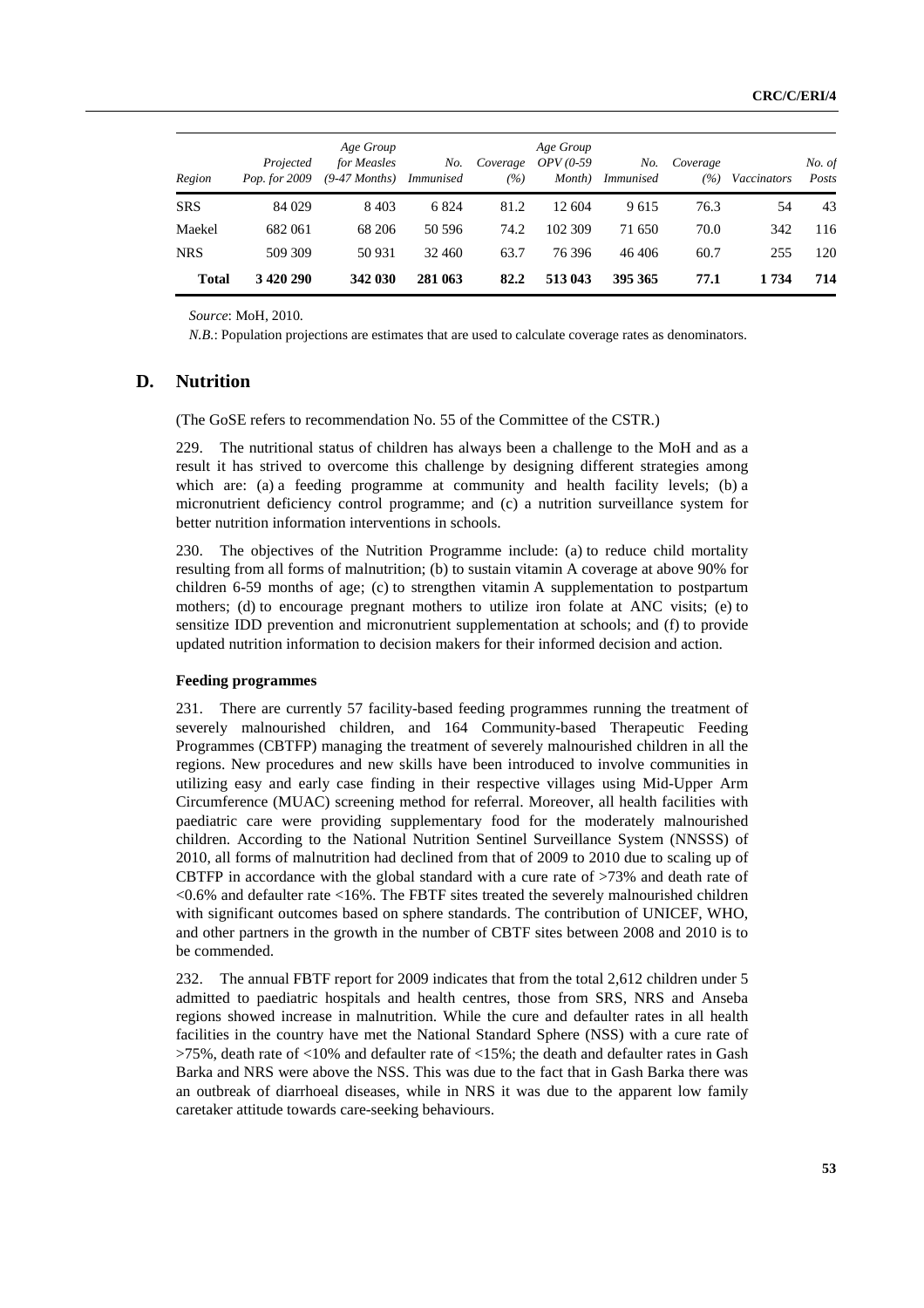233. In 2010 there were a total of 2,023 severely malnourished children admitted to FBTF. The recovery rate was 87%, death rate of 6.7% and defaulter rate of 6.6%. During the same year, the activities of the CBTF sites revealed that they functioned with a recovery rate 73%, death rate 1% and defaulter rate of 18%. The total number of moderately malnourished children treated in the programme was 138,142 for the period January to September 2010.

234. The MoH along with UNICEF had decided to scale up the Blanket Supplementary Food Programme in selected regions for six months of the year 2010. The coverage of the programme in all the regions was above 90%. So far according to the incomplete report from the regions 138,142 children and 15,417 pregnant and breastfeeding mothers were beneficiaries from this programme.

235. Although breastfeeding is a traditional practice of almost all mothers in Eritrea, exclusive breastfeeding was not the case in previous years. Overtime, however, the rate of exclusive breastfeeding, for children under 6 months, has increased from 52% in 2002 to 75% in 2010 (EPHS, 2010).

236. The MoH promoted exclusive breastfeeding as part of daily health education in the health facilities and during World Breastfeeding Week as well as twice a year during the National Child Health and Nutrition Week. Infant and young child feeding is part of Integrated Management of Acute Malnutrition and Integrated Management of Newborn and Childhood Illnesses.

### **The National Nutrition Sentinel Surveillance System (NNSSS)**

237. The overall goal of the NNSSS is to develop a national sentinel health facility/community-based surveillance system in Eritrea focusing on trends in nutritional status among children under 5 to determine appropriate and immediate interventions. It is operational in selected 48 health facilities in all the six regions. It is done twice a year. According to the EPHS of 2010, the prevalence of wasting among children under 5 was – Maekel 7.1%, Debub 10.0%, Anseba 17.4%, NRS 21.0%, Gash Barka 22.5% and SRS 10.2%.

# **Micronutrient deficiency control**

238. Currently the Child Health and Nutrition Week Strategy which is regularly taking place twice a year aims to reduce child mortality and morbidity in line with the MDGs. Activities that occur during these campaigns include the delivery of a country-specific package of public health interventions targeting children under 5 years old. These events use existing health resources and feature extensive social mobilization and awarenessraising campaigns to achieve high coverage in areas that are hard to reach or in communities generally underserved.

239. Here the vitamin A supplementation is linked up with the promotion of infant and young child feeding and with the screening of under 5 children for nutritional status and refers those below MUAC of 115 mm to the nearest health facility for measles and polio vaccination and prevention of trachoma (which is the main cause of blindness).

240. The Child Health and Nutrition Week was and still is conducted with the objective of sustaining high coverage of vitamin A supplementation among children 6-59 months, screening children under 5 for malnutrition and referring them to the nearest health facilities, and delivering key messages on promotion of infant and young child feeding and trachoma prevention.

241. Vitamin A coverage is 84.4%. It shows a declining trend over the years which could be due to inappropriate timing, internal migration especially in the coastal regions during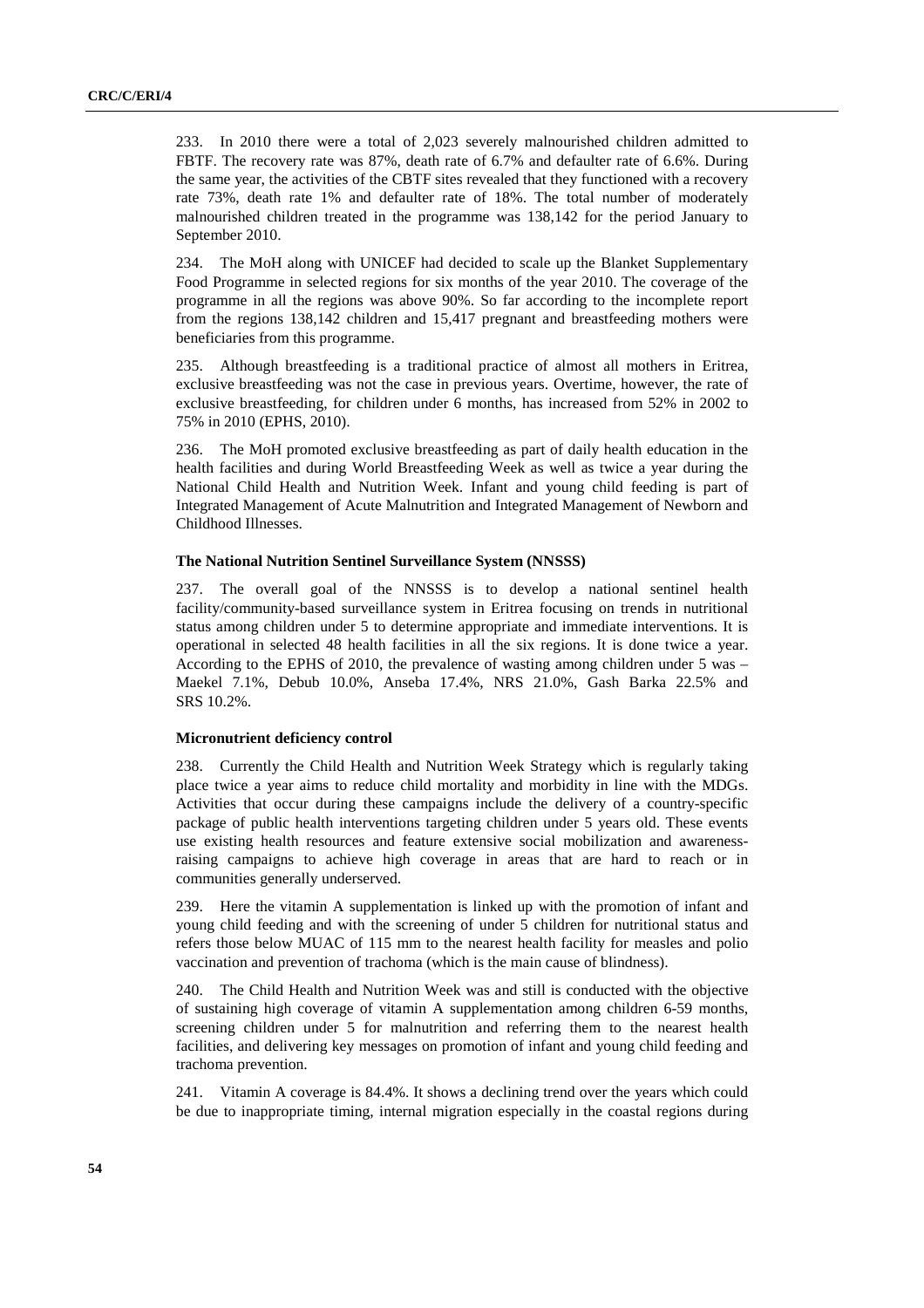the months of October and November – the hARTest period. Such a trend has attracted the attention of high level MoH officials and has been addressed since 2010. Vitamin A supplementation linked with the testing of school based H/H iodised salt consumption in all the regions came up with the satisfactory result of 80% coverage.

# **E. Child and adolescent health (CAH)**

242. The MoH has been expanding its child and adolescent health interventions to meet the different needs of the various age groups including newborns, infants, under-5 children, schoolchildren and adolescents. Result-oriented and cost-effective interventions are available to avert the major causes of child mortality. In Eritrea, as in many developing nations, malnutrition and prevalence of childhood infectious diseases such as diarrhoea and lower respiratory tract infections are the major causes of children's mortality and morbidity.

243. Integrated Management of Acute Malnutrition (IMNCI) is the key strategy for the delivery of integrated child health services through improvement of health workers' skills. In this respect, training was given on integrated assessment and management of common childhood illnesses like upper respiratory infections, diarrhoea, and malaria, which by and large are the most significant contributors of child mortality and morbidity. IMNCI also focuses on improving health system issues that affect care for children in health facilities and in family care practices that have the highest potential for child survival, growth and development.

244. To address the need for the improvement of the health and quality of life of adolescents, the MoH has been developing adolescents' health policy and strategic plan, which advocates that children have the right to be heard, air their opinion in communities, families and in schools. In the rapid assessment conducted towards the end of 2008, the main sources of information on needs of adolescents and on health and information services were the adolescents themselves. The MoH plans to finalize the strategy for adolescent health and information services by 2011 and adolescents from all the regions are expected to participate.

245. In this regard, through the school-based health programme, the MoH jointly with the MoE has been implementing sex and reproductive health education for middle and senior secondary school students. Life skill education is given to students regularly starting from grade 6. Knowledge attitude and behaviour practices on HIV/AIDS among schoolchildren between the ages of 10 and 18 have been conducted. Following the findings and recommendations made in the mid-term review conducted in 2009, the MoH established a maternal health unit under the Young Child Survival and Development Unit.

246. During the reporting period, Eritrea has been implementing the scaling up and consolidation of components 1 and 2 of IMNCI and the active introduction of household and community-based IMNCI into the regions. This has significantly reduced the disease burden of the major causes of morbidity in children and as a result the fatality rate of the main five diseases combined declined from 4.06% in 2006 to 2.04% in 2010 which is a 50% reduction. Additionally, U5MR has dropped to 63/1,000 LB in 2010. Similarly, the infant mortality rate showed a decline to 42/1,000 LB in 2010; and the neonatal mortality rate showed marginal change to 23/1,000 LB in 2010. To enhance the decline in neonatal mortality, the MoH has incorporated the newborn care into the generic IMNCI algorithm (which was finalized, tested and put in place by the end of 2008) for health workers and at the same time is working on using it at the community level. Furthermore the MoH translated the community-based care for mothers and newborn into local vernacular languages and piloting is to be conducted in selected zobas.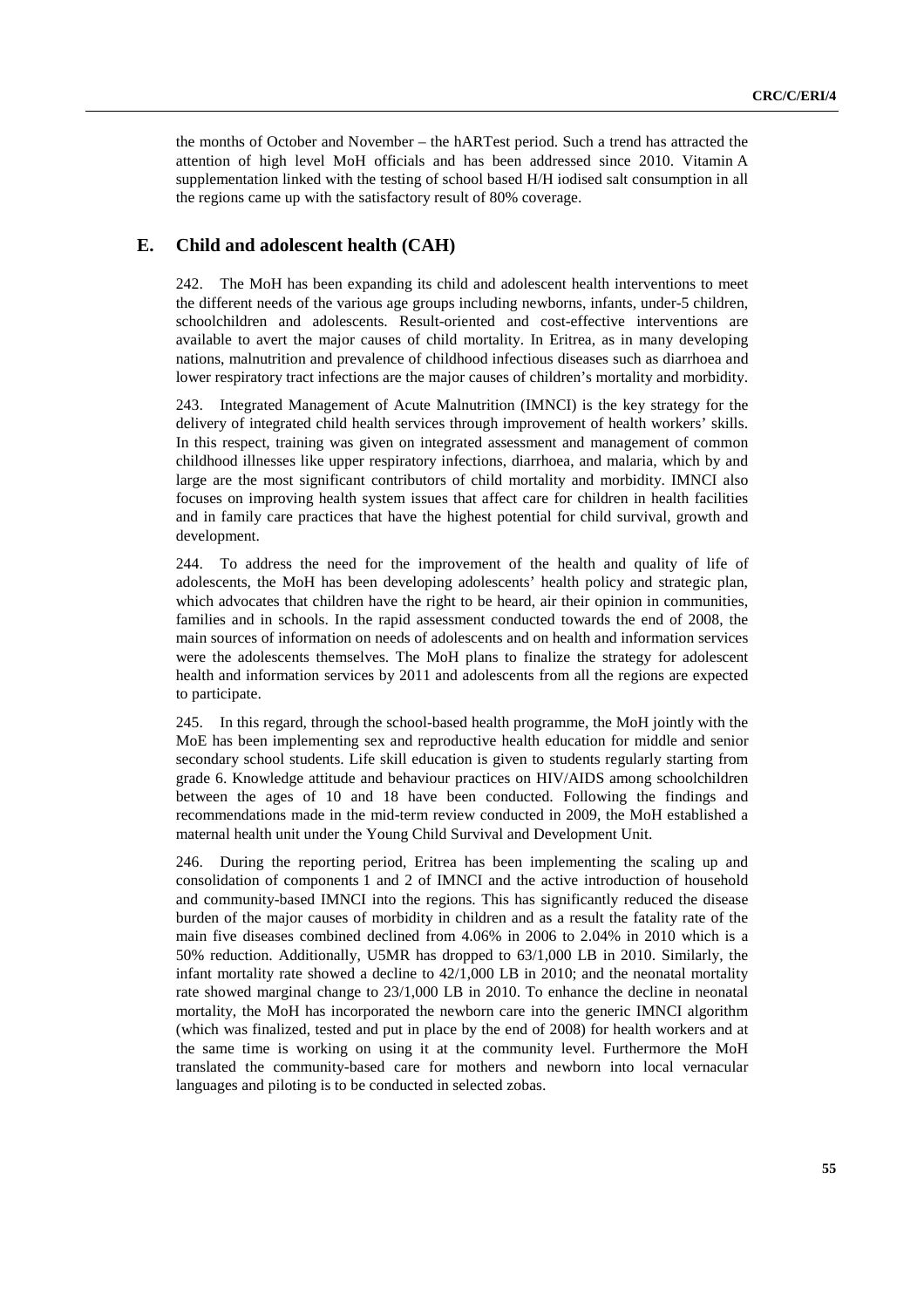247. A National Child Survival Strategy (NCSS) document has been developed towards the end of 2008. This strategy is one of the core components of the National Health Sector Strategy (NHSS) and has the rationale of providing guidance in the implementation of National Child Health Strategy (NCHS) in accordance to the MDG 4 in Eritrea, serving as a reference framework for a better integration of Maternal and Neonatal Child Health (MNCH) related programmes, and prioritizing a minimum package of effective interventions.

### **Malaria in under fives**

248. Malaria, with the most pathogenic species, namely, *Plasmodium falciparum* accounted for 80% and *Plasmodium vivax* accounted for 20% of malaria cases in Eritrea during the reporting period. Currently, due to the widespread use of bednets (ITNs/LLINs), child mortality due to Malaria has been rarely heard of. The MoH/MIS of 2008 shows that 80% of households in the malarious areas own at least one ITN/LLIN and 50% of the <5 children slept under ITN/LLIN the previous night. As confirmed by a recently conducted KAP survey, 90% of the population identified ITN as an important source of reduction of malaria infection. Early diagnosis and treatment has been also ensured by providing rapid diagnostic treatment and ACTs to lower-level health facilities and malaria agents.

249. Training on community-based integrated management of child illness has also been given to all health workers at lower levels and to malaria agents. Data from health facilities show that in 2008, confirmed in-patient department and outpatient department malaria cases declined by 82.9% and 85.3% respectively from the 1999 level. In 2008, malaria mortality decreased by 57% as compared to 2007, and in 2009 it decreased by 33% when compared with that of 2008. Figures for case fatality rate of children under 5 over the years 2008 to 2010 indicate a drop from 0.7 to 0.5%. This constitutes sharp decline from 1.2% in 2007. These successes are associated with the aggressive implementation of appropriate preventive and curative interventions.

# **F. Environmental health**

250. Almost 90% of all child deaths are attributable to just six conditions: neonatal causes, pneumonia, diarrhoea, malaria, measles and HIV/AIDS. In each of these areas, the MoH, in collaboration with different partners, has achieved quite a lot. The goal is to further cut child mortality by two thirds by 2015. In short, environmental sanitation control has been one of the top priorities of the MoH.

251. With the goal to achieve universally safe and sustainable sanitation and hygiene practices a rural sanitation policy was prepared and disseminated and an advocacy workshop was conducted to all sector ministries, regions, hospitals and higher institutions. The policy and strategy guideline is aimed at facilitating environmental sanitation issues for individuals, households, institutions and communities. It is believed that these measures will reduce further the child mortality and morbidity ratios in Eritrea.

# **Community-Led Total Sanitation (CLTS)**

252. CLTS is an innovative methodology for mobilizing communities to completely eliminate open defecation (OD), which is the source of many communicable diseases that affect particularly children. Communities are facilitated to conduct their own appraisal and analysis of open defecation (OD) and take their own action to become ODF (Open Defecation Free).

253. However, merely providing toilets does not guarantee their use, nor result in improved sanitation and hygiene. Earlier approaches to sanitation offered subsidies as an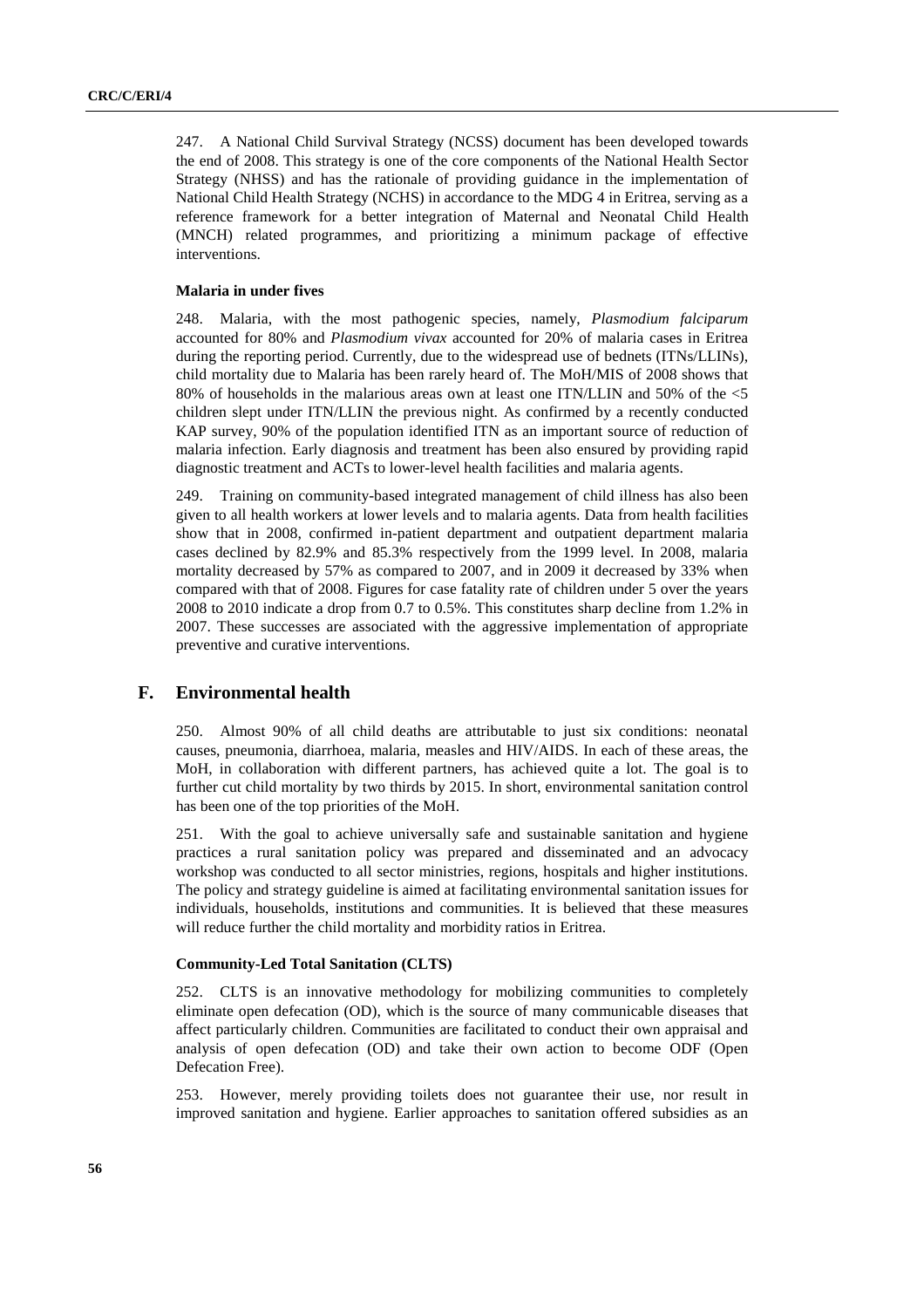incentive. But this often led to uneven adoption, problems with long-term sustainability, partial use, and above all it resulted in a culture of dependence on subsidies.

254. CLTS focuses on the behavioural change needed to ensure real and sustainable improvements in community mobilization and in shifting the focus from toilet construction for individual households to the creation of "open defecation-free" villages. CLTS triggers the community's desire for change, propels them into action and encourages innovation, mutual support and appropriate local solutions, thus leading to greater ownership and sustainability.

255. In rural Eritrea, increasing the coverage and quality of basic sanitation is one of the main tasks of the MoH. OD practice is a common behaviour among rural inhabitants. To control this behaviour and ensure safe environment, the programme has been taking initiatives to introduce basic sanitation facilities in selected villages of a defined population using CLTS approaches. As indicated in Table 16, 5% of the total villages were triggered and 1 in 4 has been declared ODF villages as of September 2010.

| Zoba         | No. of villages | Triggered villages | ODF declared villages |
|--------------|-----------------|--------------------|-----------------------|
| Maekel       | 105             | 30                 | $\overline{4}$        |
| Debub        | 984             | 20                 | 2                     |
| Anseba       | 425             | 33                 | 14                    |
| Gash Barka   | 790             | 18                 | 3                     |
| <b>NRS</b>   | 269             | 25                 | 14                    |
| <b>SRS</b>   | 71              | 13                 | 1                     |
| <b>Total</b> | 2 6 4 4         | 139                | 38                    |

| Table 16                                               |  |  |
|--------------------------------------------------------|--|--|
| Distribution of CLTS in Eritrea (as of September 2010) |  |  |

*Source*: MoH, 2010.

256. During the reporting period, five rounds of training workshops on water quality monitoring analysis were conducted to reduce the incidence of diarrhoea and other water related diseases through the integration of environmental health services and safe water supply. On-site water testing methods (i.e. using portable water testing kits for biological, physical, and chemical analysis) was the core of the training. Each region is equipped with at least two water testing kits to monitor water quality, and all the regions are currently provided with chlorine tablets/powder to disinfect water.

257. In reference to the Committee's recommendation No. 43 of the CSTR, the MoH has been promoting strategies that support equitable access to safe water and sanitation/hygiene services, such as, for example: (a) local WASH committees exempting vulnerable families from paying for water; (b) community members pooling their resources for the construction of latrines for vulnerable families; and (c) in collaboration with the MoE, incorporating water treatment lessons in the elementary schools' curriculum of the Environmental Education Programme.

#### **Food safety**

258. Contaminated food, especially in children, is one of the causes for poor nutrition, which results in weak human immune systems, impairs long-term cognitive development and productivity. To minimize food contamination due to poor food handling and storage, all the regions have been conducting routine inspection of the quality of food and beverages in business establishments every year. Training has been conducted for food and drink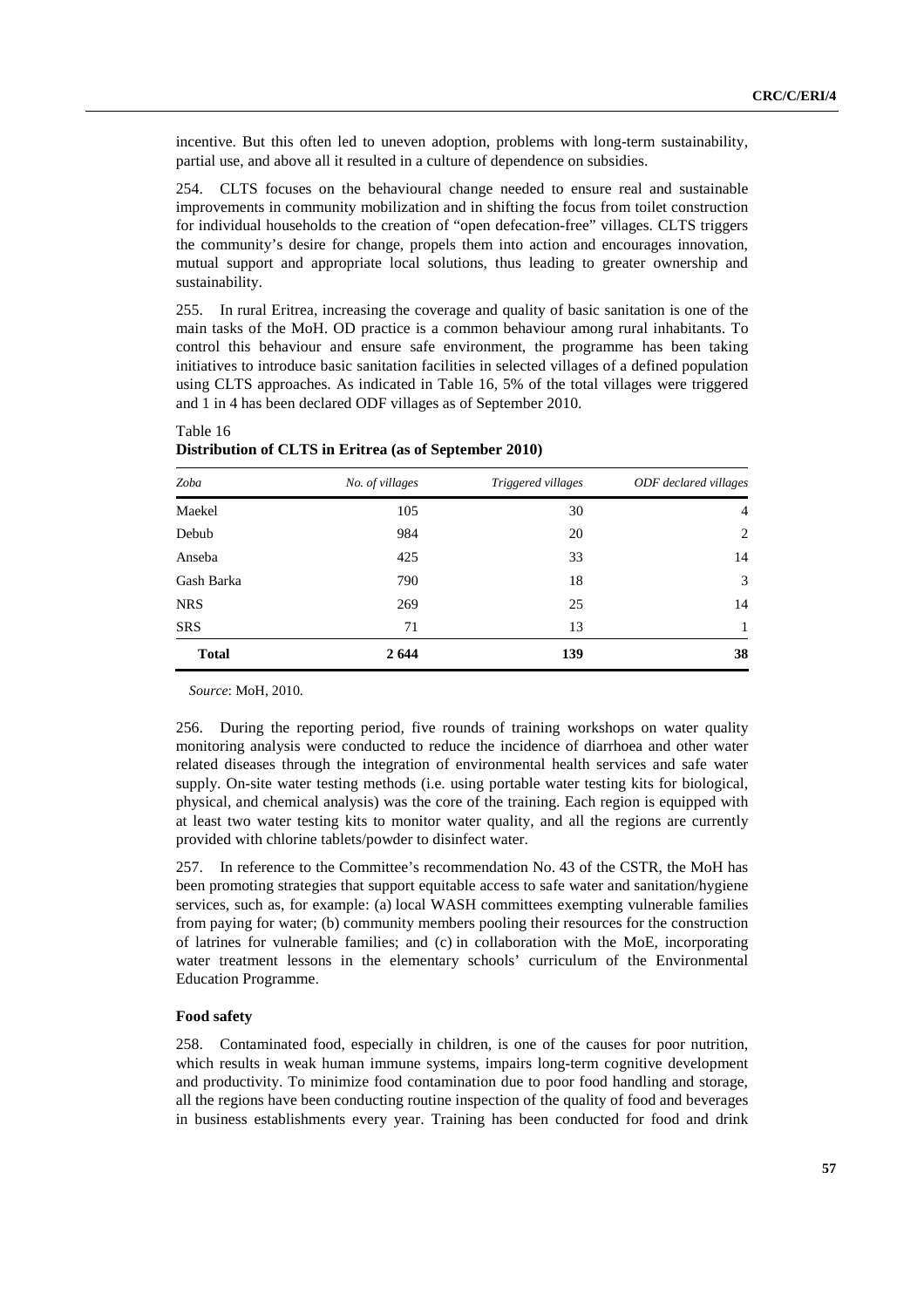establishment owners and service providers every year, and food handlers were obliged to take medical check-up to enhance their awareness of food handling, safety and hygiene. It is expected that all these initiatives will go a long way in reducing child mortality and morbidity in the country.

### **Health-care waste management systems**

259. A health-care waste management policy was finalized and disseminated nationwide to establish a comprehensive health-care waste management system that will ensure that all wastes generated from health-care operations are effectively handled and removed. To this end, health safety materials like soap, detergents and waste collection bins were bought and distributed to all regions, national referral hospitals and other institutions to prevent and control the transmission of communicable diseases. Hence, medical waste disposal, during the reporting period, was made to be environmentally safe and caused no damage to workers or surrounding communities.

#### **Mobilization and sensitization in sanitation**

260. Mobilization in sanitation and hygiene involved group learning, planning and action to promote the new practices in communities. Elements of mobilization such as the National Sanitation and Hygiene Week and the Global Hand Washing Day events nationally raised the profile of sanitation and hygiene in the eyes of the public, Government, civil society and other stakeholders. In 2010, the Global Hand Washing Day was celebrated nationwide for the third time. The theme was "washing hands with soap and water".

# **G. National HIV/AIDS and TB prevention and control**

261. Although Eritrea has been successful in mobilizing resources and carrying out many activities to combat HIV/AIDS, STI and TB, these diseases still remain a major public health concern during the period under review. HIV/AIDS fatally strikes people in the most productive ages and usually affects both the infected and the family. STIs are silent epidemic diseases affecting the sexually active and productive age groups. TB affects disproportionately the poor, often ends in death or serious disability, causes severe economic loss and, therefore, exacerbates poverty. The major challenge the country faced was how to integrate the activities that are tailored for the comprehensive care and treatment of patients on one side and the prevention and control of these diseases on the other.

262. The GoSE is committed to implement multisectoral strategies that confront silence, denial, stigma and discrimination associated with HIV/AIDS/STI and TB. The policy regarding HIV/AIDS/STI programmes recognizes the involvement of ministries, civil society, and people living with HIV/AIDS, vulnerable groups, women and young people to contend with these diseases.

263. The National HIV/AIDS/STI and Tuberculosis Control Division (NATCoD) of the MoH is responsible for the planning, management, coordination and collaboration nationwide. The division ensures that all stakeholders including government sectors, NGOs, CSOs, the faith-based and/or AIDS service organizations such as BIDHO collaborate to protect the rights of the people living with HIV/AIDS (PLWHAs).

264. According to NaTCOD, the prevalence of HIV and syphilis in the 2008 round of ANC sentinel surveillance was 1.33% and 1.12% respectively. In 2009, data derived from VCT and PMTCT clients and blood donors was continually showing reduction in HIV and syphilis positivity rates. Knowledge about HIV/AIDS and condom distribution had by this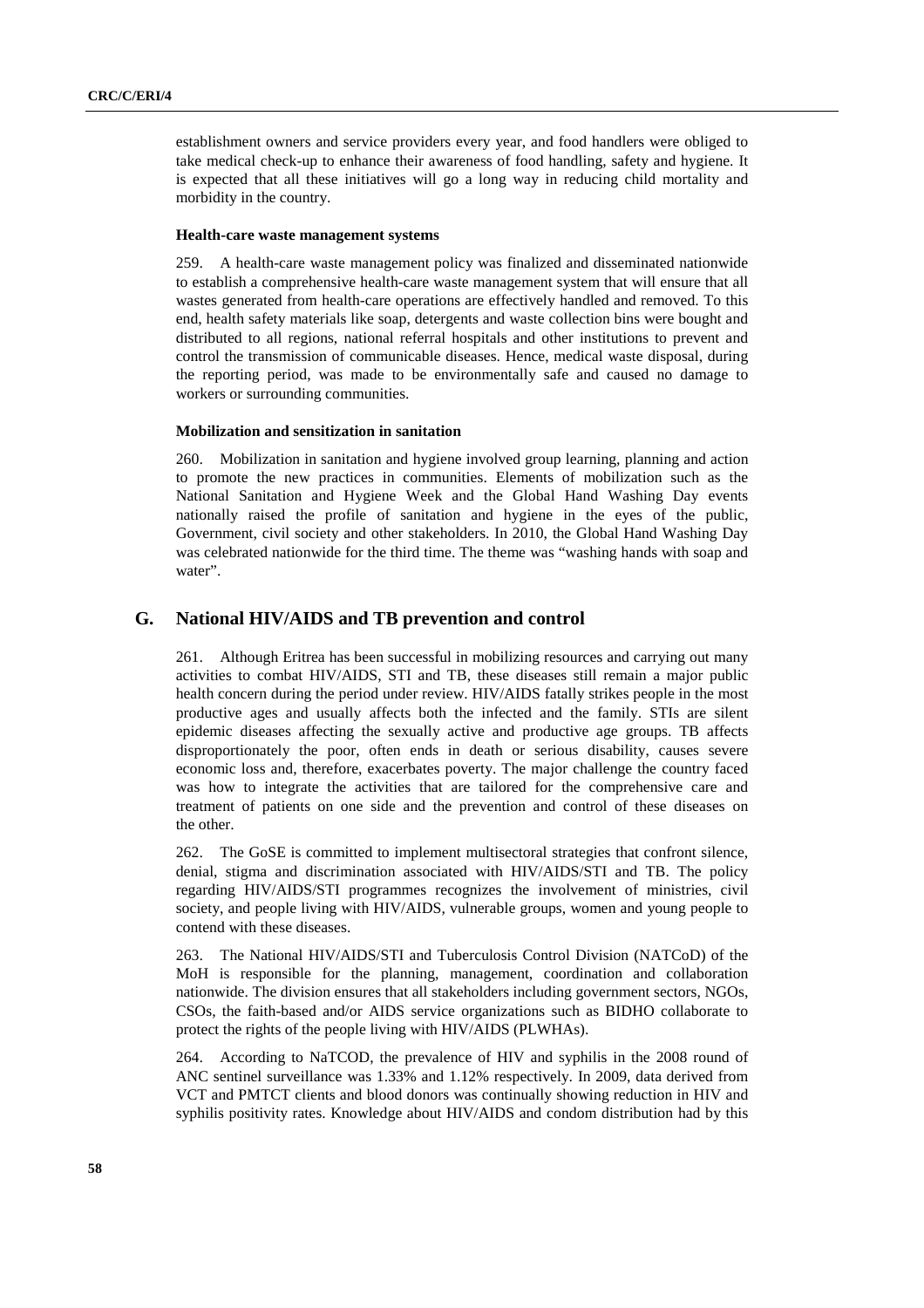year also increased while PLWHA put on ART every year averaged 1,000. Furthermore, in 2010, the national sample survey of EPHS indicated that the national prevalence rate for HIV was 0.7%.

265. NATCOD and its partner national agencies have been providing counselling to prevent further transmission of HIV and also gave psychosocial support for those already infected and affected families. It has been carrying activities aimed at strengthening existing VCT and PMTCT sites, which totalled 135 VCT (11 free standing), and 131 PMTCT sites staffed with more than 200 counsellors. Of the total of 249 health facilities available in the country 54% were providing VCT services. The 135 VCT sites were integrated in health facilities of which 30 are in hospitals, 47 in health centres and 47 in health stations while 11 of the VCT sites are free standing VCTs which give only VCT services (Table 17). During the reporting period alone, 25 VCTs of which 24 were integrated and 1 free standing were added to the cumulative number.

Table 17

| Distribution of VCT sites by region and type as of 2010 |  |  |  |  |  |
|---------------------------------------------------------|--|--|--|--|--|
|---------------------------------------------------------|--|--|--|--|--|

| Region       | Hospital | <b>Health Centre</b> | <b>Health Station</b> | Free Standing | Total |
|--------------|----------|----------------------|-----------------------|---------------|-------|
| Maekel       | 11       | 5                    | 15                    | 2             | 33    |
| Debub        | 6        | 10                   | 13                    | 3             | 32    |
| Gash Barka   | 5        | 10                   | 10                    | 3             | 28    |
| Anseba       | 2        | 9                    | 4                     |               | 16    |
| <b>NRS</b>   | 4        | 8                    |                       |               | 14    |
| <b>SRS</b>   | 2        | 5                    | 4                     |               | 12    |
| <b>Total</b> | 30       | 47                   | 47                    | 11            | 135   |

*Source*: MoH, 2010.

266. Data by age group for VCT clients is not available; nonetheless, in the first six months of the year 2010, the data by sex distribution indicated that 55.4% of the visitors were males and 44.6% females. Females that visited VCTs are mostly married or in the child bearing age. During the reporting period, a total of 228,828 clients were served in all the VCT sites in the country of which 5,327 were found to be reactive. The mean prevalence rate was 2.32% (Table 18).

| . .          |                  |          |                |
|--------------|------------------|----------|----------------|
| Year         | <b>VCT</b> Given | Reactive | Prevalence (%) |
| 2008         | 91 0 32          | 2 3 2 4  | 2.55           |
| 2009         | 86 285           | 1942     | 2.25           |
| 2010         | 51 511           | 1,061    | 2.06           |
| <b>Total</b> | 228 828          | 5 3 2 7  | 2.32           |

Table 18 **Yearly performance of VCT services between 2008 and 2010** 

*Source*: MoH, 2010.

267. The HIV positivity rate in VCT clients, was 2.71% in females and 1.48% in males indicating a trend in the feminization of HIV/AIDS in Eritrea with clear implication on children; hence, the rationale for the MoH to pay special attention to women in all HIV prevention and control programmes and interventions (Table 19).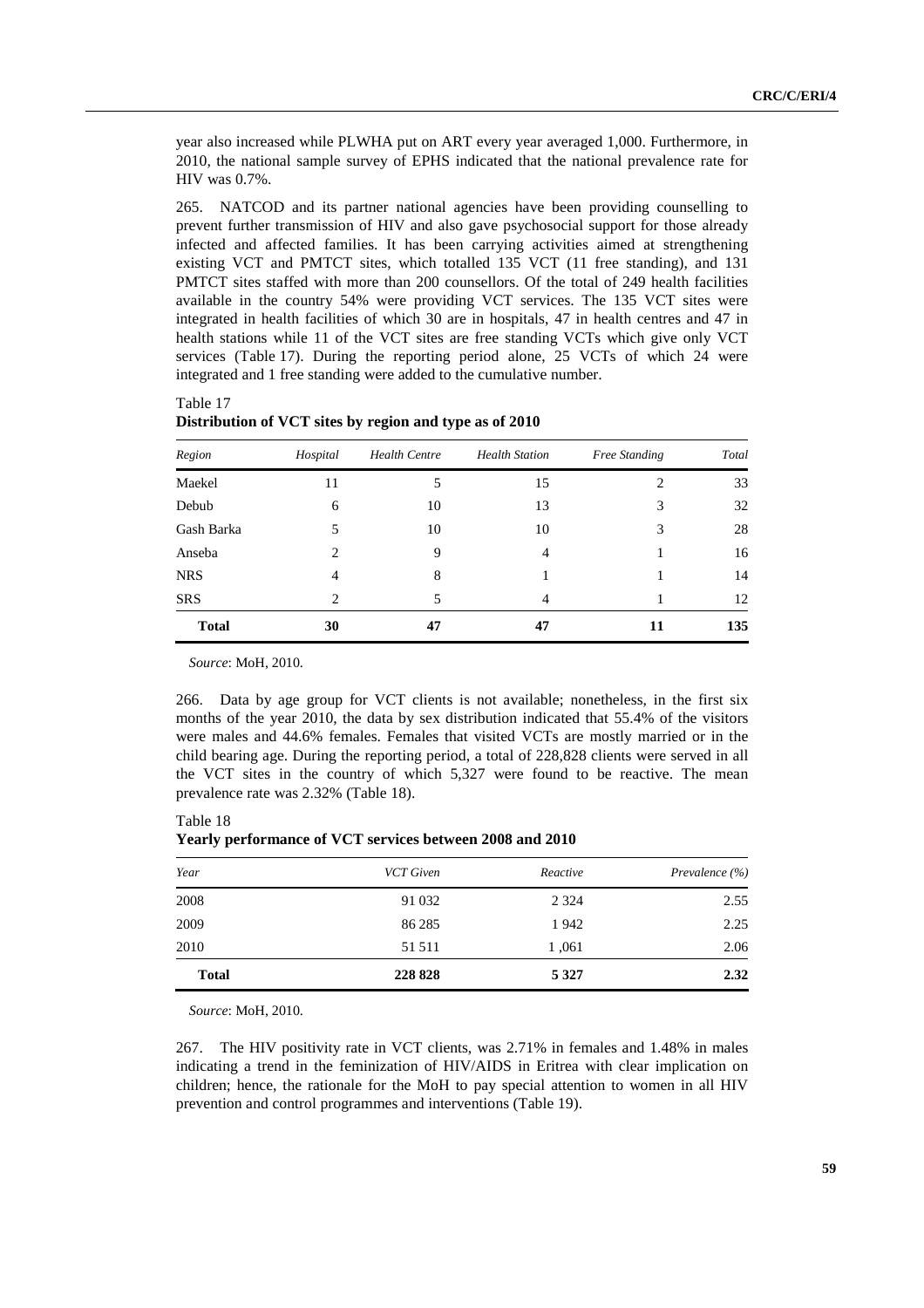| Total  | 29 342 (100%)  | 593                 | 2.03                   |
|--------|----------------|---------------------|------------------------|
| Female | 13 049 (44.6%) | 353                 | 2.71                   |
| Male   | 16 193 (55.4%) | 240                 | 1.48                   |
| Sex    | Tested at VCT  | <b>HIV</b> Positive | $HIV$ Positivity $(%)$ |

| Table 19                                                             |
|----------------------------------------------------------------------|
| VCT clients and their HIV positivity rate by sex - January-June 2010 |

*Source*: MoH, 2010.

268. NATCoD opened PMTCT testing centres for pregnant women in 2002 to enable pregnant mothers know their HIV status and assist the HIV positive ones prevent the transmission of HIV to newborn babies. By 2010, a total of 58 PMTCT testing centres were added to the already 73 existing ones (Table 20), which indicates the GoSE's efforts to fight this fatal epidemic.

| Number of PMTCT sites (2008-2010) |                          |                               |  |  |  |  |
|-----------------------------------|--------------------------|-------------------------------|--|--|--|--|
| Year                              | Newly opened PMTCT Sites | <b>Cumulative PMTCT Sites</b> |  |  |  |  |
| 2008                              | 16                       | 89                            |  |  |  |  |
| 2009                              |                          | 93                            |  |  |  |  |

| Table 20 |  |                                   |
|----------|--|-----------------------------------|
|          |  | Number of PMTCT sites (2008-2010) |

*Source*: MoH, 2010.

269. PMCT sites are integrated in ANC/MCH clinics all over the country. Their regional distribution by the end of 2009 was 10 in hospitals, 49 in health centres, 29 in health stations and 5 in free-standing sites. This means that out of the total 249 health facilities available in the country 131 health facilities (52.6%) were providing PMTCT services.

2010 38 131 **Total 58 131**

### **Condom sales and distribution as prevention to HIV and STI**

270. Condom distribution and appropriate use is one of the main methods that reduce the risk of HIV and STI infections in sexually active people. Thus it is one of the main strategies in every HIV and STI prevention programme in Eritrea. The country has always been aware of the importance of condoms and has considered it as one of the main strategies for the prevention of HIV and STI.

271. In the public health sector, condoms are distributed free of charge through VCT/PMTCT sites, family planning and STD clinics, etc. In the private sector, they are distributed by ESMG with a nominal fee through some 8,000 outlets including: hotels, bars and vendor machines.

### **HIV/AIDS/STI care and support**

272. During the period under review, NATCOD distributed ART to PLWHA free of charge through the 17 hospitals throughout the country. By June 2010 almost 5,742 patients with advanced HIV disease were put on antiretroviral drugs, of which 2,156 were getting regular HBC services through the 337 voluntary HBC providers.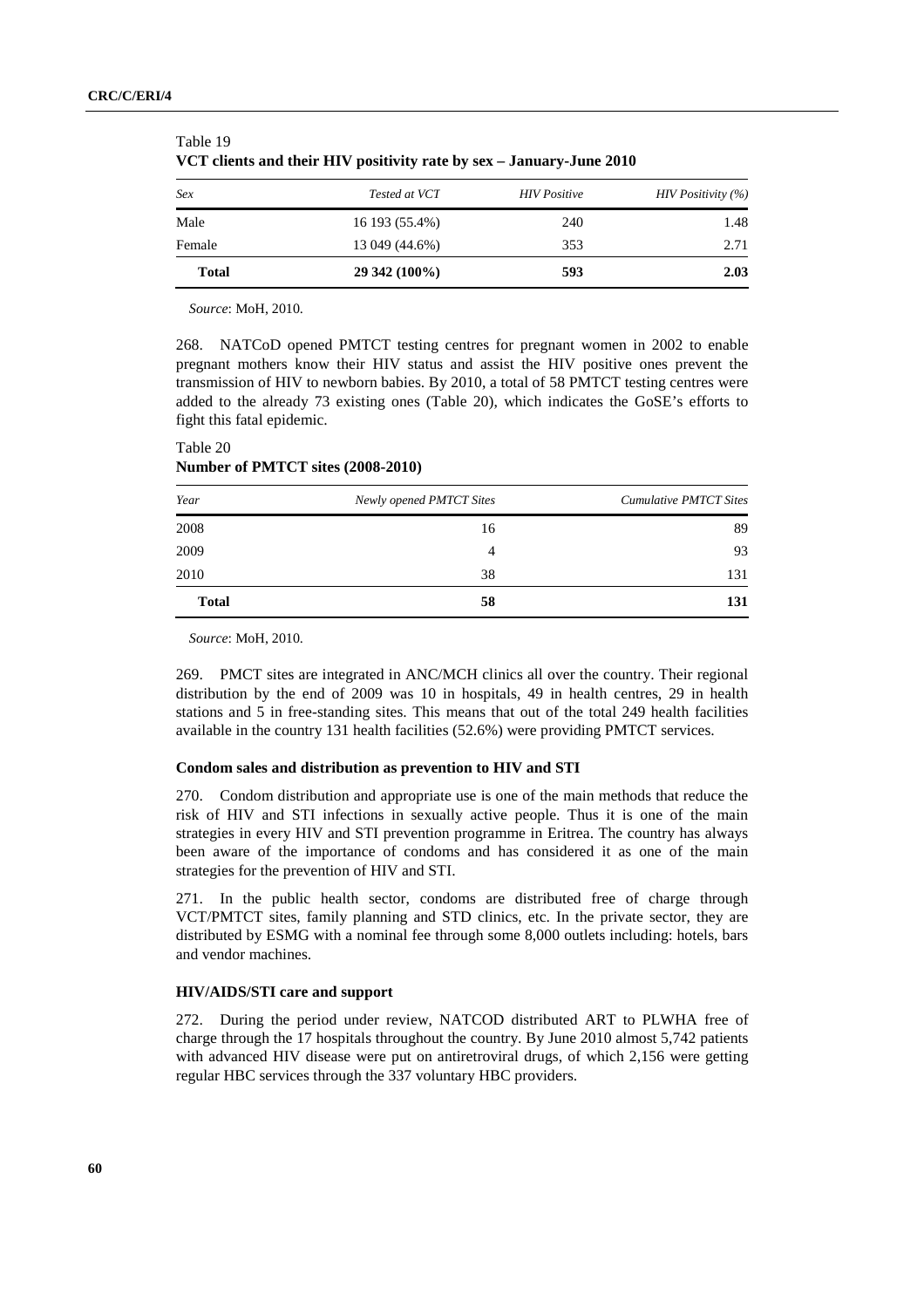### **ART programme implementation**

273. In 2010, there were 17 ART sites in the country. The total eligible patients declined from 1,107 in 2008 to 736 in 2010 – a decline of 36%. Of the total PLWHA that took ART during the reporting period, children constituted 8.4% (Table 21), although about 8.4% of the total number of patients who started ART during the reporting period was children under 15 years of age. These were taking their ART in Orotta paediatric hospital, the only paediatric ART site in the country.

| Table 21<br>ART intake in children and adults by year (first six months of 2010) |  |
|----------------------------------------------------------------------------------|--|
|                                                                                  |  |

| Year         | Children who Received ART | Adults who Received ART | <b>Total</b> |
|--------------|---------------------------|-------------------------|--------------|
| 2008         | 57                        | 1 0 5 0                 | 1 107        |
| 2009         | 97                        | 870                     | 967          |
| 2010         | 82                        | 654                     | 736          |
| <b>Total</b> | 236                       | 2 5 7 4                 | 2810         |

*Source*: MoH, 2010.

274. According to NATCoD, the sex distribution of patients on ART shows a relatively higher percentage for females (60.5%) than for males (39.5%). This finding is similar with other African countries where the majority of patients on ART are females.

275. NaTCOD provides that the current estimated number of people living with HIV is about 47,880. If we assume that the people with advanced HIV disease constitute 15% of the PLWHA the estimated number of people who need ART in the country is estimated at 7,182. Based on this calculation the coverage of ART in the country has reached above 70%. This increased coverage could be one of the reasons for the decrease in ART enrolment despite increase in sites. With revision of the ART guideline and starting ART with the currently recommended higher CD4 of between 200-350 cells/mm<sup>3</sup> the people who need ART may show marked increase.

### **Number of AIDS cases reported by age group**

276. The number of AIDS cases reported by age group in the first six months of 2010 shows that 2.80% of the cases were in under 5 year old children and the remaining 97.20% prevailed mostly in adults above 5 years old. As shown in Table 22 about 5.33% of the AIDS cases reported in 2008 were in under 5 years children. On average about 4.5% of all reported AIDS cases between 2008 and 2010 were in the under-5 age group of children. The health facility-based AIDS case load in under-5 children declined to 2.8 by 2010.

| Year | <i>No.</i> of $<$ 5 Years<br><b>AIDS</b> Cases | Percent<br>of Total | <i>No.</i> of $>$ 5 Years<br><b>AIDS</b> Cases | Percent<br>of Total | <b>Total</b> |
|------|------------------------------------------------|---------------------|------------------------------------------------|---------------------|--------------|
| 2008 | 110                                            | 5.33                | 1952                                           | 94.66               | 2 0 6 2      |
| 2009 | 92                                             | 5.54                | 1 566                                          | 94.4                | 1658         |
| 2010 | 29                                             | 2.80                | 998                                            | 97.2t               | 1 0 2 7      |

# Table 22 **Number of AIDS cases reported by age group (2008-2010)**

*Source*: MoH, 2010.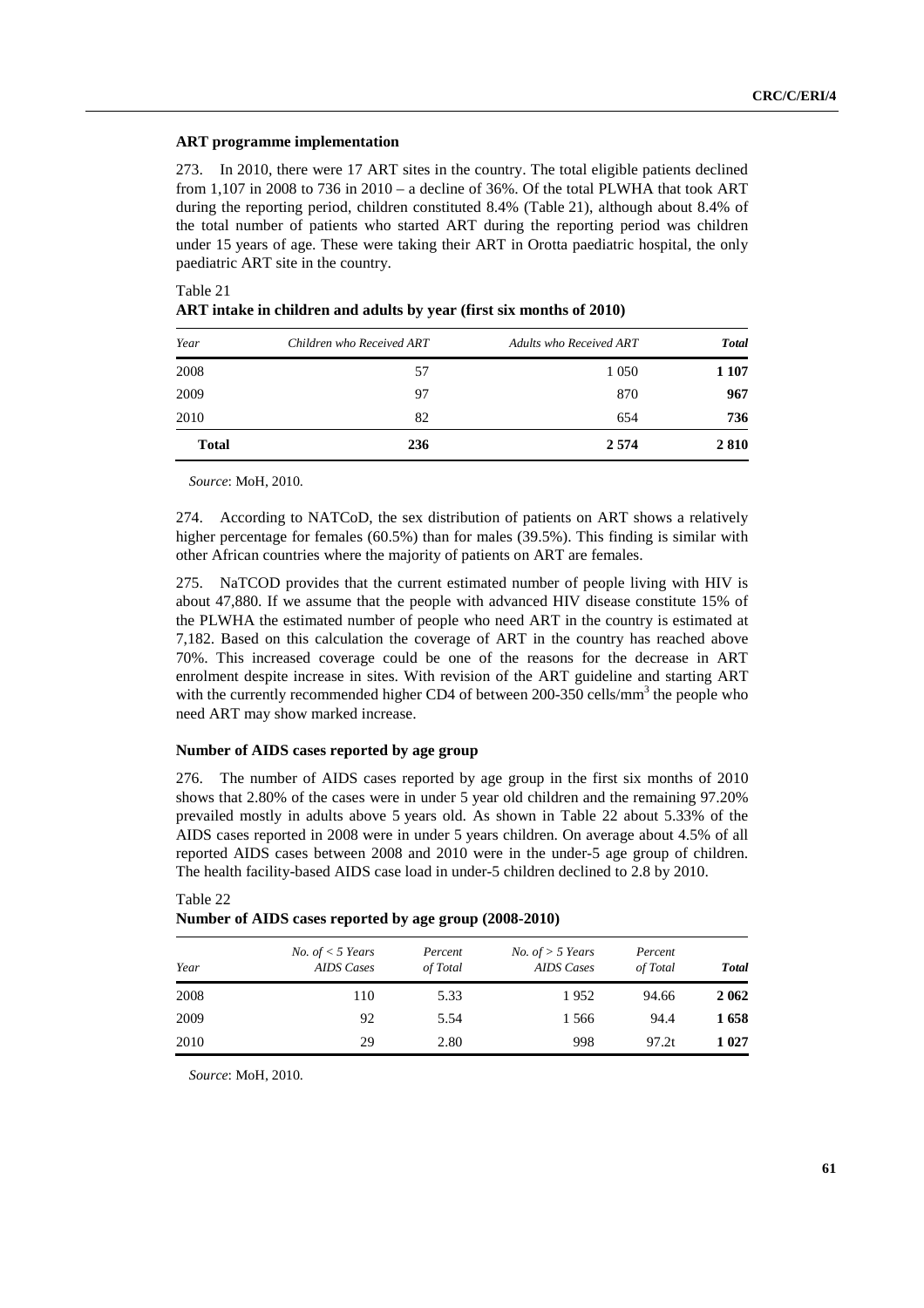|      | Under 5 years              | Percent  | Above 5 Years       | Percent  |              |
|------|----------------------------|----------|---------------------|----------|--------------|
| Year | <b>AIDS Cases Reported</b> | of Total | AIDS Cases Reported | of Total | <b>Total</b> |
| 2008 | 110                        | 5.33     | 1,952               | 94.66    | 2 0 6 2      |
| 2009 | 92                         | 5.54     | 1,566               | 94.4     | 1658         |
| 2010 | 29                         | 2.80     | 998                 | 97.2t    | 1 027        |

| -------                                                 |  |  |
|---------------------------------------------------------|--|--|
| Number of AIDS deaths reported by age group (2008-2010) |  |  |

*Source*: MoH, 2010.

Table 23

277. From the total of 120 AIDS death cases reported in the first 10 months of 2010 only 3 deaths or 2.5% have occurred in children under 5 years old, while the remaining 120 or 97.5% of the AIDS death cases were in above 5 years old people. On average about 6.6-9% of all AIDS deaths reported for 2008-2010 from health facilities were in children under 5 years of age. This shows that children received a big toll of the AIDS burden in the country during the reporting period.

278. During the last five years, the number of health facility-based STI case reports indicates that it is stabilizing around 5,500 cases annually. Thus, STI cases are steadily declining from year to year. This is a good indication for behaviour change on condom use. However, as the figures are health facility-based reports there is a chance of misdiagnosis of STI. The 2003, 2005 and 2007 sentinel surveillance carried out in pregnant women shows syphilis prevalence of 1.6%, 2.4% and 1.12% respectively. Therefore, the MoH considers these prevalence figures as plausible estimates.

# **H. Human resources development**

279. In the effort to improve the health delivery system in general and that of children in particular, the MoH has been undertaking continuous pre-service and in-service training in the sector. Together with its partners, it has been training associate nurses in the regional hospitals such as Mendefera, Ghindae and Barentu and comprehensive nurses in the college of nursing school of Asmara. The Orotta School of Medicine graduated two batches (60) of medical students in 2009 and 2010, who are now deployed in regional hospitals, and similar numbers will continue to be produced every year. The Residency Programme in Paediatrics graduated eight paediatricians in December 2009 and four end of 2010 and plans to continue producing more paediatricians each year. The surgery residence programme is also producing surgeons who are working in all the regional hospitals of the country.

280. Similarly, the Obstetrics and Gynaecology programme started in July 2009 will produce the first five home-grown specialists by July 2012. Likewise the Asmara College of Health Sciences is training nurse anaesthetists, pharmacists, laboratory technicians, public health practitioners, and other mini-specialists while the programmes at the MoH continue to provide in-service training for maternal, newborn and childcare, including Life Saving Skills (LSS) and IMNCI.

281. During the period under review, 524 nurses have graduated with diploma of which females account for 31%. This has enabled the MoH to lighten its shortage of human resources and facilitated effective health-care provision at all levels including in the paediatric sections of the health facilities. During the same period, 1,509 associate nurses and 314 graduates in various specializations have graduated, of which 54% and 21% are females respectively. The efforts being made to enhance the human resources of the health sector has contributed in the reduction of the mortality and morbidity of the population in general and that of children in particular (EPHS, 2010). Moreover, it should be reiterated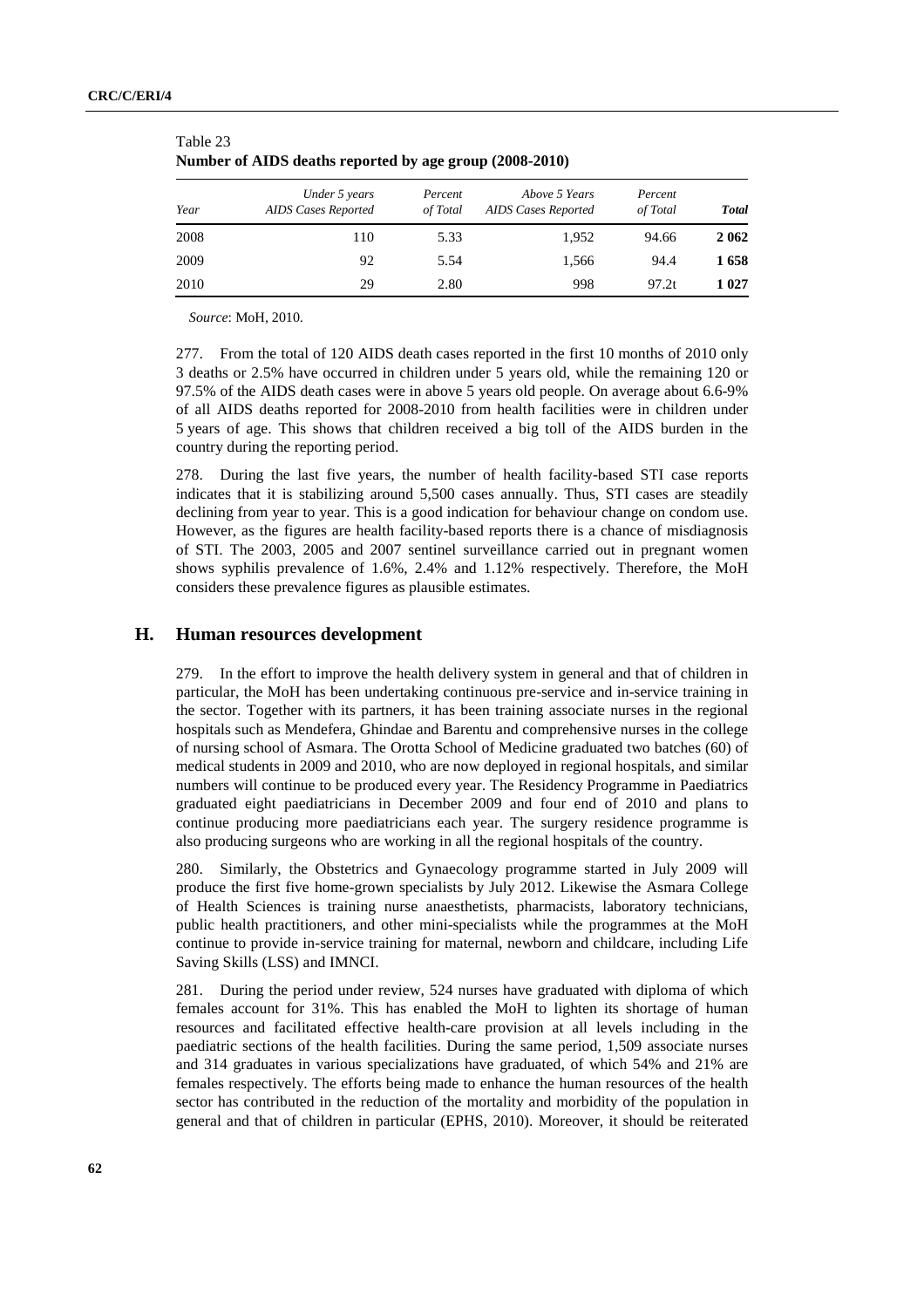that the Government is working hard to improve further the coverage and quality of the health professionals.

# **VII. Education, leisure and cultural activities**

 (The GoSE refers to pages 60-82, paragraphs 229-318, and Committee's recommendations Nos. 26 and 67 (a) of the CSTR.)

# **A. Expansion of the provision of education**

282. In accordance with what is provided in the Constitution of Eritrea and other subsidiary laws and directives, the GoSE is providing educational opportunities to all children irrespective of their ethnicity, language, gender, religion, disability and socioeconomic status. The Government, in line with its education policy and all other relevant commitments to achieving national and international targets for EFA and MD goals, is providing free education up to the tertiary level to all school-age children.

283. A revised National Educational Policy (NEP) was prepared in December 2009. The NEP was based on the principles and objectives of the Constitution of Eritrea, the Macro Policy and the Government's commitment to address global trends. The major aims of the policy pertaining to children include commitment to: (a) guide and promote the full development of the personalities of all Eritrean children to become self-confident and selfdependent citizens; (b) support all Eritrean children to enjoy a happy, healthy and secure life; (c) nurture Eritrean children with important basic values such as respect for others, solidarity, creativity, openness to new ideas, cooperation, readiness to work, goodwill, forgiveness, tolerance, honesty, etc.; (d) promote the acquisition and appropriate use of literacy, social, scientific, vocational, technological, professional and other forms of knowledge, skill and understanding to bring about desirable changes in children; and (e) assist children of all ages and under various circumstances to access appropriate education and training to fulfil their personal, social and economic needs.

284. Policy and Strategy on Inclusive Education (IE) in Eritrea was a document prepared in 2008. It dealt with increasing access to education and with improving the quality of learning experience of all learners in schools and other educational institutions involved, among others, in curricular modifications and education provision as a whole. Some of the objectives outlined in the document address: (a) provision of a range of diverse training programmes related to educational inclusiveness; (b) institutionalization of inclusive education; and (c) empowering schools to respond to inclusive learning needs.

285. The Nomadic Education Policy developed in September 2010 is significant because the education statistics reveal that Eritrean nomads are at the bottom of enrolment, classroom performance, gender balance, achievement and progression rates at the national level due to dispersed settlement and constant mobility. Moreover, children's participation in the household production system makes it difficult for some parents to allow their children to participate in formal schooling. The specific objectives of Nomadic Education Policy are to: (a) ensure equitable access to education for all children in nomadic or pastoral areas, including the disadvantaged and vulnerable groups and the out-of-school children currently attending the Complementary Elementary Education (CEE) programme; (b) ensure that education provided in nomadic areas meets approved national standards and thus reduces social inequality by enabling children of nomadic communities complete schooling; (c) improve the chances for the girl child in these communities to enrol and stay in school; (d) relate the national curricula to the nomadic and semi-nomadic patterns of life; (e) integrate emerging technologies in the provision of education in nomadic areas; and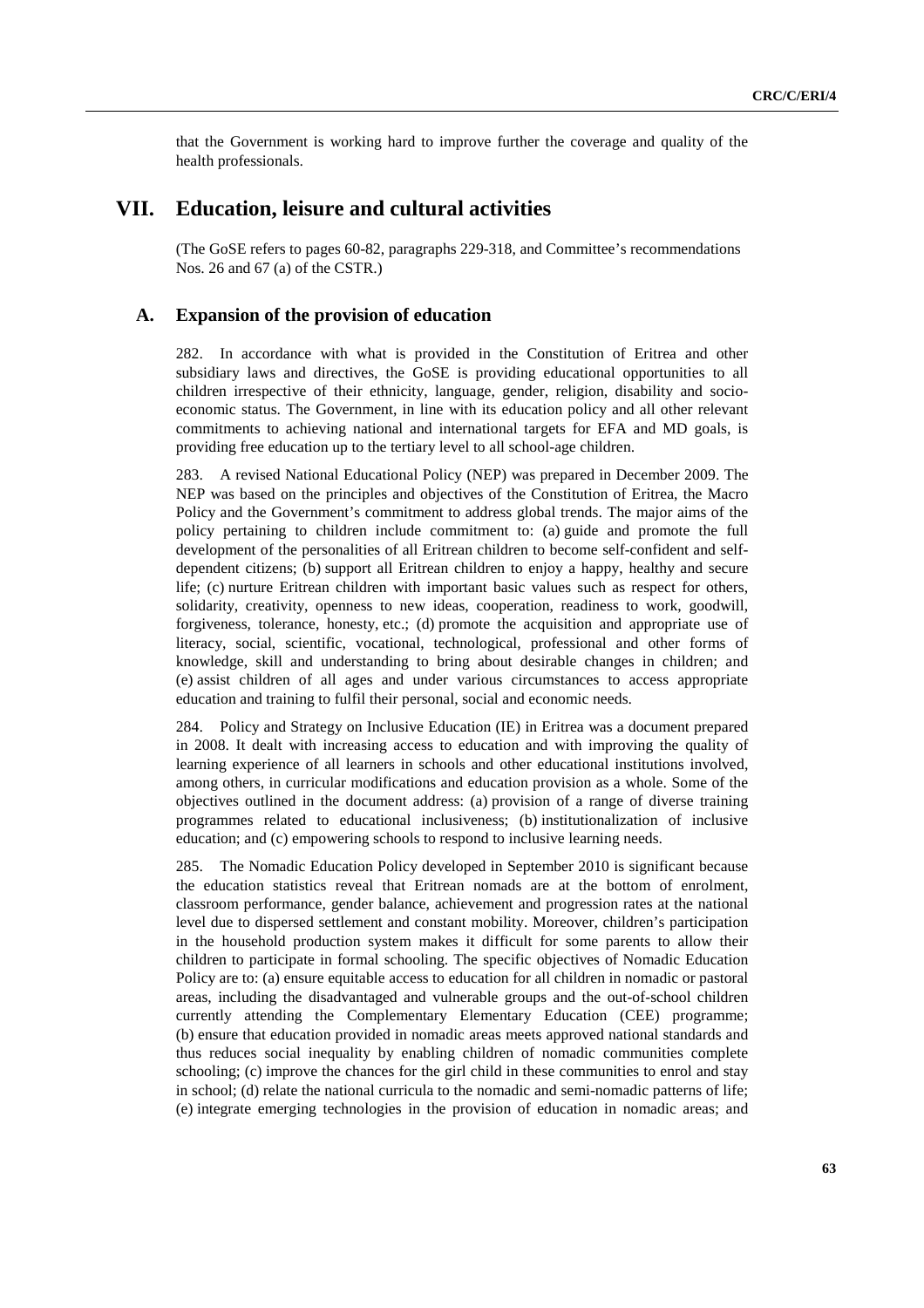(f) create avenues for collaborative partnerships between the various stakeholders involved in the provision of education in nomadic areas.

286. As part of its efforts to test the strategy to be followed in the provision of nomadic education as enunciated in the policy guidelines, the MoE has: (a) conducted extensive study tour to the Sudan to exchange experience with regard to the delivery of schools for nomadic communities; (b) trained about 130 new teachers at the national and 500 at region; and (c) opened about 100 new small schools in nomadic areas.

287. A concept paper on CEE for out-of-school children of ages 9-14 was the other document prepared in the last three years. This concept paper intends to institutionalize the provision of core knowledge and skills equivalent to regular elementary education for school age children who for some reasons could not enrol in the formal school system. The specific objective of this package is to provide further guidance and mainstream children who missed formal education into appropriate levels in the formal school system or into apprenticeship schemes or Technical/Vocational Education Training (TVET) depending on their ages, capacity and interests.

288. Guidance and Counselling Training Manual for Secondary School Teachers was another manual issued in January 2009 to facilitate the teaching-learning process and enhance the physical, mental, social and emotional development of the individual adolescent. Furthermore, a training manual on avoiding corporal punishment in Eritrean schools was published in February 2010. The manual states that corporal punishment violates human rights, physical integrity and human dignity. It reiterates the CRC calls on State parties to take appropriate measures to ensure the protection of children against all forms of violence, injury, abuse and neglect, and empowers schoolteachers with relevant knowledge and skills to manage and discipline their classes and the school at large without the use of physical violence or corporal punishment. Subsequently, awareness-raising seminars were held for teachers throughout the country.

### **Pre-school education**

289. Pre-primary schooling consisting of kindergartens and Rural Community Care Centres (RCCS) for children whose ages are up to 5 years, has been provided in a comprehensive and integrated learning programme for two years. The curriculum for this level of education lays the foundation for language and concept development, social relationships and the holistic development of the child, including basic life skills.

290. The GoSE believes that investment in early childhood development (ECD) is directly related to the promotion of child rights. Hence, much attention has been devoted to the subject of Early Child Care and Education (ECCE) for young children with special emphasis on disadvantaged population groups. The implementation of the GoSE's ECD Strategy (recommendation No. 67 (e) of the Committee), has enabled the provision of free pre-primary education. In this regard, the following activities have been completed by the MoE: (a) completion of the manual on parenting enrichment, which facilitates the expansion of pre-school facilities; (b) provision of in-service training to 82 ECCE teachers selected from six regions of the country in 2010; (c) provision of training to 170 participants (teachers, community caregivers and ECCE coordinators) on handling of children with special needs; and (d) preparation of flip charts to facilitate the learning/teaching process of vulnerable children at this level.

291. In line with its commitment to the "Education for All" (EFA) goals, the MoE has been increasing access to ECCE with due consideration to equity, fairness and social justice.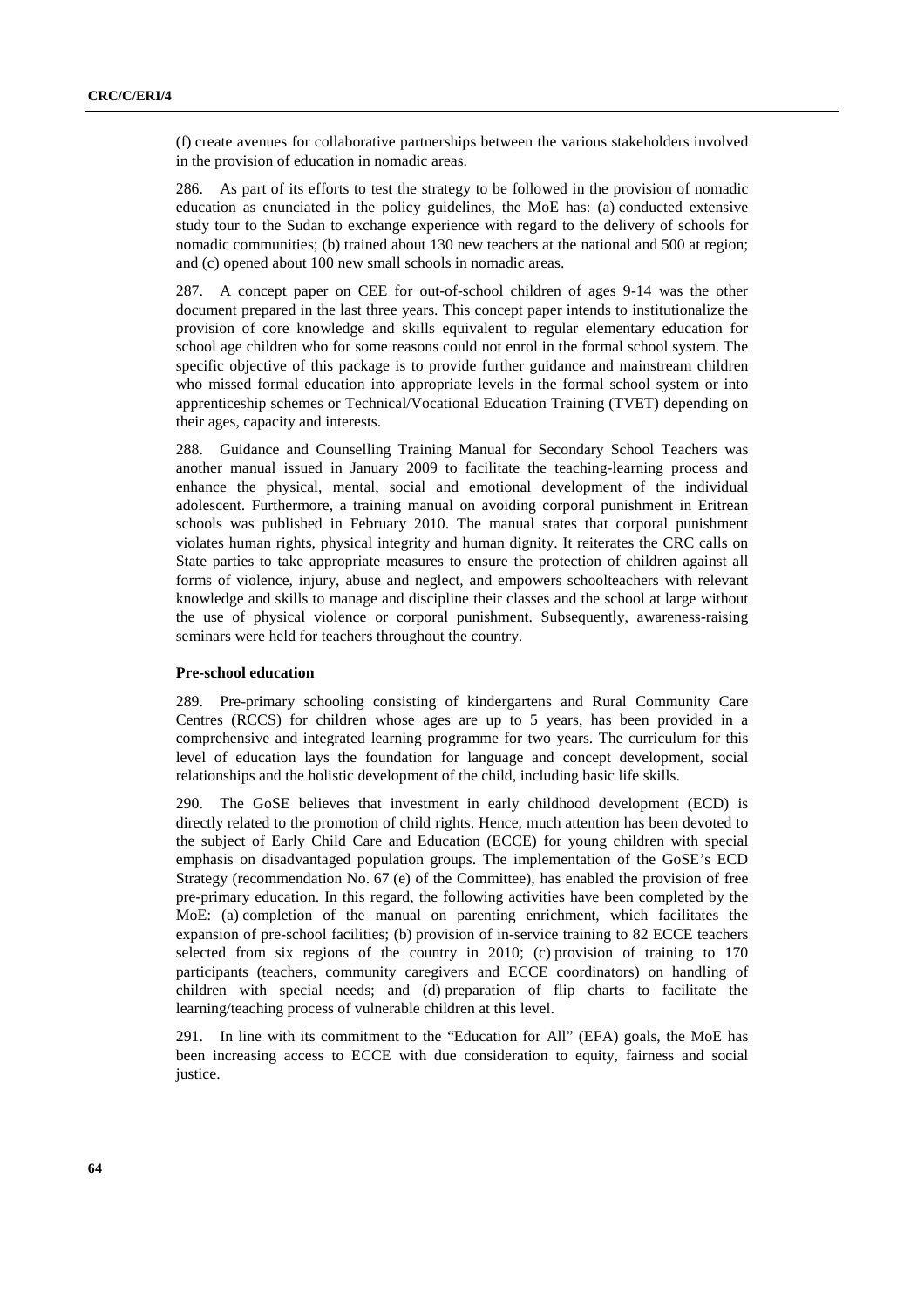292. The MoE has been preparing guidelines and manual learning materials for care providers, and organizing a number of workshops, seminars and short training courses to upgrade the professional qualifications of the teaching staff, and to exchange ideas within the ministry and with counter parts.

293. During the period under review, the MoE has been providing kindergarten services for children between the ages of 4 and 6 in cities and semi-urban areas. For the rural children of the age group 5 and 6, it provided community care-giving services, and parenting enrichment interventions have been given to parents of children in the age group 0 to 6.

294. In the Northern and Southern Red Sea regions, Early Learning and Development Standards (ELDS), including in-service training programmes for supervisors and community caregivers and making Parenting Enrichment Interventions were implemented. Moreover, a number of training workshops were undertaken for ToT and ECC stakeholders. Topics covered include: young children's physical well-being and motor development, social and emotional development, language, literacy and communication, cognitive development and moral and cultural development.

295. As indicated in Table 24 enrolment at the pre-primary level increased by almost 13% in 2009/2010 while the participation of girls increased by 12.3% during the same period.

# **Pre-primary enrolment by year and gender**  *2007/08 2008/09 2009/10 Year Male Female Total Male Female Total Male Female Total* I 9 067 8 502 17 567 9 957 9 683 19 640 10 757 10 099 20 856 II 9 375 8 889 18 264 9 067 8 856 17 925 10 224 9 426 19 650 **Total 18 442 17 391 35 831 19 024 18 539 37 565 20 981 19 525 40 506**

*Source*: MoE Eritrea: Basic Education Statistics 2007/08-2009/10.

296. Table 25 indicates that there is a general increase in enrolment both in urban and rural areas. The increase in enrolment in rural areas was almost 8% during 2009/2010 whereas female enrolment in rural areas showed an increase of 7.4% for the same period.

#### Table 25

Table 24

### **Pre-primary enrolment: school ownership and location**

|               | 2007/08 |         |         |                          | 2008/09 |         |         |        | 2009/10 |         |         |         |
|---------------|---------|---------|---------|--------------------------|---------|---------|---------|--------|---------|---------|---------|---------|
| Owner<br>Ship | Urban   |         | Rural   |                          | Urban   |         | Rural   |        | Urban   |         | Rural   |         |
|               | Fem.    | Total   | Fem.    | Total                    | Fem.    | Total   | Fem.    | Total  | Fem.    | Total   | Fem.    | Total   |
| Gov.          | 2 3 8 8 | 4957    | 6 6 2 0 | 13 666                   | 2680    | 5 5 3 1 | 6 6 3 6 | 13 350 | 2 9 0 1 | 5991    | 6 3 1 4 | 13 0 37 |
| Mission       | 3 4 9 4 | 7 1 6 2 | 878     | 1799                     | 3 5 0 8 | 7 204   | 1 0 1 9 | 1976   | 3 5 8 6 | 7 5 2 4 | 1 1 5 3 | 2 3 8 0 |
| Private       | 1 3 1 2 | 2 7 1 1 | 304     | 606                      | 1617    | 3 2 8 8 | 254     | 500    | 1 3 1 9 | 2 7 6 3 | 703     | 1445    |
| Comm.         | 1667    | 3 4 9 1 | 695     | 1 1 9 2                  | 1851    | 3 7 4 1 | 791     | 1 644  | 2697    | 5 6 5 3 | 852     | 1713    |
| Awqaf         | 130     | 249     |         | $\overline{\phantom{a}}$ | 183     | 331     |         |        |         |         |         |         |
| <b>Total</b>  | 8991    | 18 570  | 8400    | 17 263                   | 9839    | 20 095  | 8700    | 17470  | 10 503  | 21 931  | 9 0 2 2 | 18 5 75 |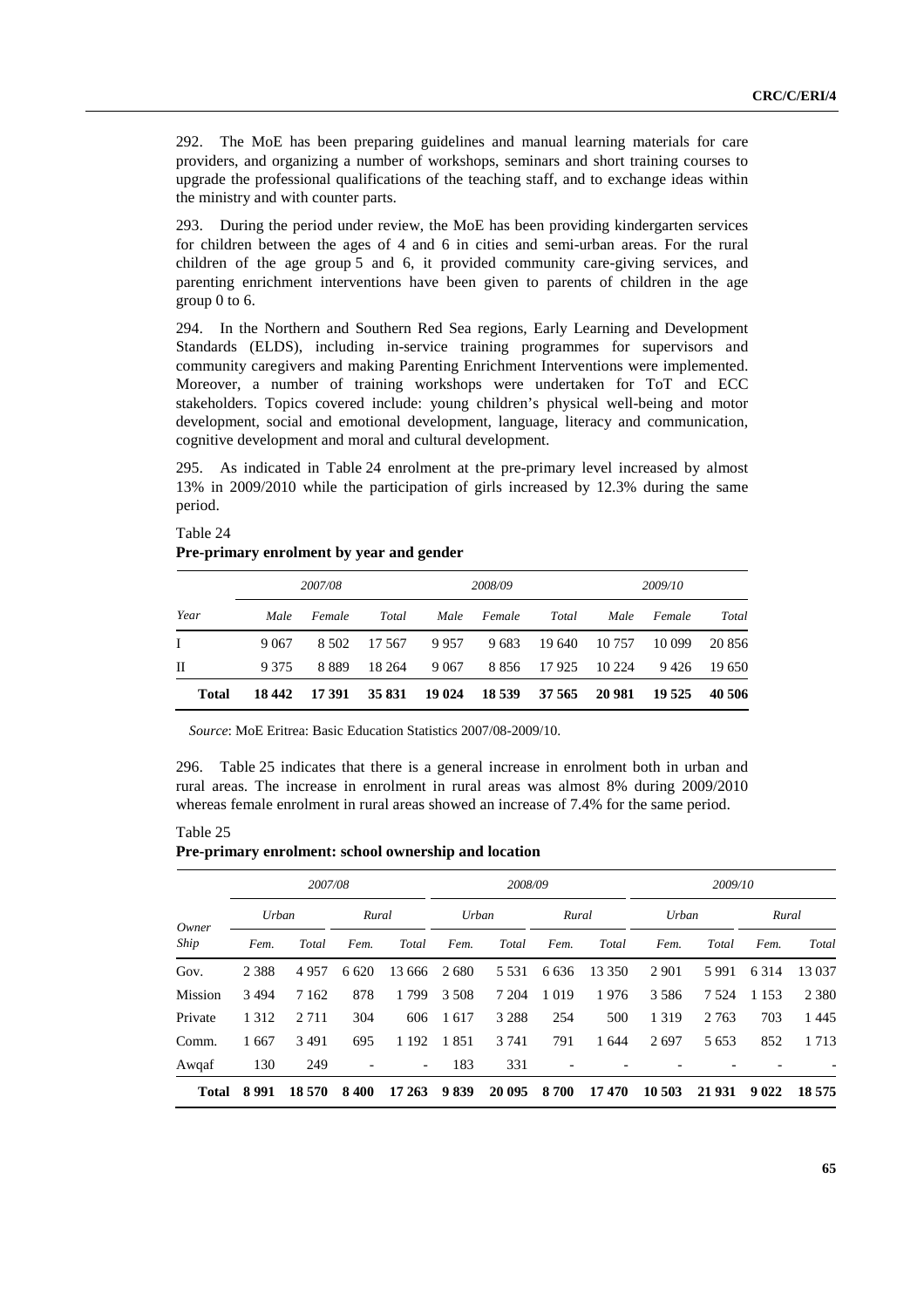Table 26

*Source*: MoE Eritrea: Basic Education Statistics 2007/08-2009/10.

297. The number of pre-primary schools showed a marked increase between 2007/2008 and 2008/2009 as compared to previous years as indicated in Table 26.

| Ownership    | 2007/08 |       |       | 2008/09 |                          |       | 2009/10 |       |       |
|--------------|---------|-------|-------|---------|--------------------------|-------|---------|-------|-------|
|              | Urban   | Rural | Total | Urban   | Rural                    | Total | Urban   | Rural | Total |
| Gov.         | 60      | 282   | 342   | 68      | 265                      | 333   | 67      | 238   | 305   |
| Mission      | 32      | 21    | 53    | 30      | 20                       | 50    | 29      | 24    | 53    |
| Private      | 21      | 5     | 26    | 25      | 6                        | 31    | 18      | 9     | 27    |
| Com          | 23      | 25    | 48    | 25      | 35                       | 60    | 41      | 44    | 85    |
| Awkaf        | 2       | -     | 2     |         | $\overline{\phantom{a}}$ |       |         |       |       |
| <b>Total</b> | 138     | 333   | 471   | 149     | 326                      | 475   | 155     | 315   | 470   |

### **Pre-primary schools: ownership and location**

*Source*: MoE Eritrea: Basic Education Statistics 2007/08-2009/10.

298. Table 27 reveals the Net Enrolment Ratio (NER) and Gross Enrolment Ratio (GER) at the pre- primary level (Table 27). The Table indicates a slight decrease of GER and NER in 2009/2010 as compared to 2007/2008.

### Table 27 **Pre-primary gross enrolment and net enrolment ratios**

|               |      | GER    |       | NER  |        |       |  |
|---------------|------|--------|-------|------|--------|-------|--|
| Academic Year | Male | Female | Total | Male | Female | Total |  |
| 2007/08       | 21.1 | 21.5   | 21.3  | 14.5 | 14.7   | 14.6  |  |
| 2008/09       | 19.4 | 19.6   | 19.5  | 8.4  | 8.4    | 8.4   |  |
| 2009/10       | 21.3 | 18.5   | 21.0  | 14.3 | 13.8   | 14.1  |  |

*Source*: MoE Eritrea: Basic Education Statistics 2007/08-2009/10.

### **Elementary school education**

299. As provided for in the Macro-Policy of Eritrea, seven years of universal primary education will gradually be made available to all. The normal age for entering elementary school is 7. By the end of middle school, which is grade 8, all children will have reached age 14, and this is compatible with article 2(2) of CRC No. 138.

300. The elementary level comprises grades 1-5 for children 7 to 11 years of age. The mother tongue is the medium of instruction, and the main purpose of elementary school education is to give children a firm grounding in basic learning skills as defined by the national curriculum.

301. As shown in Table 28, student enrolment at the elementary school education level decreased by 9% in 2009/2010 as compared to 2007/2008. Female enrolment decreased by 8% in the same period.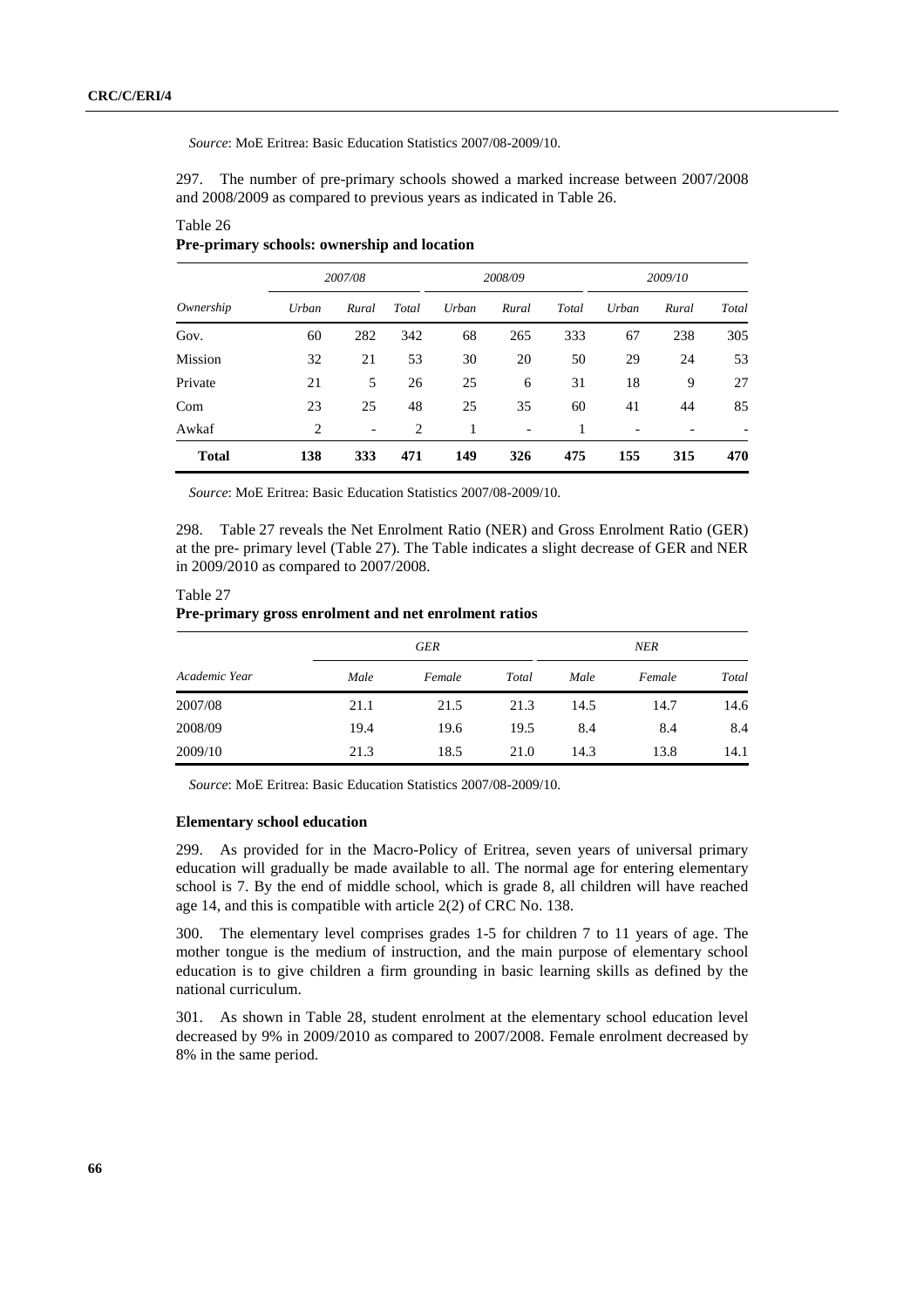|                |        | 2007/08 |                                                                         |        | 2008/09       |        | 2009/10 |        |        |
|----------------|--------|---------|-------------------------------------------------------------------------|--------|---------------|--------|---------|--------|--------|
| Grade          | Male   | Female  | Total                                                                   | Male   | Female        | Total  | Male    | Female | Total  |
| $\mathbf{1}$   | 33.506 | 27434   | 60.940                                                                  | 35 217 | 29 448        | 64 665 | 37 899  | 31 725 | 69 624 |
| 2              | 33.583 | 27.972  | 61 555                                                                  | 32 128 | 26 187        | 58 315 | 32 105  | 26 682 | 58 787 |
| 3              | 34 822 | 28.925  | 63 747                                                                  |        | 30 686 25 492 | 56 178 | 28 609  | 23 346 | 51955  |
| $\overline{4}$ | 38 066 | 30 558  | 68 624                                                                  | 33 393 | 26 873        | 60 266 | 29 108  | 23 705 | 52 813 |
| 5              | 33 265 | 25 903  | 59 168                                                                  | 33 687 | 27 018        | 60 705 | 29 082  | 23 760 | 52 842 |
| Total          |        |         | 173 242 140 792 314 034 165 111 135 018 300 129 156 803 129 218 286 021 |        |               |        |         |        |        |

| Table 28 |  |                                                  |  |
|----------|--|--------------------------------------------------|--|
|          |  | Elementary education: enrolment by grade and sex |  |

*Source*: MoE Eritrea: Basic Education Statistics 2007/08-2009/10.

302. The information in Tables 29 and 30 shows that the majority of elementary schools and pupils are found in rural areas and other underserved regions. This is an indicator of the Government's commitment to providing educational services to the neediest children, who are largely found in rural and remote areas.

| Table 29                                            |  |
|-----------------------------------------------------|--|
| Elementary enrolment: school ownership and location |  |

|         | 2007/08 |         |              |                                                                                                 |              | 2008/09 |              |                          |              | 2009/10        |         |         |  |
|---------|---------|---------|--------------|-------------------------------------------------------------------------------------------------|--------------|---------|--------------|--------------------------|--------------|----------------|---------|---------|--|
| Owner   | Urban   |         | Rural        |                                                                                                 | Urban        |         | Rural        |                          |              | Urban          | Rural   |         |  |
| Ship    | Female  |         | Total Female |                                                                                                 | Total Female |         | Total Female |                          | Total Female | Total          | Female  | Total   |  |
| Gov.    | 48 244  | 102 419 |              | 78 963 183 133 48 343 103 316 73 811 169 834 49 427                                             |              |         |              |                          |              | 105 415 68 929 |         | 158 063 |  |
| Mission | 5 3 1 4 | 10 892  | 3 0 9 7      | 6.685                                                                                           | 4 7 9 2      | 9 7 2 8 | 3 2 7 4      | 6982                     | 4 694        | 9425           | 2 2 3 6 | 4 9 2 0 |  |
| Comm.   | 3670    | 7 2 9 0 | 178          | 384                                                                                             | 3 760        | 7.561   | 183          | 402                      | 322          | 617            | 207     | 403     |  |
| Awqaf   | 1 3 2 6 | 3 2 3 1 |              | -                                                                                               | 855          | 2 3 0 6 |              | $\overline{\phantom{a}}$ | 785          | 2 0 9 5        |         |         |  |
|         |         |         |              | Total 58 554 123 832 82 238 190 202 57 750 122 911 77 268 177 218 57 846 122 635 71 372 163 386 |              |         |              |                          |              |                |         |         |  |

*Source*: MoE Eritrea: Basic Education Statistics 2007/08-2009/10.

### Table 30

# **Elementary schools: ownership and location**

|              |       |                          | 2007/08 |       |                          | 2008/09 | 2009/10 |                          |                |
|--------------|-------|--------------------------|---------|-------|--------------------------|---------|---------|--------------------------|----------------|
| Ownership    | Urban | Rural                    | Total   | Urban | Rural                    | Total   | Urban   | Rural                    | Total          |
| Government   | 121   | 579                      | 700     | 138   | 576                      | 714     | 146     | 584                      | 730            |
| Mission      | 22    | 38                       | 60      | 18    | 39                       | 57      | 21      | 35                       | 56             |
| Community    | 11    | 4                        | 15      | 10    | 4                        | 14      | 2       | $\overline{\phantom{a}}$ | $\overline{c}$ |
| Awqaf        | 8     | $\overline{\phantom{a}}$ | 8       | 5     | $\overline{\phantom{a}}$ | 5       | 12      | 3                        | 15             |
| <b>Total</b> | 162   | 621                      | 783     | 171   | 619                      | 790     | 181     | 622                      | 803            |

*Source*: MoE Eritrea: Basic Education Statistics 2007/08-2009/10.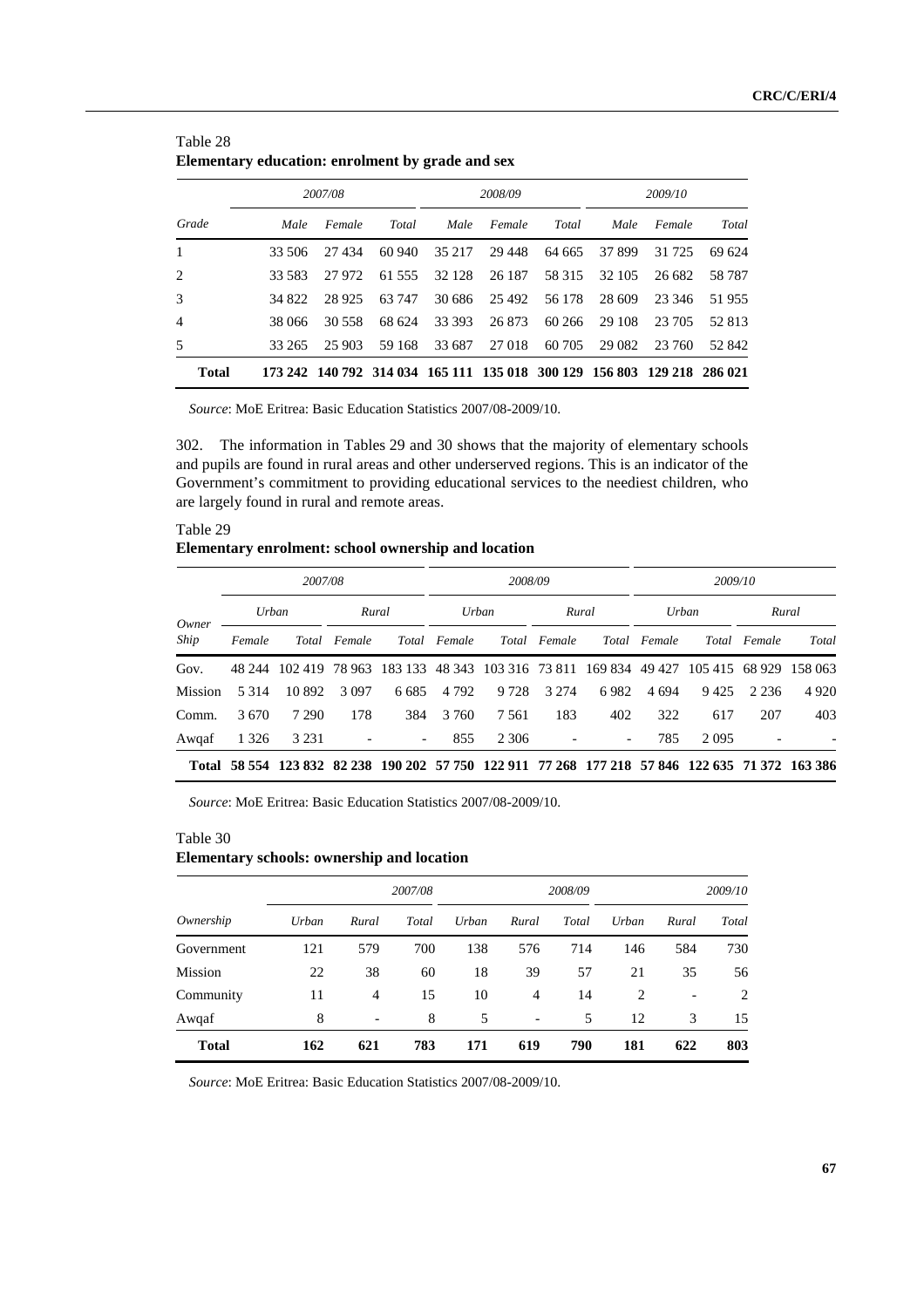303. The pupil to teacher ratio at the elementary school level was 43, 39 and 38 for the academic years 2007/2008 to 2009/2010 respectively. This shows that there was a decreasing trend in the ratio during the given period.

304. The percentage of repeaters at the elementary level has declined significantly from 15.4% in 2007/2008 to 13.2% in 2009/2010. Female repetition during the past three years was lower than that of males (Table 31).

Table 31 **Elementary education percentage of repeaters by sex** 

|                  | 2007/08 |        |       |        | 2008/09     |       | 2009/10 |        |       |
|------------------|---------|--------|-------|--------|-------------|-------|---------|--------|-------|
| Year             | Male    | Female | Total |        | Male Female | Total | Male    | Female | Total |
| Repeaters (in %) | 16      | 14.6   | 15.4  | - 14.4 | 12.8        | 13.7  | 14.4    | 11.8   | 13.2  |

*Source*: MoE Eritrea: Basic Education Statistics 2007/08-2009/10.

### **Middle school education**

305. Middle school is the second part of the basic education cycle in the Eritrean education system and consists of three years of schooling from grade 6 up to grade 8 for children 11 to 13 years of age. The medium of instruction at this level is English.

306. While enrolment at the middle school level showed an increase of almost 5% in 2009/2010 as compared to 2007/2008 (Table 32), female enrolment increased by 11% during the same period, and the percentage increase is higher than that for boys.

Table 32 **Middle school enrolment by grade and sex** 

|              | 2007/08 |        |         |               | 2008/09 |         | 2009/10 |        |         |
|--------------|---------|--------|---------|---------------|---------|---------|---------|--------|---------|
| Grade        | Male    | Female | Total   | Male          | Female  | Total   | Male    | Female | Total   |
| 6            | 33 332  | 23 720 |         | 57 052 34 398 | 24 709  | 59 107  | 32 070  | 24 943 | 57 013  |
| 7            | 27 240  | 19 005 |         | 46 245 26 834 | 19 630  | 46464   | 27 706  | 21 378 | 49 0 84 |
| 8            | 23 194  | 17.540 |         | 40 734 25 865 | 17 775  | 43 640  | 24 996  | 20 609 | 45 605  |
| <b>Total</b> | 83 766  | 60 265 | 144 031 | 87 097        | 62 114  | 149 211 | 84 772  | 66930  | 151 702 |

*Source*: MoE Eritrea: Basic Education Statistics 2007/08-2009/10.

307. Table 33 shows that the number of schools at the middle school level has increased by almost 20% from 2007/2008 to 2009/2010. Similarly, the number of schools in rural and remote areas has increased by 20% in 2009/2010 as compared to 2007/2008.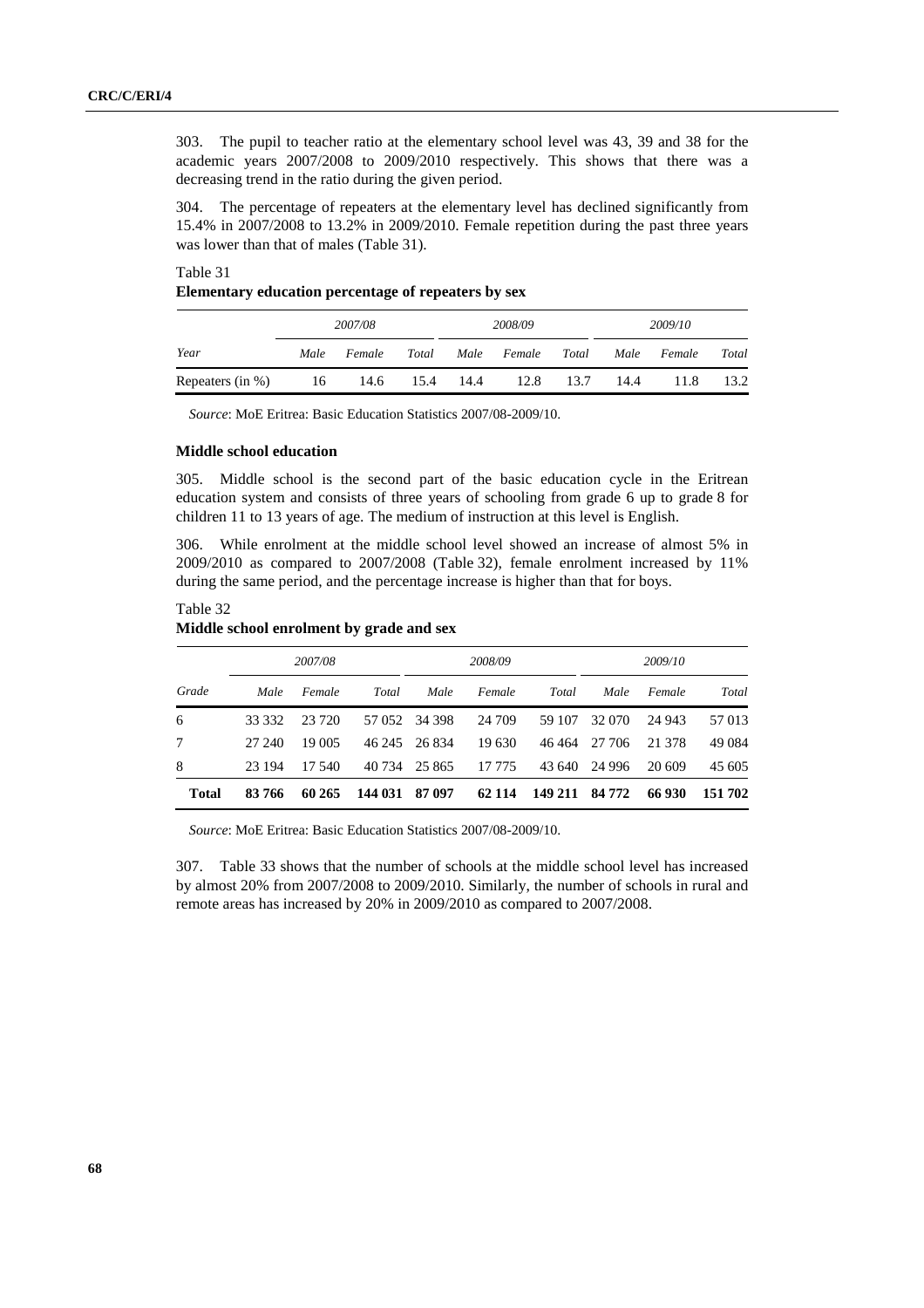| <b>Miquie schools: ownership by urban/rural distribution</b> |                |                          |                |       |         |       |       |         |       |  |
|--------------------------------------------------------------|----------------|--------------------------|----------------|-------|---------|-------|-------|---------|-------|--|
|                                                              |                | 2007/08                  |                |       | 2008/09 |       |       | 2009/10 |       |  |
| Ownership                                                    | Urban          | Rural                    | Total          | Urban | Rural   | Total | Urban | Rural   | Total |  |
| Government                                                   | 55             | 160                      | 215            | 64    | 183     | 247   | 74    | 193     | 267   |  |
| Mission                                                      | 13             | 6                        | 19             | 12    | 6       | 18    | 11    | 6       | 17    |  |
| Community                                                    | 6              |                          |                | 5     | 2       |       |       |         | 8     |  |
| Awqaf                                                        | $\overline{4}$ | $\overline{\phantom{a}}$ | $\overline{4}$ | 3     | -       | 3     | 3     |         | 3     |  |

### Table 33 **Middle schools: ownership by urban/rural distribution**

*Source*: MoE Eritrea: Basic Education Statistics 2007/08-2009/10.

308. Table 34 shows that there was a slight decrease both in GER and NER at this level in 2009/2010 as compared to 2007/2008.

**Total 78 167 245 84 191 275 93 200 293**

|         |      | GER    |       | NER  |        |       |  |  |
|---------|------|--------|-------|------|--------|-------|--|--|
| Year    | Male | Female | Total | Male | Female | Total |  |  |
| 2007/08 | 71   | 62.8   | 67.1  | 51.6 | 48.1   | 49.9  |  |  |
| 2008/09 | 71.2 | 63.5   | 67.5  | 51.4 | 46     | 49.8  |  |  |
| 2009/10 | 69.5 | 62.3   | 66.1  | 51.4 | 47.6   | 49.6  |  |  |

# **Middle school education: GER and NER by sex**

*Source*: MoE Eritrea: Basic Education Statistics 2007/08-2009/10.

309. Table 35 indicates that the percentage of students completing elementary and middle schools has increased. This shows that during the periods 2007/2008 and 2009/2010 the percentage of female completion in both levels has improved significantly during the given period.

### Table 35

Table 34

**Percentage of children completing elementary and middle school education** 

|         |      | Elementary |       | Middle |        |       |  |  |
|---------|------|------------|-------|--------|--------|-------|--|--|
| Year    | Male | Female     | Total | Male   | Female | Total |  |  |
| 2007/08 | 78.6 | 81.1       | 79.7  | 77.3   | 81.4   | 79    |  |  |
| 2008/09 | 78.5 | 83.3       | 80.3  | 78.7   | 85.8   | 81.7  |  |  |
| 2009/10 | 80.7 | 84         | 82.2  | 80.2   | 86.9   | 83.2  |  |  |

*Source*: MoE Eritrea: Basic Education Statistics 2007/08-2009/10.

### **Secondary school education**

310. The provision of good quality secondary education plays a central role in the education and employment opportunities of Eritrean youth. It thus prepares learners for further education and/or for the world of work.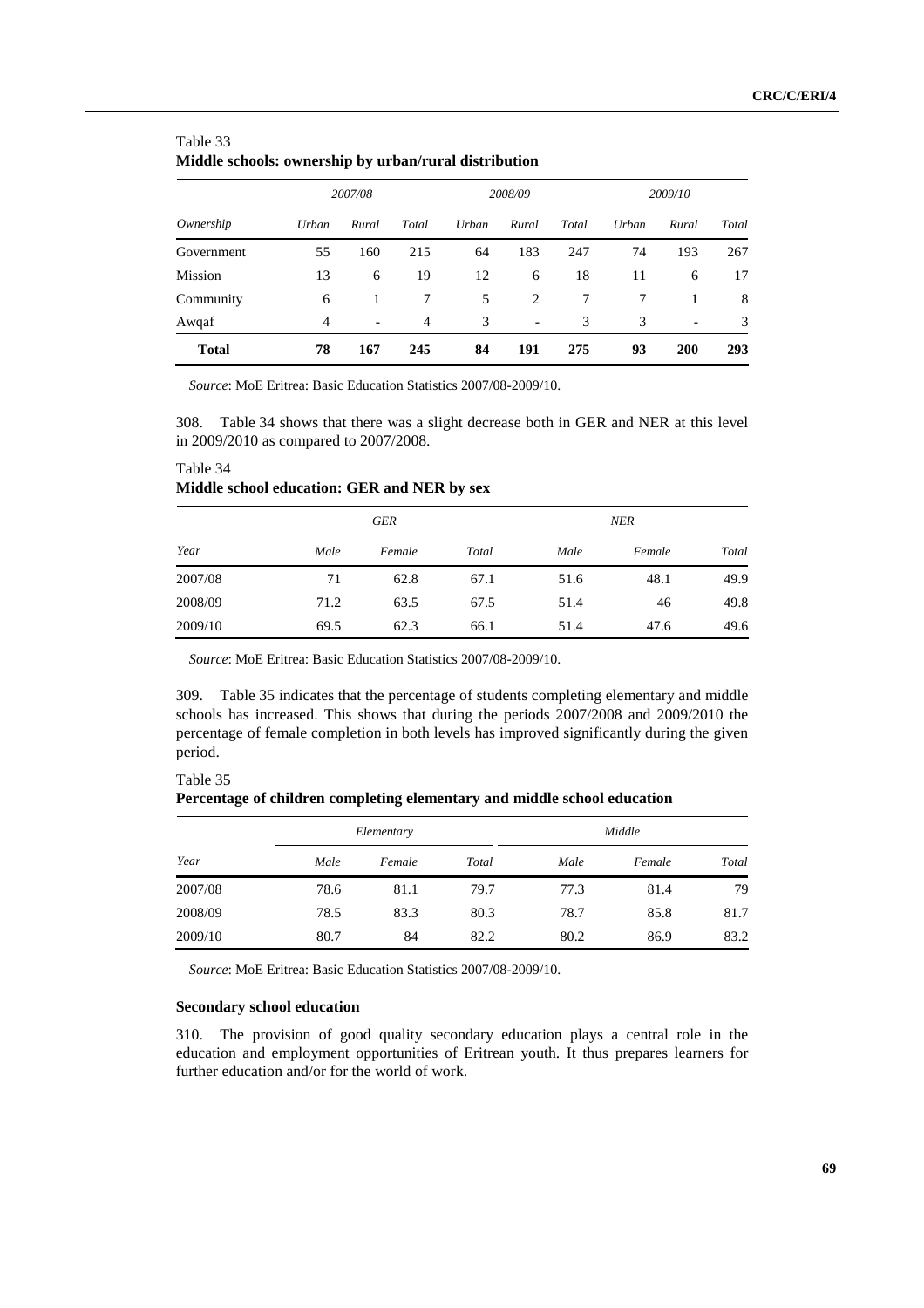311. As indicated in Table 36, enrolment at the secondary school level showed an increment of almost 14% in 2009/2010 as compared to 2007/2008 while the increase in female enrolment was 15.3% during the same period.

# Table 36 **Secondary school enrolment by grade and sex**

|       |         | 2007/08 |        |         | 2008/09 |        | 2009/10 |          |          |
|-------|---------|---------|--------|---------|---------|--------|---------|----------|----------|
| Grade | Male    | Female  | Total  | Male    | Female  | Total  | Male    | Female   | Total    |
| 9     | 20.466  | 13 903  | 34 369 | 20 406  | 12 2 12 | 32 678 | 20 215  | 13781    | 33 996   |
| 10    | 13 490  | 9 3 1 8 | 22 808 | 15495   | 11 402  | 26897  | 14 770  | 10 5 8 7 | 25 3 5 7 |
| 11    | 9646    | 6464    | 16 110 | 9694    | 6931    | 16 625 | 11 943  | 9 0 1 2  | 20 955   |
| 12    | 5 7 2 1 | 4 4 0 3 | 10 124 | 8 2 0 2 | 5 2 1 9 | 13421  | 8 8 4 2 | 5926     | 14 768   |
| Total | 49 323  | 34 088  | 83 411 | 53 997  | 35 764  | 89 761 | 55 770  | 39 306   | 95076    |

*Source*: MoE Eritrea: Basic Education Statistics 2007/08-2009/10.

312. Expanding secondary school education and bringing secondary schools closer to rural areas and hard-to-reach groups was pursued with so much emphasis that today a significant number of secondary schools are located in rural areas. This has enhanced enrolment in rural and remote areas in general and the educational opportunities of girls in these areas in particular.

313. Table 37 indicates that the number of secondary schools in urban and rural areas increased by 14% and 27% respectively during the period 2007/2008 to 2009/2010. Thus, the percentage increase of secondary schools was higher in rural areas than in urban areas.

| Ownership    | 2007/08        |                          |       | 2008/09 |                          |                | 2009/10        |       |       |
|--------------|----------------|--------------------------|-------|---------|--------------------------|----------------|----------------|-------|-------|
|              | Urban          | Rural                    | Total | Urban   | Rural                    | Total          | Urban          | Rural | Total |
| Government   | 37             | 26                       | 63    | 38      | 31                       | 69             | 42             | 33    | 75    |
| Mission      | 5              | $\overline{\phantom{a}}$ | 5     | 6       | $\overline{\phantom{a}}$ | 6              | 6              |       | 6     |
| Community    | 3              | $\overline{\phantom{a}}$ | 3     | 2       |                          | 3              | 3              |       | 3     |
| Awqaf        | $\mathfrak{D}$ | $\overline{\phantom{a}}$ | 2     | 2       | $\overline{\phantom{a}}$ | $\overline{c}$ | $\overline{c}$ |       | 2     |
| <b>Total</b> | 47             | 26                       | 73    | 48      | 32                       | 80             | 53             | 33    | 83    |

# **Secondary schools: ownership by location**

Table 37

*Source*: MoE Eritrea: Basic Education Statistics 2007/08-2009/10.

314. Table 38 indicates that the teacher to pupil ratio has decreased at all levels between 2007/2008 and 2009/2010. This has forced the MoE to train and recruit many additional teachers.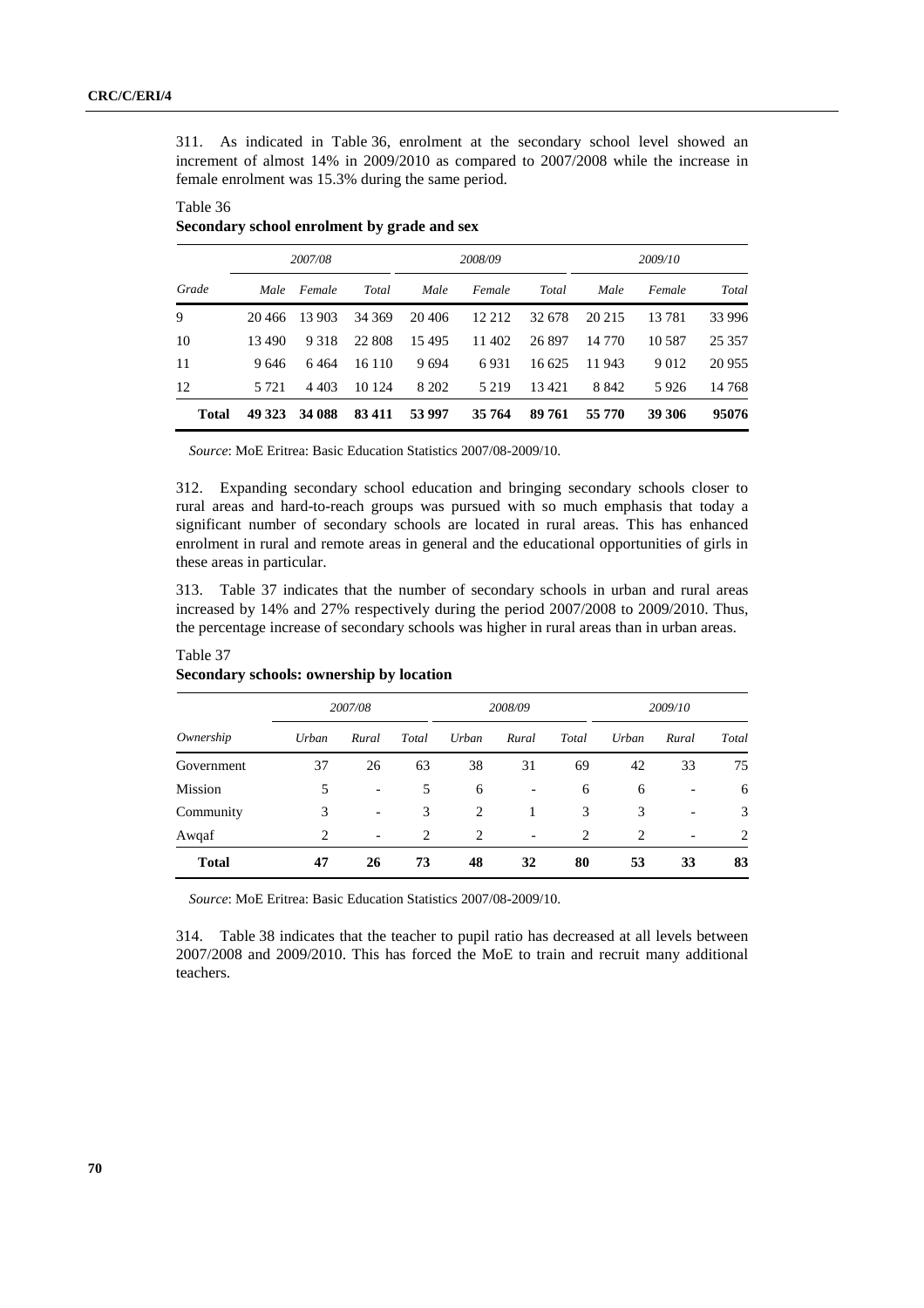| Teacher to pupil ratio by level and year |         |         |         |  |  |  |  |  |
|------------------------------------------|---------|---------|---------|--|--|--|--|--|
| Level                                    | 2007/08 | 2008/09 | 2009/10 |  |  |  |  |  |
| Elementary                               | 43      | 39      | 38      |  |  |  |  |  |
| Middle                                   | 53      | 45      | 41      |  |  |  |  |  |
| Secondary                                | 46      | 40      | 43      |  |  |  |  |  |

Table 38 **Teacher to pupil ratio by level and year** 

*Source*: MoE Eritrea: Basic Education Statistics 2007/08-2009/10.

315. Table 39 shows that class size declined at all the three levels during the academic years 2007/08 to 2009/10.

| Table 39                     |  |
|------------------------------|--|
| Class size by level and year |  |

| Level      | 2007/08 | 2008/09 | 2009/10 |
|------------|---------|---------|---------|
| Elementary | 51      | 45      | 44      |
| Middle     | 60      | 61      | 56      |
| Secondary  | 62      | 64      | 61      |

*Source*: MoE Eritrea: Basic Education Statistics 2007/08-2009/10.

316. In Eritrea, secondary school students from all over the country attend grade 12 in Sawa as an extension to their grade 11 class (Committee's recommendation No. 67 (f)).

# **Teacher population growth and teaching methodology**

317. The MoE has been introducing a new form of instruction – "interactive pedagogy or learner centred teaching and learning methodology". This method allows a child to express his/her ideas, knowledge and thoughts freely among his/her peers and with his/her teachers and encourages him/her to do the same at home with family members and in the community. In addition, frequent seminars and meetings have been conducted in schools to raise the awareness of teachers and parents on this issue. This is in agreement with article 12 of the CRC and in line with recommendation No. 31 of the Committee.

318. In line with the Committee's recommendation No. 67 (c) of the CSTR, the GoSE has been allocating a huge budget to the training of teachers in both the pre-service and inservice programmes in various institutes and colleges during the academic years 2007/2008 and 2009/2010. This enabled the MoE to provide pre-service and in-service training to upgrade the qualification of existing teachers and thereby improve the quality of schooling. The achievements recorded in the training component include: (a) training of 104 diploma level teachers (9 females) from the College of Education, Eritrea Institute of Technology; (b) training of 1,914 (51% female) teachers in the ATEI at certificate level; (c) in service training for a total of 4,688 (49% female) teachers; (d) open distance learning at the diploma level for 411 (6% female) teachers, and another 1,300 (14% female) teachers attended open distance learning; (e) finalization of the Master Plan for Teacher Education and Development and preparation of the Teacher Education Strategy for Eritrea that gives more focus to females in both pre-service and in-service trainings; (f) preparation of a National Programme of Continuing Professional Development (CPD) for teachers; (g) proposing Teachers' Career Path; and (h) drawing a strategy for upgrading Pedagogic Resource Centres into Continuing Professional Development Centres for teachers.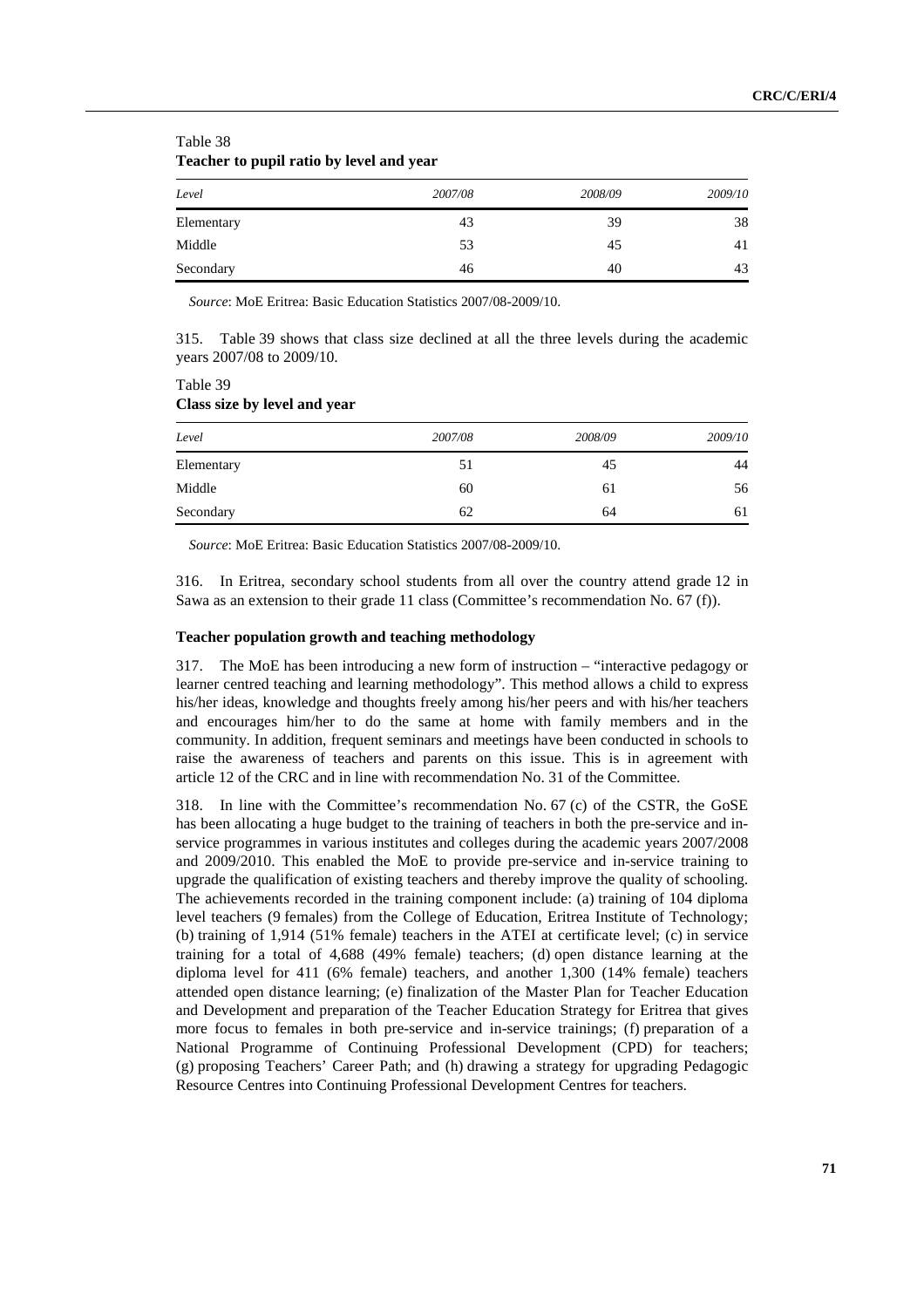319. The number of pre-primary schoolteachers was 1,062 and 1,143 in 2007/2008 and 2009/2010 respectively and this shows an increase of almost 8%, and the proportion of female teachers both in urban and rural areas increased by 15% and 2% respectively (Table 40).

#### Table 40

# **Pre-primary school teachers by sex and urban/rural**

| Year    | Urban |        |       |      | Rural  |     |                          |
|---------|-------|--------|-------|------|--------|-----|--------------------------|
|         | Male  | Female | Total | Male | Female |     | Total <b>Grand</b> total |
| 2007/08 | 15    | 543    | 558   | 22   | 482    | 504 | 1 0 6 2                  |
| 2008/09 | 17    | 602    | 619   | 15   | 483    | 498 | 1 1 1 7                  |
| 2009/10 | 12    | 627    | 639   | 12   | 492    | 504 | 1 1 4 3                  |

*Source*: MoE Eritrea: Basic Education Statistics 2007/08-2009/10.

320. Similarly the number of elementary schoolteachers was 7,328 and 7,535 in 2007/2008 and 2009/10 respectively – an increase of 3% (see Table 41).

| Elementary school teachers by sex and urban/rural |         |        |         |         |        |         |                    |  |  |
|---------------------------------------------------|---------|--------|---------|---------|--------|---------|--------------------|--|--|
| Year                                              |         | Urban  |         |         | Rural  |         |                    |  |  |
|                                                   | Male    | Female | Total   | Male    | Female | Total   | <b>Grand</b> total |  |  |
| 2007/08                                           | 1 1 7 1 | 1 781  | 2952    | 2912    | 1464   | 4 3 7 6 | 7 3 2 8            |  |  |
| 2008/09                                           | 1 3 2 8 | 1 744  | 3 0 7 2 | 3 3 3 0 | 1400   | 4 7 3 0 | 7802               |  |  |
| 2009/10                                           | 1 394   | 1835   | 3 2 2 9 | 3 0 6 2 | 1 244  | 4 306   | 7 5 3 5            |  |  |

# Table 41 **Elementary school teachers by sex and urban/rural**

*Source*: MoE Eritrea: Basic Education Statistics 2007/08-2009/10.

321. Table 42 indicates that the total number of middle school teachers increased by 35% in 2009/2010 while female teachers comprised 13% of the total during the same period. In the rural areas, the number of female teachers increased by 158% between 2007/2008 and 2009/2010.

### Table 42

# **Middle school teachers by sex and urban/rural**

| Year    | Urban   |        |         |         |        |       |                          |
|---------|---------|--------|---------|---------|--------|-------|--------------------------|
|         | Male    | Female | Total   | Male    | Female |       | Total <b>Grand</b> total |
| 2007/08 | 1 3 3 0 | 198    | 1 5 2 8 | 1 1 3 2 | 58     | 1 190 | 2718                     |
| 2008/09 | 1463    | 256    | 1 7 1 9 | 1 5 5 8 | 75     | 1 633 | 3 3 5 2                  |
| 2009/10 | 1613    | 348    | 1961    | 1 582   | 137    | 1719  | 3680                     |

*Source*: MoE Eritrea: Basic Education Statistics 2007/08-2009/10.

322. Table 43 shows that the number of secondary school teachers increased from 1,508 to 2,472 between the academic years 2007/2008 and 2009/2010, which is a 64% increase. The number of teachers in rural areas in particular increased from 317 to 821, which is an increase of 159%, while that of female teachers in rural areas showed an increase of 56%.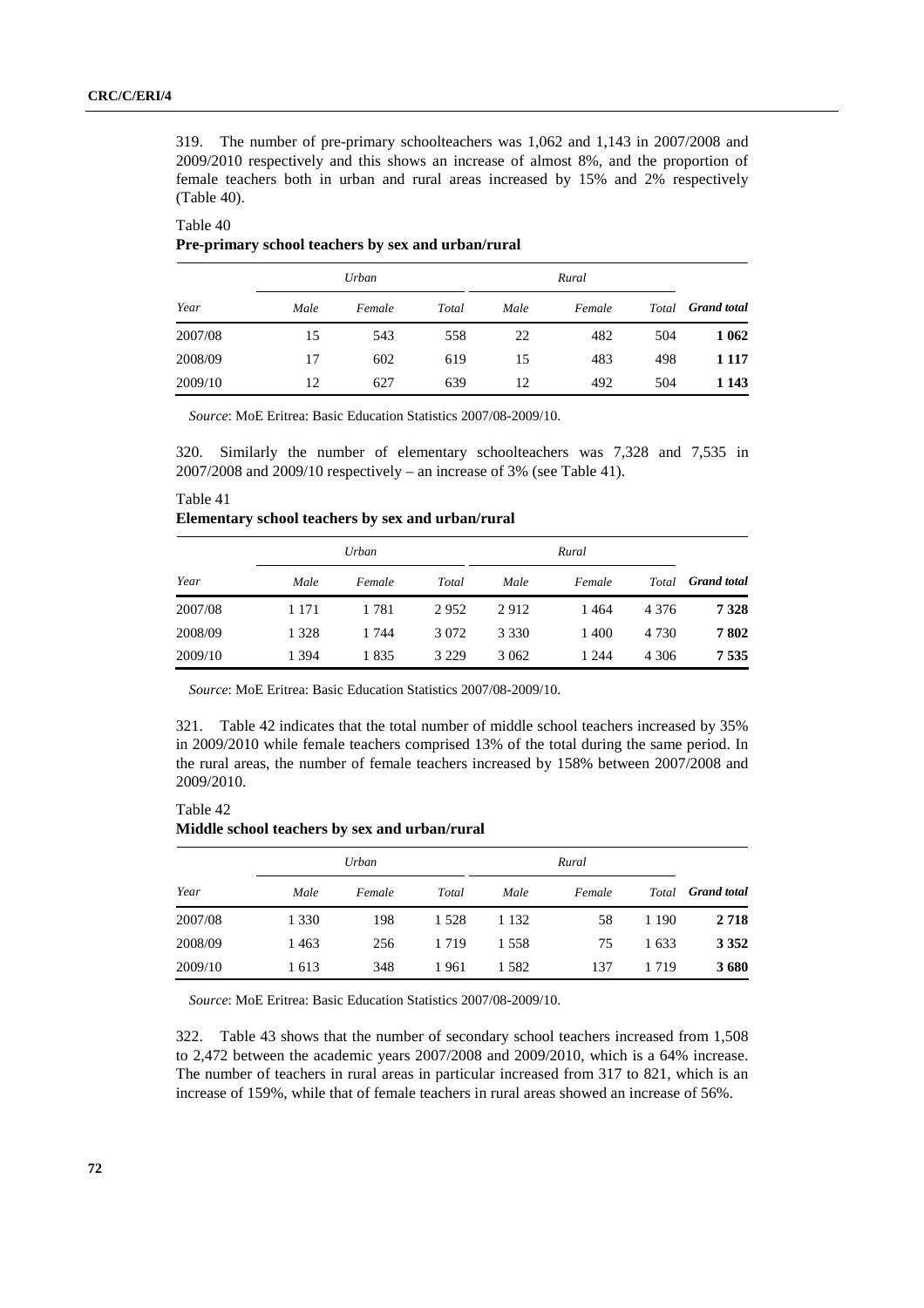|         |         | Urban  |         |      |        |     |                          |
|---------|---------|--------|---------|------|--------|-----|--------------------------|
| Year    | Male    | Female | Total   | Male | Female |     | Total <b>Grand</b> total |
| 2007/08 | 1 0 1 9 | 172    | 1 1 9 1 | 301  | 16     | 317 | 1508                     |
| 2008/09 | 1 3 0 1 | 242    | 1 5 4 3 | 725  | 25     | 750 | 2 2 9 3                  |
| 2009/10 | 1 3 8 5 | 266    | 1651    | 773  | 48     | 821 | 2472                     |

| Table 43                                  |  |  |  |
|-------------------------------------------|--|--|--|
| Secondary school teachers by sex and year |  |  |  |

*Source*: MoE Eritrea: Basic Education Statistics 2007/08-2009/10.

#### **Flow rates of promotion, repetition and dropout**

323. Flow rates (promotion, repetition and dropout) are the best indicators of the internal efficiency of a school system. As indicated in Table 44, the repetition rate decreased at the elementary, middle and secondary school levels by 2.7%, 3.8% and 2.7% respectively from 2007/2008 to 2009/2010. Similarly, during the same period, the female repetition rate decreased by 3.1% at the elementary school level, by 4.3% at the middle school level and by 2.6% at the secondary school level. The trend of improvement in the promotion rate is also significant at all levels. However, the issues of repetition and dropout still remain among the main challenges in the education system.

#### Table 44 **Flow rates by school level and sex**

|         |            | Drop outs $(\% )$ |        |       | <i>Repetition</i> $(\%)$ |        |       | Promotion (%) |        |       |
|---------|------------|-------------------|--------|-------|--------------------------|--------|-------|---------------|--------|-------|
| Year    | Levels     | Male              | Female | Total | Male                     | Female | Total | Male          | Female | Total |
| 2007/08 | Elementary | 6.0               | 4.8    | 5.5   | 15.4                     | 14.1   | 14.8  | 78.6          | 81.1   | 79.7  |
|         | Middle     | 6.7               | 5.3    | 6.3   | 16                       | 13.3   | 14.9  | 77.3          | 81.4   | 79.0  |
|         | Secondary  | 8.1               | 9.3    | 8.6   | 16.7                     | 11.2   | 14.5  | 75.2          | 79.5   | 76.9  |
| 2008/09 | Elementary | 8.7               | 6.5    | 7.7   | 12.8                     | 11.2   | 12.1  | 78.5          | 82.2   | 80.2  |
|         | Middle     | 9.7               | 5.5    | 7.9   | 11.6                     | 8.6    | 10.4  | 78.7          | 85.8   | 81.7  |
|         | Secondary  | 12.4              | 8.6    | 10.8  | 9.1                      | 5.4    | 7.6   | 78.5          | 86.0   | 81.5  |
| 2009/10 | Elementary | 6.3               | 5.0    | 5.7   | 13                       | 11.0   | 12.1  | 80.7          | 84.0   | 82.2  |
|         | Middle     | 7.1               | 4.1    | 5.7   | 12.7                     | 9.0    | 11.1  | 80.7          | 86.9   | 83.2  |
|         | Secondary  | 9.3               | 7.8    | 8.6   | 14                       | 8.6    | 11.8  | 76.7          | 83.6   | 79.6  |

*Source*: MoE Eritrea: Basic Education Statistics 2007/08-2009/10.

#### **B. Special needs or inclusive education**

(The GoSE refers to the Committee's recommendation No. 52 (c) and (d) of the CSTR.)

324. To facilitate the programme for children with learning difficulties, the activities performed by the MoE during the period under review include the following: (a) 25 childfriendly pilot schools equipped with first-aid kits have been established and have become functional; (b) focal health teachers have been assigned to check the general health conditions and give health education to all students and to disabled children in particular in these schools; (c) pedagogical resource rooms, where additional support is given to children with learning difficulties and where effective and individual learning processes are ensured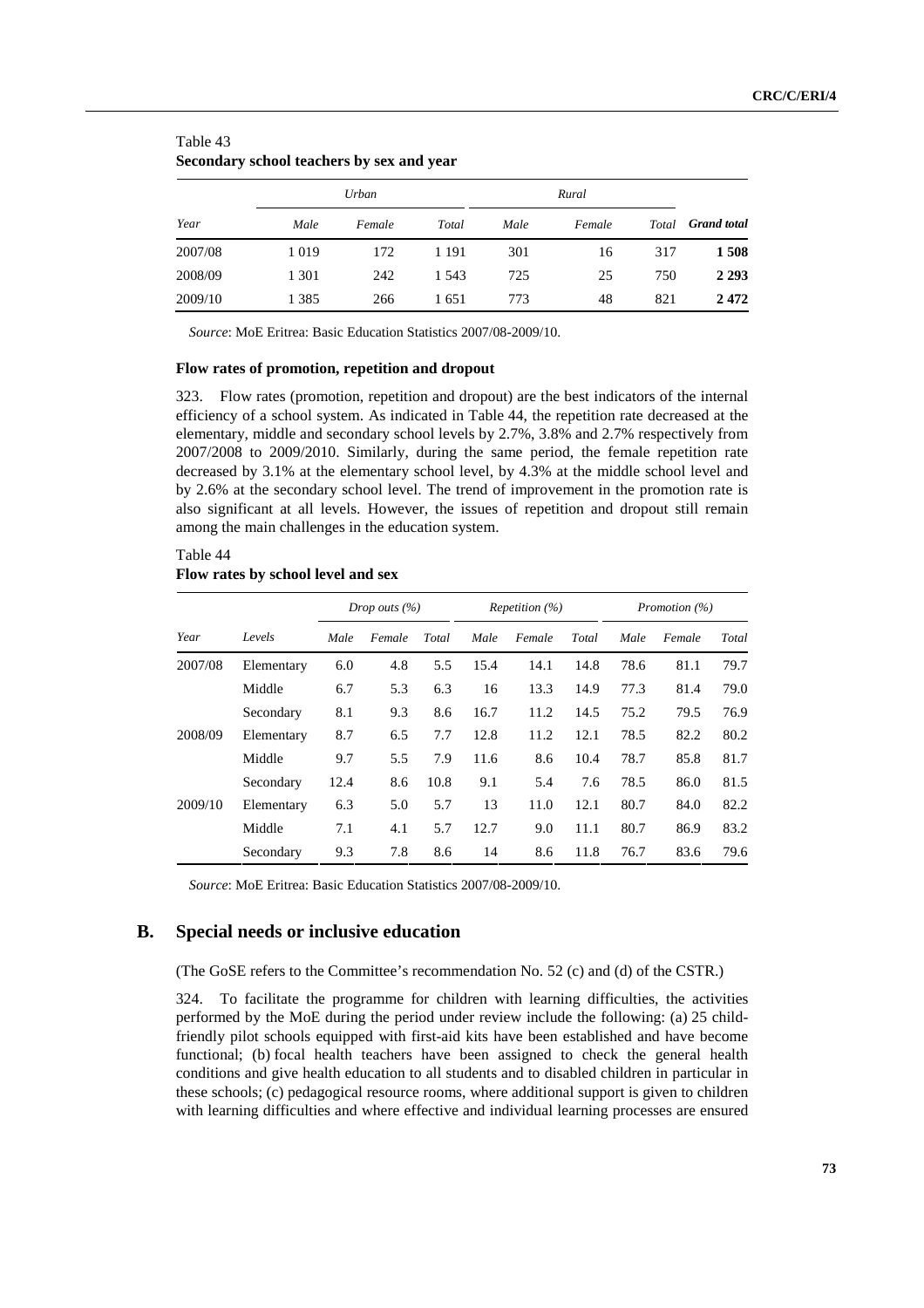were established; (d) instruments were supplied to schools for checking students' eyes and ears, and toothpaste and brushes were supplied; and (e) educational materials such as exercise books, pens, and pencils, etc., were provided by the MoLHW to children with disabilities in the pilot schools.

325. Several training courses and workshops were conducted to promote the education of children with special needs: These include: (a) training on inclusive education for teachers, supervisors, directors and regional education office workers; (b) workshop for staff of the MoH and MoLHW on policy ratification on inclusive education, barriers to access, participation and learning, collaborative teaching (peer teaching), parents' involvement, and education planning; (c) training to teachers by the MoH on autistic children and children with Down's syndrome; and (d) curriculum adaptation for blind and deaf children and their teachers.

326. In general, the MoE has been making efforts to promote education for children with special needs. Currently, there are three special elementary schools – one for the vision impaired and two schools for the hearing impaired. The school for the vision impaired is located in Asmara, whereas the two schools for the hearing impaired are located in Asmara and Keren. Table 45 below shows the number of pupils attending special schools.

|         |      | Abraha Bahta School for the Vision Impaired (1-5) | Evangelical School for the Deaf (1-5) |      |        |       |
|---------|------|---------------------------------------------------|---------------------------------------|------|--------|-------|
| Year    | Male | Female                                            | Total                                 | Male | Female | Total |
| 2007/08 | 49   | 20                                                | 69                                    | 124  | 88     | 212   |
| 2008/09 | 49   | 17                                                | 66                                    | 126  | 110    | 236   |
| 2009/10 | 42   | 12                                                | 54                                    | 112  | 63     | 175   |

# Table 45 **Number of pupils attending special schools**

*Source*: MoE Eritrea: Basic Education Statistics 2007/08-2009/10.

327. Table 46 indicates that enrolment of CWD enrolled in schools during the three years under consideration. For example, in 2009/2010 the number of CWD enrolled by type of disability were 7,873 (41.4% females) vision impaired; 3,941 (39.5% females) hearing impaired; 768 (37.8% females) mentally impaired; and 1,454 (34.5% females) physically impaired.

#### Table 46

**CWD in regular schools by type of impairment and sex** 

| Vision Impaired |       | <b>Hearing Impaired</b> |                   | <b>Mentally Handicapped</b> |             |           | Physically Impaired |                                     |     |           |                   |           |
|-----------------|-------|-------------------------|-------------------|-----------------------------|-------------|-----------|---------------------|-------------------------------------|-----|-----------|-------------------|-----------|
| Year            |       | Male Female Total       |                   |                             |             |           |                     | Male Female Total Male Female Total |     |           | Male Female Total |           |
| 2007/08         | 2.769 |                         |                   | 1 529 4 298 3 817           | 2 463 6 280 |           | 607                 | 245                                 |     | 852 1 104 |                   | 476 1580  |
| 2008/09         | 5.034 |                         |                   | 3 5 13 8 5 47 2 5 6 6       |             | 1604 4170 | 513                 | 250                                 |     | 763 1 191 |                   | 552 1 743 |
| 2009/10         | 4 616 |                         | 3 257 7 873 2 383 |                             | 1 558 3 941 |           | 478                 | 290                                 | 768 | 952       |                   | 502 1 454 |

*Source*: MoE Eritrea: Basic Education Statistics 2007/08-2009/10.

328. In 2009/2010, there were 14,036 students with disabilities of which 44% were enrolled in elementary, 31% in middle and 25% in senior secondary schools. Regionwise, the distribution of educational opportunities for CWD shows that region Maekel with 39% has the largest number of CWD students followed by Debub (Table 47).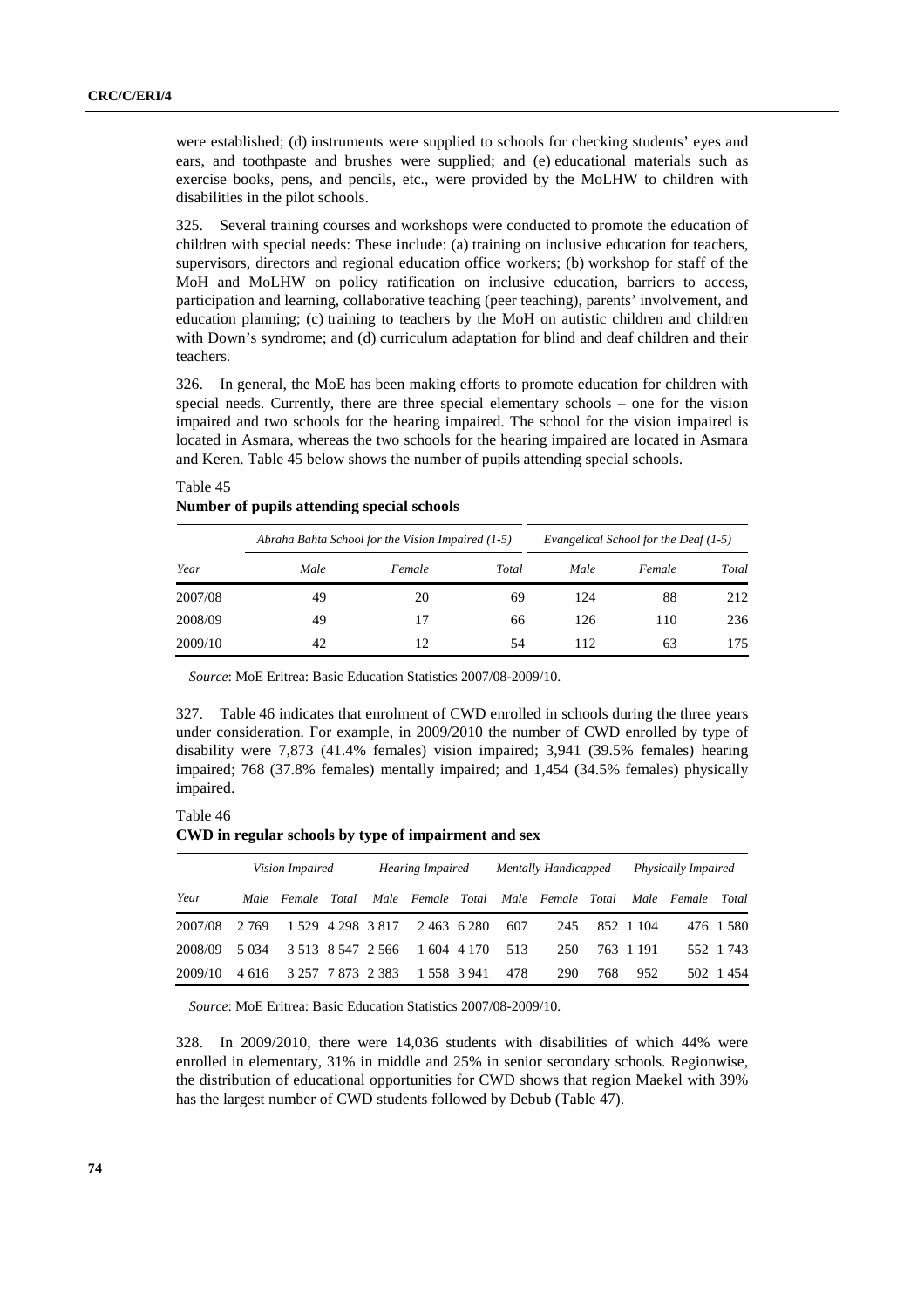329. Over the past three years, many students with disabilities or learning difficulties have been able to enter "regular" schools. For example, many of the pupils who had completed their education at the special elementary schools and those with learning difficulties have been mainstreamed into the regular middle schools. Similarly, efforts are being made to increase access for children in nomadic circumstances, girls in remote neighbourhoods, orphans, street and/or working children, etc.

| Region (Region) | Elementary $(1-5)$ | $Middle (6-8)$ | Secondary $(9-12)$ | Total   |
|-----------------|--------------------|----------------|--------------------|---------|
| Anseba          | 741                | 554            | 641                | 1936    |
| Debub           | 1711               | 1 2 6 2        | 978                | 3 9 5 1 |
| <b>NRS</b>      | 58                 | 74             | 59                 | 191     |
| GBarka          | 1 0 2 7            | 532            | 385                | 1944    |
| Maekel          | 2 2 3 7            | 1 741          | 1432               | 5410    |
| <b>SRS</b>      | 404                | 156            | 44                 | 604     |
| <b>Total</b>    | 6 1 7 8            | 4 3 1 9        | 3 5 3 9            | 14 036  |

#### Table 47 **CWD by level and region 2009/10**

*Source*: MoE Eritrea: Basic Education Statistics 2007/08-2009/10.

330. Nevertheless a large proportion of school going age children including those with disabilities still remain excluded from school. Moreover, those pursuing regular education face challenges due to lack of appropriate educational support.

331. The MoE has endorsed IE policy orientations and strategies to establish childfriendly schools that accommodate children's participation and learning as well as enhances the awareness of students, teachers, parents and the local communities to care for and support the education of children facing exclusion. Furthermore, in the efforts to consolidate IE, the following activities were accomplished during the past three years: (a) policy and strategy on IE have been prepared; (b) curriculum modification is under way to accommodate the special educational needs of children with learning difficulties; (c) pilot Special Needs Education (SNE) classes were conducted in some regions involving nine primary schools, three special schools and one middle school as well as higher education institutions, ministries and disabled people's organizations, with demonstrations of learner-centred teaching and learning methods; (d) a guideline on SNE/IE was developed and about 400 copies disseminated to regions; etc.; and (e) teachers in the six regions were provided with an orientation course on IE to suit the needs of children with disabilities, and to establish region-inclusive education support groups. All these approaches and initiatives are expected to minimize exclusion

#### **C. Adult and continuing education**

(The GoSE refers to the Committee's recommendation No. 67 (d) of the CSTR.)

332. In line with recommendation No. 67 (d) of the Committee, the Government is working hard to ensure access to adaptable non-formal education of high quality to vulnerable groups, including street children, orphans, refugees and displaced children. More specifically: (a) the review of the curriculum on literacy and post literacy has been completed; (b) a new curriculum for out-of-school children is ready and the material is on pilot test; (c) the preparation of a comprehensive policy and a clear strategy for literacy and out-of-school children is going on; (d) a Learning Needs Assessment Survey on Literacy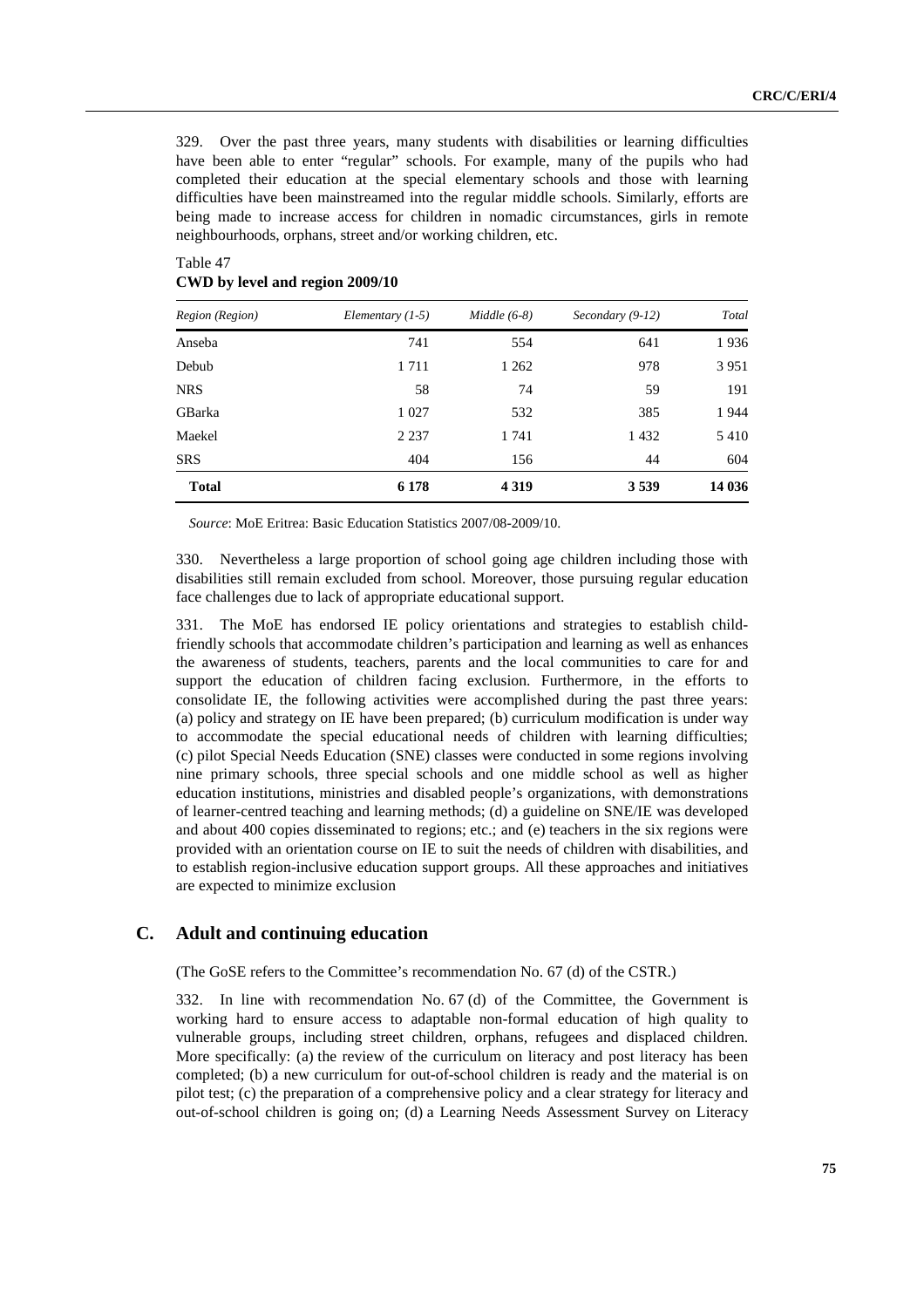and Continuing Education has been conducted; (e) a guideline for Evening Schools has been prepared, and evening classes are in progress in major towns; (f) a National Literacy Survey was conducted in 2008 and has showed an adult literacy rate of 64.6% (57% females); and  $(g)$  on the basis of the efforts made in the provision of non-formal education in the mother tongue during the last 10 years, a literacy impact assessment has already been conducted. This has been helpful in the provision of information on the strengths, weaknesses and achievements of the literacy programme.

333. The literacy programme targets adults and out-of-school youths. As part of the continuing education programme, a guideline for evening schools was developed in November 2010. These schools have been started as a pilot project in urban areas and are expected to expand to semi-urban and village areas.

334. Table 48 shows that during 2007/2008-2009/2010 a total of 142,187 adults and outof-school children, out of which 90.2% were females, participated in the literacy programme. About 77% of the total participants and about the same percentage of the female participants completed the programme. The table also shows that a significant number of the participants were under age 15 of which about 78% were females. The participation of adults, especially mothers, in the literacy programme is believed to have had a great impact on their children's schooling.

|              | Under 15 |         |         | $15 - 19$ |         | 20 & Above |         | Completed |  |
|--------------|----------|---------|---------|-----------|---------|------------|---------|-----------|--|
| Year         | Female   | Total   | Female  | Total     | Female  | Total      | Female  | Total     |  |
| 2007/08      | 2 5 8 9  | 3 5 4 8 | 6 5 3 2 | 7 309     | 39 790  | 44 311     | 37 806  | 42 066    |  |
| 2008/09      | 1918     | 2425    | 5 681   | 6 6 3 2   | 35 150  | 38 043     | 33 087  | 35 837    |  |
| 2009/10      | 2 2 5 6  | 2 7 1 1 | 4 4 4 0 | 4 7 0 5   | 29 943  | 32 7 7 3   | 28 7 36 | 31 397    |  |
| <b>Total</b> | 6763     | 8684    | 16 653  | 18 376    | 104 883 | 115 127    | 99 629  | 109 300   |  |

# Table 48 **Literacy participants: by age, sex and year**

*Source*: Department of Adult and Media Education 2007/08-2009/10.

335. In the past three academic years, the continuing education programme was solely conducted in the Southern Red Sea, Anseba, Gash-Barka and Northern Red Sea regions because most of the children who had missed the opportunity of schooling were found in these regions. Table 49 shows that a total of 15,982 out-of-school children have been participating in this programme out of which 48% were female. Similarly, a total of 787 (23% female) teachers took part in this programme which was conducted in 165 centres in the last three years.

#### Table 49 **Education for out-of-school children – enrolment, teachers and centres**

|         |         | Enrolment |         | <b>Teachers</b> |        |       |         |
|---------|---------|-----------|---------|-----------------|--------|-------|---------|
| Year    | Male    | Female    | Total   | Male            | Female | Total | Centres |
| 2007/08 | 2 5 2 0 | 2 2 6 7   | 4 7 8 7 | 175             | 57     | 232   | 49      |
| 2008/09 | 2408    | 2423      | 4 8 3 1 | 194             | 62     | 256   | 54      |
| 2009/10 | 3471    | 2893      | 6 3 6 4 | 238             | 61     | 299   | 62      |

*Source*: Department of Adult and Media Education 2007/08-2009/10.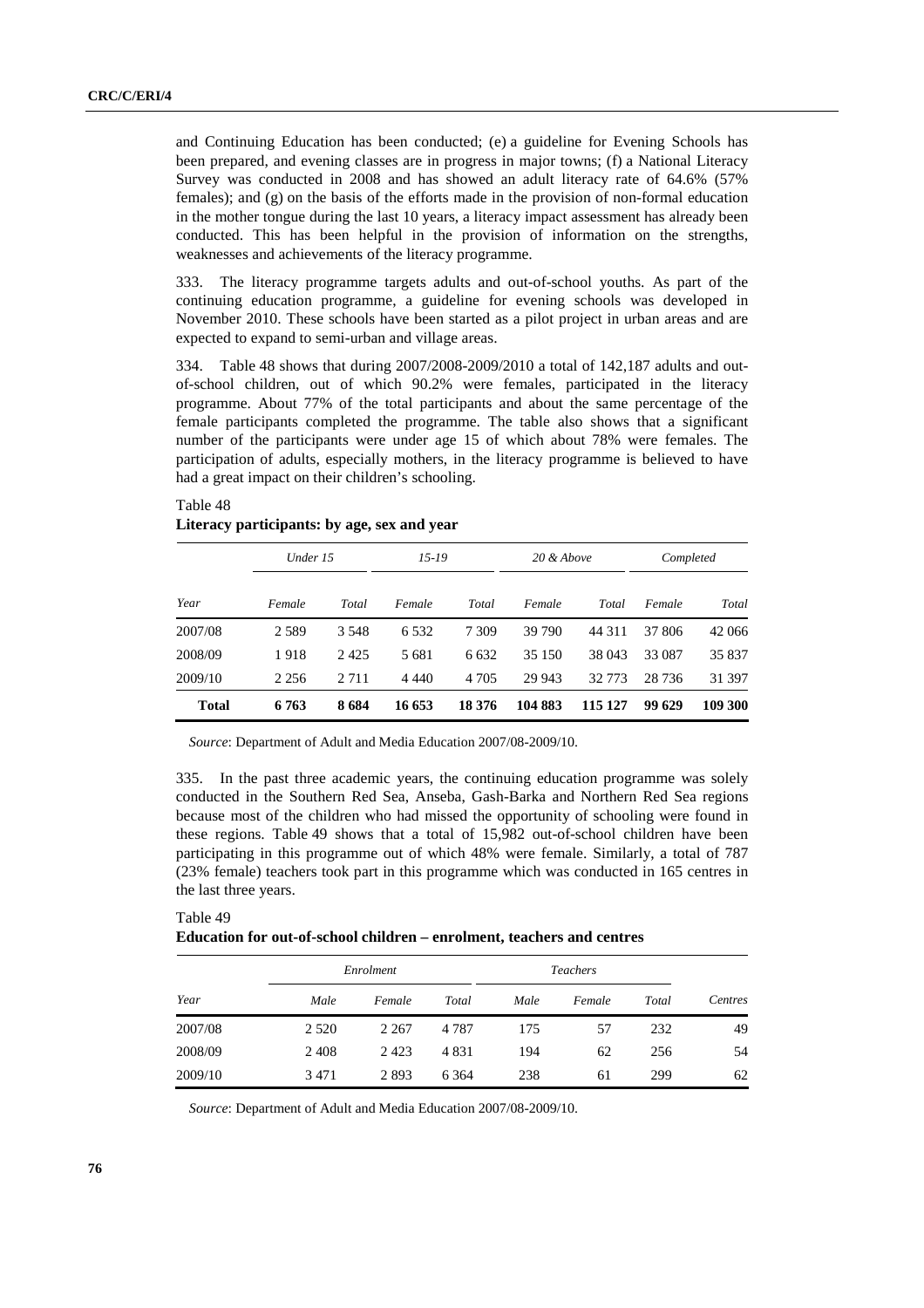# **D. Vocational and technical education (TVET)**

336. The Government has been investing huge sums of money on short and long-term TVET programmes to produce a properly qualified labour force (Committee's recommendation No. 67 (g)). Accordingly, the TVET subsector has accomplished the following tasks to strengthen the skills of the youth including adolescents who are out-ofschool: (a) finalized a plan to construct three new skill development centres; (b) provided training in various skills such as building construction, agriculture, and commerce and business management for thousands of youngsters each year at the Centre for Vocational Training; (c) trained 118 TVET teachers in diploma courses in fields such as electrical, mechanical and civil engineering at the Eritrea Institute of Technology (EIT); (d) installed new machines in existing technical schools; and (e) established additional departments including surveying, drafting and plumbing in the technical schools of Dombosco, Mai Habar, and Wina.

337. At present six formal technical schools namely the Asmara Commercial School (ACS), and the Asmara (ATS), Dombosco (DTS), Mai Habar (MHTS), Hagaz (HTS) and Wina (WTS) Technical Schools provide intermediate training for two years to students who have completed grade 10. This type of training increases the frequencies of graduates. The information in Table 50 shows a decline in enrolment during the year 2009/2010 because some of the technical schools were then providing training to many more students at the certificate level.

|                | 2007/08 |        |       | 2008/09 |        |         | 2009/10 |        |         |
|----------------|---------|--------|-------|---------|--------|---------|---------|--------|---------|
| <b>Schools</b> | Male    | Female | Total | Male    | Female | Total   | Male    | Female | Total   |
| <b>ACS</b>     | 168     | 170    | 338   | 127     | 201    | 328     | 114     | 170    | 284     |
| <b>ATS</b>     | 339     | 280    | 619   | 293     | 273    | 566     | 126     | 88     | 214     |
| <b>DTS</b>     | 293     | 135    | 428   | 206     | 199    | 405     | 117     | 86     | 203     |
| <b>MTS</b>     | 329     | 147    | 476   | 264     | 132    | 396     | 162     | 86     | 248     |
| <b>HTS</b>     | 224     | 101    | 325   | 188     | 106    | 294     | 84      | 106    | 190     |
| <b>WTS</b>     | 239     | 71     | 310   | 196     | 61     | 257     | 123     | 59     | 182     |
| <b>Total</b>   | 1592    | 904    | 2496  | 1 2 7 4 | 972    | 2 2 4 6 | 726     | 595    | 1 3 2 1 |

# Table 50 **Technical and vocational enrolment by sex and year**

*Source*: Department of Technical and Vocational Education and Training.

338. Table 51 shows that a total of 697 (43%) 1,292 (75%) and 1,304 (45%) female students enrolled at certificate level in the academic years 2007/2008, 2008/2009, and 2009/2010 respectively.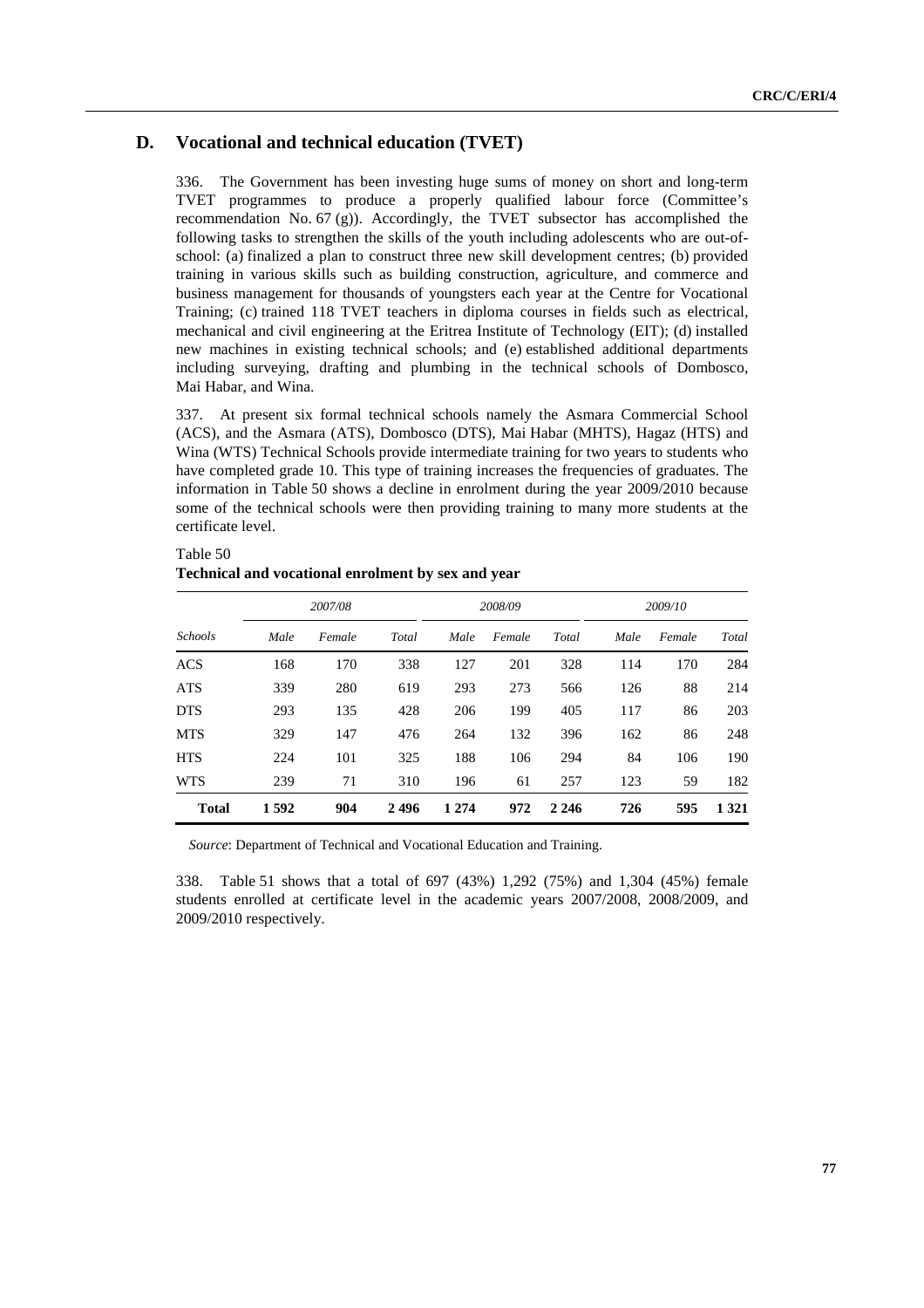Table 51

|                | 2007/08 |       | 2008/09 |       | 2009/10 |       | Total  |       |
|----------------|---------|-------|---------|-------|---------|-------|--------|-------|
| <b>Schools</b> | Female  | Total | Female  | Total | Female  | Total | Female | Total |
| Hagaz          | 35      | 67    | 107     | 296   | 104     | 188   | 246    | 551   |
| <b>ACC</b>     |         |       | 203     | 335   | 170     | 284   | 373    | 619   |
| Asmara         | 88      | 172   | 273     | 578   | 86      | 210   | 447    | 960   |
| Don Bosco      | 42      | 83    | 202     | 404   | 89      | 199   | 333    | 686   |
| Mai-Habar      | 42      | 133   | 132     | 396   | 84      | 243   | 258    | 772   |
| Wina           | 34      | 83    | 57      | 200   | 58      | 180   | 149    | 463   |
| Massawa        | 61      | 159   |         |       |         |       | 61     | 159   |

| Certificate level enrolment at technical and vocational schools by sex and year |  |  |  |
|---------------------------------------------------------------------------------|--|--|--|
|                                                                                 |  |  |  |

*Source*: MoE Department of Technical and Vocational Education and Training.

339. The size of enrolment, during the three years under review, at all the institutions for technical and vocational training was 2,777 trainees (51% females), 2,354 (52% females), 2,708 (41% females) in 2007/2008, 2008/2009, and 2009/2010 respectively (Table 52). The MoE intends to increase the number of trainees to 5,000 in the coming years. Similarly, the Eritrean Institute of Technology has started providing vocational training at the college diploma level.

Table 52 **Enrolment at the national centers for vocational training by sex and year** 

| Year    | Male    | Female  | Total   |
|---------|---------|---------|---------|
| 2007/08 | 1 3 7 2 | 1405    | 2 7 7 7 |
| 2008/09 | 1 1 2 5 | 1 2 2 9 | 2 3 5 4 |
| 2009/10 | 1609    | 1 099   | 2708    |

*Source*: MoE Department of Technical and Vocational Education and Training.

340. Many school-age children are also acquiring skills informally in the many private enterprises in the informal economic sector. These boys and girls often spend half a day in school and the other half at local workshops learning skills and earning small incomes.

#### **E. Girls' education**

341. The GoSE believes that, educating women and girls makes a major impact on the family, the community and the nation. Thus, the participation, retention, and achievement of girls as well as women have been taken as priorities in education in line with the Convention for the Elimination of All Forms of Discrimination against Women (CEDAW). This is expected to contribute significantly to the achievement of the MDG and EFA Goals on girls' education and to the empowerment of women in the long run. Some of the interventions made by the MoE during the last three years on girls' education include, among others: (a) additional lessons in English and mathematics were provided to female students in some schools; (b) material incentives such as donkeys, household utensils and cash were provided to female students in rural and remote areas to encourage them to learn and to reduce the burden of their household chores; (c) female students who travelled long distances to school were provided with bicycles; (d) in rural areas, new middle and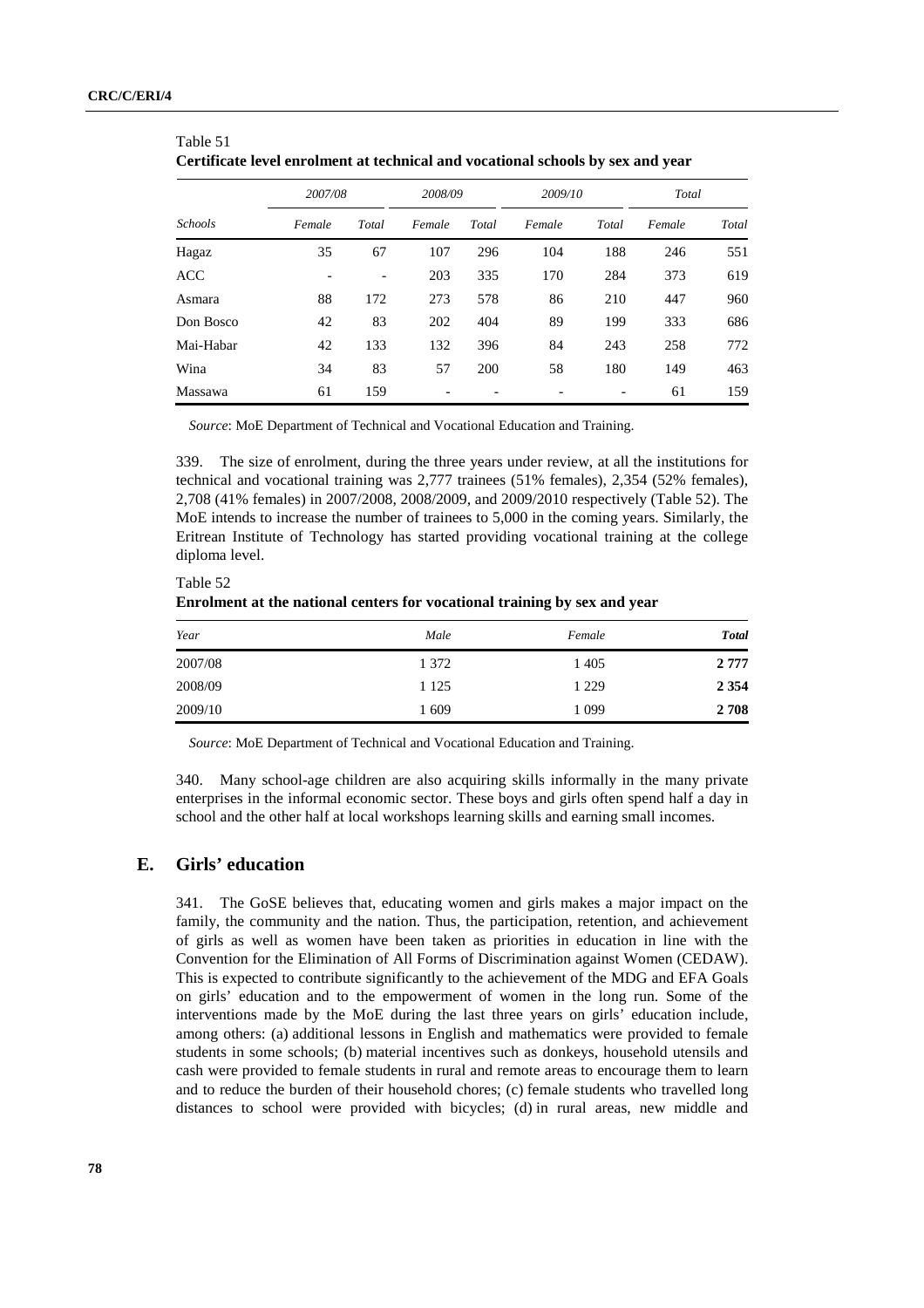secondary schools were constructed as near as possible to villages, with the additional aim of retaining female students; (e) frequent sensitization meetings were conducted among parents on sending their girl children to school in villages and remote, rural areas; and (f) financial awards were given every year at the national level to role model female teachers.

342. As indicated in Table 53, female enrolment declines as one goes up the education ladder from pre-primary to secondary levels. Nonetheless, there has been a noticeable increase in the participation of girls in school.

#### **F. Curriculum reform, material development and dissemination**

343. During the period under review, the Eritrean general education curriculum and pedagogy have been undergoing a major reform intended to make them more responsive to the country's human resources needs. In this respect: (a) a National Curriculum Framework that provides a road–map for curriculum and pedagogic reform is now in place; (b) textbooks and teachers' guides for most subjects for all grades of elementary and middle schools as well as for some enrichment subjects in secondary schools have been developed and some are actually being used; (c) resource materials for kindergarten and syllabus guides for different core subjects of secondary education have been prepared and disseminated; (d) a variety of teaching aid materials have been prepared and disseminated to all schools in the last three years; and (e) teachers have been familiarized with the content and teaching methodology of the new textbooks during the past six years.

|             |         |         | Enrolment |                                |  |  |
|-------------|---------|---------|-----------|--------------------------------|--|--|
| Level       | Year    | Female  | Total     | Percentage<br>Female Enrolment |  |  |
| Pre-primary | 2007/08 | 17 391  | 35 839    | 49.0                           |  |  |
|             | 2008/09 | 18539   | 37 565    | 49.4                           |  |  |
|             | 2009/10 | 19 5 25 | 40 50 6   | 48.2                           |  |  |
| Elementary  | 2007/08 | 140 792 | 314 034   | 44.8                           |  |  |
|             | 2008/09 | 135 018 | 300 129   | 45.0                           |  |  |
|             | 2009/10 | 129 218 | 286 021   | 45.2                           |  |  |
| Middle      | 2007/08 | 60 265  | 144 031   | 41.8                           |  |  |
|             | 2008/09 | 62 1 14 | 181 131   | 34.3                           |  |  |
|             | 2009/10 | 66930   | 151 702   | 44.1                           |  |  |
| Secondary   | 2007/08 | 34 088  | 83411     | 40.9                           |  |  |
|             | 2008/09 | 35 7 84 | 89761     | 39.9                           |  |  |
|             | 2009/10 | 39 30 6 | 95 076    | 41.3                           |  |  |

Table 53 **Percentage of enrolment of female students by level** 

*Source*: MoE Eritrea: Basic Education Statistics 2007/08-2009/10.

344. During the process of writing and translation of the materials, 80 to 100 experienced teachers from elementary, junior and secondary schools were mobilized each year to assist the curriculum panels in the writing, translation, and illustration of the textbooks. In the past three years, the main activities that were accomplished included the printing and reprinting of textbooks and teachers' guide and production of audio cassettes.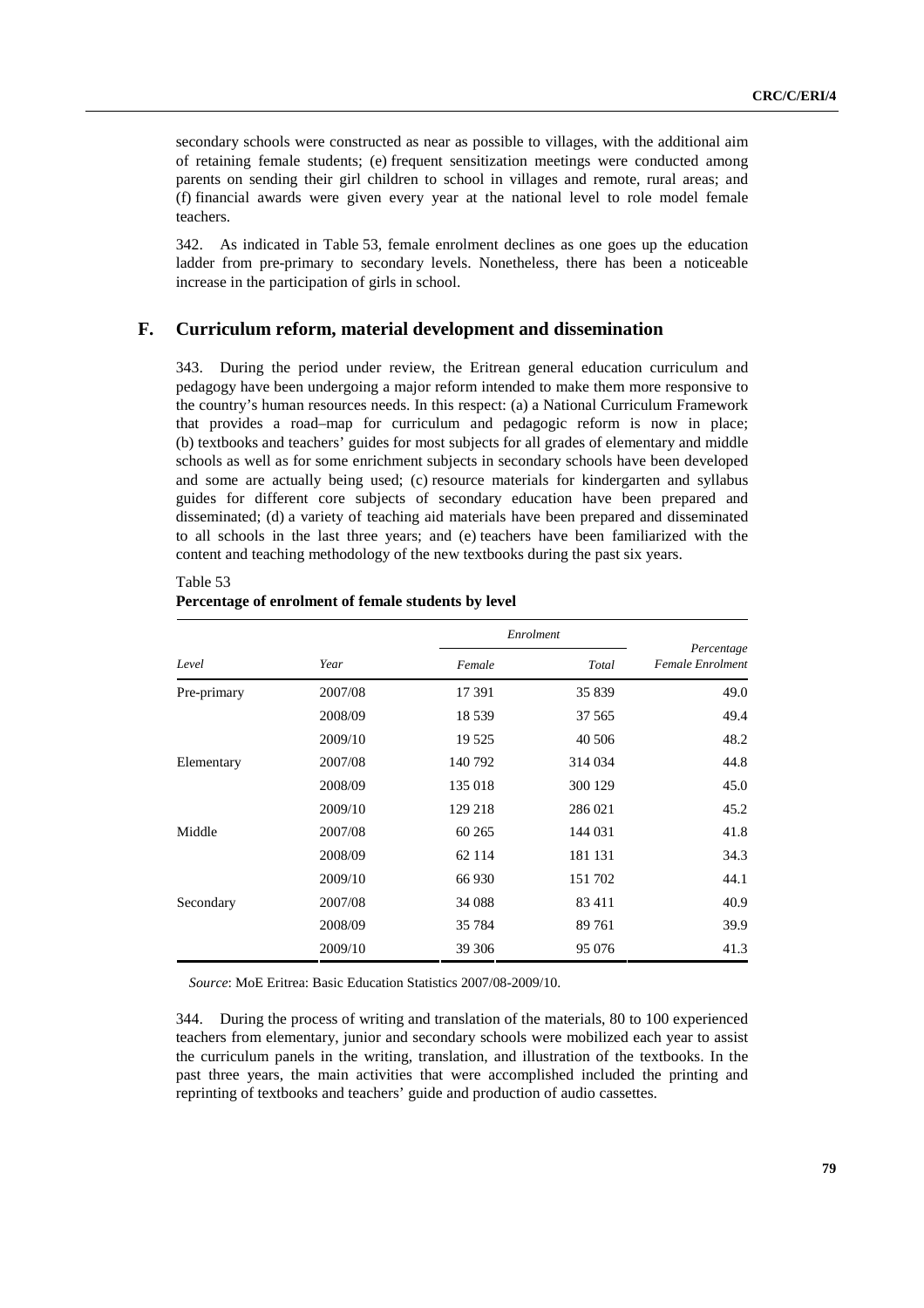#### **Printing and reprinting of textbooks and teachers' guides and production of audio cassettes**

345. Before 1996 there was a critical shortage of textbooks in schools of all levels, but now the provision of textbooks to students for the different subjects at all levels has virtually reached a 1:1 ratio.

346. New syllabus guides for different subjects in secondary education, textbooks and teacher's guides for all grades in elementary and middle schools, workbooks of languages and maths for grade 1, English workbooks for grade 2, English language cassettes for grades 1, 2, 3, 4, 5 6 and 7 have been printed and distributed to schools.

347. After being piloted for three years, the new textbooks for grades 3 and 4 have been reviewed before undergoing large-scale printing. Grade 5 textbooks and teacher's guides were introduced in schools for trial in the academic year 2008/2009 and feedback is being gathered to improve them before they go to the press.

348. Great attention has been paid to the development of reading skills. The long-term plan is to develop and introduce graded supplementary reading materials in the different Eritrean languages as well as in English for the different grades. In 2008, a total of 72 trial edition textbooks and teacher's guides of Maths, Science, Mother Tongue, and English for grade 5 were printed and tried-out. In 2009, all textbooks and teacher's guides for grades 1-2 were reprinted, and grades 3 and 4 textbooks and teacher's guides for all subjects were printed in full scale. In addition, English language cassettes for grades 3-4 were produced.

# **G. Promotion of life skills/HIV/AIDS education**

349. The Ministry of Education, through its "Education Sector HIV/AIDS Policy and a 5–Year Strategic Plan of Action for School-Based HIV/AIDS Life Skills Education" intends to make interventions involving learners and teachers in the fight against HIV/AIDS to enable students to make informed and knowledgeable decisions in relation to sexual behaviour.

350. The MoE believes that these measures will enable teachers and students to become behavioural change agents in school and community settings. The training-of-trainers (ToT) approach that has been followed is expected to have a multiplier effect in terms of the number of educators trained in a short space of time with minimal financial and technical resources.

351. Some of the activities carried out to advance Life Skills/HIV/AIDS Education include the following: (a) 35 life skills education trainers from all regions took a one week refresher course in August, 2008; (b) a survey of learners' Knowledge, Attitude, Behaviour and Practice (KABP) about HIV/AIDS and Life Skills was conducted in 2008; and (c) in 2009, a training of trainers' workshop was given to 50 potential Life Skills learning materials developers and trainers.

### **H. Consolidation of the school support system**

(The GoSE refers to the Committee's recommendation No. 19 of the CSTR.)

352. To raise the quality in education of the formal school system, the MoE during the reporting period, has been working hard to equip schools with the necessary facilities and equipment including science laboratories, libraries, sports and arts education equipment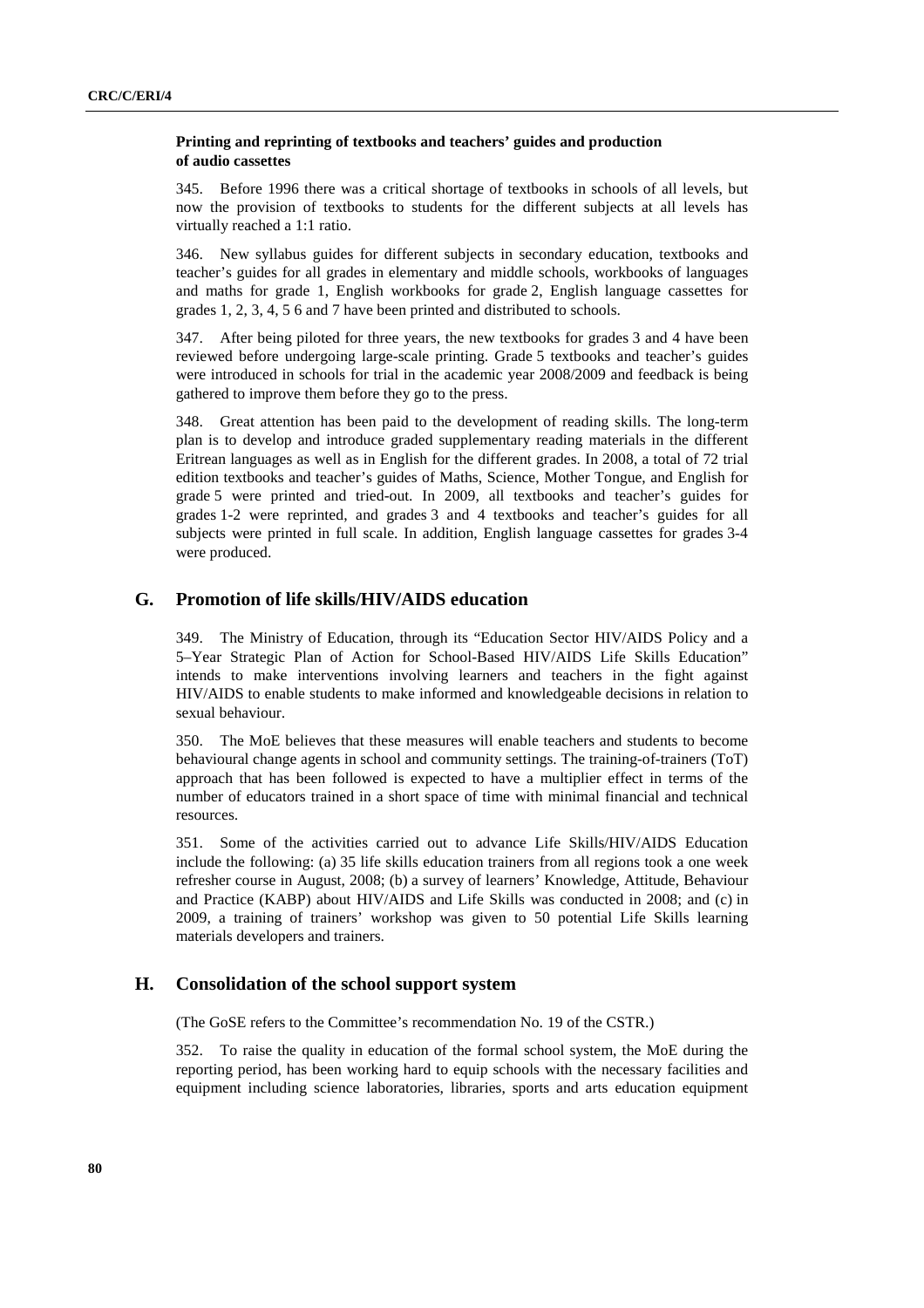and pedagogical resource centres, Information Communication Technology (ICT) resources, etc.

353. The MoE allocated a budget in the Education Sector Development Programme (ESDP) for the procurement of school materials and equipment. For 2010/2011 alone a total of Nfa 31.3 million was allocated. ICT laboratories have been installed in 65 secondary schools and 50 junior secondary schools. A total of 5,300 computers have been distributed to these schools, among which 21 remote rural schools have become beneficiaries of solar powered computers. This programme will assist schools to facilitate their teaching-learning processes, assist in data collection and analysis, which in turn are helpful for the provision of quality education.

354. Consistent with the Committee's recommendation No. 19, the MoE has in the last three years provided training in advanced database, statistical package for social sciences (SPSS), school record management, database entry analyses and reporting and Geographical Information System (GIS).

#### **I. Sports, culture and health-related activities**

355. Every year, many students participate in competitions involving various games conducted among schools. These games strengthen students' physical and mental fitness. In addition, students have been participating in cultural activities organized by schools. Clubs that have been established in schools, such as debating, general knowledge, painting, arts and handicrafts, drama and music all assist students' potential to discover, invent and innovate new things.

356. Health focal persons assigned in schools have been checking students' health conditions. Students with mild health problems are treated at the school level and others are referred to nearby clinics and hospitals.

357. The Government is working hard to facilitate the child's access to a variety of educational and recreational opportunities by building an educational and recreational centre for children in Asmara. The centre is expected to help children's physical, mental and psychological development as well as to assist them in interacting with other children of different backgrounds and capabilities. In more specific terms, the centre will help to: (a) develop children's ability to learn through exploration, discovery and the power of their imaginations; (b) promote local and global history with focus on national and global issues; (c) build children's competence on information technology and encourage their artistic skills; (d) empower young learners with reproductive counselling to avoid health risks, organize recreational activities and promote a series of games; and finally (e) prepare them to become responsible citizens that contribute in solving challenges at the community level and in the larger world. The MoLHW assumes the overall responsibility of the centre with the close cooperation of the MoE and the Administration of Zoba Maekel. UNICEF provided funds for the purchase of equipment.

# **VIII. Special protection measures (arts. 22, 30, 38, 40)**

# **A. Refugees and internally displaced children**

 (The GoSE refers to pages 82-93, paragraphs 319-364; and recommendation Nos. 69 and 71 (d) of the CSTR.)

358. While taking the primary responsibility itself, the GoSE has been fully cooperating with competent humanitarian bodies such as UNDP, UNICEF, WHO, UNFPA, several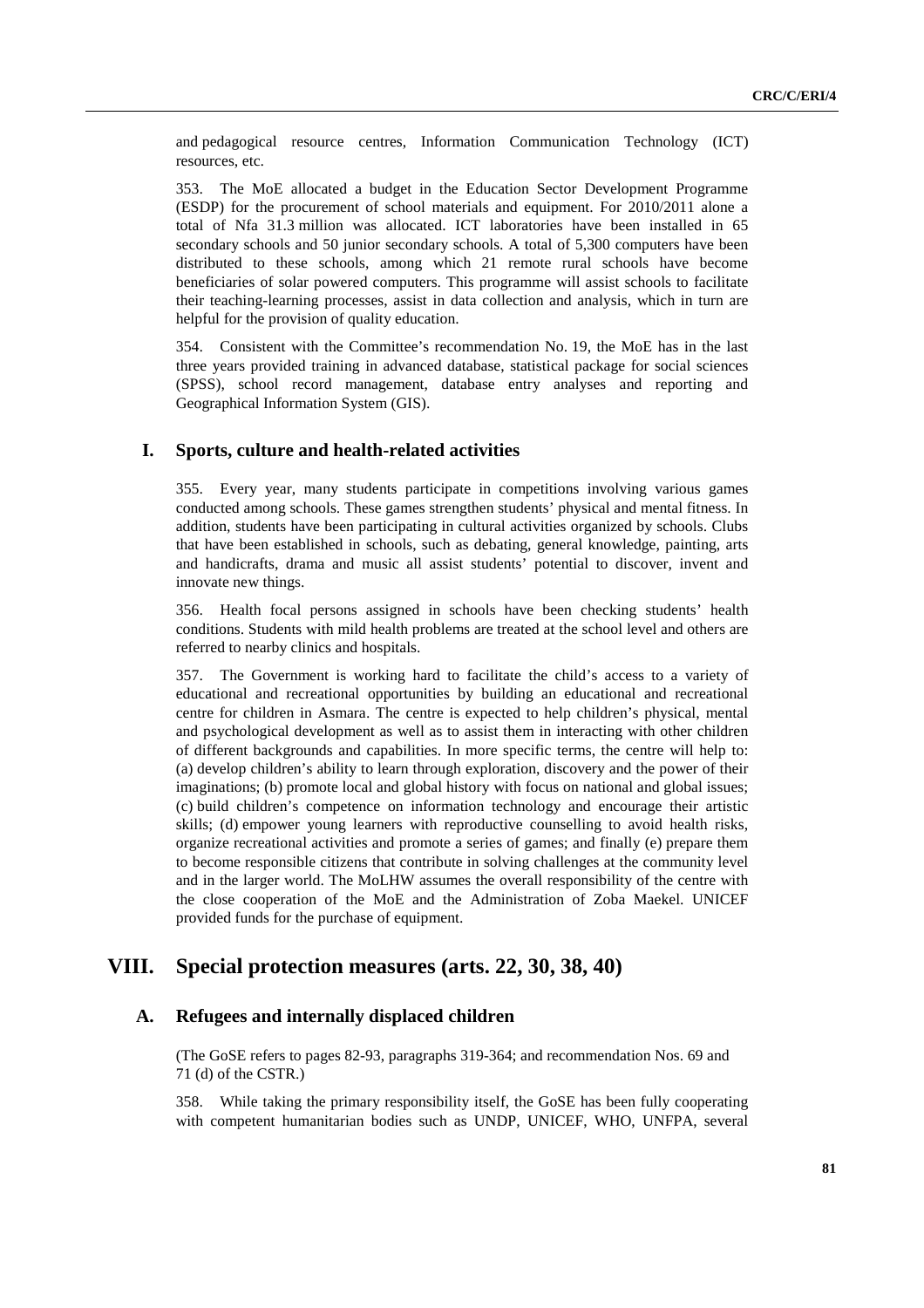humanitarian organizations and the affected and host communities to secure all rounded protections of internally displaced persons including their children. Unaccompanied and orphaned children have been accorded special treatment and care. Tracing of missing children and reunification of unaccompanied children with parents and relatives have been some of the special efforts undertaken, in addition to provisions of basic necessities. The GoSE demonstrated its true commitment and efficient management of the hundreds of thousands of victims of conflict during the recent border war with Ethiopia, including deportees, internally displaced persons, and returnee refugees. Basic social amenities such as shelter, food, water and sanitation, educational and health were provided, and psychosocial services made available. Victims were provided with decent transport support when they returned to their original habitats. Those victims, whose villages are still occupied by Ethiopia, in spite of the binding decision taken by the Permanent Court of Arbitration in April 2002, were made to settle in nearby areas. These daunting tasks were implemented despite many odds and obstacles.

359. During the reporting period there was no new displacement. Nonetheless, the GoSE continued programmes of rehabilitation of the victims of conflict. It built new schools and reconstructed damaged ones, provided teachers, staffed health facilities with required personnel, improved water facilities and most of all improved their food security situation. In all these efforts, agencies like UNDP, UNICEF and WHO complemented the Government's efforts in their respective mandates.

360. Eritrea fully respects the principles enunciated in the 1951 Convention on the Status of Refugees, the African Union Charter, and other related international and human rights laws and instruments. The Office for Refugee Affairs (ORA) within the Department of Immigration and Nationality is the Governmental Office responsible for refugee matter. ORA is also responsible for a wide range of camp administrative matters including management, delivery of assistance, health care, water, and sanitation, and camp maintenance. UNHCR also cooperates with ORA on the issue of refugees to complement the Government's efforts in providing modest funding and in the joint monitoring of the livelihood of the refugees.

361. As indicated in Table 54 below, there were 4,000 Somali and Sudanese refugees in 2010 of which some 30% were children and around 48% females. The GoSE, in collaboration with the UNHCR, has been meeting their basic needs by providing them with monthly food rations, water, clinics and schools. There is electricity supply in their semipermanent shelter, and for cooking. Monitoring and assessment missions regularly collect and analyse field data to ensure that nutritional requirements are met.

| Age group    | Male | Female | Total   |  |
|--------------|------|--------|---------|--|
| $0 - 4$      | 539  | 578    | 1 1 1 7 |  |
| $5 - 11$     | 447  | 424    | 871     |  |
| $12 - 17$    | 253  | 212    | 465     |  |
| 18-59        | 825  | 662    | 1487    |  |
| $60+$        | 34   | 26     | 60      |  |
| <b>Total</b> | 2098 | 1902   | 4 0 0 0 |  |

| $1 \text{ and } 3 \pi$                                      |  |  |  |
|-------------------------------------------------------------|--|--|--|
| Demographic data of refugees in Eritrea by age group (2010) |  |  |  |

*Source*: MoLHW, 2010.

 $Table 54$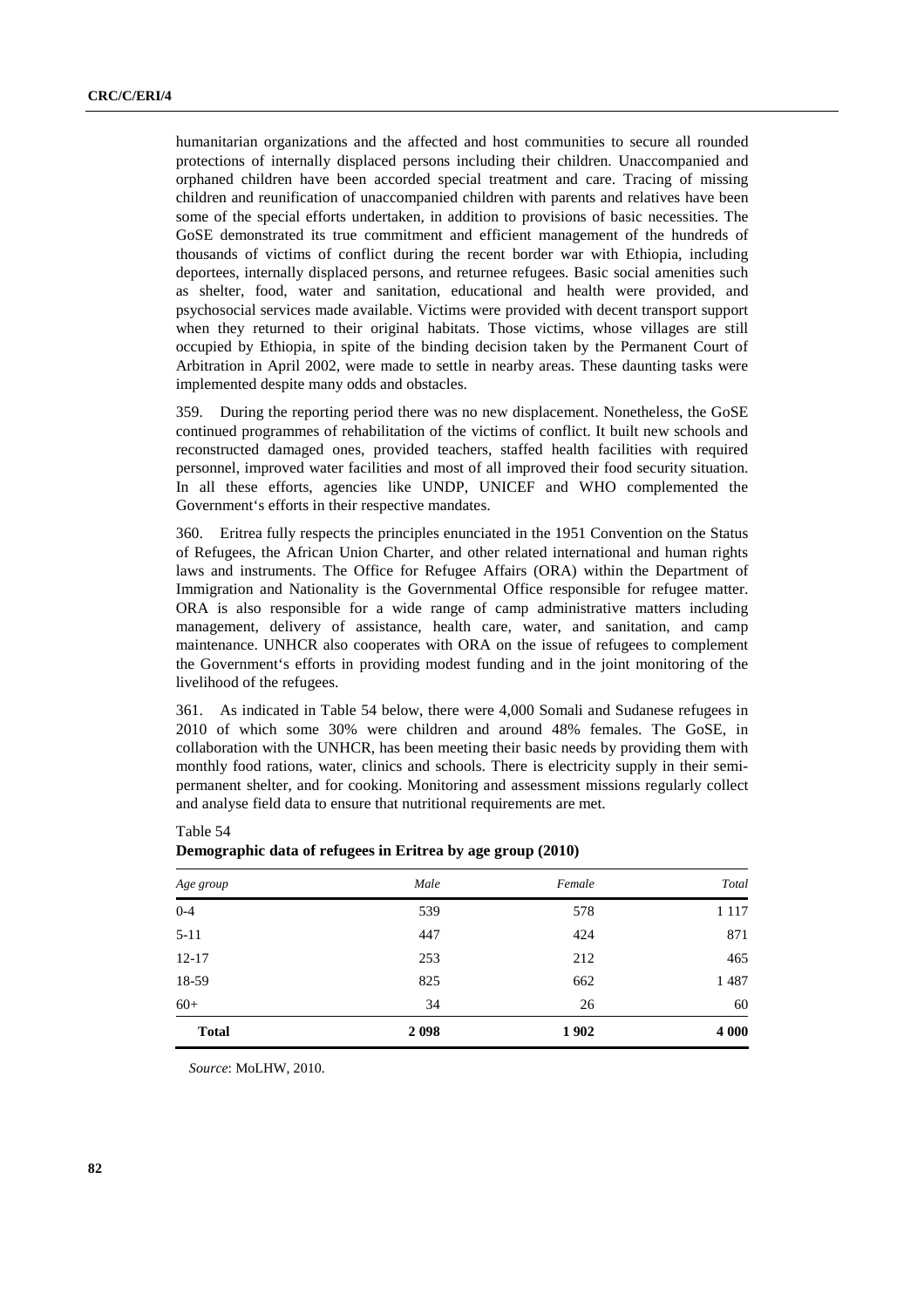362. With regard to the Committee's recommendation No. 69 (a), the GoSE has accepted and will ratify the CRC provisions related to the status of refugees. The Ministry of Foreign Affairs (MoFA) is finalizing all the necessary documents to this effect.

#### **B. Children in armed conflict**

 (The GoSE refers to pages 85, paragraphs 331-333, of the CSTR and to the Committee's recommendation No. 71 (a), (d).)

363. Proclamation No. 51/1994 provides that every citizen has the duty to defend the country and to complete one's duty in national services. Those who are duty bound to complete national service are citizens between 18 and 40 years of age and this is strictly adhered to. Any person below the age of 18 years is not required or recruited to serve in the army. Therefore, there is no practice as under-age child recruitment in the Eritrean Defence Force.

364. According to what is stipulated in Proclamation No. 82/1995, full time students and those who are certified medically unfit are exempted. The protection of minors against military service is a norm and a political culture that the GoSE nurtured and guaranteed ever since the liberation struggle. During the years under review, there were and there still are effective legal and practical measures put in place to prevent under age recruitment.

365. Concerning recommendation of the Committee No. 71 (c) regarding the ratification of the Rome Statute of the International Criminal Court, the State party is of the position that the TPCE incorporates a number of offences (art. 281 – Genocide and Crimes Against Humanity; art. 282 – War Crimes Against Civilian Population; art. 283 – War Crimes Against Wounded, Sick or Shipwrecked; and art. 284 – War Crimes Against Prisoners and Interned Persons) that fall within the jurisdiction of the International Criminal Court. However, the State party is of the position that the Statute raises various unanswered questions concerning content, scope and practical implementation, especially as it applies to Africa. Until these questions are adequately answered the GoSE will not consider its ratification. Here, mention should be made that Eritrea is within its rights to reconsider matters closely since it has not ratified the same and is therefore, not bound by the Statute.

#### **C. Landmine victims**

366. The mine action measures, taken during the reporting period, included awarenessraising in the communities especially amongst children who would easily risk going into the danger areas or venturing to play with deadly substances. The Mine Risk Education (MRE) programme involved disseminating mine risk education through mass-media. It was a coordinated programme involving the National Mine Action Agency, the Eritrean Demining Authority and the MoLHW, and was complemented by modest funding from UNICEF and UNDP. At the grassroot level, the MoE implemented school-based interventions while community-based MRE campaign was conducted by community volunteers and staff of the NUEW, NUEYS and the Red Cross Society of Eritrea.

367. The ultimate objective of the MRE was to alleviate the risk-taking behaviour by creating awareness mobilization programme and continuously educating safety procedures in the mine-affected communities, and also to taking good care of the landmine victims. The goal was to avoid and reduce injury or death caused by mines and explosives.

368. By 2008, the community-based MRE had reached 960,000 people of whom 70% were children. The war traumatized children from former IDPs and resettled communities are believed to have reduced the state of risk as a result of MRE interventions involving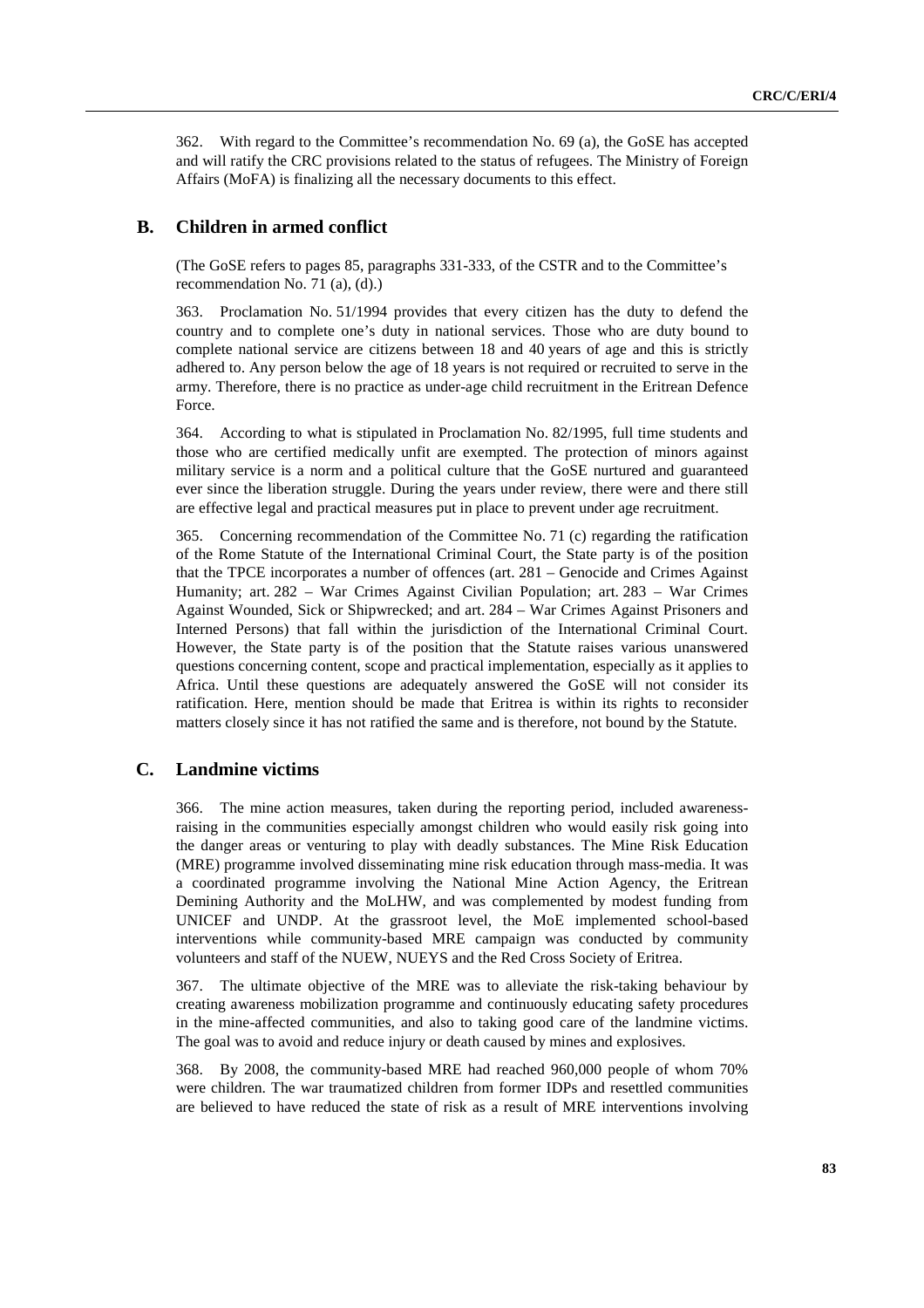drama and games. Furthermore, the MoE trained more than 2,000 teachers in MRE activities; while the MoLHW supported landmine victims' families to help their children attend schooling through the provision of orthopaedic appliances and income-generating assistances.

### **D. Street children**

369. The MoLHW, in cooperation with partners (including the MoE, MoH, NUEYS and private establishments) has been providing preventive and rehabilitation measures to street children to enable them to be self-supporting and productive during the period under review. The problems of street children are addressed mainly by the community-based approach, which has five major components, namely: educational support, public sensitization exercise, guidance and counselling service, vocational training, and incomegenerating activities.

370. In 2010, alone, some 5,052 school-age children (48% girls) were given educational support for the purchase of uniforms and school materials (Table 55). This has contributed to the reduction of dropout rate, improvement in the academic performance and enhanced self-esteem of the supported students.

| Age in years |         | 2008    |         |         | 2009    |         |         | 2010    |         |  |
|--------------|---------|---------|---------|---------|---------|---------|---------|---------|---------|--|
|              | Male    | Female  | Total   | Male    | Female  | Total   | Male    | Female  | Total   |  |
| $5-9$        | 540     | 475     | 1 0 1 5 | 497     | 487     | 1 2 8 4 | 565     | 554     | 1 1 1 9 |  |
| $10-14$      | 1 1 2 3 | 1 0 8 9 | 2 2 1 2 | 774     | 756     | 1 5 3 0 | 1 2 1 4 | 1 1 0 7 | 2 3 2 1 |  |
| $15-17$      | 563     | 353     | 916     | 757     | 758     | 1 5 1 5 | 835     | 777     | 1612    |  |
| <b>Total</b> | 2 2 2 6 | 1917    | 4 1 4 3 | 2 0 2 8 | 2 0 0 1 | 4 3 2 9 | 2614    | 2438    | 5 0 5 2 |  |

Table 55 **Number of street children given educational materials support** 

*Source*: MoLHW, 2010.

371. Sensitization and awareness creation exercises were carried out for communities on the problems of street children and the harmful consequences of anti-social behaviour, as well as on the prevention thereof and rehabilitation of street children. To this end, sensitization programmes were undertaken using media such as skits, drama and songs as well as seminars and workshops. These exercises were made possible with the participation and committed support of CBRVs, social workers of the MoLHW, community leaders and local administrators.

372. Guidance and counselling services were provided to improve the well-being of street children. The services included individual counselling meant to improve the personal and social functioning of the child, and group counselling aimed at discussing, solving and synthesizing common problems of street children. This was accomplished by forming peer groups based on age, type of problem, and interests and work habits. Subsequent evaluations made suggest that most of the trainees were able to be employed gainfully.

373. The MoLHW's reunification programme primarily focused on the placement of 's reunification programme primarily focused on the placement of their parents or blood relatives and on strengthening the economic is advantaged host families through income-generation schemes. street children with their parents or blood relatives and on strengthening the economic resources of the disadvantaged host families through income-generation schemes. Reunification is usually carried out after conducting a thorough study by social workers and community leaders.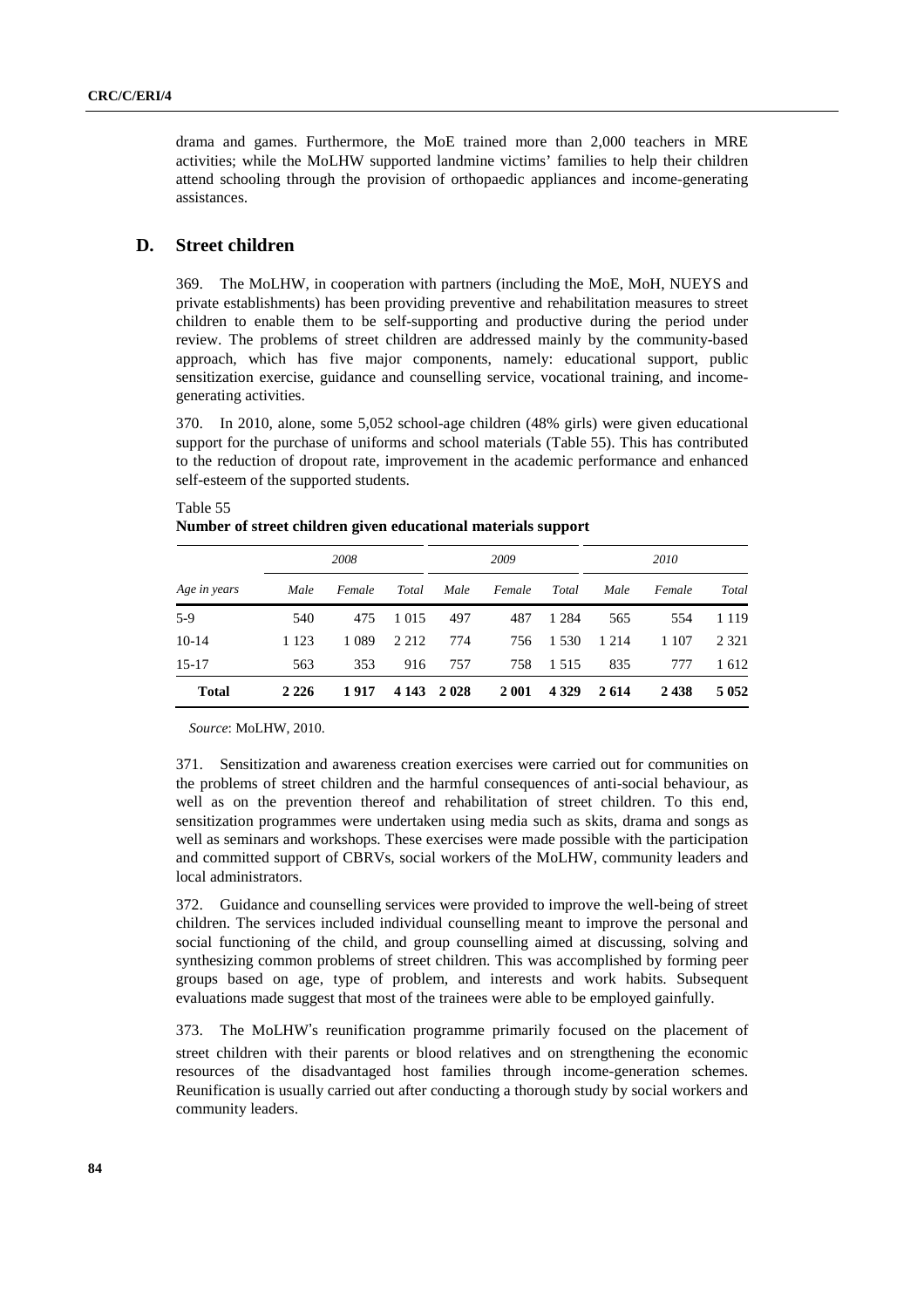374. Between 2008 and 2010, about 13,524 street children, who had been unable to go to school for economic reasons, were given reference books, stationery, school uniforms and other educational materials. Additionally, 820 families of street children were supported with income-generating assets to enable their children to pursue their education and discourage them from drifting back to the street.

375. Vocational training was also given to 1,502 street children between the ages of 15-17 and the training enabled the children to acquire employable skills. The training areas were in auto mechanics, wood, metal, leather and electrical works. Of the total trainees, 1,198 (80%) also were given the opportunity to enhance their skills by on-the-job training with public and private employers. The programme has had a significant impact on street children because it created job opportunities and better living conditions for their families. Between 2008 and 2010, the NUEYS in close coordination with the MoLHW gave vocational training to about 2,376 street children.

#### **E. Economic exploitation including child labour**

 (The GoSE refers to paragraphs 341-354 and the Committee's recommendation No. 26 of the CSTR.)

376. International Labour Organization (ILO) Convention on the Minimum Age for Work was acceded by the Government in 1999. Since then, the Government has always wanted the national laws to conform to the principles set in the CRC. In this regard, the GoSE confirms that the worst form of child labour as stipulated in the CRC is being considered for ratification. In an effort to develop and implement a comprehensive assessment study and a plan of action to prevent harmful child labour practices, the MoLHW in collaboration with the MoJ has drawn a thin line between child socialization and child labour exploitation – child socialization entailing allowing children as young as 13 or14 to be engaged in some kind of work, like farm work and going after livestock, to supplement household earnings.

377. According to article 69(1) of the Labour Proclamation No. 118/2001, the minimum age for admission to employment is 14 years. Besides, article 9(2) of the Labour Proclamation No. 118/2001 provides that if found to be prejudicial to the interest of a person, no contract shall be enforceable against a person below the age of 18. Article 3, paragraph 1, of the CRC, however, stresses that the minimum age for admission to any type of employment or work, which is likely to jeopardize the health, safety or moral statute of young persons, shall not be less than 18 years. In accordance with article 9(1) of the Labour Proclamation, and to reinforce Article 1 of the CRC, the MoLHW therefore has drafted a regulation to ensure that a person below the age of 18 years cannot be employed in an occupation that jeopardizes his/her health, safety or morals. The MoLHW has finalized the draft that also includes hazardous jobs after consulting with the representatives of workers' and employers' associations. Moreover, the Labour Law provides that a disabled person may not be discriminated against as regards opportunity for or treatment in employment or wages solely due to his/her disability. All these provisions indicate that the GoSE is committed to work against all kinds of discrimination towards, in particular, vulnerable groups such as children and women. Moreover, pursuant to article 38 of the Labour Proclamation, the MoLHW has the authority to issue supervision regulations for the work condition of apprentices. There is a plan to issue regulation to control the training of apprentices. Furthermore, the minimum age of apprenticeship is 14 years as stipulated in article 68(1) of the Labour Proclamation. Since article 68(1) of the Labour Proclamation does not specify any meaning to the contrary, it is reasonable to interpret this provision as applicable to all employees and apprentices.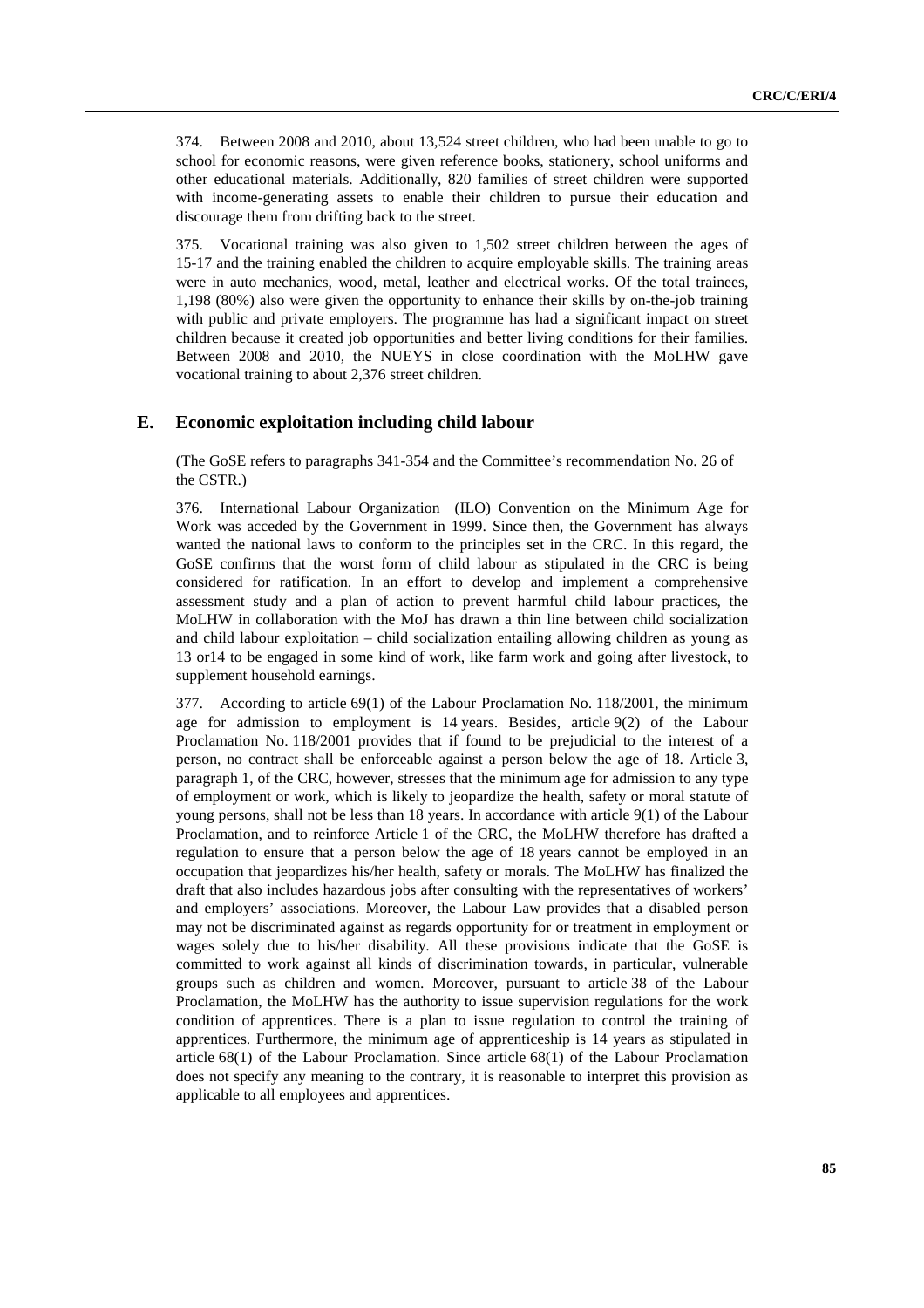378. To give effect to the CRC, different governmental institutions of the country are directly or indirectly involved. These include the MoLHW, MoJ, MoE, MoH, and local or regional governments. The Public Prosecutor's Office and the civil courts are entrusted with the application of national laws and regulations while the labour inspection services ensured law and regulation enforcement. Civil society partners like the NUEW and the NUEYS also played a pivotal role.

379. The MoLHW followed closely statistical data on the employment of children and young persons, extracts from the reports of inspection services and information on the number and nature of violations detected involving children and young persons. Generally speaking, child labour in Eritrea is controlled both legally and administratively through judicial and labour inspection. If crimes related to child labour were committed in violation to the Penal Code, the Police and Prosecutors brought the case to the court. Moreover, according to article 143(1) of the Labour Proclamation, the labour inspection service is empowered to supervise the workplaces, oversee the execution of the Labour Proclamation, take corrective measures and bring offenders to justice.

380. The information obtained from the public prosecutors' office confirmed that neither cases of child labour practices in any of its forms nor violation of it had so far been filed in Eritrean courts. This shows that the efforts of the Government in preventing child labour were and still are effective.

#### **F. Sexual exploitation and sexual abuse**

 (The GoSE refers to pages 90-82, paragraphs 355-359, of the CSTR; and Nos. 49 (a), (b), 50 (a), 63 and 77.)

381. Article 589(2a) of the TPCE criminalizes a person who compels a child under 15 years of age to submit to sexual intercourse to be punishable by rigorous imprisonment for up to 15 years. Apart from this, any other sort of sexual outrage or indecent act on an infant under 15 years of age or between 15-18 years of age is penalized under articles 594 and 595.

382. The MoLHW has finalized the study on CSEC and it is expected that the findings will further base information for planning and management of future interventions in the child protection programme. So far the child protection programme addressed a number of issues linked with various vulnerable groups of children. As mentioned in other sections of this report, the MoLHW is working hard to address the problem of CSEC by rehabilitating vulnerable children in home-based care, and conducting wide prevention activities including creating forums for peer group discussions.

383. During the three years under review, the large majority of sexually abused children were juveniles in the age bracket 16-18. To ameliorate the situation, the MoLHW has been supporting households that host 316 adult commercial sex workers and CSECs at risk. Counselling services and alternative long-term income-generating economic assets were also provided. This has brought about attitudinal changes among the target group and it has become common for them to make regular medical check-ups and use condoms.

384. During the period under review, the MoLHW has prepared a multidisciplinary training manual for social workers, policemen, judges, prosecutors, community leaders and administrators that are involved in the care and protection of commercially exploited children.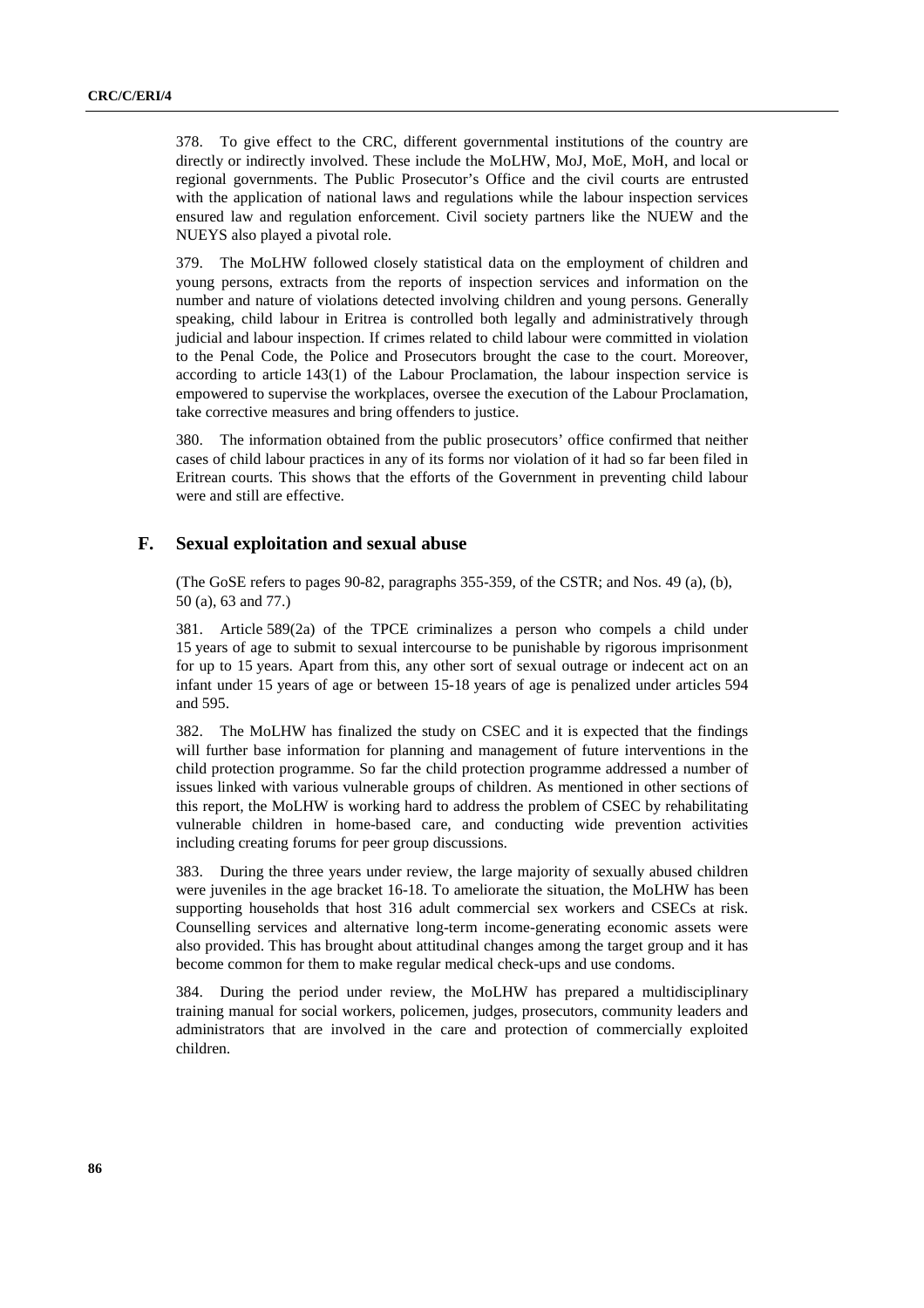# **G. Juvenile justice**

Table 56

 (The GoSE refers to pages 85, paragraphs 334-339, of the CSTR; and Committee's recommendation No. 79 (a), (b), (c) and (e).)

385. Juvenile justice concerns child offences and all aspects of children's involvement with the enforcers and administrators of the law and emphasizes that because of a child's age and level of understanding and maturity children were and still are given special consideration outside adult criminal justice.

386. The GoSE has taken modest steps to improve the protection of Children in Conflict With the Law (CCWL). It has established a probation service, which attempts to provide counselling for children in conflict with the law in their community to help them integrate into their neighbourhoods and schools, and set separate chambers where cases of children in conflict with the law are heard in a closed session separate from adult offenders. The Government also organizes after-care services to CCWL who complete probation and correctional periods. Advocacy is considered as one mechanism for improving the existing custody and detention centres where children are kept while awaiting trial, or in cases where parents/guardians cannot be located. In this regard, the Government has, for example, financed the renovation of the existing pre-trial detention centre of the Maekel region.

387. Under article 174 of the TCPC, the court must appoint an advocate to assist the young person in cases where no parent, guardian or other person in *loco parentis* appears to represent the young person, or when the young person is charged with an offence punishable with rigorous imprisonment exceeding 10 years. The GoSE pays fees to such advocates for rendering legal assistance to children throughout the proceedings. Furthermore, article 162 prescribes that the courts can order measures like admission to a curative, correction or rehabilitation institution, supervised education, reprimand, school or home arrest, for a young person found guilty of a crime. Only after the above-mentioned measures have been applied and failed would courts order fine, penitentiary detention or imprisonment of a young offender. This indicates that the Eritrean legal system employs detention and institutionalization of child offenders as a last resort.

388. As shown in Table 56, of the total crimes allegedly committed by the youth during the reporting period, about 88% were committed by male offenders. Moreover, all types of crimes and offences increased from 6,105 in 2008 to 7,299 in 2009 and 8,035 in 2010. Petty offences and crimes against property represented the highest percentage of misdemeanours.

|                                                           | 2008    |        | 2009    |        | 2010    |        |
|-----------------------------------------------------------|---------|--------|---------|--------|---------|--------|
| Type of offences                                          | Male    | Female | Male    | Female | Male    | Female |
| Corruption/Counterfeiting                                 | 35      | 3      | 17      | 5      | 8       | 3      |
| Attempted Homicide                                        | 253     | 30     | 192     | 25     | 267     | 28     |
| Sexual Offence                                            | 206     | 10     | 193     | 8      | 143     | 22     |
| Crime against Property                                    | 1 2 8 4 | 188    | 1875    | 286    | 1 809   | 324    |
| Illicit Purchase and Selling of<br>Goods, Drugs, and Arms | 241     | 53     | 324     | 65     | 383     | 134    |
| Petty Offences                                            | 3443    | 359    | 3 8 4 0 | 469    | 4 3 7 8 | 532    |
| <b>Total</b>                                              | 5462    | 643    | 6441    | 858    | 6992    | 1 043  |

#### **Alleged juvenile crimes reported to the police by type of offence and sex**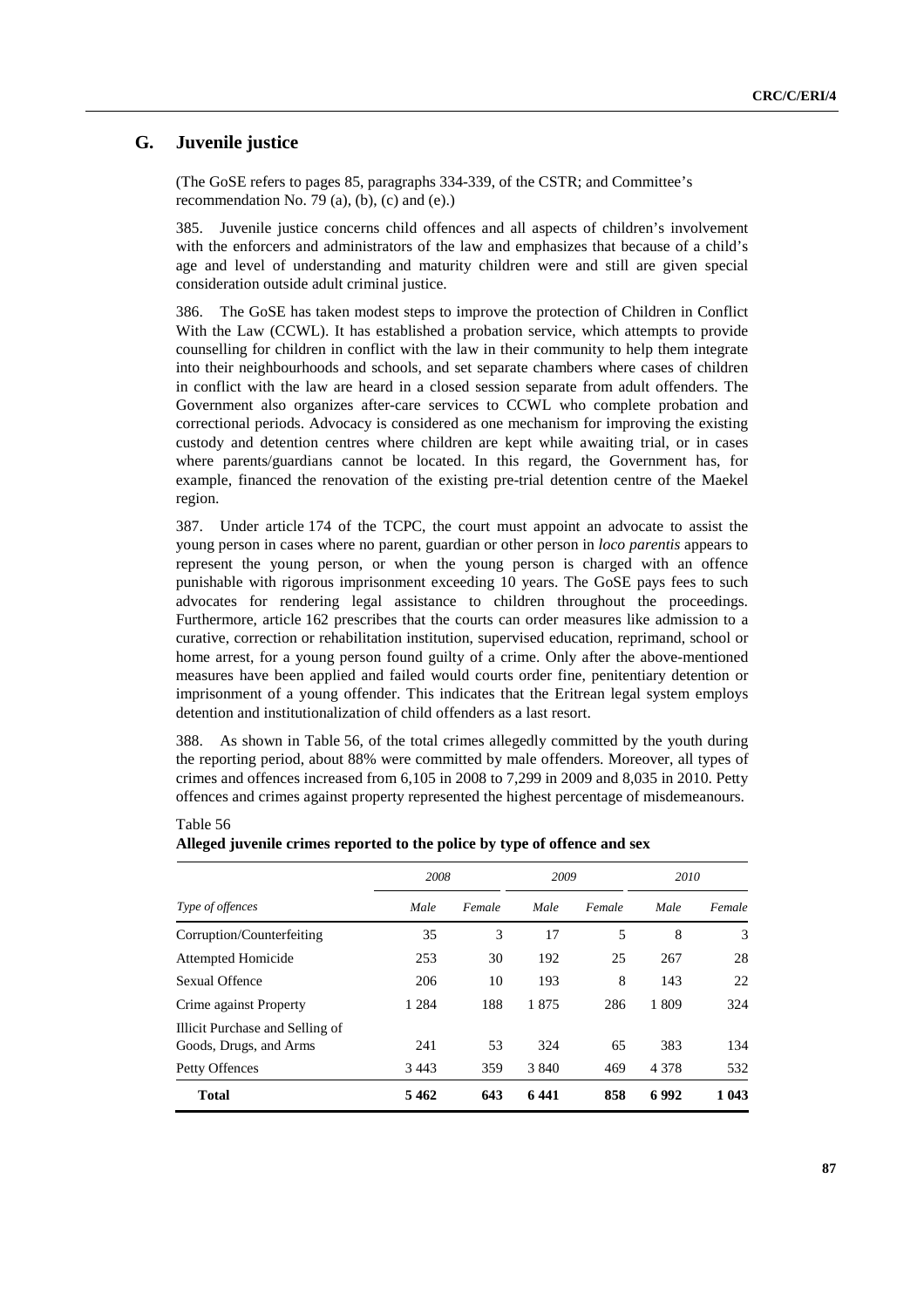*Source*: Eritrean Police, 2010.

389. During the reporting period, there were approximately 200 children in various places of detention in the country pending court trial, and others were serving sentences. Due to limited resources, the Asmara pre-trial detention centre could not be expanded to the other five regions. Likewise, there were no rehabilitation centres for children in CWL. This condition has forced the authorities to detain adolescent offenders in facilitating the same prison compound with adults but in different cells.

390. To ameliorate the situation the MoJ has, in collaboration with partners, been providing training on national legislation, internationally applicable standards and on the implementation of the legal instruments in the administration of juvenile justice and in the provision of material assistance during post trial detentions.

# **IX. Ratification of the human rights instruments**

 (The GoSE refers to the Committee's recommendation Nos. 15, 35, 37, 39 and 41 of the CSTR.)

391. Eritrea presented its human rights report to the sixth session of the Human Rights Council, which enabled Eritrea to tell its own story in the human rights area. The report was well received by the majority of members and observers of the Working Group (WG). The bilateral discussions the Eritrean delegation conducted with a number of departments of the Council concerning technical assistance and capacity-building issues were also positive. More importantly, the GoSE considers the Universal Periodic Report (UPR) process as an opportunity for addressing in an earnest and coordinated manner some human rights issues that have been cropping up in the country during the last few years.

392. Eritrea prepared its responses to the recommendations concerning human rights. The accepted recommendations included: (a) accessions to the Convention against Torture, the Convention on the Rights of Persons with Disabilities, Convention for the Elimination of Discrimination Against Women (CEDAW), the International Convention on the Protection of the Rights of Migrant Workers and Members of Their Families, and ILO Convention No. 182 on the Worst Forms of Child Labour and Child Rights; (b) cooperation with special procedures and United Nations treaty bodies (Committee on the Elimination of Racial Discrimination (CERD), Committee on Economic, Social and Cultural Rights (CESCR); (c) follow-up process on UPR recommendations; (d) Gender Equality and FGM/C; (e) domestic and sexual violence; (f) the rights of returnees; (g) social services, poverty reduction and MDGs; and (h) the UPR and technical assistance.

393. The MoLHW assumes the prime responsibility for the coordination of human rights issues related to the conventions on child labour, on the rights of the child and the rights of persons with disabilities. The MoLHW is also a member of the reporting committee at national level on the UDHR. The MoJ translated the UDHR into Tigrigna, and had it printed into the English and Tigrigna languages.

394. In December 2010, the MoLHW convened workshops and seminars with the objective of educating and sensitizing the UDHR and rights enunciated in the CRC. The activities encompassed upgrading the knowledge and skills of trainers of the representatives and social workers of the MoLHW in the six regions and 67 subregions who in turn trained over 2,690 CBRVs throughout the country. These CBRVs implemented all advocacy and sensitization campaigns. The training topics mainly focused on the principal provisions of the UDHR related to: (a) the general content and meaning of human rights and the 32 articles contained in the publication; (b) Eritrea as the State party to the CRC, the MoLHW as the core institution in the country, which coordinates and monitors the implementation of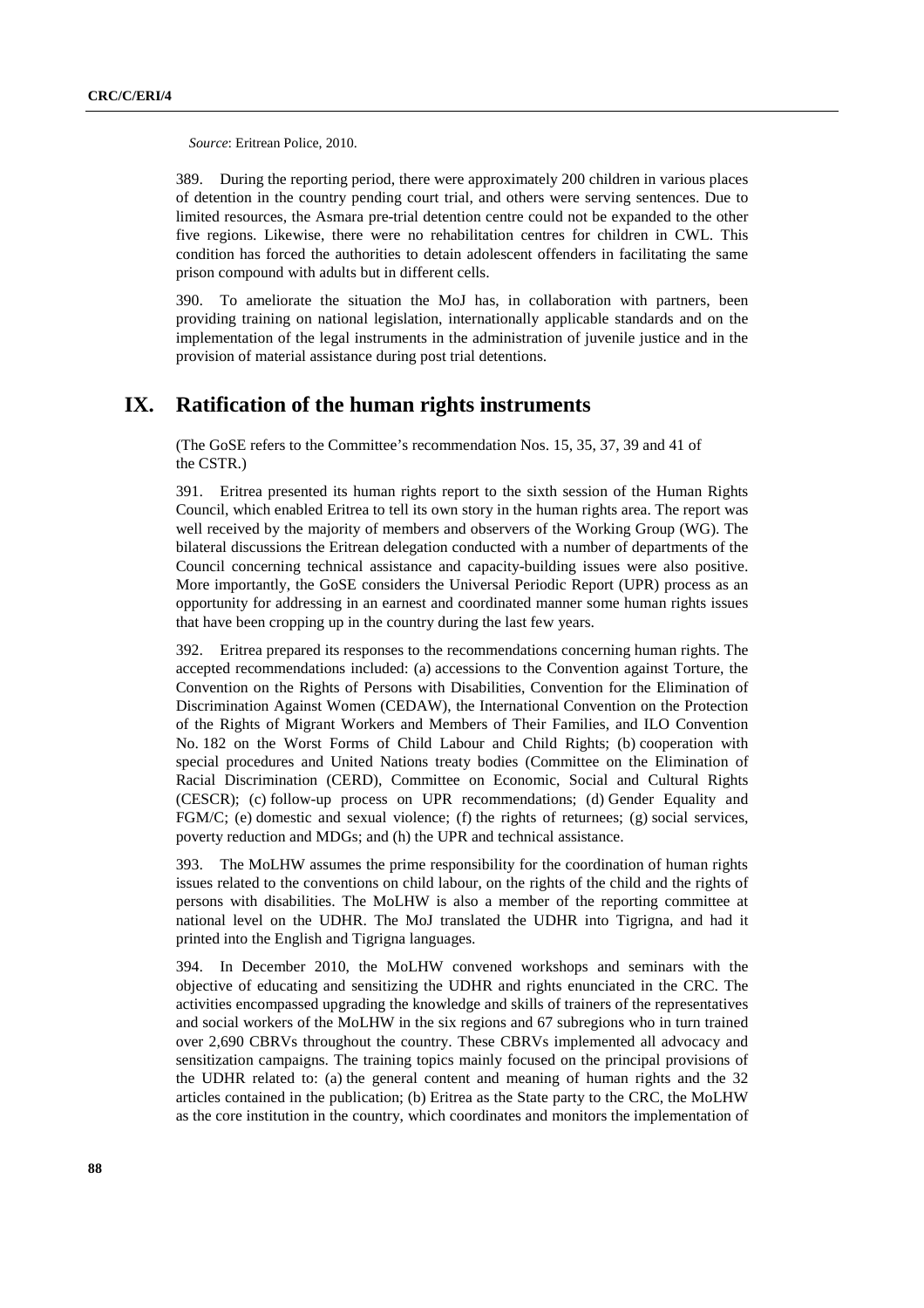the CRC and prepares periodic reports on CRC-related activities; (c) child survival, participation, protection, non-discrimination, and development of the child; (d) child labour and rights of children, and child labour protocols; (e) provisions of equal opportunities to persons with disability; and last but not least (f) harmful traditional practices such as early marriage for girls and FGM/C.

395. In addition, the Department of Labour of the MoLHW gave to trainees, as part of the educational and sensitization programme, lectures related to ILO conventions. The following ILO conventions were discussed: (i) Convention No. 87 (1948) concerning Freedom of Association and Protection of the Right to Organise ,); (b) Convention No. 98 (1949) on the Right to Organise and Collective Bargaining ,; (c) Convention No. 100 (1951) on Equal Remuneration; (d) Convention No. 111 (1958) on Employment and Occupation Discrimination ; (e) Convention No. 29 (1930) on Forced Labour ; (f) Convention No. 105 (1957) on the Abolition of Forced Labour ; and (g)Convention No. 138 (1973) on Minimum Age. These conventions and protocols and proclamations were translated into Tigrinya and distributed to the potential trainers who in turn trained CBRVs to conduct sensitization, education and awareness-building campaigns around the communities. During the period under review, the MoLHW carried out some 20 monitoring visits to observe the deliberation on the UDHR and to monitor the distribution of the manual.

396. In 2009, topics regarding the effects of HIV/AIDS, the care and protection of orphans, disabled and disadvantaged children and persons, vulnerable and out-of-school children, the 54 articles of the CRC and the contents of the UDHR were discussed in an effort to upgrade and improve the knowledge and capacity of community volunteers, social workers and representatives of the MoLHW at the region and subregion levels. The key human rights stakeholders (MoLHW, MoH, MoE, NUEW and NUEYS) presented their deliberations on how to optimise the equal participation of disabled children in available resources including attending school.

397. Key partners were trained on HRBAP, and among them a few also participated in an online gender distance programme, which enhanced the interest of senior government staff in responding to treaty body recommendations, particularly the CRC, CEDAW and the UPR. During the reporting period, the  $62<sup>nd</sup>$  anniversary of the UDHR was jointly celebrated by UNDP, UNICEF and the European Union under the theme "Stop FGM".

398. The GoSE, between 11 December 2009 and 14 March 2010, prepared a draft document responding to the set of the 137 recommendations of the WG. This was submitted to the Ministry of Foreign Affairs (MoFA) which in turn circulated it to key Eritrean human rights stakeholders. The GoSE incorporated some of the comments of these stakeholders and prepared a final draft report stating Eritrea's position on the 137 recommendations. At a meeting held on 5 March 2009, the GoSE received comments and guidance from the national stakeholders regarding the final draft, and subsequently it prepared Eritrea's official response to the WG recommendations and presented it to the 28<sup>th</sup> meeting of the WG held in Geneva on 17 March 2010.

399. In reference to the Committee's recommendation No. 83, Eritrea has ratified more than nine international human rights instruments like the ICCPR, CRC, CEDAW, ICESR, etc. Depending on circumstances and future situation of the country, the GoSE will consider ratifying the remaining human rights instruments. So far the number of international conventions, including those directly or indirectly related to human rights, ratified by the GoSE have reached 104, three of which, namely, the International Convention Against Doping in Sport, Convention for Safeguarding Intangible Cultural Heritage, and Statute of the International Renewable Energy Agency were ratified during the reporting period. Eritrea is very much committed to the implementation and monitoring of all the conventions it has acceded to.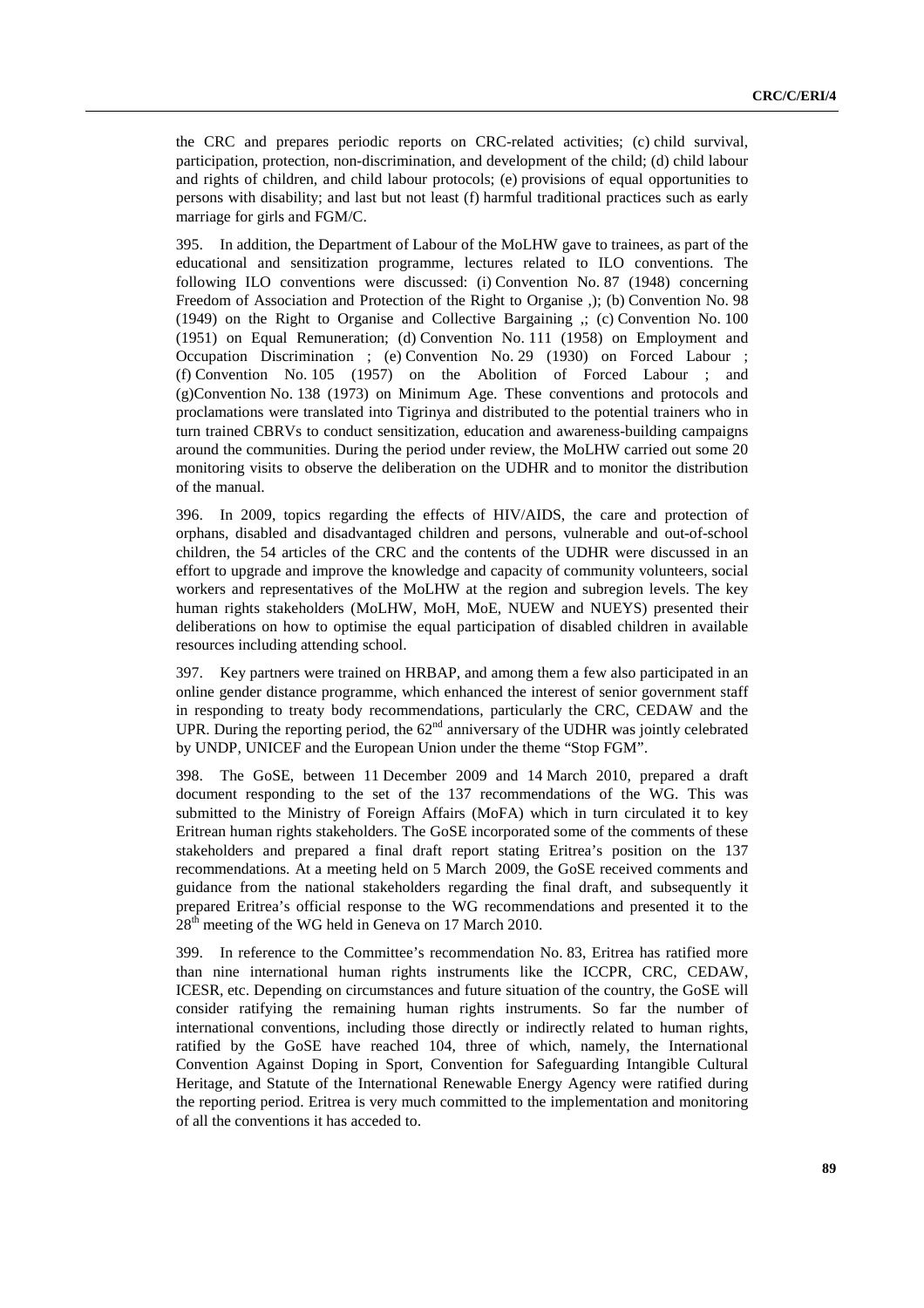#### **Children belonging to a minority group**

(The GoSE refers to pages 92-93 of Eritrea's CSTR and the Committee's recommendation<br>No. 81.)<br>400. Eritrean laws guarantee the equality of the nine Eritrean ethnic groups. The GoS No. 81.)

400. Eritrean laws guarantee the equality of the nine Eritrean ethnic groups. The GoSE has been making all possible efforts to ensure the representation of the nine ethnic groups in political, economic, social and cultural activities irrespective of their population size. The MoLHW and other stakeholders (NUEW and NUEYS) also conduct continuous advocacy and sensitization campaigns on the four main principles of the CRC in all the ethnic groups so that the rights of children of minority groups are respected.

401. As stated elsewhere in this report, successful efforts have been made and are being made to ensure the provision education in the mother tongue at the elementary level. National radio programmes have been broadcasting in most of the nine ethnic groups' languages. The right to enjoy cultural activities, profess own religion and own language are guaranteed in the Constitution of Eritrea. Furthermore, all ethnic groups are equally free to be represented in any political, social and cultural activities.

# **X. Conclusions**

402. This report sets out the legislative, administrative, judicial and operational measures taken by the GoSE to guarantee the exercise of children's rights. It also provides a critical<br>appraisal of the condition of children in each of the areas considered.<br> $\frac{103}{2}$  Accordingly, the preceding chapters presente appraisal of the condition of children in each of the areas considered.

403. Accordingly, the preceding chapters presented the condition of children in Eritrea with emphasis on the provisions contained in various articles of the CRC and the Committee's concerns and recommendations. The GoSE's policy environment, the efforts of civil society organizations, stakeholders and development partners have all added impetus to the implementation of the CRC. In this regard, the GoSE has been pursuing the policy of poverty reduction and the promotion of good governance, which are all critical to the fulfilment of the rights of children.

404. The GoSE's commitment to children is testified by the achievements scored, among others, in the fields of health, education, legislation, and child protection through actions aimed at child-centred development in which children are not just recipients of the benefits of services but also active participants.

405. The GoSE realises that improvement in the life of the child in the family and the general public at large, is of vital and of pivotal importance if development is to become meaningful. It is therefore paramount to raise awareness and create an ethos of respect for the rights of the children to meet their basic developmental requirements. Advocacy and social mobilisation are two crucial processes that the GoSE focused on to achieve its ends, and to empower the younger generation to assert their basic rights. It is for this reason that the GoSE is committed to the CRC as a basis for its strategy towards child protection and development.

406. The GoSE has exerted strenuous efforts to strengthen the legislative system to ensure children's enjoyment of the full range of their rights. It has been devoting all efforts and opening new avenues and opportunities for, among others, the continuous reduction of maternal and childhood mortality ratios and malnutrition, improvement in school enrolment rates and delivery of quality education, addressing the sufferings of children in need of special protection measures including orphans, street and working children, commercially sexually exploited children and children in conflict with the law. Notwithstanding that while there is commitment to the application of equal opportunities for all with regard to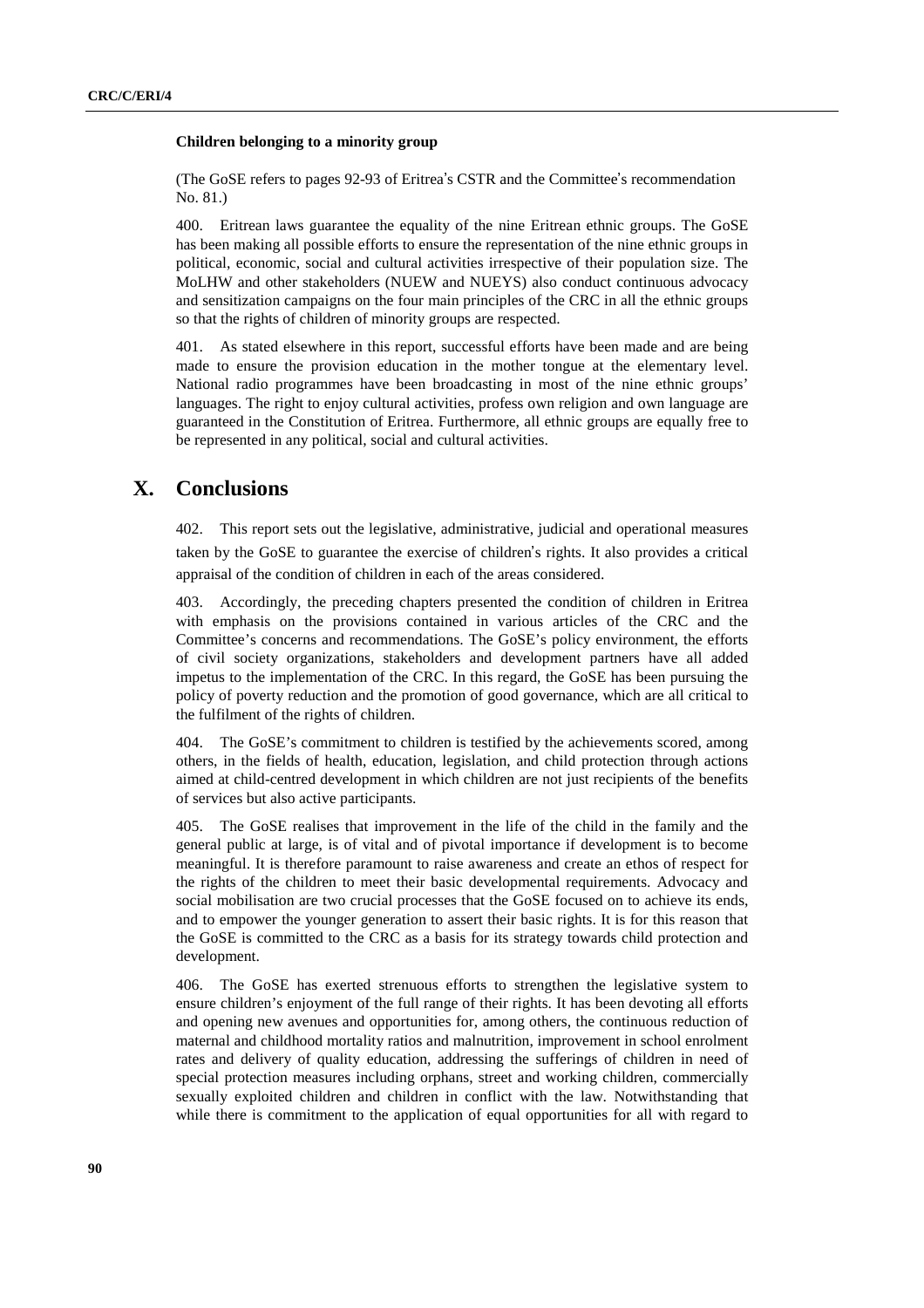the different types of disabled children because of luck of resources. Similarly, challenges exist to avail resources to the rehabilitation centres for children in CWL.

407. During the period under review, the assistance provided by development partners such as UNICEF, WHO, UNFPA, UNDP, Global Fund and others was helpful for the promotion and protection of the child's rights as well as for monitoring the Government's progress of its own commitment, albeit scarcity of resources. In this regard, the GoSE reiterates its commitment for the development and growth of the child in general and for the successful implementation of the CRC in particular. Notwithstanding the commitment, however, it ought to be stressed that full implementation would require both time and resources.

408. With regard to the two Optional Protocols on the involvement of children in armed conflict and on the sale of children, child prostitution and child pornography, the GoSE has been working hard to implement the provisions as stipulated in the two Protocols through legislative, executive and social actions. The Government also recognises that the fight in the prevention and eventual eradication of all forms of child abuse as provided for in the Protocols requires a holistic and a multisectoral approach.

409. In the context of the issues addressed by the two Optional Protocols, considerable effort has been exerted by the GoSE focusing on prevention, law enforcement, protection, empowerment and participation of affected and at risk children, their families and communities. The MoLHW, which is mandated to ensure the full implementation of the CRC and the two Optional Protocols, believes that the efforts being made by the Government have the potential to break the vicious cycle of exploitation and victimisation that shatters the lives of children, families and communities.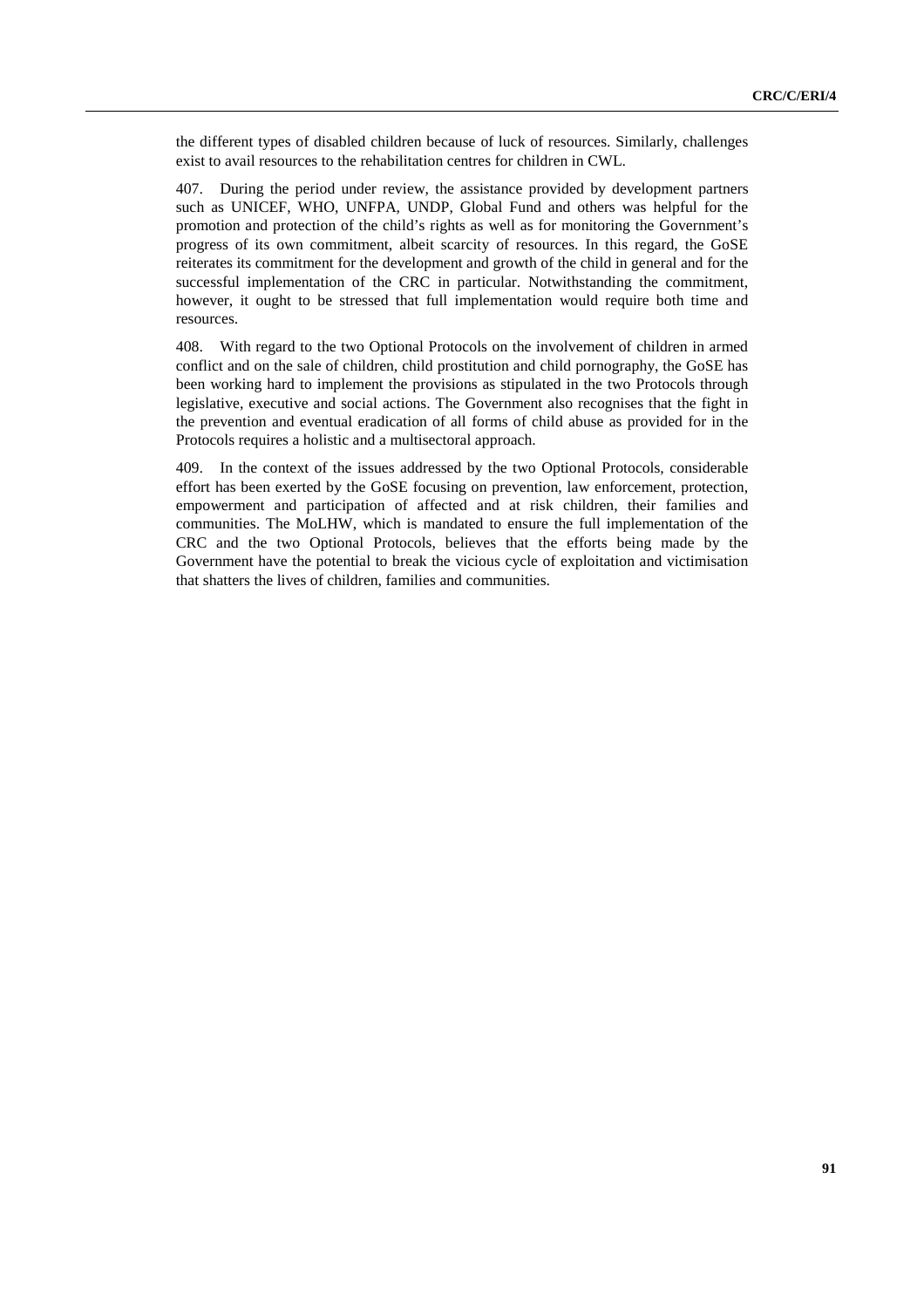# **Annex**

# **Report on the two Optional Protocols on the involvement of children in armed conflict; and on the sale of children, child prostitution and child pornography (Committee's recommendation No. 86)**

1. It is to be recalled that the GoSE signed the two Optional Protocols on the involvement of children in armed conflict and the sale of children, child prostitution and child pornography on 16 February 2005.

2. During the reporting period, Eritrea has done a lot on protecting children from harmful social norms through: (a) legislative reforms (e.g., FGM/C Proclamation, law on early marriage, involvement of children in armed conflict, and other laws on child sex, prostitution and pornography); (b) public awareness; (c) the Life Skills Education which enabled teachers and students to become change agents in their school and communities; (d) the MoH's Child and Adolescent Health interventions; (e) media coverage by the MoI and awareness campaigns by the NUEW and NUEYS; and (f) engagement of community and religious leaders.

3. This brief report illustrates the GoSE's concerted efforts, in the implementation of these two Optional Protocols, through the MoLHW, the major implementing sectors and the civil societies. It tries to portray the programmes that have been implemented in an effort to minimize the risks that the young person may encounter.

# **A. Involvement of children in armed conflict**

4. The protection of minors against military services is a norm and a political culture that the Government has been nurturing and guaranteeing. During the armed struggle for independence and the recent border conflict imposed on it by external forces, Eritrea has never resorted to the recruitment of child soldiers. This has been a persistent policy and practice of Eritrea.

5. The GoSE has put in place effective legal and practical measures to prevent underage recruitment. Since every citizen has the duty to defend the country and to complete his/her duty in the national service pursuant to article 8 of Proclamation No. 82/1995, all men and women who are between 18 to 40 years of age, are required to do 18 months of national military service. This Proclamation clearly provides that full time students and those who are certified medically unfit are exempted from the national service. Therefore, no person below the age of 18 years is recruited to serve in the army or, in other words, there is no such practice as under-age child recruitment in the Eritrean Defence Forces.

# **B. Legislation on the sale, trafficking and abduction, and child prostitution and child pornography**

6. The TPCE (art. 605 a, b) criminalizes any trafficking and sale of infants or women and young persons or their induction to engage in prostitution even with their consent. The same provision also subjects culprits to rigorous imprisonment for forcibly keeping children or young persons "in a disorderly house" or to subject them to prostitution.

7. Article 560 of the TPCE prohibits abduction or improper detentions of children. More severe provisions are applied under article 561 (a, b and c) when abduction is performed "with intent to take unfair advantage of the victim, or to exploit him or hold him to ransom". According to article 560 of the TCPC, the court may impose a rigorous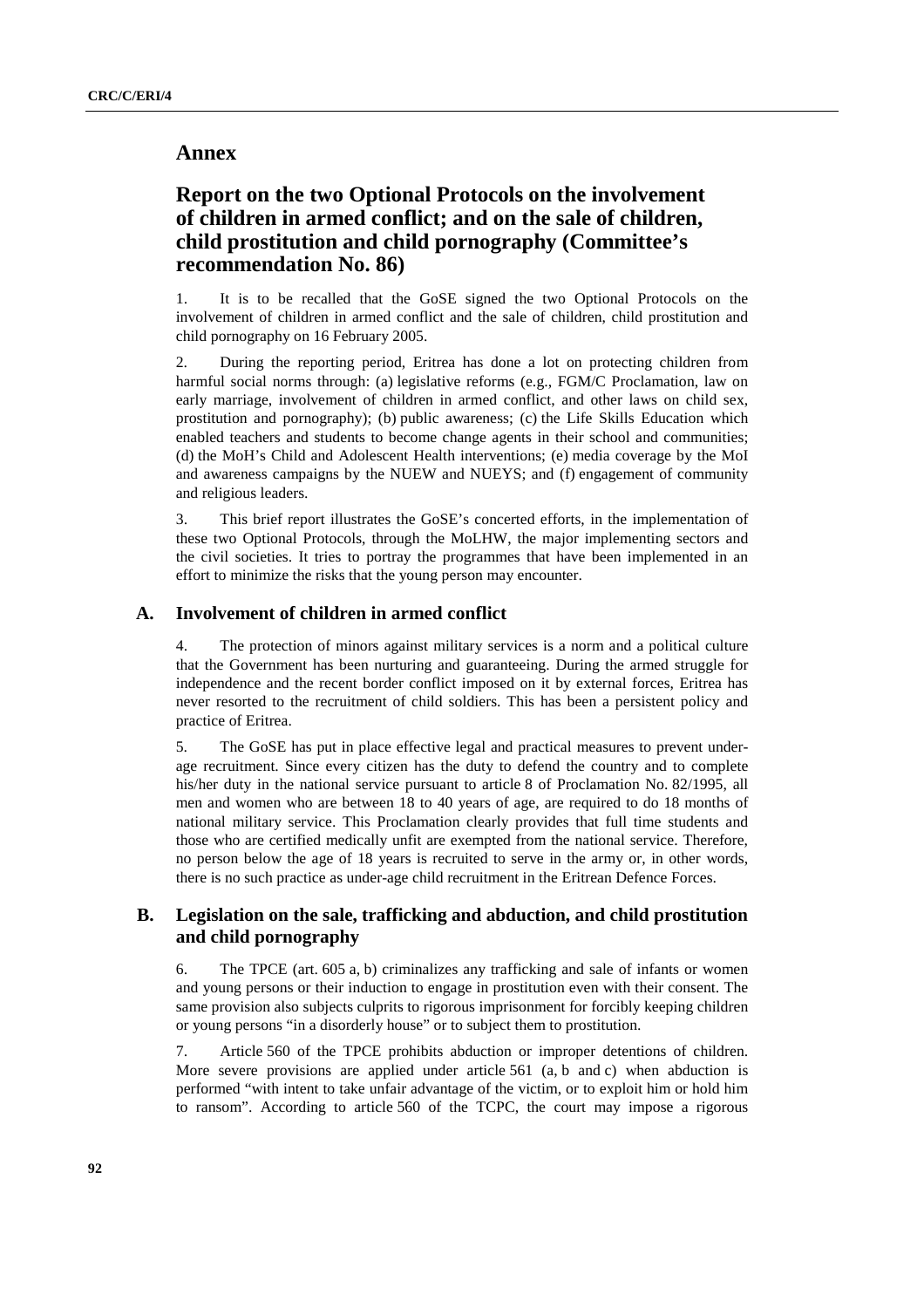imprisonment of up to 20 years for cases where the abducted victim is a minor. Furthermore, article 567 provides that "where the injury to liberty, whether by intimidation, trickery, coercion, abduction, illegal restraint, enslavement, trafficking or exploitation (…) is the work of an association or band, (…) such an association shall be punishable with a fine not exceeding fifty thousand Nackfa and its dissolution may be ordered". The fine and dissolution is without prejudice to the punishment applicable to the offender or offenders on the count of his/her personal criminal guilt.

8. In more specific terms, article 605 (a, b) states that "trafficking in women, or infants and young persons, whether by seducing them, by enticing them, or by procuring them or otherwise inducing them to engage in prostitution, even with their consent…" is punishable with rigorous imprisonment.

9. Likewise, Eritrean laws highly protect the child and even adults women and men from being unduly exposed to indecent and obscene pornography that could put them in perilous physical and moral situation. In the TPCE, the following articles deal with child pornography and related indecent acts:

- Article 608 on Public Indecency and Outrages against Morals, especially when the act is knowingly performed in the presence of infants.
- Article 609 on Obscene or Indecent Publications which prohibits making, importing or exporting, receiving, possessing, displaying in public for fun or for sale or hire, distributing or circulating images, posters, films or other objects which are obscene or grossly indecent, or in any other way trafficking or trading in them; or advertises, indicates or makes known, by any means, how or from whom such copies may be procured or circulated, either directly or indirectly. This article imposes heavy penalty on culprits who "knowingly exhibit, hands over or delivers, such objects to an infant or young person for a consideration".
- Article 613 on the Protection of Infants or Young Persons which prohibits acts which are inimical to family spirit in infants or young persons, such as, public displays in a shop window, in a booth or in any other place visible from without, writings, images or objects such as to stimulate unduly, to prevent or to misdirect the sexual instincts, or anti-social feelings.
- Article 800 on Immoral Soliciting and Debauchery and article 801 on Advertising for Debauchery.

#### **C. Contribution of traditional norms and customary laws**

10. In general, the mores of the Eritrean people are repugnant towards the practice of the sale of children, child prostitution and child pornography. Communities not only ostracise perpetrators but also impose heavy fine as compensation to victims or their families. As a result, it is believed that the few problems of child sex abuse, child prostitution and pornography which crop up here and there in the country occur due to urbanisation and globalisation. However, it ought to be stressed that the Government is conscious about the potential threats and has been working to confront the emerging situations by ensuring that proper legislation is in place and preventive and rehabilitative programmes and projects are launched and implemented. The sale of children is not only prohibited by law but it is also not practised in all the ethnic groups of Eritrea.

11. Albeit the fact that the socialization process of the child might differ from one ethnic group to the other, the role of the family in this process is crucial in all of them, because families bear the prime responsibility for ensuring that the young grow and easily assimilate in the community. The family is the first contact point for the infant to learn good and bad and what the accepted norms and mores of the community are. It is from the family that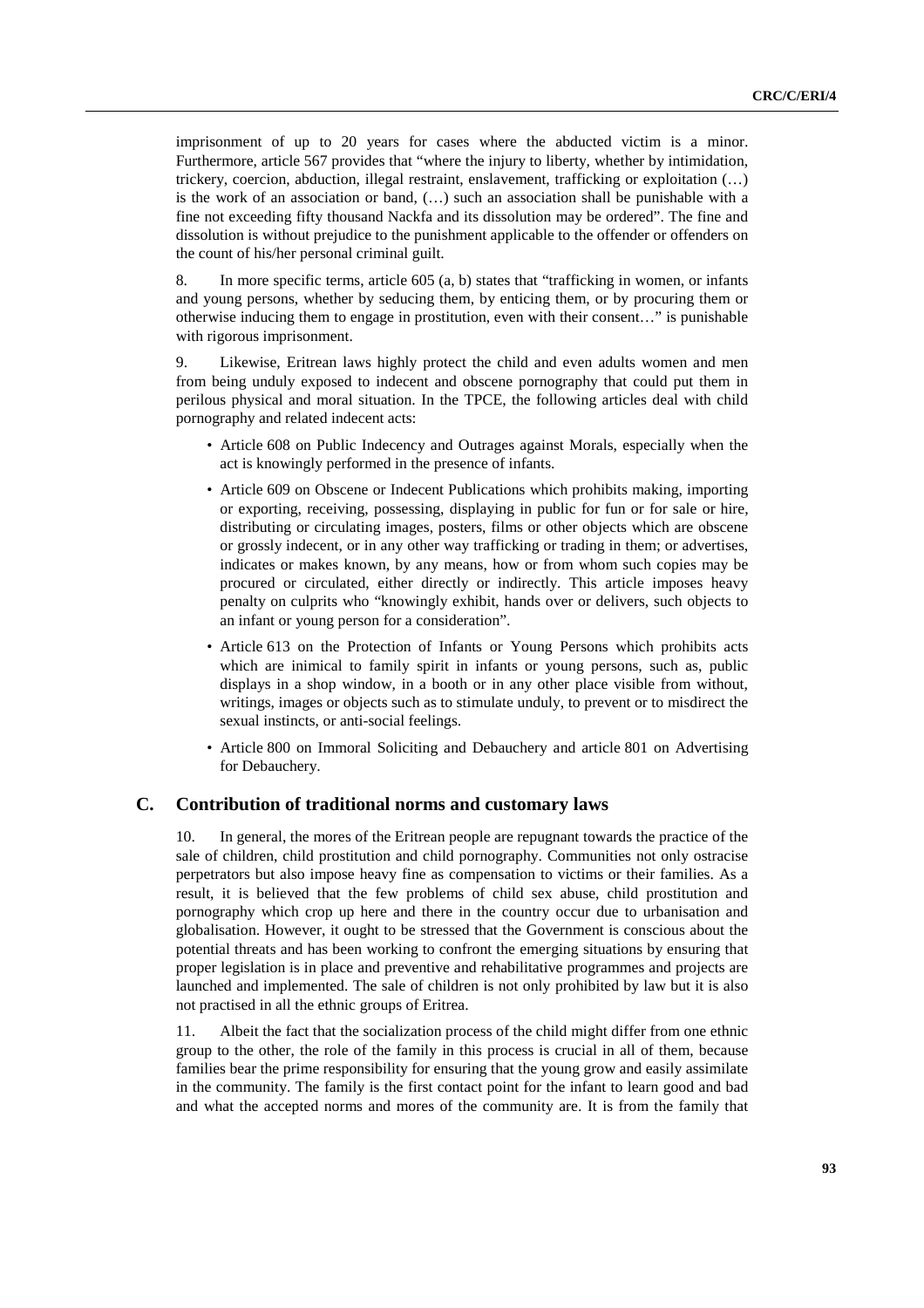first he/she learns the accepted pattern of wearing, the relationship between boys and girls, unaccepted language, gesture, behaviour, etc., that basically discourage unwanted sexual practices and manifestations. In other words, children learn about the taboo of sexual abuses and indirect behaviour at an early stage from the family and their immediate social milieu. At the community level, early detection of malpractices and obscene language by children are discussed and solutions sought in their "*Baitos*" or peoples council.

12. In general, child prostitution and pornography is a taboo in all the nine ethnic groups of Eritrea. According to the book on traditional laws of Eritrea *(Serate Mihderan Higin Bahlin Hibreteseb Eritra' June 2011)*, compiled and published by the MoJ, a detailed description of the customary laws and cultural practices and norms regarding the rights and up-ringing of the child in the nine ethnic groups of Eritrea is documented. The book also reiterates that in all the traditional customary laws of the Eritrean people, prostitution in general and child prostitution in particular is not allowed and offenders and culprits are ostracised and heavily fined. The MoE is using this book as a source material for students to acquire traditional knowledge on the values and norms of the society and to bring about behavioural changes and positive culture-sensitive practices within the youth.

#### **D. Programmes and activities implemented**

13. The continuous advocacy and awareness-raising campaigns, seminars and workshops conducted have throughout the reporting period have been adequately discussed in the relevant sections of this CRC report. To elaborate, however, through the coordination of the MoLHW all stakeholders including: (a) sector ministries – the MoE, MoH, MoJ, the Police and MoI; (b) regional administrations at all levels and communities; (c) civil societies – NUEW, NUEYS; (d) international partners such as UNICEF, UNDP, UNFPA and others, have tirelessly worked to discourage the *tendency* to practice child prostitution and child pornography in Eritrea. Indeed, all the reports of the MoLHW and that of child programme implementing partners suggest that the results are encouraging and the tendency seems to have been arrested although continuous efforts need to be made to sustain the achievements. Brief highlights of the efforts made by all implementing sectors and partners will be presented in the following sections.

14. The MoLHW often carries out advocacy and sensitization activities were carried along in the same forum with other activities basically when discussing the four principles of child rights as enunciated in the CRC. In like manner, other child programme and project implementing bodies, including regional and subregional bodies also undertake sensitization and awareness creation programmes and activities regarding child sex abuse, pornography in conjunction with their other work.

15. Communities and community elders, officials at the different levels of the administrative structure and the public at large were sensitized on the knowledge and ideas, legal and moral principles and the effects of inaction of child abuse in all its forms. Among the effects and consequences of child prostitution discussed included early teenage pregnancy, illegal abortion, abuse of child right and the high probability of HIV infection. Participants and families were able to clearly understand all these.

16. One of the priorities of the five-year plan of the MoLHW has been the reduction and elimination of social problems through advocacy, prevention and rehabilitation. Towards this endeavour the MoLHW has: (a) set up the organizational structure for the coordination of the CRC and Optional Protocols as indicated in this fourth CRC report; (b) accumulated the required experience in the implementation and reporting of programme/project activities in combating these social problems; (c) recruited and trained more CBRVs to be deployed at the region, subregion and village community levels with the training focused on enhancing the skills and competencies of social workers and the community change agents to conduct awareness campaigns to combat, stave off and prevent the proliferation of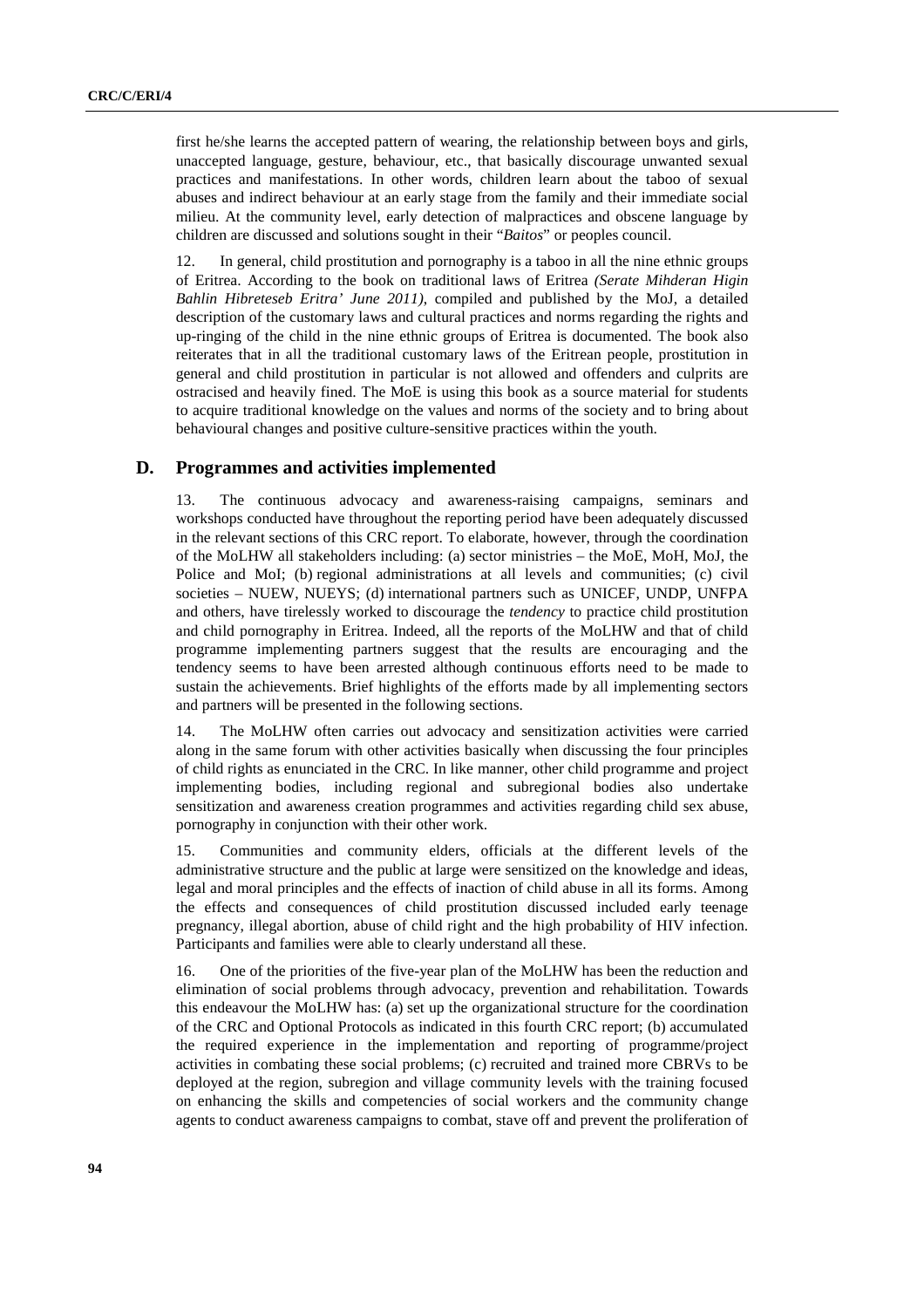commercially exploited children and the respect of human rights of those already enrolled in this risky business; (d) launched the Community-based Prevention and Rehabilitation Programme in 51 subregions and over 2,690 CBRVs have been sensitized and enhanced the awareness level of communities on different social problems including the harmful effects of commercial sex workers with special focus on commercially sexually exploited children; (e) deployed social workers in all the six regions to provide psychosocial counselling; (f) implemented community outreach programmes for sex workers in general and commercially sexually exploited children in particular through peer coordinators, who are adult sex workers and social workers, with the aim of reintegrating them with their families and those opting to rejoin their families and pursue their education have been provided with educational kit; and (g) provided vocational training and basic tools to young sex workers who opted to be reintegrated with their families and pursue alternative means of livelihood.

17. In short, while the MoLHW carried out awareness-raising campaigns through seminars and workshops, public mass media (sponsored by the MoI and NUEYS) and focused on the prevention and effects of engagement in commercial sex work as a whole and on how to monitor possible occurrences and manifestations of child prostitution. Target participants in the workshops and seminars were, among others, CBRV workers, resource persons, religious leaders, community elders and household heads both women and men. The CBRVs and volunteer leaders have been sensitizing families and communities to strengthen their roles to prevent and control young girls from joining the child prostitution business.

18. As part of the Government's social protection measures, the MoLHW has been implementing the ORP whose target beneficiaries were HIV infected or affected OVCs and their host families. The MoLHW provided direct cash support to orphans (Nfa 500 each per month) and income-generating projects for host families. The main findings of an independent impact evaluation revealed that the income-generating funds given to host families as well as the cash grant fund to OVCs has brought about positive changes in the lives of the beneficiaries. As a result, orphans and vulnerable children have been able to attend schools, which would not have been possible without the project's intervention. Those who, for various reasons, were not able to continue their education were given skill training for gainful employment. The support has also helped the children overcome the stigma associated with HIV/AIDS through community sensitization and awareness-raising activities. Moreover, the project contributed in supporting host families to carry out their livelihoods with ease by enhancing their earnings.

19. The MoLHW also implemented different types of intervention programmes with the aim of safeguarding the growth and development of orphans and to influence the family environment so that the optimum development of orphaned children would be promoted. In this regard, the MoLHW formulated realistic policy options for disadvantaged and vulnerable children, including orphans and street children, using the community-based approach. These include: (a) re-unification; (b) adoption; (c) fostering; (d) group homes; and (e) orphanages. This shows that the Government has always responded to the problem of the survival of orphans by enhancing the awareness of the society for the care of orphans, reunifying orphans with their closest blood relatives and providing long-term economic support for orphan care-taking families through income-generating schemes. The general objective of the reunification programme of orphans with their closest extended families as the first and most sustainable approach is to provide them with basic needs like food, shelter, clothing, education, health care, etc., and to extend to them the required love, compassion, affection, and protection similar to those of their peers living with their own families. The MoLHW has given top priority to the reintegration of orphans with their kin or adopted or housed in-group homes. This intervention has, in its own right, supported orphans hosted in 22 group homes. As already mentioned, the GoSE places orphans in orphanage centres only as a last resort.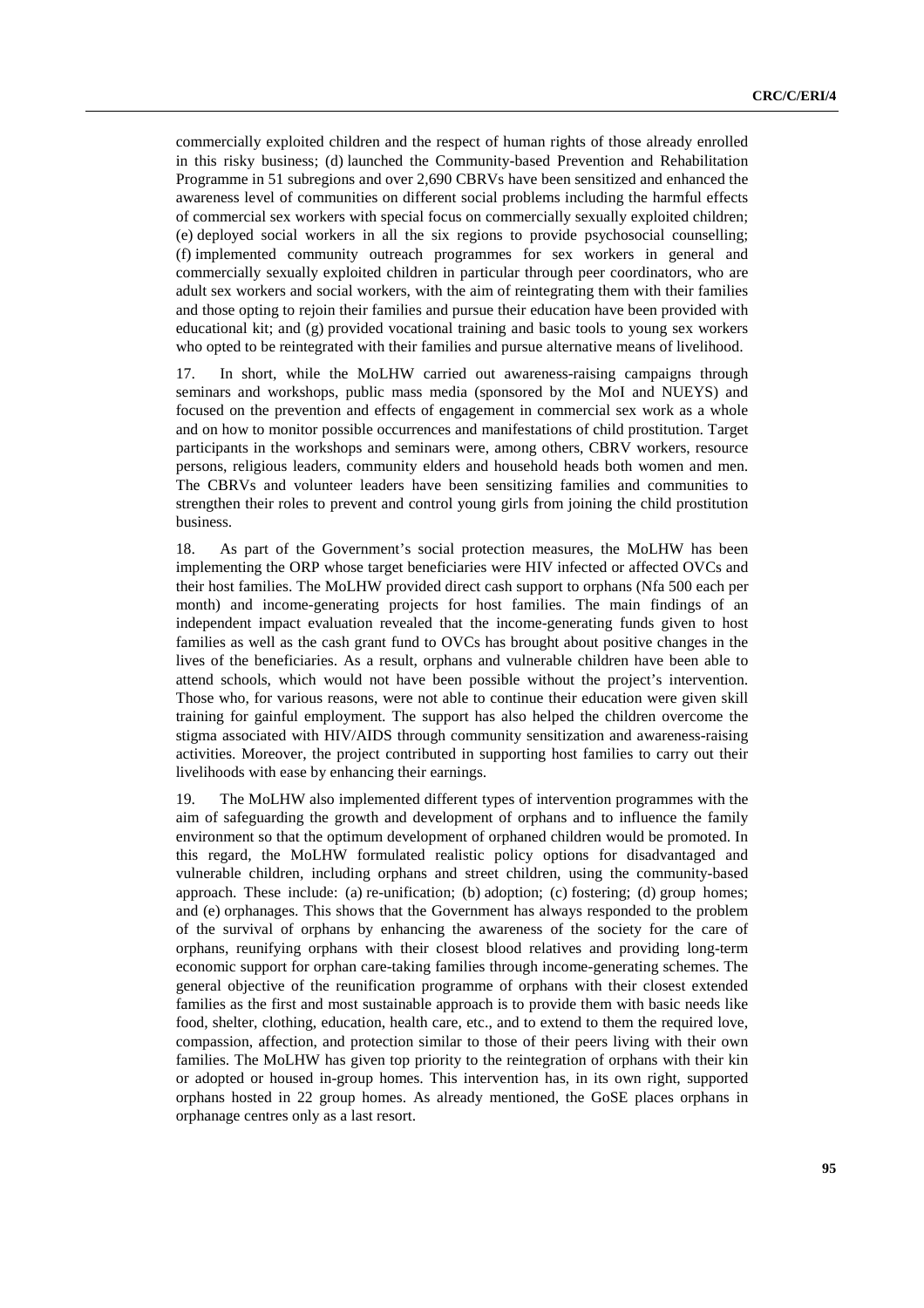20. The GoSE is strongly committed to the implementation of the reunification of orphans with close relatives or extended family members to enable them get a stable life after the loss of their parents. Although the extended families have been rendering due care to the orphaned children, the Government supported these disadvantaged families through financial support for income-generating activities. This strategy is still considered the best option for meeting the socioeconomic and psychosocial needs of orphans. The MoLHW placed many orphans in extended families as a way of providing care and protection familiar to a family environment. Independent evaluations carried out during the reporting period strongly suggest that children placed with extended families enjoyed care and love similar to those children who live and grow with natural parents. Orphan children for whom close relatives could not be found were placed in orphanages. During the period 2008 to 2010, 7,362 orphans (47% females) were reunified with 2,905 families.

21. Thanks to the economic support given to the disadvantaged families taking care of orphans, the host families' livelihood has improved in terms of food security status not to mention improvement in and with regards to the health condition and school performance of the orphans themselves. Moreover, reunifying orphan children with blood relatives was found to be not only cost-effective but also an efficient way of healing the psychological wounds of orphans. Between 2008 and 2010, the economic assistance to the host families has thus brought significant changes in the life style of assisted families not only by raising the socioeconomic status of host families but also by directly affecting the orphan children themselves. For example, by prioritising female-headed households for support and economic assistance, women were given the opportunity to go beyond traditional subsistence farming and engage in production and marketing of local agriculture crops.

22. The MoLHW implemented sensitization programmes to the population about opportunities for adoption, provided social support services for adoptive families and conducted follow-up studies to assess the efficacy of the programme. A small number of orphans were reunified with adoptive parents through the course of 2008-2010. However, from the monitoring visits conducted it was observed that the adopted orphans were in good health and their living condition was better compared to those living in orphanages.

23. Group-home care provided a family-like lifestyle to orphaned children with the help of trained caregivers. This is preferred when foster or adoptive parents are not available. Each group home cared for 12 children and had a mother and an assistant. Such group home services are based within communities and enabled orphaned children to go to local schools, play and interact with local children and feel a sense of belonging to family and community. Selection of the children is based on factors like loss of both parents and/or cases where the whereabouts of parents is unknown. Similarly, orphans who were not placed in extended families were also eligible for placement in group homes.

24. In the period under review, children in group-home care were placed in the regions and villages from which they originated with the intention of preserving their identity and to enable them to benefit from community resources when they grow up. The group homes were administratively attached to the regional and subregional offices of the MoLHW to facilitate the delivery of necessary social services such as education, health, and socialization. The resident host communities in the towns and villages where the group homes were situated are extremely cooperative. They treated orphans as part and parcel of the host communities and provided them with the same rights as any other indigenous person including obtaining access to residential land when he/she becomes an adult. Elders visited the group homes and told the orphaned children about the ethno-history of the community, treated them as part and parcel of the village/town children, and were committed to providing orphans with the same rights as those given to any other indigenous person in the host community.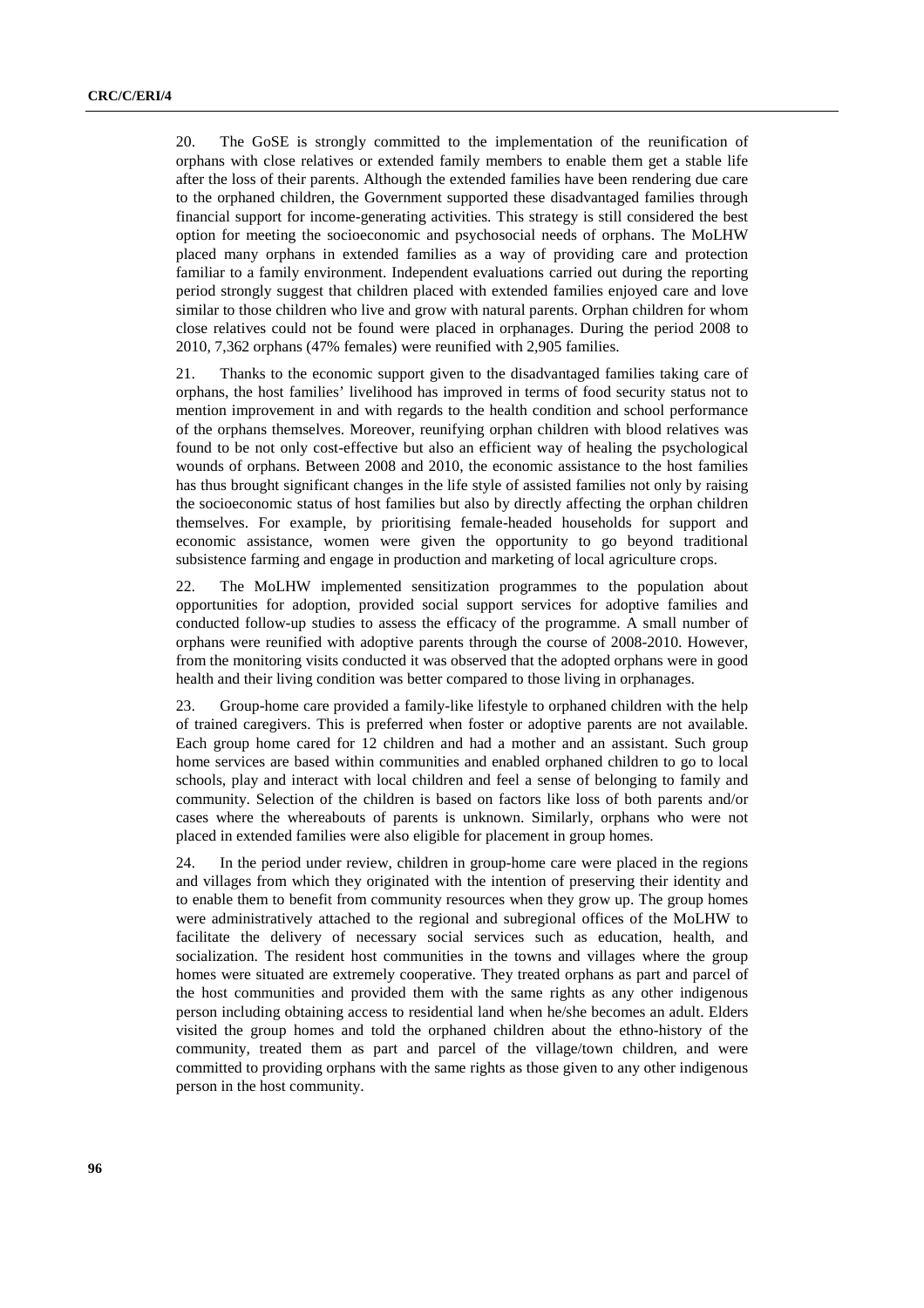25. CBGH services managed by the MoLHW in the six regional administrations have helped the orphans from both sexes to attend school, to grow in a family like environment and learn from their peers and sociocultural milieu. In 2009, there were 22 CBGHs operating throughout the country hosting 260 orphaned children of both sexes. Almost 40% of the orphans were in the age bracket of 5-9. Each group home catered for 12 children and had a mother and a father figure and acted like a natural family at home.

26. The GoSE opts to place orphans in orphanages as a last resort, and as a result has been striving to continuously de-institutionalize them. Nonetheless, in the three years between 2008 and 2010, the cumulative numbers of orphans in orphanage centres were 294, 349 and 341, respectively, of which almost half were girls. During the same period, over 900 orphans from orphanages were reunified or adopted or transferred to CBGH.

27. The MoLHW as the major responsible agency for the support of HIV/AIDS affected families, has been implementing programmes for the rehabilitation of 3,600 HIV/AIDS affected families to: (a) strengthen their coping capacities by way of income-generating activities; (b) enable such families look after their members; (c) strengthen the care and support to be provided by families and communities; and (d) provide assistance to extended families who care for children of parents who have died of AIDS and for child headed households on sustainable basis.

28. These families have been traced and offered a monthly financial contribution as support for family members' nutrition and children's education. This has helped them to improve their nutritional status and to cover school expenses. Moreover, the MoLHW has been implementing the provision of support in the form of grant fund to families that host children infected with HIV/AIDS to start small-scale income-generating activities to solve the long-term economic problems.

29. The MoLHW is in the process of preparing a Comprehensive Child Policy the objective of which will be to guide the actions for addressing the broad aspects of childcare and protection issues, including the needs of vulnerable children. It is expected that the document will facilitate and synchronize the intervention of the various stakeholders concerned with or involved in the areas of child welfare and development.

30. Through the school health clubs young students have been learning about sex and sexuality, including lessons about sexual abuse, pornography and substance abuse, and on the consequences of premarital sex and its harmful effects such as teenage pregnancy and infection by HIV/AIDS. The school curriculum of the MoE includes lessons and topics on sex, sexuality, marriage and interpersonal relationships and is expected to equip the young learners with life skills that would eventually lead to desirable behavioural changes and practices. Moreover, students are sensitized by their teachers and parents on moral and ethical issues set as prescribed standards and rules by the MoE. In this connection, the positive influencing factor of school uniform on the behaviour and morality of students and hence its deterrent effects on the moral and sexuality of the young cannot not be underestimated.

31. The child and adolescent health programme of the MoH is crucial for the all-round development, survival and growth of the child. Towards this objective, the MoH has been developing Adolescents' Health Policy and Strategic Plan, which will advocate for the right of children to be heard, view their opinion in communities, families and in schools. In the rapid assessment conducted towards the end of 2008, the main sources of information for the gathering information on needs of adolescents and on health and information services were the adolescents themselves. The MoH plans to finalise the strategy for adolescent health and information services by 2011 and adolescents from all the regions are expected to participate.